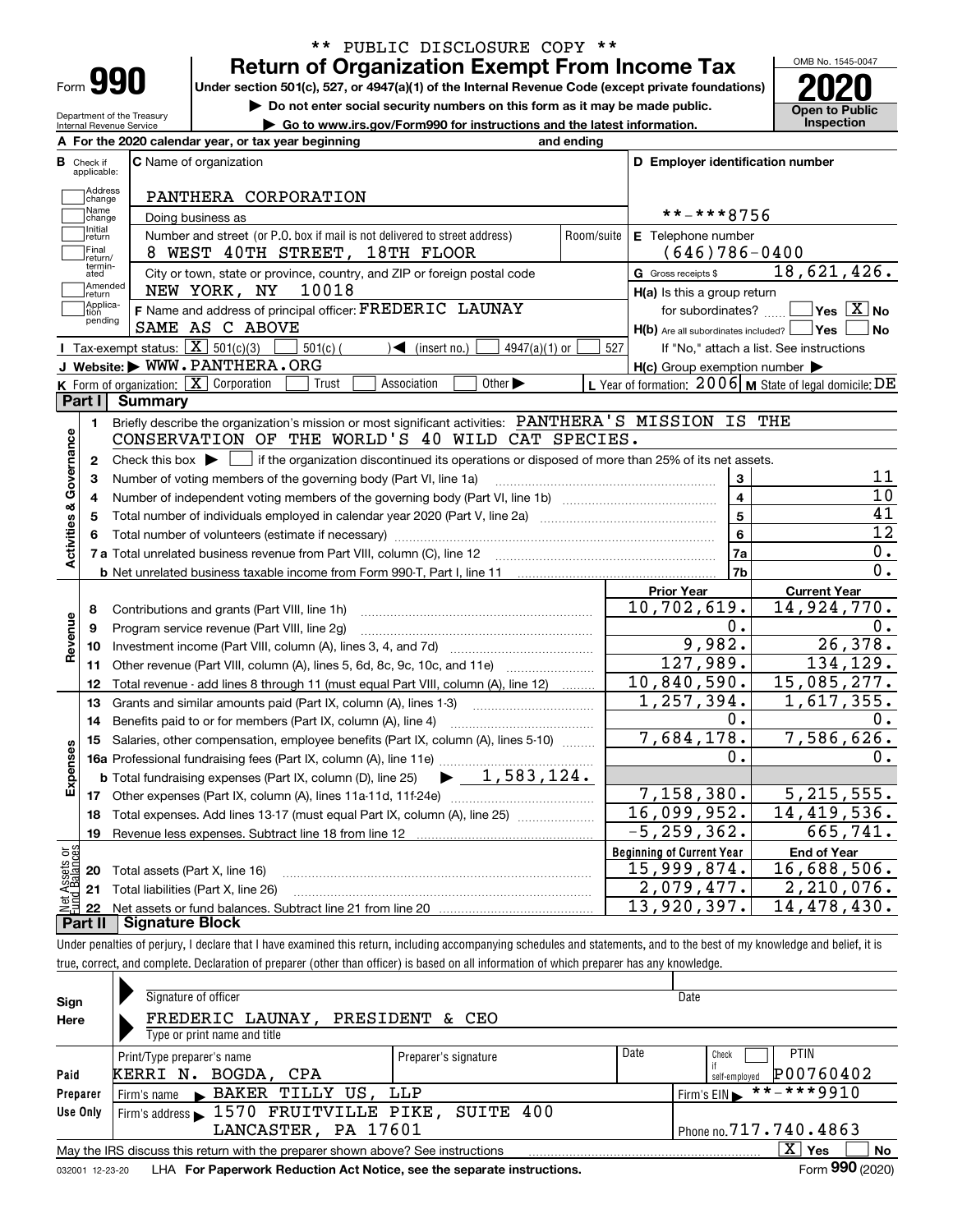|              | PANTHERA CORPORATION<br>Form 990 (2020)                                                                                                                                                 | **-***8756<br>Page <sup>2</sup>        |
|--------------|-----------------------------------------------------------------------------------------------------------------------------------------------------------------------------------------|----------------------------------------|
|              | <b>Statement of Program Service Accomplishments</b><br>Part III                                                                                                                         |                                        |
|              | Check if Schedule O contains a response or note to any line in this Part III                                                                                                            | $\overline{\mathbf{x}}$                |
| 1            | Briefly describe the organization's mission:                                                                                                                                            |                                        |
|              | PANTHERA'S MISSION IS THE CONSERVATION OF THE WORLD'S 40 WILD CAT                                                                                                                       |                                        |
|              | SPECIES, MANY OF WHICH ARE ENDANGERED OR THREATENED. PANTHERA                                                                                                                           |                                        |
|              | DEVELOPS, IMPLEMENTS AND OVERSEES WILD CAT CONSERVATION STRATEGIES ON                                                                                                                   |                                        |
|              | A GLOBAL SCALE.                                                                                                                                                                         |                                        |
| $\mathbf{2}$ | Did the organization undertake any significant program services during the year which were not listed on the                                                                            |                                        |
|              | prior Form 990 or 990-EZ?                                                                                                                                                               | Yes $\boxed{\text{X}}$ No              |
|              | If "Yes," describe these new services on Schedule O.                                                                                                                                    | $\sqrt{}$ Yes $\sqrt{}$ X $\sqrt{}$ No |
| з            | Did the organization cease conducting, or make significant changes in how it conducts, any program services?                                                                            |                                        |
| 4            | If "Yes," describe these changes on Schedule O.<br>Describe the organization's program service accomplishments for each of its three largest program services, as measured by expenses. |                                        |
|              | Section 501(c)(3) and 501(c)(4) organizations are required to report the amount of grants and allocations to others, the total expenses, and                                            |                                        |
|              | revenue, if any, for each program service reported.                                                                                                                                     |                                        |
| 4a           | 1,013,775. ) (Revenue \$<br>5, 436, 133. including grants of \$<br>(Expenses \$<br>(Code:                                                                                               |                                        |
|              | LION - PANTHERA COMBINES AN UNDERSTANDING OF LION ECOLOGY IN HUMAN                                                                                                                      |                                        |
|              | DOMINATED LANDSCAPES WITH TECHNIQUES THAT PROVIDE LOCAL COMMUNITIES                                                                                                                     |                                        |
|              | WITH THE ABILITY AND INCENTIVE TO AVOID CONFLICT WITH LIONS.                                                                                                                            | ΙN                                     |
|              | ADDITION, PANTHERA ALSO WORKS TO CURTAIL WIDESPREAD WIRE-SNARE POACHING                                                                                                                 |                                        |
|              | WHICH IS PERVASIVE IN MANY KEY LION LANDSCAPES, INCLUDING KAFUE NP                                                                                                                      |                                        |
|              | ZAMBIA), LIMPOPO NP (MOZAMBIQUE) AND NIOKOLO-KOBA NP (SENEGAL).                                                                                                                         |                                        |
|              |                                                                                                                                                                                         |                                        |
|              | - PANTHERA DEVELOPED A STATE-OF-THE-ART GLOBAL RANGE MAP<br>SNOW LEOPARD                                                                                                                |                                        |
|              | AND DATABASE<br>OF SNOW LEOPARD HABITATS AND HELPS DELINEATE CRITICAL                                                                                                                   |                                        |
|              | CONSERVATION UNITS AND IDENTIFY PREVAILING THREATS. USING THE DATABASE                                                                                                                  |                                        |
|              | TO TARGET POPULATIONS THAT REQUIRE CONSERVATION, PANTHERA'S EFFORTS ARE<br>GEARED TOWARDS A RANGE-WIDE APPROACH IN CONSERVING THE SNOW LEOPARDS.                                        |                                        |
| 4b           | 3, 133, 258. including grants of \$<br>$217,010.$ ) (Revenue \$<br>(Code:<br>(Expenses \$                                                                                               |                                        |
|              | PANTHERA UTILIZES A RANGE-WIDE APPROACH FOCUSING ON THE ENTIRE<br>JAGUARS:                                                                                                              |                                        |
|              | SPECTRUM OF SPECIES INFLUENCES AND DYNAMICS, INCLUDING PREY, KEY                                                                                                                        |                                        |
|              | THREAT MITIGATION, EDUCATION AND BUILDING GENETIC<br>POPULATIONS,                                                                                                                       |                                        |
|              | CORRIDORS IN WHICH JAGUARS CAN MOVE SAFELY. PANTHERA WORKS CLOSELY WITH                                                                                                                 |                                        |
|              | RANCHERS TO DEVELOP METHODS AND MODELS TO DEMONSTRATE THAT CATTLE                                                                                                                       |                                        |
|              | RANCHING AND JAGUAR CONSERVATION CAN CO-EXIST, JUST AS THEY WORK WITH                                                                                                                   |                                        |
|              | ENGINEERS AND DEVELOPERS TO DESIGN ROADS THAT ALLOW FOR EASIER PASSAGE                                                                                                                  |                                        |
|              | OF JAGUARS AND OTHER WILDLIFE.                                                                                                                                                          |                                        |
|              |                                                                                                                                                                                         |                                        |
|              |                                                                                                                                                                                         |                                        |
|              |                                                                                                                                                                                         |                                        |
|              | 1, 297, 951. including grants of \$334, 570. ) (Revenue \$                                                                                                                              |                                        |
| 4c           | (Expenses \$<br>(Code:<br>THROUGH VARIOUS INDIVIDUAL PROGRAMS, SEEKS TO INCREASE<br>TIGER: PANTHERA,                                                                                    |                                        |
|              | WILD TIGER POPULATIONS AT LEAST 50 PERCENT ACROSS KEY SITES OVER THE                                                                                                                    |                                        |
|              | IN ADDITION,<br>NEXT DECADE.<br>PANTHERA IDENTIFIES AND CREATES SAFE                                                                                                                    |                                        |
|              | CORRIDORS FOR THE SPECIES TO MOVE BETWEEN CORE POPULATIONS.                                                                                                                             |                                        |
|              |                                                                                                                                                                                         |                                        |
|              |                                                                                                                                                                                         |                                        |
|              |                                                                                                                                                                                         |                                        |
|              |                                                                                                                                                                                         |                                        |
|              |                                                                                                                                                                                         |                                        |
|              |                                                                                                                                                                                         |                                        |
|              |                                                                                                                                                                                         |                                        |
|              |                                                                                                                                                                                         |                                        |
| 4d           | Other program services (Describe on Schedule O.)                                                                                                                                        |                                        |
|              | 792,892. including grants of \$ 52,000.) (Revenue \$<br>(Expenses \$<br>10,660,234.                                                                                                     |                                        |
|              | 4e Total program service expenses                                                                                                                                                       | Form 990 (2020)                        |
|              | SEE SCHEDULE O FOR CONTINUATION(S)<br>032002 12-23-20                                                                                                                                   |                                        |
|              |                                                                                                                                                                                         |                                        |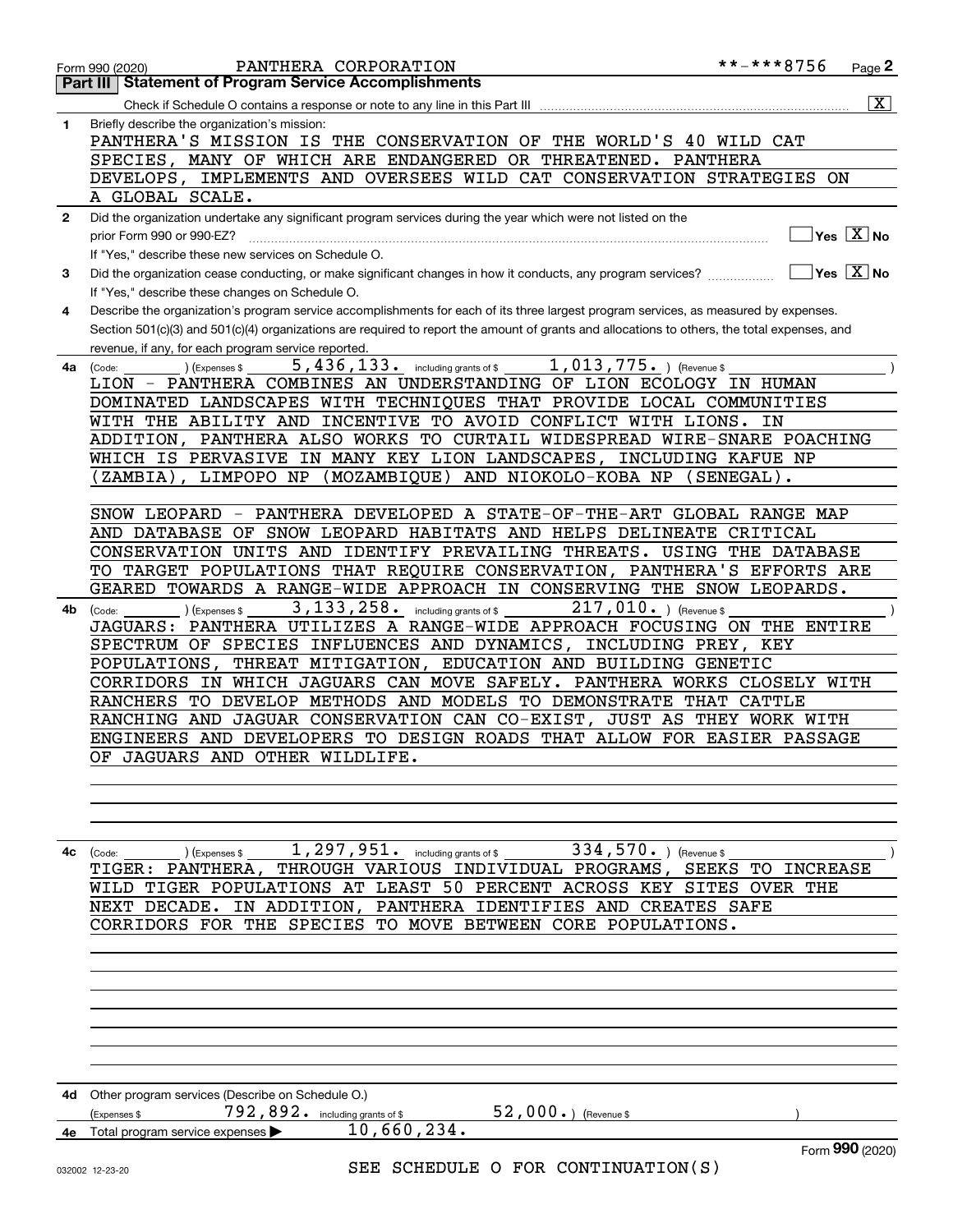Form 990 (2020) PANTHERA CORPORATION \*\*-\*\*\*8756 <sub>Page</sub> 3<br>**Part IV | Checklist of Required Schedules** 

|     |                                                                                                                                  |                 | Yes | No                      |
|-----|----------------------------------------------------------------------------------------------------------------------------------|-----------------|-----|-------------------------|
| 1   | Is the organization described in section $501(c)(3)$ or $4947(a)(1)$ (other than a private foundation)?                          |                 |     |                         |
|     |                                                                                                                                  | 1               | х   |                         |
| 2   |                                                                                                                                  | $\overline{2}$  | X   |                         |
| 3   | Did the organization engage in direct or indirect political campaign activities on behalf of or in opposition to candidates for  |                 |     |                         |
|     |                                                                                                                                  | 3               |     | x                       |
| 4   | Section 501(c)(3) organizations. Did the organization engage in lobbying activities, or have a section 501(h) election in effect |                 |     |                         |
|     |                                                                                                                                  | 4               |     | x                       |
| 5   | Is the organization a section 501(c)(4), 501(c)(5), or 501(c)(6) organization that receives membership dues, assessments, or     |                 |     |                         |
|     |                                                                                                                                  | 5               |     | x                       |
| 6   | Did the organization maintain any donor advised funds or any similar funds or accounts for which donors have the right to        |                 |     |                         |
|     | provide advice on the distribution or investment of amounts in such funds or accounts? If "Yes," complete Schedule D, Part I     | 6               |     | x                       |
| 7   | Did the organization receive or hold a conservation easement, including easements to preserve open space,                        |                 |     |                         |
|     |                                                                                                                                  | $\overline{7}$  |     | x                       |
| 8   | Did the organization maintain collections of works of art, historical treasures, or other similar assets? If "Yes," complete     |                 |     |                         |
|     |                                                                                                                                  | 8               |     | x                       |
| 9   | Did the organization report an amount in Part X, line 21, for escrow or custodial account liability, serve as a custodian for    |                 |     |                         |
|     | amounts not listed in Part X; or provide credit counseling, debt management, credit repair, or debt negotiation services?        |                 |     |                         |
|     |                                                                                                                                  | 9               |     | X                       |
| 10  | Did the organization, directly or through a related organization, hold assets in donor-restricted endowments                     |                 |     |                         |
|     |                                                                                                                                  | 10              |     | х                       |
| 11  | If the organization's answer to any of the following questions is "Yes," then complete Schedule D, Parts VI, VII, VIII, IX, or X |                 |     |                         |
|     | as applicable.                                                                                                                   |                 |     |                         |
|     | Did the organization report an amount for land, buildings, and equipment in Part X, line 10? If "Yes," complete Schedule D,      |                 | х   |                         |
|     |                                                                                                                                  | 11a             |     |                         |
| b   | Did the organization report an amount for investments - other securities in Part X, line 12, that is 5% or more of its total     |                 |     | x                       |
|     |                                                                                                                                  | 11 <sub>b</sub> |     |                         |
|     | c Did the organization report an amount for investments - program related in Part X, line 13, that is 5% or more of its total    | 11c             |     | x                       |
|     | d Did the organization report an amount for other assets in Part X, line 15, that is 5% or more of its total assets reported in  |                 |     |                         |
|     |                                                                                                                                  | 11d             |     | x                       |
|     |                                                                                                                                  | <b>11e</b>      |     | $\overline{\mathbf{x}}$ |
| f   | Did the organization's separate or consolidated financial statements for the tax year include a footnote that addresses          |                 |     |                         |
|     | the organization's liability for uncertain tax positions under FIN 48 (ASC 740)? If "Yes," complete Schedule D, Part X           | 11f             | x   |                         |
|     | 12a Did the organization obtain separate, independent audited financial statements for the tax year? If "Yes," complete          |                 |     |                         |
|     |                                                                                                                                  | 12a             |     | x                       |
|     | <b>b</b> Was the organization included in consolidated, independent audited financial statements for the tax year?               |                 |     |                         |
|     | If "Yes," and if the organization answered "No" to line 12a, then completing Schedule D, Parts XI and XII is optional            | 12 <sub>b</sub> | х   |                         |
| 13  | Is the organization a school described in section 170(b)(1)(A)(ii)? If "Yes," complete Schedule E                                | 13              |     | X                       |
| 14a | Did the organization maintain an office, employees, or agents outside of the United States?                                      | 14a             | х   |                         |
| b   | Did the organization have aggregate revenues or expenses of more than \$10,000 from grantmaking, fundraising, business,          |                 |     |                         |
|     | investment, and program service activities outside the United States, or aggregate foreign investments valued at \$100,000       |                 |     |                         |
|     |                                                                                                                                  | 14b             | х   |                         |
| 15  | Did the organization report on Part IX, column (A), line 3, more than \$5,000 of grants or other assistance to or for any        |                 |     |                         |
|     |                                                                                                                                  | 15              | х   |                         |
| 16  | Did the organization report on Part IX, column (A), line 3, more than \$5,000 of aggregate grants or other assistance to         |                 |     |                         |
|     |                                                                                                                                  | 16              | х   |                         |
| 17  | Did the organization report a total of more than \$15,000 of expenses for professional fundraising services on Part IX,          |                 |     |                         |
|     |                                                                                                                                  | 17              |     | X                       |
| 18  | Did the organization report more than \$15,000 total of fundraising event gross income and contributions on Part VIII, lines     |                 |     |                         |
|     |                                                                                                                                  | 18              |     | x                       |
| 19  | Did the organization report more than \$15,000 of gross income from gaming activities on Part VIII, line 9a? If "Yes."           |                 |     |                         |
|     |                                                                                                                                  | 19              |     | X                       |
| 20a |                                                                                                                                  | 20a             |     | $\mathbf X$             |
| b   | If "Yes" to line 20a, did the organization attach a copy of its audited financial statements to this return?                     | 20 <sub>b</sub> |     |                         |
| 21  | Did the organization report more than \$5,000 of grants or other assistance to any domestic organization or                      |                 |     |                         |
|     |                                                                                                                                  | 21              | х   |                         |

Form (2020) **990**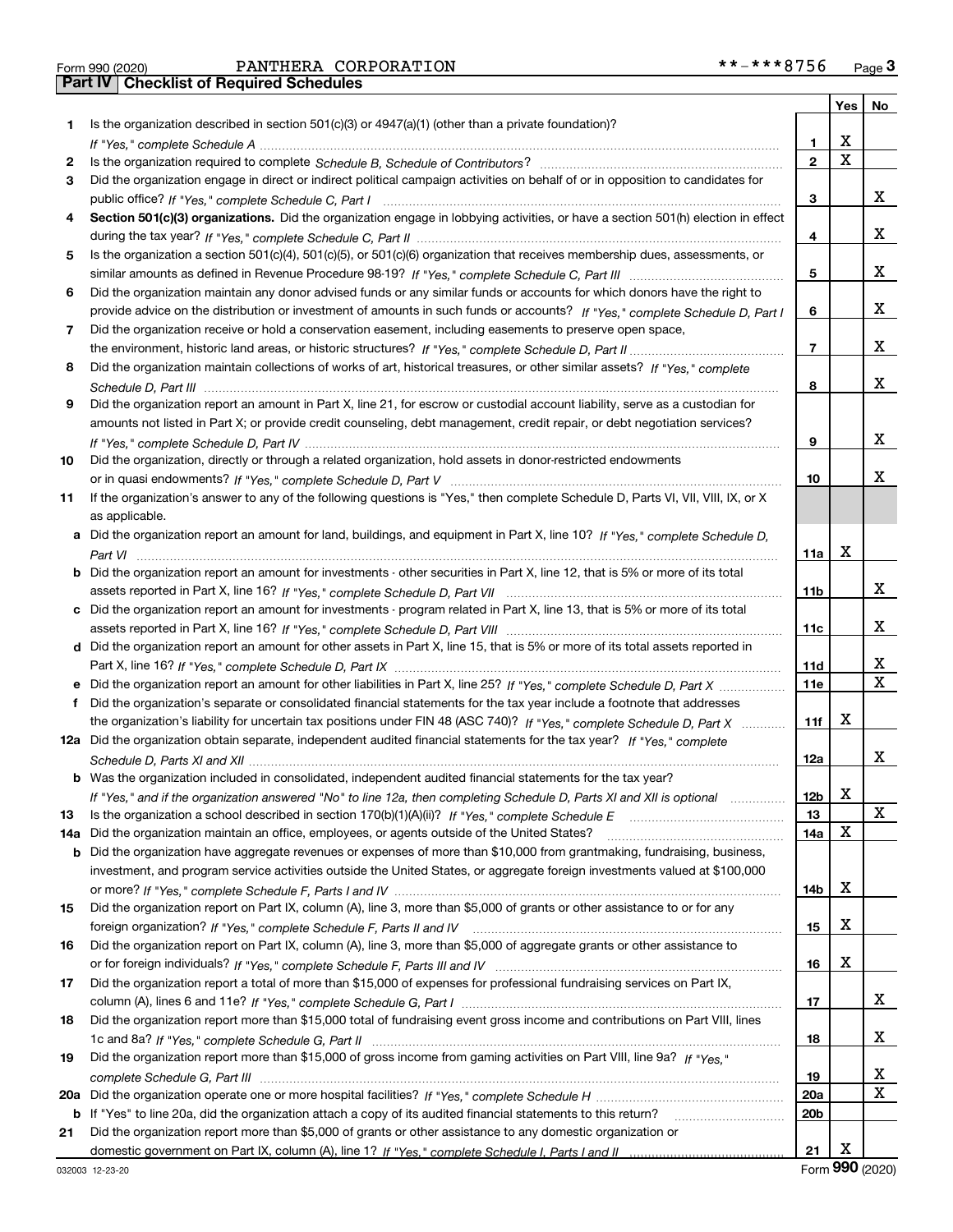|  | Form 990 (2020) |
|--|-----------------|
|  |                 |

*(continued)*

|               |                                                                                                                              |                 | Yes         | No                    |
|---------------|------------------------------------------------------------------------------------------------------------------------------|-----------------|-------------|-----------------------|
| 22            | Did the organization report more than \$5,000 of grants or other assistance to or for domestic individuals on                |                 |             |                       |
|               |                                                                                                                              | 22              | X           |                       |
| 23            | Did the organization answer "Yes" to Part VII, Section A, line 3, 4, or 5 about compensation of the organization's current   |                 |             |                       |
|               | and former officers, directors, trustees, key employees, and highest compensated employees? If "Yes," complete               |                 |             |                       |
|               |                                                                                                                              | 23              | X           |                       |
|               | 24a Did the organization have a tax-exempt bond issue with an outstanding principal amount of more than \$100,000 as of the  |                 |             |                       |
|               | last day of the year, that was issued after December 31, 2002? If "Yes," answer lines 24b through 24d and complete           |                 |             |                       |
|               |                                                                                                                              | 24a             |             | x                     |
|               | <b>b</b> Did the organization invest any proceeds of tax-exempt bonds beyond a temporary period exception?                   | 24 <sub>b</sub> |             |                       |
|               | c Did the organization maintain an escrow account other than a refunding escrow at any time during the year to defease       |                 |             |                       |
|               | any tax-exempt bonds?                                                                                                        | 24c             |             |                       |
|               |                                                                                                                              | 24d             |             |                       |
|               | 25a Section 501(c)(3), 501(c)(4), and 501(c)(29) organizations. Did the organization engage in an excess benefit             |                 |             |                       |
|               |                                                                                                                              | 25a             |             | x                     |
|               | b Is the organization aware that it engaged in an excess benefit transaction with a disqualified person in a prior year, and |                 |             |                       |
|               | that the transaction has not been reported on any of the organization's prior Forms 990 or 990-EZ? If "Yes," complete        |                 |             |                       |
|               | Schedule L, Part I                                                                                                           | 25b             |             | X                     |
| 26            | Did the organization report any amount on Part X, line 5 or 22, for receivables from or payables to any current              |                 |             |                       |
|               | or former officer, director, trustee, key employee, creator or founder, substantial contributor, or 35%                      |                 |             |                       |
|               | controlled entity or family member of any of these persons? If "Yes," complete Schedule L, Part II                           | 26              |             | x                     |
| 27            | Did the organization provide a grant or other assistance to any current or former officer, director, trustee, key employee,  |                 |             |                       |
|               | creator or founder, substantial contributor or employee thereof, a grant selection committee member, or to a 35% controlled  |                 |             |                       |
|               | entity (including an employee thereof) or family member of any of these persons? If "Yes," complete Schedule L, Part III.    | 27              |             | х                     |
| 28            | Was the organization a party to a business transaction with one of the following parties (see Schedule L, Part IV            |                 |             |                       |
|               | instructions, for applicable filing thresholds, conditions, and exceptions):                                                 |                 |             |                       |
|               | a A current or former officer, director, trustee, key employee, creator or founder, or substantial contributor? If           |                 |             | х                     |
|               |                                                                                                                              | 28a             |             | $\mathbf X$           |
|               | c A 35% controlled entity of one or more individuals and/or organizations described in lines 28a or 28b? If                  | 28b             |             |                       |
|               |                                                                                                                              | 28c             |             | Х                     |
| 29            |                                                                                                                              | 29              | $\mathbf X$ |                       |
| 30            | Did the organization receive contributions of art, historical treasures, or other similar assets, or qualified conservation  |                 |             |                       |
|               |                                                                                                                              | 30              |             | х                     |
| 31            | Did the organization liquidate, terminate, or dissolve and cease operations? If "Yes," complete Schedule N, Part I           | 31              |             | $\mathbf{x}$          |
| 32            | Did the organization sell, exchange, dispose of, or transfer more than 25% of its net assets? If "Yes," complete             |                 |             |                       |
|               |                                                                                                                              | 32              |             | x                     |
|               | Did the organization own 100% of an entity disregarded as separate from the organization under Regulations                   |                 |             |                       |
|               |                                                                                                                              | 33              |             | х                     |
| 34            | Was the organization related to any tax-exempt or taxable entity? If "Yes," complete Schedule R, Part II, III, or IV, and    |                 |             |                       |
|               |                                                                                                                              | 34              | X           |                       |
|               | 35a Did the organization have a controlled entity within the meaning of section 512(b)(13)?                                  | 35a             | X           |                       |
|               | b If "Yes" to line 35a, did the organization receive any payment from or engage in any transaction with a controlled entity  |                 |             |                       |
|               |                                                                                                                              | 35 <sub>b</sub> |             | x                     |
| 36            | Section 501(c)(3) organizations. Did the organization make any transfers to an exempt non-charitable related organization?   |                 |             |                       |
|               |                                                                                                                              | 36              |             | х                     |
| 37            | Did the organization conduct more than 5% of its activities through an entity that is not a related organization             |                 |             |                       |
|               |                                                                                                                              | 37              |             | x                     |
| 38            | Did the organization complete Schedule O and provide explanations in Schedule O for Part VI, lines 11b and 19?               |                 |             |                       |
| <b>Part V</b> | <b>Statements Regarding Other IRS Filings and Tax Compliance</b>                                                             | 38              | X           |                       |
|               | Check if Schedule O contains a response or note to any line in this Part V                                                   |                 |             | $\overline{\text{X}}$ |
|               |                                                                                                                              |                 | Yes         | No                    |
|               | 10                                                                                                                           |                 |             |                       |
|               | 1a<br>0<br><b>b</b> Enter the number of Forms W-2G included in line 1a. Enter -0- if not applicable <i>manumumumum</i><br>1b |                 |             |                       |
|               | c Did the organization comply with backup withholding rules for reportable payments to vendors and reportable gaming         |                 |             |                       |
|               |                                                                                                                              | 1c              |             |                       |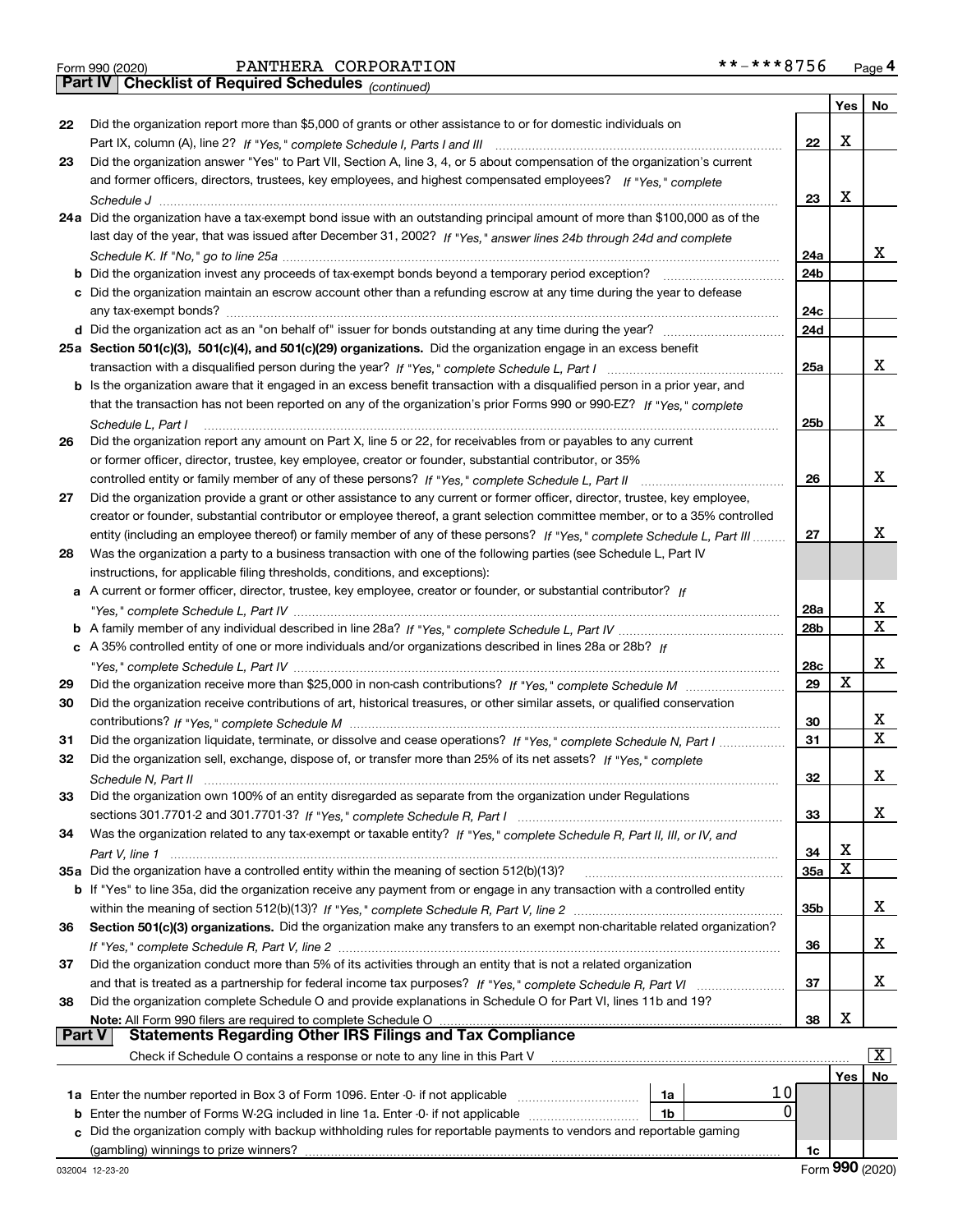|               | **-***8756<br>PANTHERA CORPORATION<br>Form 990 (2020)                                                                                                                                                        |                      |                     | $Page$ <sup>5</sup> |  |  |  |  |  |  |
|---------------|--------------------------------------------------------------------------------------------------------------------------------------------------------------------------------------------------------------|----------------------|---------------------|---------------------|--|--|--|--|--|--|
| <b>Part V</b> | Statements Regarding Other IRS Filings and Tax Compliance (continued)                                                                                                                                        |                      |                     |                     |  |  |  |  |  |  |
|               |                                                                                                                                                                                                              |                      | Yes                 | No                  |  |  |  |  |  |  |
|               | 2a Enter the number of employees reported on Form W-3, Transmittal of Wage and Tax Statements,                                                                                                               |                      |                     |                     |  |  |  |  |  |  |
|               | 41<br>filed for the calendar year ending with or within the year covered by this return<br>2a                                                                                                                |                      |                     |                     |  |  |  |  |  |  |
|               |                                                                                                                                                                                                              | 2 <sub>b</sub>       | X                   |                     |  |  |  |  |  |  |
|               | <b>Note:</b> If the sum of lines 1a and 2a is greater than 250, you may be required to $e$ -file (see instructions) <i>manimummmmmm</i>                                                                      |                      |                     |                     |  |  |  |  |  |  |
|               | 3a Did the organization have unrelated business gross income of \$1,000 or more during the year?                                                                                                             | 3a<br>3 <sub>b</sub> |                     | x                   |  |  |  |  |  |  |
|               | b If "Yes," has it filed a Form 990-T for this year? If "No" to line 3b, provide an explanation on Schedule O                                                                                                |                      |                     |                     |  |  |  |  |  |  |
|               | 4a At any time during the calendar year, did the organization have an interest in, or a signature or other authority over, a                                                                                 |                      |                     |                     |  |  |  |  |  |  |
|               | financial account in a foreign country (such as a bank account, securities account, or other financial account)?<br><b>b</b> If "Yes," enter the name of the foreign country $\triangleright$ SEE SCHEDULE O | 4a                   | X                   |                     |  |  |  |  |  |  |
|               | See instructions for filing requirements for FinCEN Form 114, Report of Foreign Bank and Financial Accounts (FBAR).                                                                                          |                      |                     |                     |  |  |  |  |  |  |
|               | 5a Was the organization a party to a prohibited tax shelter transaction at any time during the tax year?                                                                                                     | 5a                   |                     | х                   |  |  |  |  |  |  |
| b             |                                                                                                                                                                                                              | 5 <sub>b</sub>       |                     | х                   |  |  |  |  |  |  |
| c             |                                                                                                                                                                                                              | 5c                   |                     |                     |  |  |  |  |  |  |
|               | 6a Does the organization have annual gross receipts that are normally greater than \$100,000, and did the organization solicit                                                                               |                      |                     |                     |  |  |  |  |  |  |
|               | any contributions that were not tax deductible as charitable contributions?                                                                                                                                  | 6a                   |                     | x                   |  |  |  |  |  |  |
|               | <b>b</b> If "Yes," did the organization include with every solicitation an express statement that such contributions or gifts                                                                                |                      |                     |                     |  |  |  |  |  |  |
|               | were not tax deductible?                                                                                                                                                                                     | 6b                   |                     |                     |  |  |  |  |  |  |
| 7             | Organizations that may receive deductible contributions under section 170(c).                                                                                                                                |                      |                     |                     |  |  |  |  |  |  |
| a             | Did the organization receive a payment in excess of \$75 made partly as a contribution and partly for goods and services provided to the payor?                                                              | 7a                   |                     | x                   |  |  |  |  |  |  |
| b             | If "Yes," did the organization notify the donor of the value of the goods or services provided?                                                                                                              | 7b                   |                     |                     |  |  |  |  |  |  |
| с             | Did the organization sell, exchange, or otherwise dispose of tangible personal property for which it was required                                                                                            |                      |                     |                     |  |  |  |  |  |  |
|               | to file Form 8282?                                                                                                                                                                                           | 7c                   |                     | x                   |  |  |  |  |  |  |
| d             | 7d<br>If "Yes," indicate the number of Forms 8282 filed during the year                                                                                                                                      |                      |                     |                     |  |  |  |  |  |  |
| е             | Did the organization receive any funds, directly or indirectly, to pay premiums on a personal benefit contract?                                                                                              | 7e                   |                     | х                   |  |  |  |  |  |  |
| Ť             | Did the organization, during the year, pay premiums, directly or indirectly, on a personal benefit contract?                                                                                                 | 7f                   |                     | х                   |  |  |  |  |  |  |
| g             | If the organization received a contribution of qualified intellectual property, did the organization file Form 8899 as required?                                                                             | 7g                   |                     |                     |  |  |  |  |  |  |
| h             | If the organization received a contribution of cars, boats, airplanes, or other vehicles, did the organization file a Form 1098-C?                                                                           | 7h                   |                     |                     |  |  |  |  |  |  |
| 8             | Sponsoring organizations maintaining donor advised funds. Did a donor advised fund maintained by the                                                                                                         |                      |                     |                     |  |  |  |  |  |  |
|               | sponsoring organization have excess business holdings at any time during the year?                                                                                                                           | 8                    |                     |                     |  |  |  |  |  |  |
| 9             | Sponsoring organizations maintaining donor advised funds.                                                                                                                                                    |                      |                     |                     |  |  |  |  |  |  |
| а             | Did the sponsoring organization make any taxable distributions under section 4966?                                                                                                                           | 9а                   |                     |                     |  |  |  |  |  |  |
| b             | Did the sponsoring organization make a distribution to a donor, donor advisor, or related person?                                                                                                            | 9b                   |                     |                     |  |  |  |  |  |  |
| 10            | Section 501(c)(7) organizations. Enter:                                                                                                                                                                      |                      |                     |                     |  |  |  |  |  |  |
| а             | 10a                                                                                                                                                                                                          |                      |                     |                     |  |  |  |  |  |  |
|               | <b>b</b> Gross receipts, included on Form 990, Part VIII, line 12, for public use of club facilities <i>manument</i><br>10b                                                                                  |                      |                     |                     |  |  |  |  |  |  |
| 11            | Section 501(c)(12) organizations. Enter:                                                                                                                                                                     |                      |                     |                     |  |  |  |  |  |  |
| а             | 11a<br>Gross income from members or shareholders [11] continuum material contracts income from members or shareholders                                                                                       |                      |                     |                     |  |  |  |  |  |  |
| b             | Gross income from other sources (Do not net amounts due or paid to other sources against                                                                                                                     |                      |                     |                     |  |  |  |  |  |  |
|               | amounts due or received from them.)<br>11b<br>12a Section 4947(a)(1) non-exempt charitable trusts. Is the organization filing Form 990 in lieu of Form 1041?                                                 |                      |                     |                     |  |  |  |  |  |  |
|               |                                                                                                                                                                                                              | 12a                  |                     |                     |  |  |  |  |  |  |
|               | 12b<br><b>b</b> If "Yes," enter the amount of tax-exempt interest received or accrued during the year                                                                                                        |                      |                     |                     |  |  |  |  |  |  |
| 13            | Section 501(c)(29) qualified nonprofit health insurance issuers.<br><b>a</b> Is the organization licensed to issue qualified health plans in more than one state?                                            | 13а                  |                     |                     |  |  |  |  |  |  |
|               | <b>Note:</b> See the instructions for additional information the organization must report on Schedule O.                                                                                                     |                      |                     |                     |  |  |  |  |  |  |
|               | <b>b</b> Enter the amount of reserves the organization is required to maintain by the states in which the                                                                                                    |                      |                     |                     |  |  |  |  |  |  |
|               | 13b                                                                                                                                                                                                          |                      |                     |                     |  |  |  |  |  |  |
| с             | 13с                                                                                                                                                                                                          |                      |                     |                     |  |  |  |  |  |  |
| 14a           | Did the organization receive any payments for indoor tanning services during the tax year?                                                                                                                   | 14a                  |                     | x                   |  |  |  |  |  |  |
|               |                                                                                                                                                                                                              | 14b                  |                     |                     |  |  |  |  |  |  |
| 15            | Is the organization subject to the section 4960 tax on payment(s) of more than \$1,000,000 in remuneration or                                                                                                |                      |                     |                     |  |  |  |  |  |  |
|               |                                                                                                                                                                                                              | 15                   |                     | х                   |  |  |  |  |  |  |
|               | If "Yes," see instructions and file Form 4720, Schedule N.                                                                                                                                                   |                      |                     |                     |  |  |  |  |  |  |
| 16            | Is the organization an educational institution subject to the section 4968 excise tax on net investment income?<br>.                                                                                         | 16                   |                     | х                   |  |  |  |  |  |  |
|               | If "Yes," complete Form 4720, Schedule O.                                                                                                                                                                    |                      |                     |                     |  |  |  |  |  |  |
|               |                                                                                                                                                                                                              |                      | $000 \; \text{mod}$ |                     |  |  |  |  |  |  |

Form (2020) **990**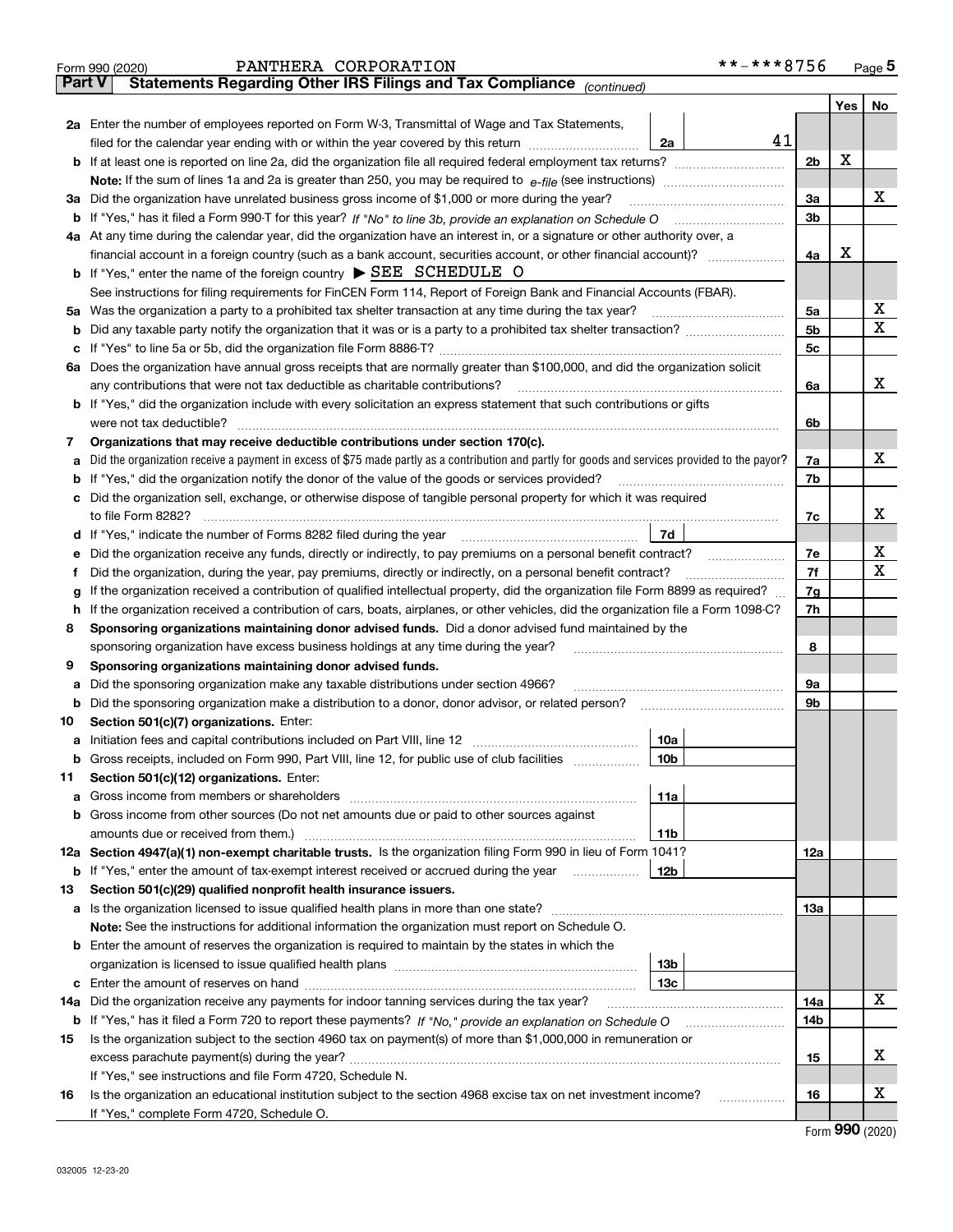|  | Form 990 (2020) |
|--|-----------------|
|  |                 |

#### PANTHERA CORPORATION \*\*-\*\*\*8756

*For each "Yes" response to lines 2 through 7b below, and for a "No" response to line 8a, 8b, or 10b below, describe the circumstances, processes, or changes on Schedule O. See instructions.* Form 990 (2020) Page **6Part VI Governance, Management, and Disclosure** 

|     | Check if Schedule O contains a response or note to any line in this Part VI                                                                                                  |                               |                 |                  | $\overline{\mathbf{X}}$ $\overline{\mathbf{X}}$ |  |  |  |  |  |  |
|-----|------------------------------------------------------------------------------------------------------------------------------------------------------------------------------|-------------------------------|-----------------|------------------|-------------------------------------------------|--|--|--|--|--|--|
|     | Section A. Governing Body and Management                                                                                                                                     |                               |                 |                  |                                                 |  |  |  |  |  |  |
|     |                                                                                                                                                                              |                               |                 | Yes <sub>1</sub> | No                                              |  |  |  |  |  |  |
|     | 1a Enter the number of voting members of the governing body at the end of the tax year                                                                                       | 1a                            | 11              |                  |                                                 |  |  |  |  |  |  |
|     | If there are material differences in voting rights among members of the governing body, or if the governing                                                                  |                               |                 |                  |                                                 |  |  |  |  |  |  |
|     | body delegated broad authority to an executive committee or similar committee, explain on Schedule O.                                                                        |                               |                 |                  |                                                 |  |  |  |  |  |  |
| b   | Enter the number of voting members included on line 1a, above, who are independent                                                                                           | 1b                            | 10              |                  |                                                 |  |  |  |  |  |  |
| 2   | Did any officer, director, trustee, or key employee have a family relationship or a business relationship with any other                                                     |                               |                 |                  |                                                 |  |  |  |  |  |  |
|     | officer, director, trustee, or key employee?                                                                                                                                 |                               | $\mathbf{2}$    | х                |                                                 |  |  |  |  |  |  |
| 3   | Did the organization delegate control over management duties customarily performed by or under the direct supervision                                                        |                               |                 |                  |                                                 |  |  |  |  |  |  |
|     | of officers, directors, trustees, or key employees to a management company or other person?                                                                                  |                               |                 |                  |                                                 |  |  |  |  |  |  |
| 4   | Did the organization make any significant changes to its governing documents since the prior Form 990 was filed?                                                             |                               | 4               |                  | $\mathbf X$                                     |  |  |  |  |  |  |
| 5   |                                                                                                                                                                              |                               | 5               |                  | $\mathbf X$                                     |  |  |  |  |  |  |
| 6   | Did the organization have members or stockholders?                                                                                                                           |                               | 6               |                  | $\mathbf X$                                     |  |  |  |  |  |  |
| 7a  | Did the organization have members, stockholders, or other persons who had the power to elect or appoint one or                                                               |                               |                 |                  |                                                 |  |  |  |  |  |  |
|     | more members of the governing body?                                                                                                                                          |                               | 7a              |                  | х                                               |  |  |  |  |  |  |
|     | <b>b</b> Are any governance decisions of the organization reserved to (or subject to approval by) members, stockholders, or                                                  |                               |                 |                  |                                                 |  |  |  |  |  |  |
|     | persons other than the governing body?                                                                                                                                       |                               | 7b              |                  | х                                               |  |  |  |  |  |  |
| 8   | Did the organization contemporaneously document the meetings held or written actions undertaken during the year by the following:                                            |                               |                 |                  |                                                 |  |  |  |  |  |  |
| a   |                                                                                                                                                                              |                               | 8a              | Х                |                                                 |  |  |  |  |  |  |
| b   |                                                                                                                                                                              |                               | 8b              | X                |                                                 |  |  |  |  |  |  |
| 9   | Is there any officer, director, trustee, or key employee listed in Part VII, Section A, who cannot be reached at the                                                         |                               |                 |                  |                                                 |  |  |  |  |  |  |
|     |                                                                                                                                                                              |                               | 9               |                  | x                                               |  |  |  |  |  |  |
|     | <b>Section B. Policies</b> (This Section B requests information about policies not required by the Internal Revenue Code.)                                                   |                               |                 |                  |                                                 |  |  |  |  |  |  |
|     |                                                                                                                                                                              |                               |                 | Yes              | No                                              |  |  |  |  |  |  |
|     |                                                                                                                                                                              |                               | 10a             |                  | x                                               |  |  |  |  |  |  |
|     | <b>b</b> If "Yes," did the organization have written policies and procedures governing the activities of such chapters, affiliates,                                          |                               |                 |                  |                                                 |  |  |  |  |  |  |
|     | and branches to ensure their operations are consistent with the organization's exempt purposes?                                                                              |                               | 10 <sub>b</sub> |                  |                                                 |  |  |  |  |  |  |
|     | 11a Has the organization provided a complete copy of this Form 990 to all members of its governing body before filing the form?                                              |                               | 11a             | X                |                                                 |  |  |  |  |  |  |
| b   | Describe in Schedule O the process, if any, used by the organization to review this Form 990.                                                                                |                               |                 |                  |                                                 |  |  |  |  |  |  |
| 12a |                                                                                                                                                                              |                               | 12a             | х                |                                                 |  |  |  |  |  |  |
| b   |                                                                                                                                                                              |                               | 12 <sub>b</sub> | X                |                                                 |  |  |  |  |  |  |
| c   | Did the organization regularly and consistently monitor and enforce compliance with the policy? If "Yes." describe                                                           |                               |                 |                  |                                                 |  |  |  |  |  |  |
|     | in Schedule O how this was done www.communication.com/www.communications.com/www.communications.com/                                                                         |                               | 12c             | х                |                                                 |  |  |  |  |  |  |
| 13  | Did the organization have a written whistleblower policy?                                                                                                                    |                               | 13              | X                |                                                 |  |  |  |  |  |  |
| 14  | Did the organization have a written document retention and destruction policy?                                                                                               |                               | 14              | X                |                                                 |  |  |  |  |  |  |
| 15  | Did the process for determining compensation of the following persons include a review and approval by independent                                                           |                               |                 |                  |                                                 |  |  |  |  |  |  |
|     | persons, comparability data, and contemporaneous substantiation of the deliberation and decision?                                                                            |                               |                 |                  |                                                 |  |  |  |  |  |  |
| a   | The organization's CEO, Executive Director, or top management official manufacture content content of the organization's CEO, Executive Director, or top management official |                               | 15a             | х                |                                                 |  |  |  |  |  |  |
|     | <b>b</b> Other officers or key employees of the organization                                                                                                                 |                               | 15b             | х                |                                                 |  |  |  |  |  |  |
|     | If "Yes" to line 15a or 15b, describe the process in Schedule O (see instructions).                                                                                          |                               |                 |                  |                                                 |  |  |  |  |  |  |
|     | 16a Did the organization invest in, contribute assets to, or participate in a joint venture or similar arrangement with a                                                    |                               |                 |                  |                                                 |  |  |  |  |  |  |
|     | taxable entity during the year?                                                                                                                                              |                               | 16a             |                  | x                                               |  |  |  |  |  |  |
|     | b If "Yes," did the organization follow a written policy or procedure requiring the organization to evaluate its participation                                               |                               |                 |                  |                                                 |  |  |  |  |  |  |
|     | in joint venture arrangements under applicable federal tax law, and take steps to safeguard the organization's                                                               |                               |                 |                  |                                                 |  |  |  |  |  |  |
|     | exempt status with respect to such arrangements?<br><b>Section C. Disclosure</b>                                                                                             |                               | 16b             |                  |                                                 |  |  |  |  |  |  |
|     |                                                                                                                                                                              |                               |                 |                  |                                                 |  |  |  |  |  |  |
| 17  | List the states with which a copy of this Form 990 is required to be filed $\blacktriangleright$ AL, AK, AZ, AR, CA, CO, CT, DE, FL, GA, HI, IL                              |                               |                 |                  |                                                 |  |  |  |  |  |  |
| 18  | Section 6104 requires an organization to make its Forms 1023 (1024 or 1024-A, if applicable), 990, and 990-T (Section 501(c)(3)s only) available                             |                               |                 |                  |                                                 |  |  |  |  |  |  |
|     | for public inspection. Indicate how you made these available. Check all that apply.                                                                                          |                               |                 |                  |                                                 |  |  |  |  |  |  |
|     | $X$ Own website<br>$X$ Upon request<br>Another's website                                                                                                                     | Other (explain on Schedule O) |                 |                  |                                                 |  |  |  |  |  |  |
| 19  | Describe on Schedule O whether (and if so, how) the organization made its governing documents, conflict of interest policy, and financial                                    |                               |                 |                  |                                                 |  |  |  |  |  |  |
|     | statements available to the public during the tax year.                                                                                                                      |                               |                 |                  |                                                 |  |  |  |  |  |  |
| 20  | State the name, address, and telephone number of the person who possesses the organization's books and records<br>FREDERIC LAUNAY $- (646)786 - 0400$                        |                               |                 |                  |                                                 |  |  |  |  |  |  |
|     | 8 WEST 40TH STREET, 18TH FLOOR, NEW YORK, NY<br>10018                                                                                                                        |                               |                 |                  |                                                 |  |  |  |  |  |  |
|     |                                                                                                                                                                              |                               |                 |                  |                                                 |  |  |  |  |  |  |

SEE SCHEDULE O FOR FULL LIST OF STATES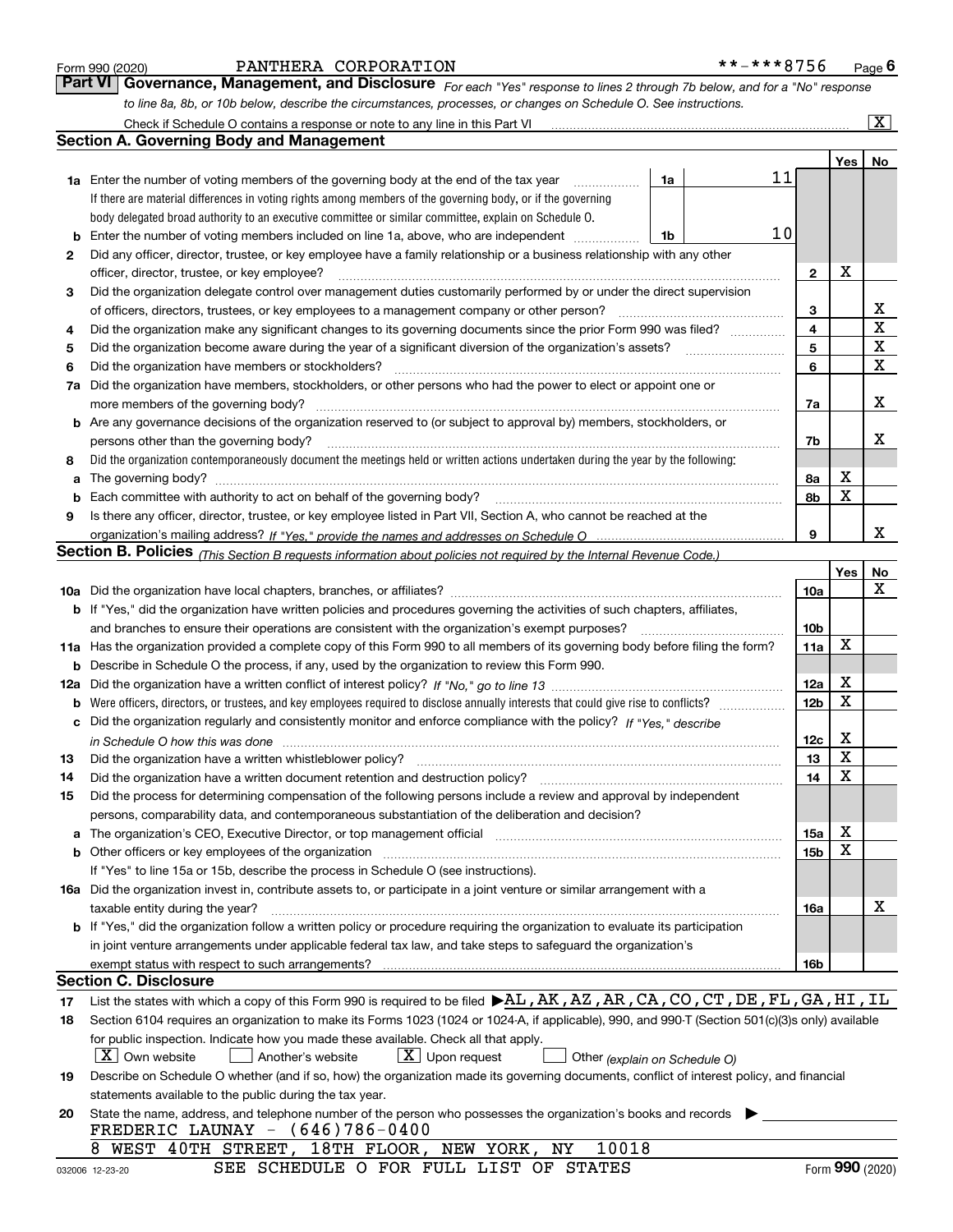$\mathcal{L}^{\text{max}}$ 

**7Part VII Compensation of Officers, Directors, Trustees, Key Employees, Highest Compensated Employees, and Independent Contractors**

Check if Schedule O contains a response or note to any line in this Part VII

**Section A. Officers, Directors, Trustees, Key Employees, and Highest Compensated Employees**

**1a**  Complete this table for all persons required to be listed. Report compensation for the calendar year ending with or within the organization's tax year. **•** List all of the organization's current officers, directors, trustees (whether individuals or organizations), regardless of amount of compensation.

Enter -0- in columns (D), (E), and (F) if no compensation was paid.

 $\bullet$  List all of the organization's  $\,$ current key employees, if any. See instructions for definition of "key employee."

**•** List the organization's five current highest compensated employees (other than an officer, director, trustee, or key employee) who received reportable compensation (Box 5 of Form W-2 and/or Box 7 of Form 1099-MISC) of more than \$100,000 from the organization and any related organizations.

**•** List all of the organization's former officers, key employees, and highest compensated employees who received more than \$100,000 of reportable compensation from the organization and any related organizations.

**former directors or trustees**  ¥ List all of the organization's that received, in the capacity as a former director or trustee of the organization, more than \$10,000 of reportable compensation from the organization and any related organizations.

See instructions for the order in which to list the persons above.

Check this box if neither the organization nor any related organization compensated any current officer, director, or trustee.  $\mathcal{L}^{\text{max}}$ 

| (A)                                  | (B)<br>(C)        |                                         | (D)                  | (E)                     | (F)          |                                                                  |        |                 |                               |                       |
|--------------------------------------|-------------------|-----------------------------------------|----------------------|-------------------------|--------------|------------------------------------------------------------------|--------|-----------------|-------------------------------|-----------------------|
| Name and title                       | Average           | Position<br>(do not check more than one |                      |                         |              |                                                                  |        | Reportable      | Reportable                    | Estimated             |
|                                      | hours per         |                                         |                      |                         |              | box, unless person is both an<br>officer and a director/trustee) |        | compensation    | compensation                  | amount of             |
|                                      | week<br>(list any |                                         |                      |                         |              |                                                                  |        | from<br>the     | from related<br>organizations | other<br>compensation |
|                                      | hours for         |                                         |                      |                         |              |                                                                  |        | organization    | (W-2/1099-MISC)               | from the              |
|                                      | related           |                                         |                      |                         |              |                                                                  |        | (W-2/1099-MISC) |                               | organization          |
|                                      | organizations     |                                         |                      |                         |              |                                                                  |        |                 |                               | and related           |
|                                      | below             | ndividual trustee or director           | nstitutional trustee |                         | Key employee | Highest compensated<br>  employee                                |        |                 |                               | organizations         |
|                                      | line)             |                                         |                      | Officer                 |              |                                                                  | Former |                 |                               |                       |
| FREDERIC LAUNAY<br>(1)               | 35.00             |                                         |                      |                         |              |                                                                  |        |                 |                               |                       |
| PRESIDENT/CEO                        | 0.00              | $\mathbf x$                             |                      | $\overline{\mathbf{X}}$ |              |                                                                  |        | 328,632.        | 0.                            | 14,390.               |
| KAREN WOOD<br>(2)                    | 35.00             |                                         |                      |                         |              |                                                                  |        |                 |                               |                       |
| SENIOR DIRECTOR OF GLOBAL POLICY     | 0.00              |                                         |                      |                         |              | X                                                                |        | 145,477.        | $\mathbf 0$ .                 | 10,358.               |
| (3)<br>HOWARD B. QUIGLEY             | 35.00             |                                         |                      |                         |              |                                                                  |        |                 |                               |                       |
| EXEC DIR- CONSERVATION SCIENCE       | 0.00              |                                         |                      |                         |              | X                                                                |        | 125,930.        | $\mathbf 0$ .                 | 16,424.               |
| DONALD OSTROWER<br>(4)               | 35.00             |                                         |                      |                         |              |                                                                  |        |                 |                               |                       |
| SENIOR DIRECTOR OF FINANCE AND ADMIN | 0.00              |                                         |                      |                         |              | X                                                                |        | 120,510.        | $\mathbf 0$ .                 | 6,331.                |
| CARMEN MEDINA<br>(5)                 | 35.00             |                                         |                      |                         |              |                                                                  |        |                 |                               |                       |
| SENIOR FINANCIAL CONTROLLER          | 0.00              |                                         |                      |                         |              | $\mathbf X$                                                      |        | 108,996.        | $\mathbf 0$ .                 | 12,506.               |
| ERIC VENTURA<br>(6)                  | 35.00             |                                         |                      |                         |              |                                                                  |        |                 |                               |                       |
| DIR OF BUSINESS DEVELOPMENT          | 0.00              |                                         |                      |                         |              | $\mathbf X$                                                      |        | 104,634.        | $\mathbf 0$ .                 | 8,070.                |
| (7)<br><b>GARY BALDAEUS</b>          | 14.00             |                                         |                      |                         |              |                                                                  |        |                 |                               |                       |
| SECRETARY & TREASURER                | 0.00              |                                         |                      | X                       |              |                                                                  |        | 22,527.         | $\mathbf 0$ .                 | 14,088.               |
| THOMAS KAPLAN PHD<br>(8)             | 1.00              |                                         |                      |                         |              |                                                                  |        |                 |                               |                       |
| DIRECTOR/CHAIRMAN                    | 0.00              | $\mathbf x$                             |                      | X                       |              |                                                                  |        | $\mathbf 0$ .   | $\mathbf 0$ .                 | $\mathbf 0$ .         |
| <b>JONATHAN AYERS</b><br>(9)         | 1.00              |                                         |                      |                         |              |                                                                  |        |                 |                               |                       |
| DIRECTOR AS OF 9/8/20                | 0.00              | $\mathbf X$                             |                      |                         |              |                                                                  |        | $\mathbf 0$ .   | $\mathbf 0$ .                 | $\mathbf 0$ .         |
| (10) H.H PRINCE BADR BIN ABDULLA AL- | 1.00              |                                         |                      |                         |              |                                                                  |        |                 |                               |                       |
| <b>DIRECTOR</b>                      | 0.00              | $\mathbf x$                             |                      |                         |              |                                                                  |        | $\mathbf 0$ .   | $\mathbf 0$ .                 | 0.                    |
| (11) HON. CLAUDIA MCMURRAY           | 1.00              |                                         |                      |                         |              |                                                                  |        |                 |                               |                       |
| <b>DIRECTOR</b>                      | 0.00              | $\mathbf X$                             |                      |                         |              |                                                                  |        | $\mathbf 0$ .   | $\mathbf 0$ .                 | $\mathbf 0$ .         |
| (12) DAVID HIRSCHFELD                | 1.00              |                                         |                      |                         |              |                                                                  |        |                 |                               |                       |
| DIRECTOR-LEFT DURING 2020            | 0.00              | $\mathbf x$                             |                      |                         |              |                                                                  |        | $\mathbf 0$ .   | $\mathbf 0$ .                 | $\mathbf 0$ .         |
| (13) DUNCAN MCFARLAND                | 1.00              |                                         |                      |                         |              |                                                                  |        |                 |                               |                       |
| <b>DIRECTOR</b>                      | 0.00              | $\mathbf X$                             |                      |                         |              |                                                                  |        | $\mathbf 0$ .   | $\mathbf 0$ .                 | $0_{.}$               |
| (14) SIR GRAEME LAMB                 | 1.00              |                                         |                      |                         |              |                                                                  |        |                 |                               |                       |
| <b>DIRECTOR</b>                      | 0.00              | $\mathbf x$                             |                      |                         |              |                                                                  |        | $\mathbf 0$ .   | $\mathbf 0$ .                 | 0.                    |
| (15) JOSH FINK                       | 1.00              |                                         |                      |                         |              |                                                                  |        |                 |                               |                       |
| <b>DIRECTOR</b>                      | 0.00              | $\mathbf X$                             |                      |                         |              |                                                                  |        | 0.              | $\mathbf 0$ .                 | $\mathbf 0$ .         |
| (16) H.E. RAZAN KHALIFA AL MUBARAK   | 1.00              |                                         |                      |                         |              |                                                                  |        |                 |                               |                       |
| <b>DIRECTOR</b>                      | 0.00              | X                                       |                      |                         |              |                                                                  |        | 0.              | 0.                            | $\mathbf 0$ .         |
| (17) NICOLE MOLLO                    | 1.00              |                                         |                      |                         |              |                                                                  |        |                 |                               |                       |
| DIRECTOR-LEFT DURING 2020            | 0.00              | $\mathbf X$                             |                      |                         |              |                                                                  |        | 0.              | $\mathbf 0$ .                 | 0.                    |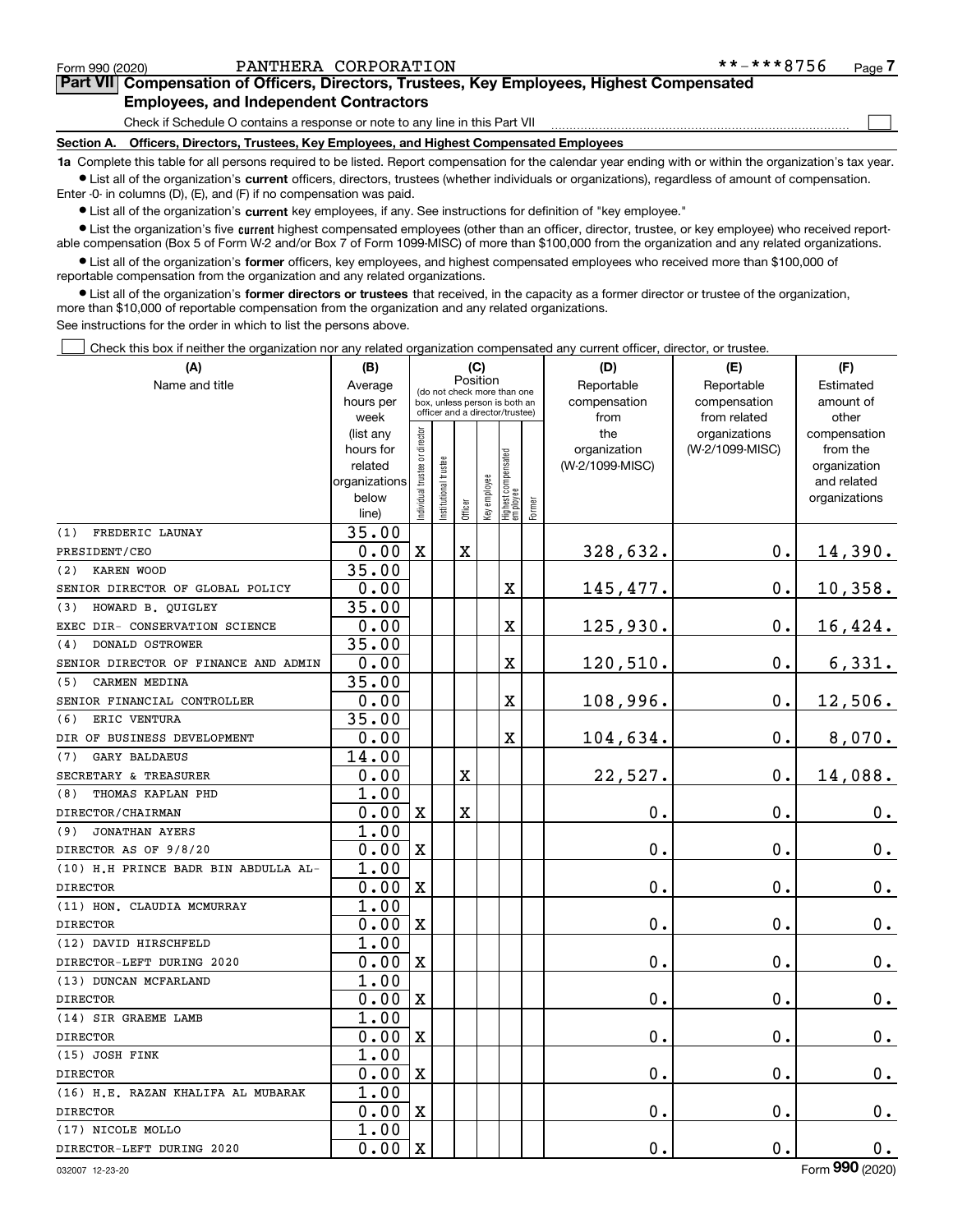|              | PANTHERA CORPORATION<br>Form 990 (2020)                                                                                                                                                                                                                                  |                                                                      |                                |                       |         |                 |                                                                                                 |        |                                           | **-***8756                                        |                                      |                     | Page 8                                                                   |       |
|--------------|--------------------------------------------------------------------------------------------------------------------------------------------------------------------------------------------------------------------------------------------------------------------------|----------------------------------------------------------------------|--------------------------------|-----------------------|---------|-----------------|-------------------------------------------------------------------------------------------------|--------|-------------------------------------------|---------------------------------------------------|--------------------------------------|---------------------|--------------------------------------------------------------------------|-------|
|              | <b>Part VII</b><br>Section A. Officers, Directors, Trustees, Key Employees, and Highest Compensated Employees (continued)                                                                                                                                                |                                                                      |                                |                       |         |                 |                                                                                                 |        |                                           |                                                   |                                      |                     |                                                                          |       |
|              | (A)<br>Name and title                                                                                                                                                                                                                                                    | (B)<br>Average<br>hours per<br>week                                  |                                |                       |         | (C)<br>Position | (do not check more than one<br>box, unless person is both an<br>officer and a director/trustee) |        | (D)<br>Reportable<br>compensation<br>from | (E)<br>Reportable<br>compensation<br>from related |                                      |                     | (F)<br>Estimated<br>amount of<br>other                                   |       |
|              |                                                                                                                                                                                                                                                                          | (list any<br>hours for<br>related<br>organizations<br>below<br>line) | Individual trustee or director | Institutional trustee | Officer | Key employee    | Highest compensated<br> employee                                                                | Former | the<br>organization<br>(W-2/1099-MISC)    | organizations<br>(W-2/1099-MISC)                  |                                      |                     | compensation<br>from the<br>organization<br>and related<br>organizations |       |
|              | (18) ROBERT QUARTERMAIN                                                                                                                                                                                                                                                  | 1.00                                                                 |                                |                       |         |                 |                                                                                                 |        |                                           |                                                   |                                      |                     |                                                                          |       |
|              | <b>DIRECTOR</b>                                                                                                                                                                                                                                                          | 0.00                                                                 | $\mathbf X$                    |                       |         |                 |                                                                                                 |        | 0.                                        |                                                   | 0.                                   |                     |                                                                          | 0.    |
|              | (19) ROSS J BEATY<br><b>DIRECTOR</b>                                                                                                                                                                                                                                     | 1.00<br>0.00                                                         | $\mathbf X$                    |                       |         |                 |                                                                                                 |        | 0.                                        |                                                   | 0.                                   |                     |                                                                          | $0$ . |
|              |                                                                                                                                                                                                                                                                          |                                                                      |                                |                       |         |                 |                                                                                                 |        |                                           |                                                   |                                      |                     |                                                                          |       |
|              |                                                                                                                                                                                                                                                                          |                                                                      |                                |                       |         |                 |                                                                                                 |        |                                           |                                                   |                                      |                     |                                                                          |       |
|              |                                                                                                                                                                                                                                                                          |                                                                      |                                |                       |         |                 |                                                                                                 |        |                                           |                                                   |                                      |                     |                                                                          |       |
|              |                                                                                                                                                                                                                                                                          |                                                                      |                                |                       |         |                 |                                                                                                 |        |                                           |                                                   |                                      |                     |                                                                          |       |
|              |                                                                                                                                                                                                                                                                          |                                                                      |                                |                       |         |                 |                                                                                                 |        |                                           |                                                   |                                      |                     |                                                                          |       |
|              |                                                                                                                                                                                                                                                                          |                                                                      |                                |                       |         |                 |                                                                                                 |        |                                           |                                                   |                                      |                     |                                                                          |       |
|              |                                                                                                                                                                                                                                                                          |                                                                      |                                |                       |         |                 |                                                                                                 |        |                                           |                                                   |                                      |                     |                                                                          |       |
|              |                                                                                                                                                                                                                                                                          |                                                                      |                                |                       |         |                 |                                                                                                 |        | 956, 706.                                 |                                                   | 0.                                   |                     | 82, 167.                                                                 |       |
|              | c Total from continuation sheets to Part VII, Section A manufactured by                                                                                                                                                                                                  |                                                                      |                                |                       |         |                 |                                                                                                 |        | 0.<br>956,706.                            |                                                   | $\overline{0}$ .<br>$\overline{0}$ . |                     | 82,167.                                                                  | $0$ . |
| $\mathbf{2}$ | Total number of individuals (including but not limited to those listed above) who received more than \$100,000 of reportable<br>compensation from the organization $\blacktriangleright$                                                                                 |                                                                      |                                |                       |         |                 |                                                                                                 |        |                                           |                                                   |                                      |                     |                                                                          | 6     |
|              |                                                                                                                                                                                                                                                                          |                                                                      |                                |                       |         |                 |                                                                                                 |        |                                           |                                                   |                                      |                     | Yes                                                                      | No    |
| 3            | Did the organization list any former officer, director, trustee, key employee, or highest compensated employee on<br>line 1a? If "Yes," complete Schedule J for such individual manumanamental communities and the 1a? If "Yes," complete Schedule J for such individual |                                                                      |                                |                       |         |                 |                                                                                                 |        |                                           |                                                   |                                      | 3                   |                                                                          | X     |
|              | For any individual listed on line 1a, is the sum of reportable compensation and other compensation from the organization                                                                                                                                                 |                                                                      |                                |                       |         |                 |                                                                                                 |        |                                           |                                                   |                                      | 4                   | х                                                                        |       |
| 5            | Did any person listed on line 1a receive or accrue compensation from any unrelated organization or individual for services                                                                                                                                               |                                                                      |                                |                       |         |                 |                                                                                                 |        |                                           |                                                   |                                      | 5                   |                                                                          | х     |
|              | <b>Section B. Independent Contractors</b>                                                                                                                                                                                                                                |                                                                      |                                |                       |         |                 |                                                                                                 |        |                                           |                                                   |                                      |                     |                                                                          |       |
| 1.           | Complete this table for your five highest compensated independent contractors that received more than \$100,000 of compensation from<br>the organization. Report compensation for the calendar year ending with or within the organization's tax year.                   |                                                                      |                                |                       |         |                 |                                                                                                 |        |                                           |                                                   |                                      |                     |                                                                          |       |
|              | (A)<br>Name and business address                                                                                                                                                                                                                                         |                                                                      |                                | <b>NONE</b>           |         |                 |                                                                                                 |        | (B)<br>Description of services            |                                                   |                                      | (C)<br>Compensation |                                                                          |       |
|              |                                                                                                                                                                                                                                                                          |                                                                      |                                |                       |         |                 |                                                                                                 |        |                                           |                                                   |                                      |                     |                                                                          |       |
|              |                                                                                                                                                                                                                                                                          |                                                                      |                                |                       |         |                 |                                                                                                 |        |                                           |                                                   |                                      |                     |                                                                          |       |
|              |                                                                                                                                                                                                                                                                          |                                                                      |                                |                       |         |                 |                                                                                                 |        |                                           |                                                   |                                      |                     |                                                                          |       |
|              |                                                                                                                                                                                                                                                                          |                                                                      |                                |                       |         |                 |                                                                                                 |        |                                           |                                                   |                                      |                     |                                                                          |       |
|              |                                                                                                                                                                                                                                                                          |                                                                      |                                |                       |         |                 |                                                                                                 |        |                                           |                                                   |                                      |                     |                                                                          |       |
| 2            | Total number of independent contractors (including but not limited to those listed above) who received more than<br>\$100,000 of compensation from the organization                                                                                                      |                                                                      |                                |                       |         | 0               |                                                                                                 |        |                                           |                                                   |                                      |                     |                                                                          |       |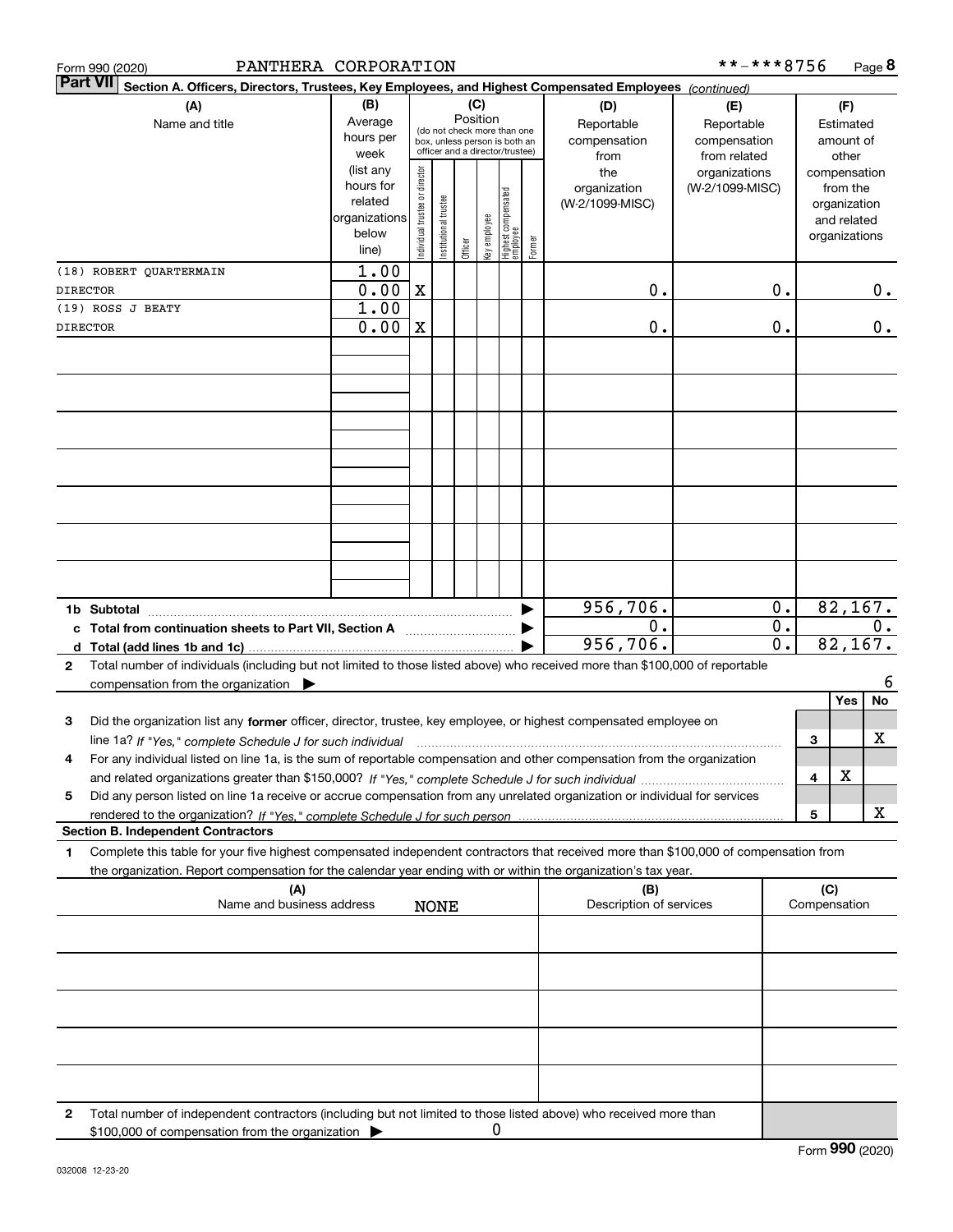|                                                           |                  | Form 990 (2020)                                                                                                                                                                                                                      |                |                     | PANTHERA CORPORATION  |                      |                                              | **-***8756                                      | Page 9                                                          |
|-----------------------------------------------------------|------------------|--------------------------------------------------------------------------------------------------------------------------------------------------------------------------------------------------------------------------------------|----------------|---------------------|-----------------------|----------------------|----------------------------------------------|-------------------------------------------------|-----------------------------------------------------------------|
|                                                           | <b>Part VIII</b> | <b>Statement of Revenue</b>                                                                                                                                                                                                          |                |                     |                       |                      |                                              |                                                 |                                                                 |
|                                                           |                  | Check if Schedule O contains a response or note to any line in this Part VIII                                                                                                                                                        |                |                     |                       |                      |                                              |                                                 |                                                                 |
|                                                           |                  |                                                                                                                                                                                                                                      |                |                     |                       | (A)<br>Total revenue | (B)<br>Related or exempt<br>function revenue | $\overline{C}$<br>Unrelated<br>business revenue | (D)<br>Revenue excluded<br>from tax under<br>sections 512 - 514 |
|                                                           |                  | 1 a Federated campaigns                                                                                                                                                                                                              |                | 1a                  |                       |                      |                                              |                                                 |                                                                 |
|                                                           |                  | <b>b</b> Membership dues                                                                                                                                                                                                             |                | 1 <sub>b</sub>      |                       |                      |                                              |                                                 |                                                                 |
|                                                           |                  | c Fundraising events                                                                                                                                                                                                                 |                | 1 <sub>c</sub>      |                       |                      |                                              |                                                 |                                                                 |
| Contributions, Gifts, Grants<br>and Other Similar Amounts |                  | d Related organizations                                                                                                                                                                                                              |                | 1 <sub>d</sub>      |                       |                      |                                              |                                                 |                                                                 |
|                                                           | е                | Government grants (contributions)                                                                                                                                                                                                    |                | 1e                  | 2,206,435.            |                      |                                              |                                                 |                                                                 |
|                                                           |                  | f All other contributions, gifts, grants, and                                                                                                                                                                                        |                |                     |                       |                      |                                              |                                                 |                                                                 |
|                                                           |                  | similar amounts not included above                                                                                                                                                                                                   |                | 1f                  | 12,718,335.           |                      |                                              |                                                 |                                                                 |
|                                                           | g                | Noncash contributions included in lines 1a-1f                                                                                                                                                                                        |                | $1g$ \$             | 3,282,828.            |                      |                                              |                                                 |                                                                 |
|                                                           |                  |                                                                                                                                                                                                                                      |                |                     |                       | 14,924,770.          |                                              |                                                 |                                                                 |
|                                                           |                  |                                                                                                                                                                                                                                      |                |                     | <b>Business Code</b>  |                      |                                              |                                                 |                                                                 |
|                                                           | 2 a              |                                                                                                                                                                                                                                      |                |                     |                       |                      |                                              |                                                 |                                                                 |
|                                                           | b                | <u> 2008 - An Dùbhlachd ann an Dùbhlachd ann an Dùbhlachd ann an Dùbhlachd ann an Dùbhlachd ann an Dùbhlachd ann an Dùbhlachd ann an Dùbhlachd ann an Dùbhlachd ann an Dùbhlachd ann an Dùbhlachd ann an Dùbhlachd ann an Dùbhla</u> |                |                     |                       |                      |                                              |                                                 |                                                                 |
|                                                           | c                | <u> 1989 - Johann Barn, fransk politik amerikansk politik (</u>                                                                                                                                                                      |                |                     |                       |                      |                                              |                                                 |                                                                 |
| evenue                                                    | d                | <u> 2000 - Jan James Alexandria (j. 1918)</u>                                                                                                                                                                                        |                |                     |                       |                      |                                              |                                                 |                                                                 |
|                                                           | е                | <u> 1989 - Johann Barn, amerikansk politiker (</u>                                                                                                                                                                                   |                |                     |                       |                      |                                              |                                                 |                                                                 |
| Program Service<br>Revenue                                |                  |                                                                                                                                                                                                                                      |                |                     |                       |                      |                                              |                                                 |                                                                 |
|                                                           |                  |                                                                                                                                                                                                                                      |                |                     |                       |                      |                                              |                                                 |                                                                 |
|                                                           | 3                | Investment income (including dividends, interest, and                                                                                                                                                                                |                |                     |                       |                      |                                              |                                                 |                                                                 |
|                                                           |                  |                                                                                                                                                                                                                                      |                |                     | 4,004.                |                      |                                              | 4,004.                                          |                                                                 |
|                                                           | 4                | Income from investment of tax-exempt bond proceeds                                                                                                                                                                                   |                |                     |                       |                      |                                              |                                                 |                                                                 |
|                                                           | 5                |                                                                                                                                                                                                                                      |                |                     |                       |                      |                                              |                                                 |                                                                 |
|                                                           |                  |                                                                                                                                                                                                                                      |                | (i) Real            | (ii) Personal         |                      |                                              |                                                 |                                                                 |
|                                                           |                  | 6 a Gross rents<br>$\overline{\phantom{a}}$                                                                                                                                                                                          | 6a             |                     |                       |                      |                                              |                                                 |                                                                 |
|                                                           | b                | Less: rental expenses                                                                                                                                                                                                                | 6 <sub>b</sub> |                     |                       |                      |                                              |                                                 |                                                                 |
|                                                           | c                | Rental income or (loss)                                                                                                                                                                                                              | 6c             |                     |                       |                      |                                              |                                                 |                                                                 |
|                                                           |                  | d Net rental income or (loss)                                                                                                                                                                                                        |                |                     |                       |                      |                                              |                                                 |                                                                 |
|                                                           |                  | 7 a Gross amount from sales of                                                                                                                                                                                                       |                | (i) Securities      | (ii) Other            |                      |                                              |                                                 |                                                                 |
|                                                           |                  | assets other than inventory                                                                                                                                                                                                          | 7a             | 3,305,202.          |                       |                      |                                              |                                                 |                                                                 |
|                                                           |                  | <b>b</b> Less: cost or other basis                                                                                                                                                                                                   |                |                     |                       |                      |                                              |                                                 |                                                                 |
|                                                           |                  | and sales expenses                                                                                                                                                                                                                   |                | $ 7b $ 3, 282, 828. |                       |                      |                                              |                                                 |                                                                 |
| evenue                                                    |                  | c Gain or (loss)                                                                                                                                                                                                                     | 7c             | 22,374.             |                       |                      |                                              |                                                 |                                                                 |
|                                                           |                  |                                                                                                                                                                                                                                      |                |                     |                       | 22,374.              |                                              |                                                 | 22,374.                                                         |
| Other R                                                   |                  | 8 a Gross income from fundraising events (not                                                                                                                                                                                        |                |                     |                       |                      |                                              |                                                 |                                                                 |
|                                                           |                  | including \$<br><u>of</u> of                                                                                                                                                                                                         |                |                     |                       |                      |                                              |                                                 |                                                                 |
|                                                           |                  | contributions reported on line 1c). See                                                                                                                                                                                              |                |                     |                       |                      |                                              |                                                 |                                                                 |
|                                                           |                  |                                                                                                                                                                                                                                      |                | 8a                  |                       |                      |                                              |                                                 |                                                                 |
|                                                           |                  | <b>b</b> Less: direct expenses <i></i>                                                                                                                                                                                               |                | 8b                  |                       |                      |                                              |                                                 |                                                                 |
|                                                           |                  | c Net income or (loss) from fundraising events                                                                                                                                                                                       |                |                     |                       |                      |                                              |                                                 |                                                                 |
|                                                           |                  | 9 a Gross income from gaming activities. See                                                                                                                                                                                         |                |                     |                       |                      |                                              |                                                 |                                                                 |
|                                                           |                  |                                                                                                                                                                                                                                      |                | 9a                  |                       |                      |                                              |                                                 |                                                                 |
|                                                           |                  | <b>b</b> Less: direct expenses <b>manually</b>                                                                                                                                                                                       |                | 9 <sub>b</sub>      |                       |                      |                                              |                                                 |                                                                 |
|                                                           |                  | c Net income or (loss) from gaming activities _______________                                                                                                                                                                        |                |                     |                       |                      |                                              |                                                 |                                                                 |
|                                                           |                  | 10 a Gross sales of inventory, less returns                                                                                                                                                                                          |                |                     |                       |                      |                                              |                                                 |                                                                 |
|                                                           |                  |                                                                                                                                                                                                                                      |                | 10a                 | 293,784.              |                      |                                              |                                                 |                                                                 |
|                                                           |                  | <b>b</b> Less: cost of goods sold                                                                                                                                                                                                    |                | 10 <sub>b</sub>     | 253, 321.             |                      |                                              |                                                 |                                                                 |
|                                                           |                  | c Net income or (loss) from sales of inventory                                                                                                                                                                                       |                |                     | ▶                     | 40,463.              |                                              |                                                 | 40,463.                                                         |
|                                                           |                  |                                                                                                                                                                                                                                      |                |                     | <b>Business Code</b>  |                      |                                              |                                                 |                                                                 |
|                                                           |                  | 11 a SUNDRY                                                                                                                                                                                                                          |                |                     | 900099                | 93,666.              |                                              |                                                 | 93,666.                                                         |
|                                                           | b                | <u> 1989 - Johann Barbara, martxa eta idazlea (h. 1989).</u>                                                                                                                                                                         |                |                     |                       |                      |                                              |                                                 |                                                                 |
| Revenue                                                   | с                |                                                                                                                                                                                                                                      |                |                     |                       |                      |                                              |                                                 |                                                                 |
| Miscellaneous                                             |                  |                                                                                                                                                                                                                                      |                |                     |                       |                      |                                              |                                                 |                                                                 |
|                                                           |                  |                                                                                                                                                                                                                                      |                |                     | $\blacktriangleright$ | 93,666.              |                                              |                                                 |                                                                 |
|                                                           | 12               |                                                                                                                                                                                                                                      |                |                     | ▶                     | 15,085,277.          | 0.                                           | 0.                                              | 160,507.                                                        |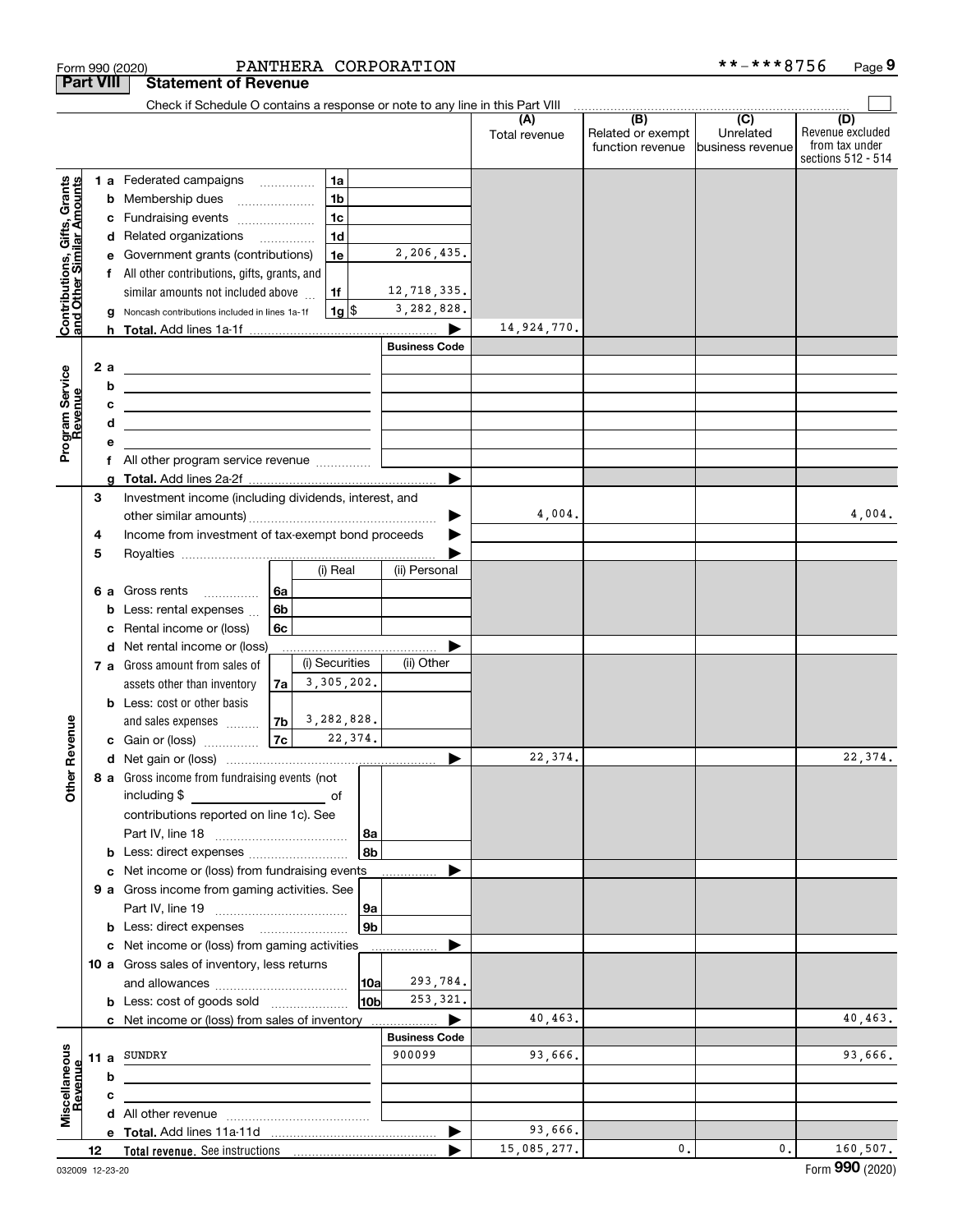$Check here$ 

All other expenses

 $\int$  if following SOP 98-2 (ASC 958-720)

14,419,536.

**Total functional expenses.**  Add lines 1 through 24e **Joint costs.** Complete this line only if the organization

reported in column (B) joint costs from a combined educational campaign and fundraising solicitation.

 $\mathcal{L}^{\text{max}}$ 

| PANTHERA CORPORATION<br>Form 990 (2020)                                                                                    |                |                                    |                                    | **-***8756                            | Page |  |  |  |
|----------------------------------------------------------------------------------------------------------------------------|----------------|------------------------------------|------------------------------------|---------------------------------------|------|--|--|--|
| <b>Part IX Statement of Functional Expenses</b>                                                                            |                |                                    |                                    |                                       |      |  |  |  |
| Section 501(c)(3) and 501(c)(4) organizations must complete all columns. All other organizations must complete column (A). |                |                                    |                                    |                                       |      |  |  |  |
| Check if Schedule O contains a response or note to any line in this Part IX                                                |                |                                    |                                    |                                       |      |  |  |  |
| Do not include amounts reported on lines 6b,<br>7b, 8b, 9b, and 10b of Part VIII.                                          | Total expenses | (B)<br>Program service<br>expenses | Management and<br>general expenses | <b>(D)</b><br>Fundraising<br>expenses |      |  |  |  |

**1**

**2**

**3**

**45**

**6**

**78**

**91011abcdefg**

**abcde25 26**

 $\vert$  X  $\vert$ 

| Grants and other assistance to domestic organizations                                                                                                                                                      |                         |                             |                       |                            |
|------------------------------------------------------------------------------------------------------------------------------------------------------------------------------------------------------------|-------------------------|-----------------------------|-----------------------|----------------------------|
| and domestic governments. See Part IV, line 21                                                                                                                                                             | 47,000.                 | 47,000.                     |                       |                            |
| Grants and other assistance to domestic                                                                                                                                                                    |                         |                             |                       |                            |
| individuals. See Part IV, line 22                                                                                                                                                                          | 251,680.                | 251,680.                    |                       |                            |
| Grants and other assistance to foreign                                                                                                                                                                     |                         |                             |                       |                            |
| organizations, foreign governments, and foreign                                                                                                                                                            |                         |                             |                       |                            |
| individuals. See Part IV, lines 15 and 16                                                                                                                                                                  | 1,318,675.              | 1,318,675.                  |                       |                            |
| Benefits paid to or for members                                                                                                                                                                            |                         |                             |                       |                            |
| Compensation of current officers, directors,                                                                                                                                                               |                         |                             |                       |                            |
| trustees, and key employees                                                                                                                                                                                | 379,636.                | 205,813.                    | 122,370.              | 51,453.                    |
| Compensation not included above to disqualified                                                                                                                                                            |                         |                             |                       |                            |
| persons (as defined under section 4958(f)(1)) and                                                                                                                                                          |                         |                             |                       |                            |
| persons described in section 4958(c)(3)(B)                                                                                                                                                                 |                         |                             |                       |                            |
| Other salaries and wages                                                                                                                                                                                   | 5,880,960.              | 4,452,158.                  | 559,941.              | 868, 861.                  |
| Pension plan accruals and contributions (include                                                                                                                                                           |                         |                             |                       |                            |
| section 401(k) and 403(b) employer contributions)                                                                                                                                                          | 109,982.                | $\frac{81,356}{601,609}$    | 10, 363.              | $\frac{18,263.}{135,588.}$ |
| Other employee benefits                                                                                                                                                                                    | 817,793.                |                             | 80,596.               |                            |
|                                                                                                                                                                                                            | 398, 255.               | 288,033.                    | 45, 248.              | 64,974.                    |
| Fees for services (nonemployees):                                                                                                                                                                          |                         |                             |                       |                            |
|                                                                                                                                                                                                            |                         |                             |                       |                            |
|                                                                                                                                                                                                            | 35,196.                 | $\frac{18,338.}{69,573.}$   | 16,858.               |                            |
|                                                                                                                                                                                                            | 101, 573.               |                             | 32,000.               |                            |
|                                                                                                                                                                                                            |                         |                             |                       |                            |
| Professional fundraising services. See Part IV, line 17                                                                                                                                                    |                         |                             |                       |                            |
| Investment management fees                                                                                                                                                                                 | 34,830.                 |                             | 34,830.               |                            |
| Other. (If line 11g amount exceeds 10% of line 25,                                                                                                                                                         |                         |                             |                       |                            |
| column (A) amount, list line 11g expenses on Sch O.)                                                                                                                                                       | 2,107,608.              | 1, 214, 643.                | 705,598.              | 187,367.                   |
|                                                                                                                                                                                                            |                         |                             |                       |                            |
|                                                                                                                                                                                                            | 160,444.                | 115, 247.                   | 15,907.               | 29,290.                    |
|                                                                                                                                                                                                            | 383,340.                | 120,995.                    | 193,731.              | 68,614.                    |
|                                                                                                                                                                                                            |                         |                             |                       |                            |
|                                                                                                                                                                                                            | 551,269.                | $\frac{220,859.}{469,342.}$ | 208,546.              | 121,864.                   |
| Travel                                                                                                                                                                                                     | $\overline{512, 225}$ . |                             | $\overline{24,526}$ . | 18,357.                    |
| Payments of travel or entertainment expenses                                                                                                                                                               |                         |                             |                       |                            |
| for any federal, state, or local public officials                                                                                                                                                          |                         |                             |                       |                            |
| Conferences, conventions, and meetings                                                                                                                                                                     | 23,862.                 | 16, 276.                    | 7,179.                | 407.                       |
| Interest                                                                                                                                                                                                   |                         |                             |                       |                            |
|                                                                                                                                                                                                            |                         |                             |                       |                            |
| Depreciation, depletion, and amortization                                                                                                                                                                  | 266, 279.               | 252, 231.                   |                       | 14,048.                    |
| Insurance                                                                                                                                                                                                  | 79,744.                 | 25,428.                     | 54,316.               |                            |
| Other expenses. Itemize expenses not covered<br>above (List miscellaneous expenses on line 24e. If<br>line 24e amount exceeds 10% of line 25, column (A)<br>amount, list line 24e expenses on Schedule O.) |                         |                             |                       |                            |
| FIELD SUPPLIES AND EQUI                                                                                                                                                                                    | 746,834.                | 744,056.                    | 203.                  | 2,575.                     |
| ALL OTHER EXPENSES                                                                                                                                                                                         | 157,584.                | 101, 348.                   | 55,676.               | $\overline{560}$ .         |
| TAXES                                                                                                                                                                                                      | 34,693.                 | 26,840.                     | 7,853.                |                            |
| BOOKS AND SUBSCRIPTIONS                                                                                                                                                                                    | 20,074.                 | 18,734.                     | 437.                  | 903.                       |

10,660,234. 2,176,178. 1,583,124.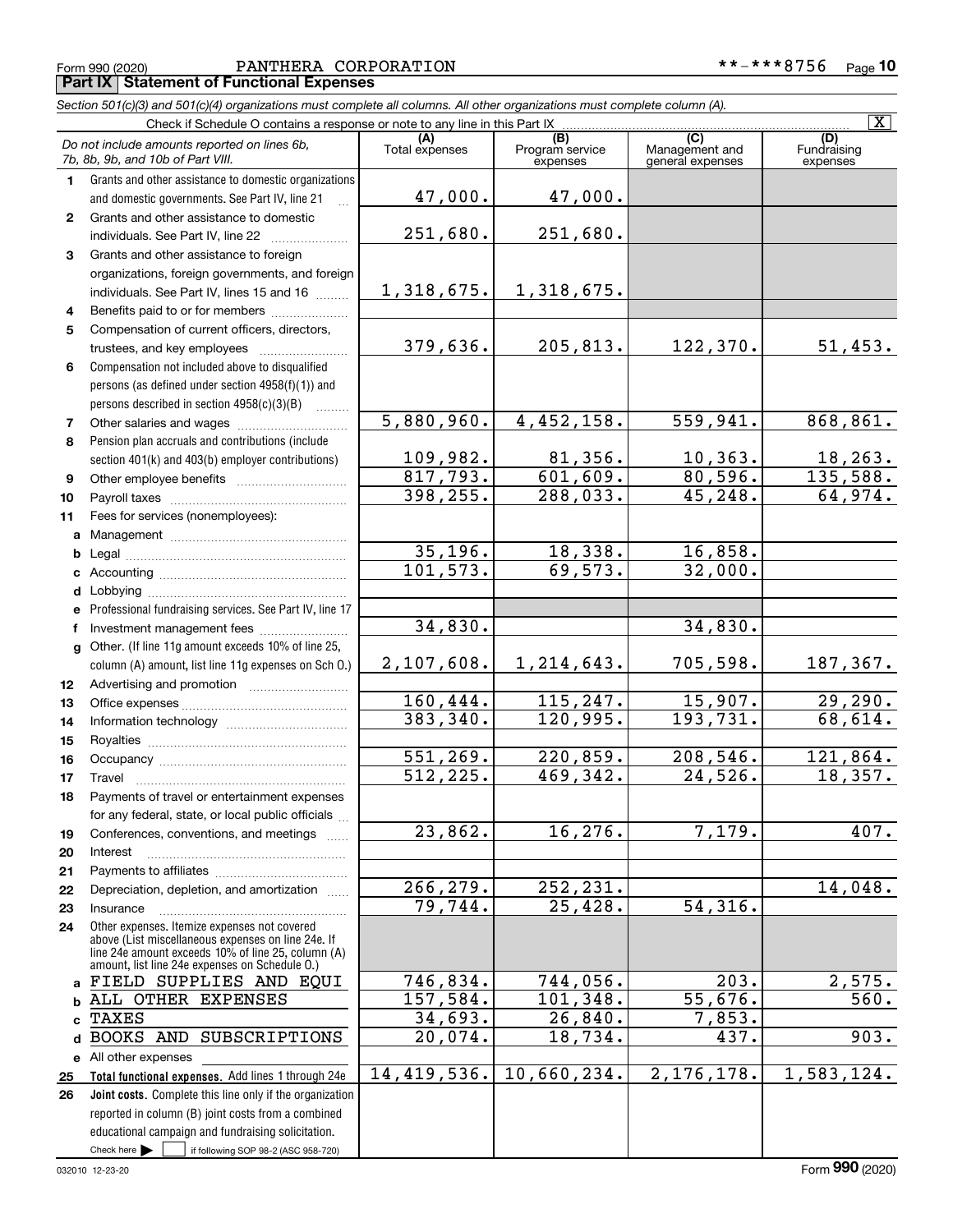| $\mathbf{A} \mathbf{B} \mathbf{A} \mathbf{A}$<br>CORPORATION<br>PANTHERA<br>***Q.<br>$*** -$<br>Form 990 (2020)<br>, 56<br>Page |
|---------------------------------------------------------------------------------------------------------------------------------|
|---------------------------------------------------------------------------------------------------------------------------------|

|                             |          |                                                                                                                                                                                                                                |             |                     | (A)<br>Beginning of year    |                 | (B)<br>End of year        |
|-----------------------------|----------|--------------------------------------------------------------------------------------------------------------------------------------------------------------------------------------------------------------------------------|-------------|---------------------|-----------------------------|-----------------|---------------------------|
|                             | 1.       |                                                                                                                                                                                                                                |             |                     | 814,811.                    | 1               | 0.                        |
|                             | 2        |                                                                                                                                                                                                                                | 649,613.    | $\mathbf 2$         | 4,017,127.                  |                 |                           |
|                             | з        |                                                                                                                                                                                                                                |             |                     | 11,854,925.                 | 3               | $\overline{9,480,970}$ .  |
|                             | 4        |                                                                                                                                                                                                                                |             |                     | 62,662.                     | 4               | 56, 382.                  |
|                             | 5        | Loans and other receivables from any current or former officer, director,                                                                                                                                                      |             |                     |                             |                 |                           |
|                             |          | trustee, key employee, creator or founder, substantial contributor, or 35%                                                                                                                                                     |             |                     |                             |                 |                           |
|                             |          |                                                                                                                                                                                                                                |             | 5                   |                             |                 |                           |
|                             | 6        | Loans and other receivables from other disqualified persons (as defined                                                                                                                                                        |             |                     |                             |                 |                           |
|                             |          | under section $4958(f)(1)$ , and persons described in section $4958(c)(3)(B)$                                                                                                                                                  |             | 6                   |                             |                 |                           |
|                             | 7        |                                                                                                                                                                                                                                |             |                     |                             |                 |                           |
| Assets                      | 8        |                                                                                                                                                                                                                                |             |                     | <u>518,322.</u>             | 8               | 460,280.                  |
|                             | 9        | Prepaid expenses and deferred charges                                                                                                                                                                                          |             |                     | 310, 923.                   | 9               | 225,652.                  |
|                             |          | <b>10a</b> Land, buildings, and equipment: cost or other                                                                                                                                                                       |             |                     |                             |                 |                           |
|                             |          |                                                                                                                                                                                                                                |             |                     |                             |                 |                           |
|                             |          |                                                                                                                                                                                                                                |             |                     | $\frac{1,782,799.}{5,819.}$ | 10 <sub>c</sub> | $\frac{2,313,324}{1,926}$ |
|                             | 11       |                                                                                                                                                                                                                                |             |                     |                             | 11              |                           |
|                             | 12       |                                                                                                                                                                                                                                |             |                     |                             | 12              |                           |
|                             | 13       |                                                                                                                                                                                                                                |             |                     |                             | 13              |                           |
|                             | 14       |                                                                                                                                                                                                                                |             | 14                  |                             |                 |                           |
|                             | 15       |                                                                                                                                                                                                                                | 0.          | 15                  | 132,845.                    |                 |                           |
|                             | 16       |                                                                                                                                                                                                                                | 15,999,874. | 16                  | 16,688,506.                 |                 |                           |
|                             | 17       |                                                                                                                                                                                                                                | 1,386,435.  | 17                  | 1,931,892.                  |                 |                           |
|                             | 18       |                                                                                                                                                                                                                                |             | 18                  | 189,970.                    |                 |                           |
|                             | 19       | Deferred revenue information and contact the contract of the contract of the contract of the contract of the contract of the contract of the contract of the contract of the contract of the contract of the contract of the c | 693,042.    | 19                  | 20, 154.                    |                 |                           |
|                             | 20       |                                                                                                                                                                                                                                |             |                     |                             | 20              |                           |
|                             | 21       | Escrow or custodial account liability. Complete Part IV of Schedule D                                                                                                                                                          |             | 1.1.1.1.1.1.1.1.1.1 |                             | 21              |                           |
|                             | 22       | Loans and other payables to any current or former officer, director,                                                                                                                                                           |             |                     |                             |                 |                           |
| Liabilities                 |          | trustee, key employee, creator or founder, substantial contributor, or 35%                                                                                                                                                     |             |                     |                             |                 |                           |
|                             |          | controlled entity or family member of any of these persons                                                                                                                                                                     |             |                     |                             | 22              |                           |
|                             | 23       |                                                                                                                                                                                                                                |             |                     |                             | 23              |                           |
|                             | 24       | Unsecured notes and loans payable to unrelated third parties                                                                                                                                                                   |             |                     |                             | 24              |                           |
|                             | 25       | Other liabilities (including federal income tax, payables to related third                                                                                                                                                     |             |                     |                             |                 |                           |
|                             |          | parties, and other liabilities not included on lines 17-24). Complete Part X                                                                                                                                                   |             |                     |                             |                 |                           |
|                             |          | of Schedule D                                                                                                                                                                                                                  |             |                     | 0.1                         | 25              | 68,060.<br>2,210,076.     |
|                             | 26       | Total liabilities. Add lines 17 through 25                                                                                                                                                                                     |             |                     | 2,079,477.                  | 26              |                           |
|                             |          | Organizations that follow FASB ASC 958, check here $\blacktriangleright \boxed{X}$                                                                                                                                             |             |                     |                             |                 |                           |
|                             |          | and complete lines 27, 28, 32, and 33.                                                                                                                                                                                         |             |                     | $-912,016.$                 |                 | $-563, 291.$              |
|                             | 27       | Net assets without donor restrictions                                                                                                                                                                                          | 14,832,413. | 27                  | 15,041,721.                 |                 |                           |
|                             | 28       | Net assets with donor restrictions<br>Organizations that do not follow FASB ASC 958, check here $\blacktriangleright$                                                                                                          |             |                     |                             | 28              |                           |
|                             |          |                                                                                                                                                                                                                                |             |                     |                             |                 |                           |
|                             |          | and complete lines 29 through 33.                                                                                                                                                                                              |             |                     |                             |                 |                           |
| Net Assets or Fund Balances | 29<br>30 | Paid-in or capital surplus, or land, building, or equipment fund                                                                                                                                                               |             |                     |                             | 29<br>30        |                           |
|                             | 31       | Retained earnings, endowment, accumulated income, or other funds                                                                                                                                                               |             |                     |                             | 31              |                           |
|                             | 32       | Total net assets or fund balances                                                                                                                                                                                              |             |                     | 13,920,397.                 | 32              | 14,478,430.               |
|                             | 33       |                                                                                                                                                                                                                                |             |                     | 15,999,874.                 | 33              | 16,688,506.               |
|                             |          |                                                                                                                                                                                                                                |             |                     |                             |                 |                           |

Form (2020) **990**

**Part X Balance Sheet**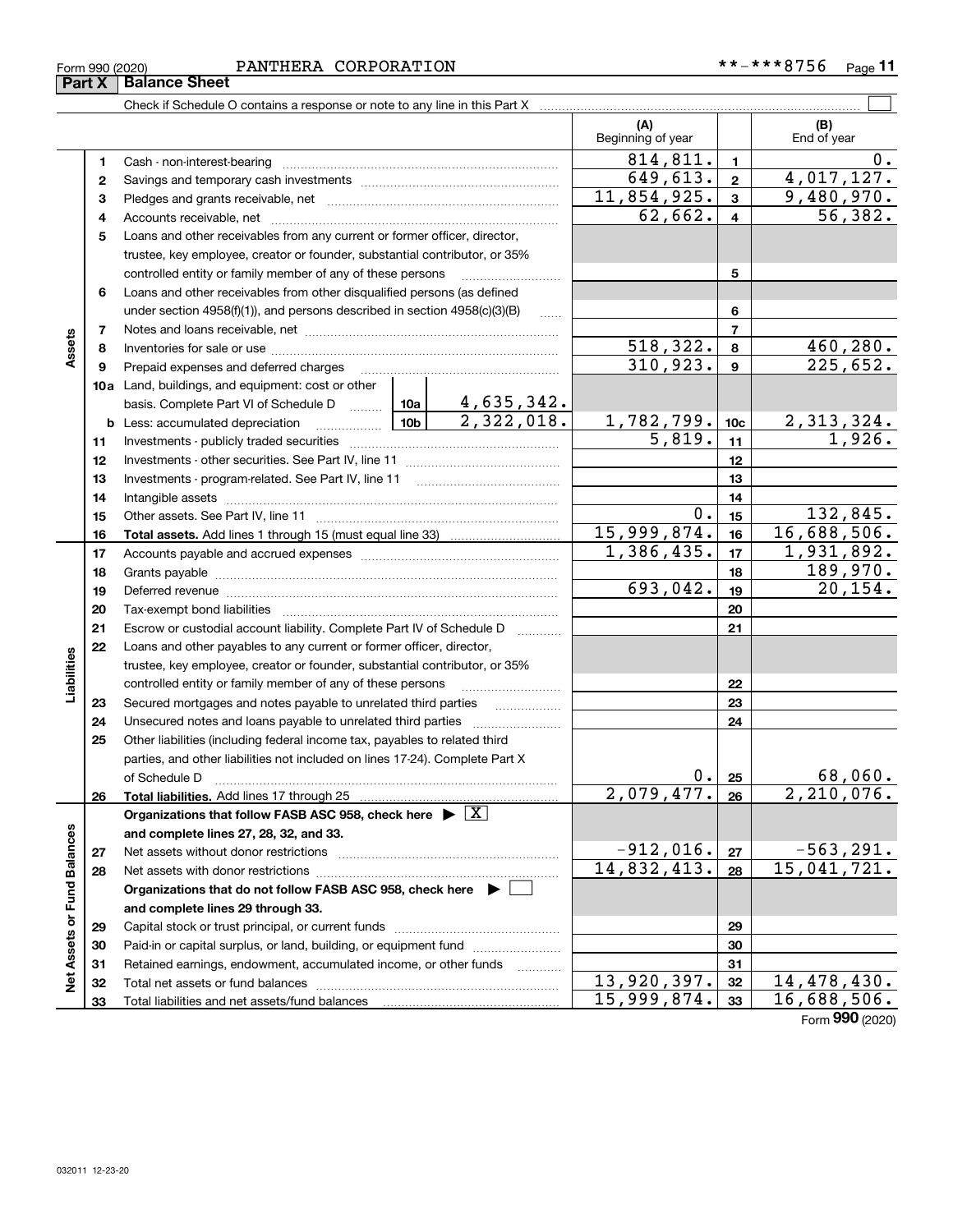|    | PANTHERA CORPORATION<br>Form 990 (2020)                                                                                                                                                                                        |                | **-***8756     |            | Page 12                 |
|----|--------------------------------------------------------------------------------------------------------------------------------------------------------------------------------------------------------------------------------|----------------|----------------|------------|-------------------------|
|    | Part XI<br><b>Reconciliation of Net Assets</b>                                                                                                                                                                                 |                |                |            |                         |
|    |                                                                                                                                                                                                                                |                |                |            | $\overline{\mathbf{x}}$ |
|    |                                                                                                                                                                                                                                |                |                |            |                         |
| 1  |                                                                                                                                                                                                                                | $\mathbf{1}$   | 15,085,277.    |            |                         |
| 2  |                                                                                                                                                                                                                                | $\mathbf{2}$   | 14,419,536.    |            |                         |
| 3  | Revenue less expenses. Subtract line 2 from line 1                                                                                                                                                                             | 3              |                |            | 665,741.                |
| 4  | Net assets or fund balances at beginning of year (must equal Part X, line 32, column (A)) manured manu-                                                                                                                        | 4              | 13,920,397.    |            |                         |
| 5  |                                                                                                                                                                                                                                | 5              |                |            |                         |
| 6  |                                                                                                                                                                                                                                | 6              |                |            |                         |
| 7  | Investment expenses www.communication.com/www.communication.com/www.communication.com/www.com                                                                                                                                  | $\overline{7}$ |                |            |                         |
| 8  | Prior period adjustments material contents and content of the content of the content of the content of the content of the content of the content of the content of the content of the content of the content of the content of | 8              |                |            |                         |
| 9  | Other changes in net assets or fund balances (explain on Schedule O)                                                                                                                                                           | 9              | $-107,708.$    |            |                         |
| 10 | Net assets or fund balances at end of year. Combine lines 3 through 9 (must equal Part X, line 32,                                                                                                                             |                |                |            |                         |
|    |                                                                                                                                                                                                                                | 10             | 14,478,430.    |            |                         |
|    | Part XII Financial Statements and Reporting                                                                                                                                                                                    |                |                |            |                         |
|    |                                                                                                                                                                                                                                |                |                |            |                         |
|    |                                                                                                                                                                                                                                |                |                | <b>Yes</b> | <b>No</b>               |
| 1  | $\mathbf{X}$ Accrual<br>Accounting method used to prepare the Form 990: [139] Cash<br>Other                                                                                                                                    |                |                |            |                         |
|    | If the organization changed its method of accounting from a prior year or checked "Other," explain in Schedule O.                                                                                                              |                |                |            |                         |
|    | 2a Were the organization's financial statements compiled or reviewed by an independent accountant?                                                                                                                             |                | 2a             |            | x                       |
|    | If "Yes," check a box below to indicate whether the financial statements for the year were compiled or reviewed on a                                                                                                           |                |                |            |                         |
|    | separate basis, consolidated basis, or both:                                                                                                                                                                                   |                |                |            |                         |
|    | Separate basis<br>Consolidated basis<br>Both consolidated and separate basis                                                                                                                                                   |                |                |            |                         |
|    | <b>b</b> Were the organization's financial statements audited by an independent accountant?                                                                                                                                    |                | 2 <sub>b</sub> | x          |                         |
|    | If "Yes," check a box below to indicate whether the financial statements for the year were audited on a separate basis,                                                                                                        |                |                |            |                         |
|    | consolidated basis, or both:                                                                                                                                                                                                   |                |                |            |                         |
|    | $\vert$ X $\vert$ Consolidated basis<br>Separate basis<br>Both consolidated and separate basis                                                                                                                                 |                |                |            |                         |
| c. | If "Yes" to line 2a or 2b, does the organization have a committee that assumes responsibility for oversight of the audit,                                                                                                      |                |                |            |                         |
|    |                                                                                                                                                                                                                                |                | 2с             | х          |                         |
|    | If the organization changed either its oversight process or selection process during the tax year, explain on Schedule O.                                                                                                      |                |                |            |                         |
|    | 3a As a result of a federal award, was the organization required to undergo an audit or audits as set forth in the Single Audit                                                                                                |                |                |            |                         |
|    |                                                                                                                                                                                                                                |                | За             | X          |                         |
|    | <b>b</b> If "Yes," did the organization undergo the required audit or audits? If the organization did not undergo the required audit                                                                                           |                |                |            |                         |
|    |                                                                                                                                                                                                                                |                | 3 <sub>b</sub> | х          |                         |

Form (2020) **990**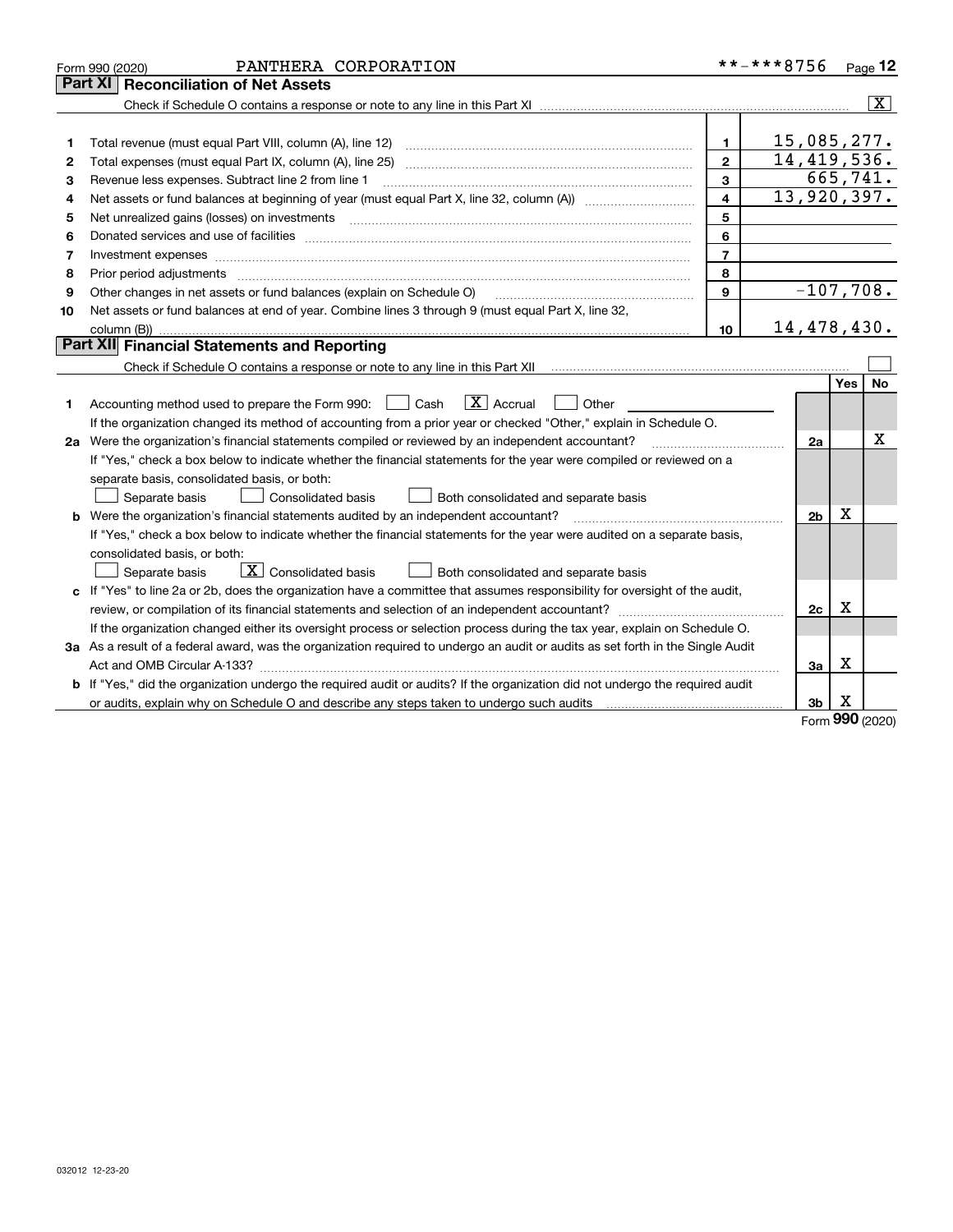Department of the Treasury Internal Revenue Service

**(Form 990 or 990-EZ)**

# **Public Charity Status and Public Support**

**Complete if the organization is a section 501(c)(3) organization or a section 4947(a)(1) nonexempt charitable trust.**

**| Attach to Form 990 or Form 990-EZ.** 

**| Go to www.irs.gov/Form990 for instructions and the latest information.**

| OMB No. 1545-0047                   |
|-------------------------------------|
| U<br>۰                              |
| <b>Open to Public</b><br>Inspection |

| Name of the organization |  |
|--------------------------|--|
|--------------------------|--|

| Name of the organization<br><b>Employer identification number</b> |            |                                                                                                                                              |                      |                            |                                                                |    |                            |  |                            |
|-------------------------------------------------------------------|------------|----------------------------------------------------------------------------------------------------------------------------------------------|----------------------|----------------------------|----------------------------------------------------------------|----|----------------------------|--|----------------------------|
|                                                                   |            |                                                                                                                                              | PANTHERA CORPORATION |                            |                                                                |    |                            |  | **-***8756                 |
| Part I                                                            |            | Reason for Public Charity Status. (All organizations must complete this part.) See instructions.                                             |                      |                            |                                                                |    |                            |  |                            |
|                                                                   |            | The organization is not a private foundation because it is: (For lines 1 through 12, check only one box.)                                    |                      |                            |                                                                |    |                            |  |                            |
| 1                                                                 |            | A church, convention of churches, or association of churches described in section 170(b)(1)(A)(i).                                           |                      |                            |                                                                |    |                            |  |                            |
| 2                                                                 |            | A school described in section 170(b)(1)(A)(ii). (Attach Schedule E (Form 990 or 990-EZ).)                                                    |                      |                            |                                                                |    |                            |  |                            |
| з                                                                 |            | A hospital or a cooperative hospital service organization described in section 170(b)(1)(A)(iii).                                            |                      |                            |                                                                |    |                            |  |                            |
| 4                                                                 |            | A medical research organization operated in conjunction with a hospital described in section 170(b)(1)(A)(iii). Enter the hospital's name,   |                      |                            |                                                                |    |                            |  |                            |
|                                                                   |            | city, and state:                                                                                                                             |                      |                            |                                                                |    |                            |  |                            |
| 5                                                                 |            | An organization operated for the benefit of a college or university owned or operated by a governmental unit described in                    |                      |                            |                                                                |    |                            |  |                            |
|                                                                   |            | section 170(b)(1)(A)(iv). (Complete Part II.)                                                                                                |                      |                            |                                                                |    |                            |  |                            |
| 6                                                                 |            | A federal, state, or local government or governmental unit described in section 170(b)(1)(A)(v).                                             |                      |                            |                                                                |    |                            |  |                            |
|                                                                   | $7 \times$ | An organization that normally receives a substantial part of its support from a governmental unit or from the general public described in    |                      |                            |                                                                |    |                            |  |                            |
|                                                                   |            | section 170(b)(1)(A)(vi). (Complete Part II.)                                                                                                |                      |                            |                                                                |    |                            |  |                            |
| 8                                                                 |            | A community trust described in section 170(b)(1)(A)(vi). (Complete Part II.)                                                                 |                      |                            |                                                                |    |                            |  |                            |
| 9                                                                 |            | An agricultural research organization described in section 170(b)(1)(A)(ix) operated in conjunction with a land-grant college                |                      |                            |                                                                |    |                            |  |                            |
|                                                                   |            | or university or a non-land-grant college of agriculture (see instructions). Enter the name, city, and state of the college or               |                      |                            |                                                                |    |                            |  |                            |
|                                                                   |            | university:                                                                                                                                  |                      |                            |                                                                |    |                            |  |                            |
| 10                                                                |            | An organization that normally receives (1) more than 33 1/3% of its support from contributions, membership fees, and gross receipts from     |                      |                            |                                                                |    |                            |  |                            |
|                                                                   |            | activities related to its exempt functions, subject to certain exceptions; and (2) no more than 33 1/3% of its support from gross investment |                      |                            |                                                                |    |                            |  |                            |
|                                                                   |            | income and unrelated business taxable income (less section 511 tax) from businesses acquired by the organization after June 30, 1975.        |                      |                            |                                                                |    |                            |  |                            |
|                                                                   |            | See section 509(a)(2). (Complete Part III.)                                                                                                  |                      |                            |                                                                |    |                            |  |                            |
| 11                                                                |            | An organization organized and operated exclusively to test for public safety. See section 509(a)(4).                                         |                      |                            |                                                                |    |                            |  |                            |
| 12                                                                |            | An organization organized and operated exclusively for the benefit of, to perform the functions of, or to carry out the purposes of one or   |                      |                            |                                                                |    |                            |  |                            |
|                                                                   |            | more publicly supported organizations described in section 509(a)(1) or section 509(a)(2). See section 509(a)(3). Check the box in           |                      |                            |                                                                |    |                            |  |                            |
|                                                                   |            | lines 12a through 12d that describes the type of supporting organization and complete lines 12e, 12f, and 12g.                               |                      |                            |                                                                |    |                            |  |                            |
| а                                                                 |            | Type I. A supporting organization operated, supervised, or controlled by its supported organization(s), typically by giving                  |                      |                            |                                                                |    |                            |  |                            |
|                                                                   |            | the supported organization(s) the power to regularly appoint or elect a majority of the directors or trustees of the supporting              |                      |                            |                                                                |    |                            |  |                            |
|                                                                   |            | organization. You must complete Part IV, Sections A and B.                                                                                   |                      |                            |                                                                |    |                            |  |                            |
| b                                                                 |            | Type II. A supporting organization supervised or controlled in connection with its supported organization(s), by having                      |                      |                            |                                                                |    |                            |  |                            |
|                                                                   |            | control or management of the supporting organization vested in the same persons that control or manage the supported                         |                      |                            |                                                                |    |                            |  |                            |
|                                                                   |            | organization(s). You must complete Part IV, Sections A and C.                                                                                |                      |                            |                                                                |    |                            |  |                            |
| с                                                                 |            | Type III functionally integrated. A supporting organization operated in connection with, and functionally integrated with,                   |                      |                            |                                                                |    |                            |  |                            |
|                                                                   |            | its supported organization(s) (see instructions). You must complete Part IV, Sections A, D, and E.                                           |                      |                            |                                                                |    |                            |  |                            |
| d                                                                 |            | Type III non-functionally integrated. A supporting organization operated in connection with its supported organization(s)                    |                      |                            |                                                                |    |                            |  |                            |
|                                                                   |            | that is not functionally integrated. The organization generally must satisfy a distribution requirement and an attentiveness                 |                      |                            |                                                                |    |                            |  |                            |
|                                                                   |            | requirement (see instructions). You must complete Part IV, Sections A and D, and Part V.                                                     |                      |                            |                                                                |    |                            |  |                            |
| е                                                                 |            | Check this box if the organization received a written determination from the IRS that it is a Type I, Type II, Type III                      |                      |                            |                                                                |    |                            |  |                            |
|                                                                   |            | functionally integrated, or Type III non-functionally integrated supporting organization.                                                    |                      |                            |                                                                |    |                            |  |                            |
|                                                                   |            | f Enter the number of supported organizations                                                                                                |                      |                            |                                                                |    |                            |  |                            |
|                                                                   |            | g Provide the following information about the supported organization(s).<br>(i) Name of supported                                            | (ii) EIN             | (iii) Type of organization | (iv) Is the organization listed<br>in your governing document? |    | (v) Amount of monetary     |  | (vi) Amount of other       |
|                                                                   |            | organization                                                                                                                                 |                      | (described on lines 1-10   | Yes                                                            | No | support (see instructions) |  | support (see instructions) |
|                                                                   |            |                                                                                                                                              |                      | above (see instructions))  |                                                                |    |                            |  |                            |
|                                                                   |            |                                                                                                                                              |                      |                            |                                                                |    |                            |  |                            |
|                                                                   |            |                                                                                                                                              |                      |                            |                                                                |    |                            |  |                            |
|                                                                   |            |                                                                                                                                              |                      |                            |                                                                |    |                            |  |                            |
|                                                                   |            |                                                                                                                                              |                      |                            |                                                                |    |                            |  |                            |
|                                                                   |            |                                                                                                                                              |                      |                            |                                                                |    |                            |  |                            |
|                                                                   |            |                                                                                                                                              |                      |                            |                                                                |    |                            |  |                            |
|                                                                   |            |                                                                                                                                              |                      |                            |                                                                |    |                            |  |                            |
|                                                                   |            |                                                                                                                                              |                      |                            |                                                                |    |                            |  |                            |
|                                                                   |            |                                                                                                                                              |                      |                            |                                                                |    |                            |  |                            |
| Total                                                             |            |                                                                                                                                              |                      |                            |                                                                |    |                            |  |                            |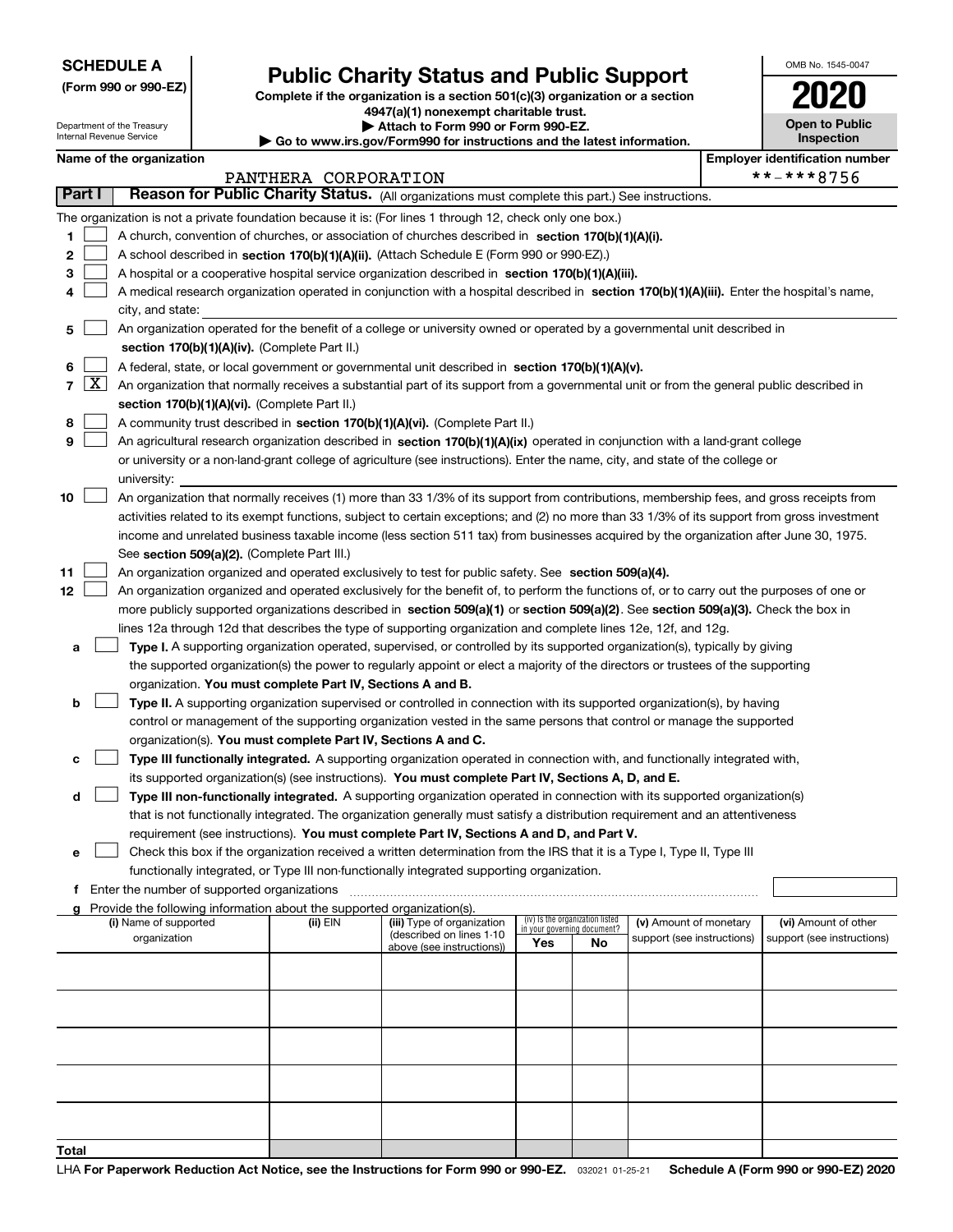#### Schedule A (Form 990 or 990-EZ) 2020 PANTHERA CORPORATION \* \* – \* \* \* 8 7 5 6 Page

**2**

(Complete only if you checked the box on line 5, 7, or 8 of Part I or if the organization failed to qualify under Part III. If the organization **Part II** Support Schedule for Organizations Described in Sections 170(b)(1)(A)(iv) and 170(b)(1)(A)(vi)

fails to qualify under the tests listed below, please complete Part III.)

| <b>Section A. Public Support</b>                                                                                                               |                      |                      |            |                                      |                                                 |                                          |
|------------------------------------------------------------------------------------------------------------------------------------------------|----------------------|----------------------|------------|--------------------------------------|-------------------------------------------------|------------------------------------------|
| Calendar year (or fiscal year beginning in)                                                                                                    | (a) 2016             | (b) 2017             | $(c)$ 2018 | $(d)$ 2019                           | (e) 2020                                        | (f) Total                                |
| 1 Gifts, grants, contributions, and                                                                                                            |                      |                      |            |                                      |                                                 |                                          |
| membership fees received. (Do not                                                                                                              |                      |                      |            |                                      |                                                 |                                          |
| include any "unusual grants.")                                                                                                                 | 6749779.             | 8035934.             |            |                                      | 7440357.10702619.14932389.47861078.             |                                          |
| 2 Tax revenues levied for the organ-                                                                                                           |                      |                      |            |                                      |                                                 |                                          |
| ization's benefit and either paid to                                                                                                           |                      |                      |            |                                      |                                                 |                                          |
| or expended on its behalf                                                                                                                      |                      |                      |            |                                      |                                                 |                                          |
| 3 The value of services or facilities                                                                                                          |                      |                      |            |                                      |                                                 |                                          |
| furnished by a governmental unit to                                                                                                            |                      |                      |            |                                      |                                                 |                                          |
| the organization without charge                                                                                                                |                      |                      |            |                                      |                                                 |                                          |
| 4 Total. Add lines 1 through 3                                                                                                                 | 6749779.             | 8035934.             |            |                                      | 7440357.10702619.14932389.47861078.             |                                          |
| 5 The portion of total contributions                                                                                                           |                      |                      |            |                                      |                                                 |                                          |
| by each person (other than a                                                                                                                   |                      |                      |            |                                      |                                                 |                                          |
| governmental unit or publicly                                                                                                                  |                      |                      |            |                                      |                                                 |                                          |
| supported organization) included                                                                                                               |                      |                      |            |                                      |                                                 |                                          |
| on line 1 that exceeds 2% of the                                                                                                               |                      |                      |            |                                      |                                                 |                                          |
| amount shown on line 11,                                                                                                                       |                      |                      |            |                                      |                                                 |                                          |
| column (f)                                                                                                                                     |                      |                      |            |                                      |                                                 | 10096147.                                |
|                                                                                                                                                |                      |                      |            |                                      |                                                 | 37764931.                                |
| 6 Public support. Subtract line 5 from line 4.<br><b>Section B. Total Support</b>                                                              |                      |                      |            |                                      |                                                 |                                          |
|                                                                                                                                                |                      |                      |            |                                      |                                                 |                                          |
| Calendar year (or fiscal year beginning in)                                                                                                    | (a) 2016<br>6749779. | (b) 2017<br>8035934. | $(c)$ 2018 | $(d)$ 2019                           | (e) 2020<br>7440357.10702619.14932389.47861078. | (f) Total                                |
| <b>7</b> Amounts from line 4                                                                                                                   |                      |                      |            |                                      |                                                 |                                          |
| 8 Gross income from interest,                                                                                                                  |                      |                      |            |                                      |                                                 |                                          |
| dividends, payments received on                                                                                                                |                      |                      |            |                                      |                                                 |                                          |
| securities loans, rents, royalties,                                                                                                            |                      |                      |            |                                      |                                                 |                                          |
| and income from similar sources                                                                                                                | 53,693.              | 74, 120.             | 111,070.   | 8,789.                               | 4,004.                                          | 251,676.                                 |
| 9 Net income from unrelated business                                                                                                           |                      |                      |            |                                      |                                                 |                                          |
| activities, whether or not the                                                                                                                 |                      |                      |            |                                      |                                                 |                                          |
| business is regularly carried on                                                                                                               |                      |                      |            |                                      |                                                 |                                          |
| 10 Other income. Do not include gain                                                                                                           |                      |                      |            |                                      |                                                 |                                          |
| or loss from the sale of capital                                                                                                               |                      |                      |            |                                      |                                                 |                                          |
| assets (Explain in Part VI.)                                                                                                                   |                      |                      |            | $161, 500$ .   110, 243.   119, 203. |                                                 | 93,666.   484,612.                       |
| 11 Total support. Add lines 7 through 10                                                                                                       |                      |                      |            |                                      |                                                 | 48597366.                                |
| 12 Gross receipts from related activities, etc. (see instructions)                                                                             |                      |                      |            |                                      | 12                                              | 702,496.                                 |
| 13 First 5 years. If the Form 990 is for the organization's first, second, third, fourth, or fifth tax year as a section 501(c)(3)             |                      |                      |            |                                      |                                                 |                                          |
| organization, check this box and stop here                                                                                                     |                      |                      |            |                                      |                                                 |                                          |
| <b>Section C. Computation of Public Support Percentage</b>                                                                                     |                      |                      |            |                                      |                                                 |                                          |
|                                                                                                                                                |                      |                      |            |                                      | 14                                              | 77.71<br>%                               |
|                                                                                                                                                |                      |                      |            |                                      | 15                                              | 69.67<br>$\%$                            |
| 16a 33 1/3% support test - 2020. If the organization did not check the box on line 13, and line 14 is 33 1/3% or more, check this box and      |                      |                      |            |                                      |                                                 |                                          |
| stop here. The organization qualifies as a publicly supported organization                                                                     |                      |                      |            |                                      |                                                 | $\blacktriangleright$ $\boxed{\text{X}}$ |
| b 33 1/3% support test - 2019. If the organization did not check a box on line 13 or 16a, and line 15 is 33 1/3% or more, check this box       |                      |                      |            |                                      |                                                 |                                          |
| and stop here. The organization qualifies as a publicly supported organization                                                                 |                      |                      |            |                                      |                                                 |                                          |
| 17a 10% -facts-and-circumstances test - 2020. If the organization did not check a box on line 13, 16a, or 16b, and line 14 is 10% or more,     |                      |                      |            |                                      |                                                 |                                          |
| and if the organization meets the facts-and-circumstances test, check this box and stop here. Explain in Part VI how the organization          |                      |                      |            |                                      |                                                 |                                          |
| meets the facts-and-circumstances test. The organization qualifies as a publicly supported organization                                        |                      |                      |            |                                      |                                                 |                                          |
| <b>b 10% -facts-and-circumstances test - 2019.</b> If the organization did not check a box on line 13, 16a, 16b, or 17a, and line 15 is 10% or |                      |                      |            |                                      |                                                 |                                          |
|                                                                                                                                                |                      |                      |            |                                      |                                                 |                                          |
| more, and if the organization meets the facts-and-circumstances test, check this box and stop here. Explain in Part VI how the                 |                      |                      |            |                                      |                                                 |                                          |
| organization meets the facts-and-circumstances test. The organization qualifies as a publicly supported organization                           |                      |                      |            |                                      |                                                 |                                          |
| 18 Private foundation. If the organization did not check a box on line 13, 16a, 16b, 17a, or 17b, check this box and see instructions          |                      |                      |            |                                      |                                                 |                                          |

**Schedule A (Form 990 or 990-EZ) 2020**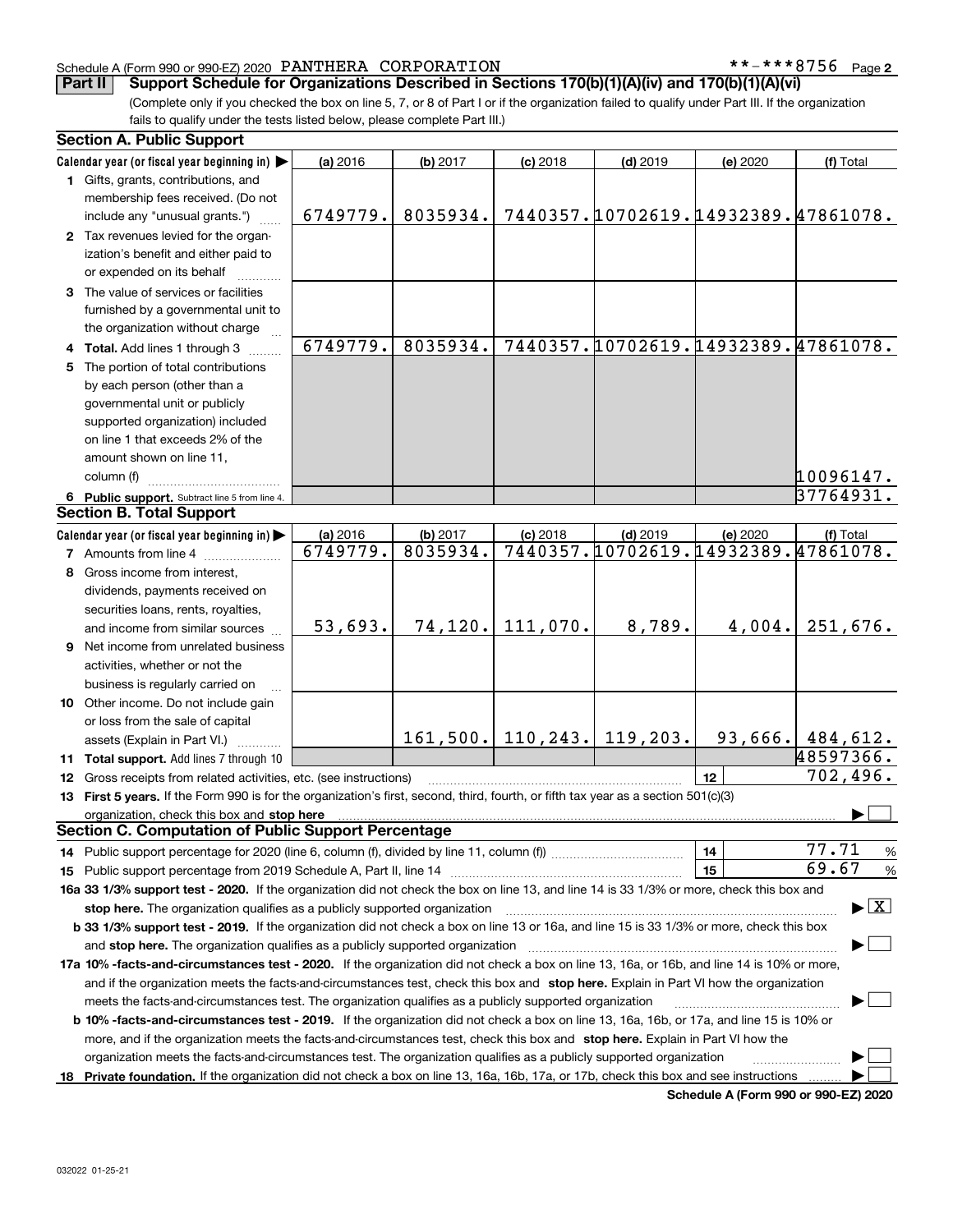#### Schedule A (Form 990 or 990-EZ) 2020 PANTHERA CORPORATION \* \* – \* \* \* 8 7 5 6 Page

#### **Part III** | Support Schedule for Organizations Described in Section 509(a)(2)

**3**

(Complete only if you checked the box on line 10 of Part I or if the organization failed to qualify under Part II. If the organization fails to qualify under the tests listed below, please complete Part II.)

|     | <b>Section A. Public Support</b>                                                                                                                                                                                               |          |          |            |            |          |             |
|-----|--------------------------------------------------------------------------------------------------------------------------------------------------------------------------------------------------------------------------------|----------|----------|------------|------------|----------|-------------|
|     | Calendar year (or fiscal year beginning in) $\blacktriangleright$                                                                                                                                                              | (a) 2016 | (b) 2017 | $(c)$ 2018 | $(d)$ 2019 | (e) 2020 | (f) Total   |
|     | 1 Gifts, grants, contributions, and                                                                                                                                                                                            |          |          |            |            |          |             |
|     | membership fees received. (Do not                                                                                                                                                                                              |          |          |            |            |          |             |
|     | include any "unusual grants.")                                                                                                                                                                                                 |          |          |            |            |          |             |
|     | <b>2</b> Gross receipts from admissions,                                                                                                                                                                                       |          |          |            |            |          |             |
|     | merchandise sold or services per-                                                                                                                                                                                              |          |          |            |            |          |             |
|     | formed, or facilities furnished in                                                                                                                                                                                             |          |          |            |            |          |             |
|     | any activity that is related to the<br>organization's tax-exempt purpose                                                                                                                                                       |          |          |            |            |          |             |
|     | 3 Gross receipts from activities that                                                                                                                                                                                          |          |          |            |            |          |             |
|     | are not an unrelated trade or bus-                                                                                                                                                                                             |          |          |            |            |          |             |
|     | iness under section 513                                                                                                                                                                                                        |          |          |            |            |          |             |
|     |                                                                                                                                                                                                                                |          |          |            |            |          |             |
|     | 4 Tax revenues levied for the organ-                                                                                                                                                                                           |          |          |            |            |          |             |
|     | ization's benefit and either paid to                                                                                                                                                                                           |          |          |            |            |          |             |
|     | or expended on its behalf<br>.                                                                                                                                                                                                 |          |          |            |            |          |             |
|     | 5 The value of services or facilities                                                                                                                                                                                          |          |          |            |            |          |             |
|     | furnished by a governmental unit to                                                                                                                                                                                            |          |          |            |            |          |             |
|     | the organization without charge                                                                                                                                                                                                |          |          |            |            |          |             |
|     | <b>6 Total.</b> Add lines 1 through 5                                                                                                                                                                                          |          |          |            |            |          |             |
|     | 7a Amounts included on lines 1, 2, and                                                                                                                                                                                         |          |          |            |            |          |             |
|     | 3 received from disqualified persons                                                                                                                                                                                           |          |          |            |            |          |             |
|     | <b>b</b> Amounts included on lines 2 and 3 received                                                                                                                                                                            |          |          |            |            |          |             |
|     | from other than disqualified persons that<br>exceed the greater of \$5,000 or 1% of the                                                                                                                                        |          |          |            |            |          |             |
|     | amount on line 13 for the year                                                                                                                                                                                                 |          |          |            |            |          |             |
|     | c Add lines 7a and 7b                                                                                                                                                                                                          |          |          |            |            |          |             |
|     | 8 Public support. (Subtract line 7c from line 6.)                                                                                                                                                                              |          |          |            |            |          |             |
|     | <b>Section B. Total Support</b>                                                                                                                                                                                                |          |          |            |            |          |             |
|     | Calendar year (or fiscal year beginning in) $\blacktriangleright$                                                                                                                                                              | (a) 2016 | (b) 2017 | $(c)$ 2018 | $(d)$ 2019 | (e) 2020 | (f) Total   |
|     | 9 Amounts from line 6                                                                                                                                                                                                          |          |          |            |            |          |             |
|     | <b>10a</b> Gross income from interest,                                                                                                                                                                                         |          |          |            |            |          |             |
|     | dividends, payments received on                                                                                                                                                                                                |          |          |            |            |          |             |
|     | securities loans, rents, royalties,<br>and income from similar sources                                                                                                                                                         |          |          |            |            |          |             |
|     | <b>b</b> Unrelated business taxable income                                                                                                                                                                                     |          |          |            |            |          |             |
|     | (less section 511 taxes) from businesses                                                                                                                                                                                       |          |          |            |            |          |             |
|     | acquired after June 30, 1975                                                                                                                                                                                                   |          |          |            |            |          |             |
|     | c Add lines 10a and 10b                                                                                                                                                                                                        |          |          |            |            |          |             |
|     | 11 Net income from unrelated business                                                                                                                                                                                          |          |          |            |            |          |             |
|     | activities not included in line 10b,                                                                                                                                                                                           |          |          |            |            |          |             |
|     | whether or not the business is                                                                                                                                                                                                 |          |          |            |            |          |             |
|     | regularly carried on<br><b>12</b> Other income. Do not include gain                                                                                                                                                            |          |          |            |            |          |             |
|     | or loss from the sale of capital                                                                                                                                                                                               |          |          |            |            |          |             |
|     | assets (Explain in Part VI.)                                                                                                                                                                                                   |          |          |            |            |          |             |
|     | 13 Total support. (Add lines 9, 10c, 11, and 12.)                                                                                                                                                                              |          |          |            |            |          |             |
|     | 14 First 5 years. If the Form 990 is for the organization's first, second, third, fourth, or fifth tax year as a section 501(c)(3) organization,                                                                               |          |          |            |            |          |             |
|     | check this box and stop here measurements and contain the state of the state of the state of the state of the state of the state of the state of the state of the state of the state of the state of the state of the state of |          |          |            |            |          |             |
|     | <b>Section C. Computation of Public Support Percentage</b>                                                                                                                                                                     |          |          |            |            |          |             |
|     |                                                                                                                                                                                                                                |          |          |            |            | 15       | %           |
| 16. | Public support percentage from 2019 Schedule A, Part III, line 15<br><b>Section D. Computation of Investment Income Percentage</b>                                                                                             |          |          |            |            | 16       | %           |
|     |                                                                                                                                                                                                                                |          |          |            |            |          |             |
|     | 17 Investment income percentage for 2020 (line 10c, column (f), divided by line 13, column (f))                                                                                                                                |          |          |            |            | 17       | %           |
|     | 18 Investment income percentage from 2019 Schedule A, Part III, line 17                                                                                                                                                        |          |          |            |            | 18       | %           |
|     | 19a 33 1/3% support tests - 2020. If the organization did not check the box on line 14, and line 15 is more than 33 1/3%, and line 17 is not                                                                                   |          |          |            |            |          |             |
|     | more than 33 1/3%, check this box and stop here. The organization qualifies as a publicly supported organization                                                                                                               |          |          |            |            |          | $\sim$<br>▶ |
|     | b 33 1/3% support tests - 2019. If the organization did not check a box on line 14 or line 19a, and line 16 is more than 33 1/3%, and                                                                                          |          |          |            |            |          |             |
|     | line 18 is not more than 33 1/3%, check this box and stop here. The organization qualifies as a publicly supported organization                                                                                                |          |          |            |            |          |             |
| 20  |                                                                                                                                                                                                                                |          |          |            |            |          |             |

**Schedule A (Form 990 or 990-EZ) 2020**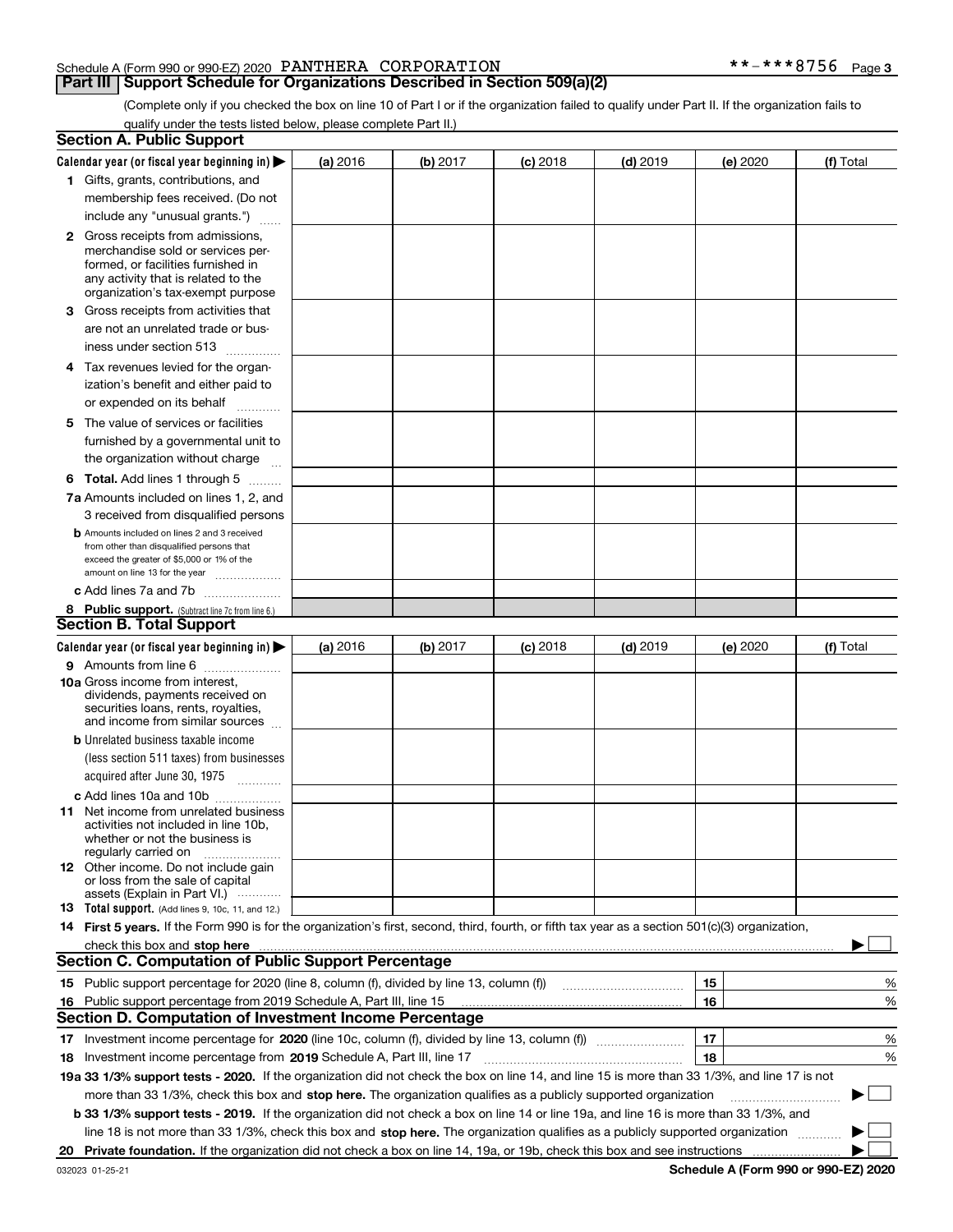**1**

**YesNo**

### **Part IV Supporting Organizations**

(Complete only if you checked a box in line 12 on Part I. If you checked box 12a, Part I, complete Sections A and B. If you checked box 12b, Part I, complete Sections A and C. If you checked box 12c, Part I, complete Sections A, D, and E. If you checked box 12d, Part I, complete Sections A and D, and complete Part V.)

#### **Section A. All Supporting Organizations**

- **1** Are all of the organization's supported organizations listed by name in the organization's governing documents? If "No," describe in **Part VI** how the supported organizations are designated. If designated by *class or purpose, describe the designation. If historic and continuing relationship, explain.*
- **2** Did the organization have any supported organization that does not have an IRS determination of status under section 509(a)(1) or (2)? If "Yes," explain in Part VI how the organization determined that the supported *organization was described in section 509(a)(1) or (2).*
- **3a** Did the organization have a supported organization described in section 501(c)(4), (5), or (6)? If "Yes," answer *lines 3b and 3c below.*
- **b** Did the organization confirm that each supported organization qualified under section 501(c)(4), (5), or (6) and satisfied the public support tests under section 509(a)(2)? If "Yes," describe in **Part VI** when and how the *organization made the determination.*
- **c**Did the organization ensure that all support to such organizations was used exclusively for section 170(c)(2)(B) purposes? If "Yes," explain in **Part VI** what controls the organization put in place to ensure such use.
- **4a***If* Was any supported organization not organized in the United States ("foreign supported organization")? *"Yes," and if you checked box 12a or 12b in Part I, answer lines 4b and 4c below.*
- **b** Did the organization have ultimate control and discretion in deciding whether to make grants to the foreign supported organization? If "Yes," describe in **Part VI** how the organization had such control and discretion *despite being controlled or supervised by or in connection with its supported organizations.*
- **c** Did the organization support any foreign supported organization that does not have an IRS determination under sections 501(c)(3) and 509(a)(1) or (2)? If "Yes," explain in **Part VI** what controls the organization used *to ensure that all support to the foreign supported organization was used exclusively for section 170(c)(2)(B) purposes.*
- **5a***If "Yes,"* Did the organization add, substitute, or remove any supported organizations during the tax year? answer lines 5b and 5c below (if applicable). Also, provide detail in **Part VI,** including (i) the names and EIN *numbers of the supported organizations added, substituted, or removed; (ii) the reasons for each such action; (iii) the authority under the organization's organizing document authorizing such action; and (iv) how the action was accomplished (such as by amendment to the organizing document).*
- **b** Type I or Type II only. Was any added or substituted supported organization part of a class already designated in the organization's organizing document?
- **cSubstitutions only.**  Was the substitution the result of an event beyond the organization's control?
- **6** Did the organization provide support (whether in the form of grants or the provision of services or facilities) to **Part VI.** *If "Yes," provide detail in* support or benefit one or more of the filing organization's supported organizations? anyone other than (i) its supported organizations, (ii) individuals that are part of the charitable class benefited by one or more of its supported organizations, or (iii) other supporting organizations that also
- **7**Did the organization provide a grant, loan, compensation, or other similar payment to a substantial contributor *If "Yes," complete Part I of Schedule L (Form 990 or 990-EZ).* regard to a substantial contributor? (as defined in section 4958(c)(3)(C)), a family member of a substantial contributor, or a 35% controlled entity with
- **8** Did the organization make a loan to a disqualified person (as defined in section 4958) not described in line 7? *If "Yes," complete Part I of Schedule L (Form 990 or 990-EZ).*
- **9a** Was the organization controlled directly or indirectly at any time during the tax year by one or more in section 509(a)(1) or (2))? If "Yes," *provide detail in* <code>Part VI.</code> disqualified persons, as defined in section 4946 (other than foundation managers and organizations described
- **b** Did one or more disqualified persons (as defined in line 9a) hold a controlling interest in any entity in which the supporting organization had an interest? If "Yes," provide detail in P**art VI**.
- **c**Did a disqualified person (as defined in line 9a) have an ownership interest in, or derive any personal benefit from, assets in which the supporting organization also had an interest? If "Yes," provide detail in P**art VI.**
- **10a** Was the organization subject to the excess business holdings rules of section 4943 because of section supporting organizations)? If "Yes," answer line 10b below. 4943(f) (regarding certain Type II supporting organizations, and all Type III non-functionally integrated
- **b** Did the organization have any excess business holdings in the tax year? (Use Schedule C, Form 4720, to *determine whether the organization had excess business holdings.)*

**23a3b3c4a4b4c5a5b5c6789a 9b9c**

**10a**

**10b**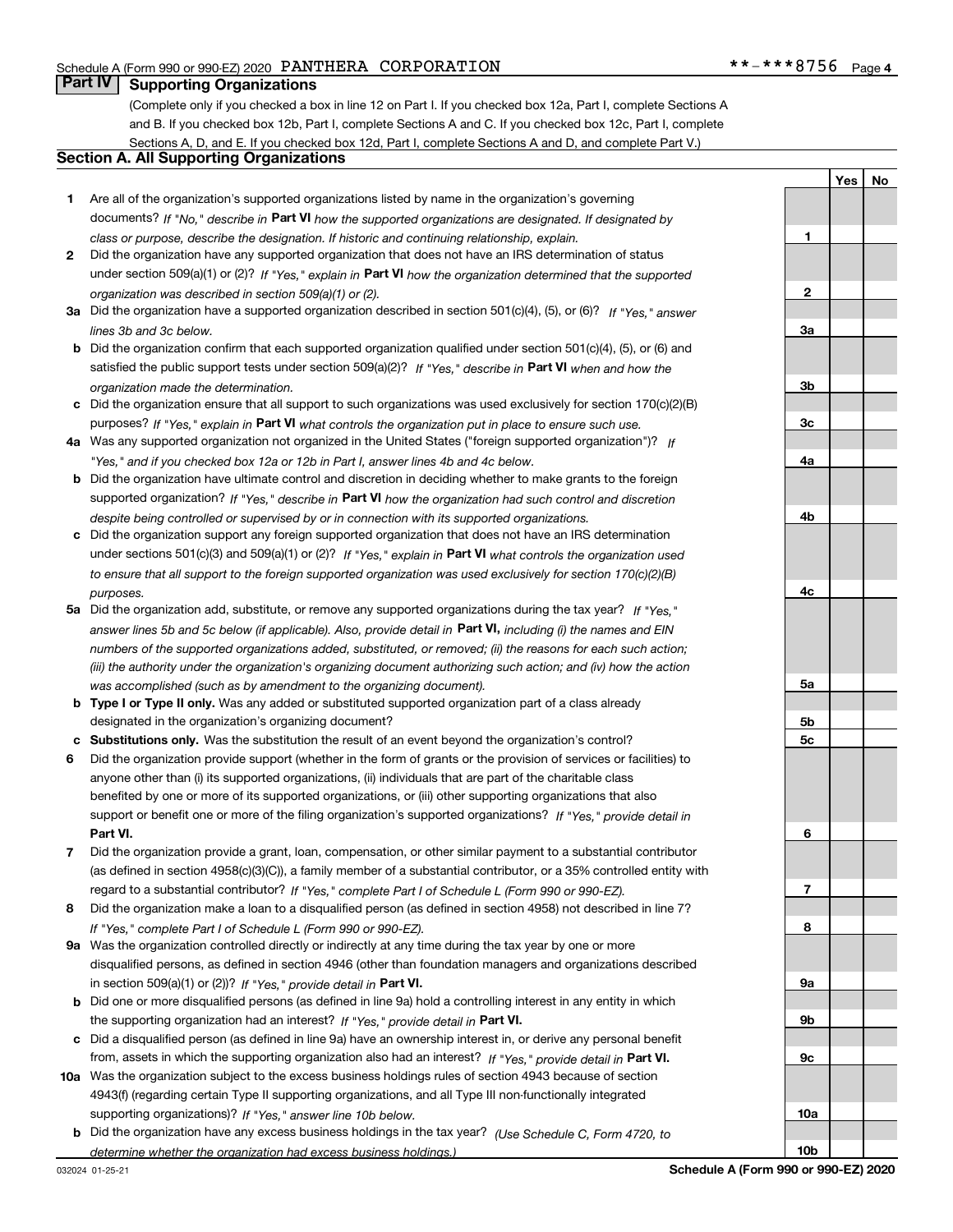|              | <b>Supporting Organizations (continued)</b><br>Part IV                                                                                                                                                                                                                                                                                                                                                                                                                                                                                                                                                                                               |                 |            |    |
|--------------|------------------------------------------------------------------------------------------------------------------------------------------------------------------------------------------------------------------------------------------------------------------------------------------------------------------------------------------------------------------------------------------------------------------------------------------------------------------------------------------------------------------------------------------------------------------------------------------------------------------------------------------------------|-----------------|------------|----|
|              |                                                                                                                                                                                                                                                                                                                                                                                                                                                                                                                                                                                                                                                      |                 | Yes        | No |
| 11           | Has the organization accepted a gift or contribution from any of the following persons?                                                                                                                                                                                                                                                                                                                                                                                                                                                                                                                                                              |                 |            |    |
|              | a A person who directly or indirectly controls, either alone or together with persons described in lines 11b and                                                                                                                                                                                                                                                                                                                                                                                                                                                                                                                                     |                 |            |    |
|              | 11c below, the governing body of a supported organization?                                                                                                                                                                                                                                                                                                                                                                                                                                                                                                                                                                                           | 11a             |            |    |
|              | <b>b</b> A family member of a person described in line 11a above?                                                                                                                                                                                                                                                                                                                                                                                                                                                                                                                                                                                    | 11 <sub>b</sub> |            |    |
|              | c A 35% controlled entity of a person described in line 11a or 11b above? If "Yes" to line 11a, 11b, or 11c, provide                                                                                                                                                                                                                                                                                                                                                                                                                                                                                                                                 |                 |            |    |
|              | detail in Part VI.                                                                                                                                                                                                                                                                                                                                                                                                                                                                                                                                                                                                                                   | 11c             |            |    |
|              | <b>Section B. Type I Supporting Organizations</b>                                                                                                                                                                                                                                                                                                                                                                                                                                                                                                                                                                                                    |                 |            |    |
|              |                                                                                                                                                                                                                                                                                                                                                                                                                                                                                                                                                                                                                                                      |                 | <b>Yes</b> | No |
| 1            | Did the governing body, members of the governing body, officers acting in their official capacity, or membership of one or<br>more supported organizations have the power to regularly appoint or elect at least a majority of the organization's officers,<br>directors, or trustees at all times during the tax year? If "No," describe in Part VI how the supported organization(s)<br>effectively operated, supervised, or controlled the organization's activities. If the organization had more than one supported<br>organization, describe how the powers to appoint and/or remove officers, directors, or trustees were allocated among the |                 |            |    |
| $\mathbf{2}$ | supported organizations and what conditions or restrictions, if any, applied to such powers during the tax year.<br>Did the organization operate for the benefit of any supported organization other than the supported                                                                                                                                                                                                                                                                                                                                                                                                                              | 1               |            |    |
|              | organization(s) that operated, supervised, or controlled the supporting organization? If "Yes," explain in                                                                                                                                                                                                                                                                                                                                                                                                                                                                                                                                           |                 |            |    |
|              | Part VI how providing such benefit carried out the purposes of the supported organization(s) that operated,                                                                                                                                                                                                                                                                                                                                                                                                                                                                                                                                          |                 |            |    |
|              | supervised, or controlled the supporting organization.                                                                                                                                                                                                                                                                                                                                                                                                                                                                                                                                                                                               | $\mathbf{2}$    |            |    |
|              | Section C. Type II Supporting Organizations                                                                                                                                                                                                                                                                                                                                                                                                                                                                                                                                                                                                          |                 |            |    |
|              |                                                                                                                                                                                                                                                                                                                                                                                                                                                                                                                                                                                                                                                      |                 | Yes        | No |
| 1            | Were a majority of the organization's directors or trustees during the tax year also a majority of the directors                                                                                                                                                                                                                                                                                                                                                                                                                                                                                                                                     |                 |            |    |
|              | or trustees of each of the organization's supported organization(s)? If "No," describe in Part VI how control                                                                                                                                                                                                                                                                                                                                                                                                                                                                                                                                        |                 |            |    |
|              | or management of the supporting organization was vested in the same persons that controlled or managed                                                                                                                                                                                                                                                                                                                                                                                                                                                                                                                                               |                 |            |    |
|              | the supported organization(s).                                                                                                                                                                                                                                                                                                                                                                                                                                                                                                                                                                                                                       | 1               |            |    |
|              | <b>Section D. All Type III Supporting Organizations</b>                                                                                                                                                                                                                                                                                                                                                                                                                                                                                                                                                                                              |                 |            |    |
|              |                                                                                                                                                                                                                                                                                                                                                                                                                                                                                                                                                                                                                                                      |                 | Yes        | No |
| 1            | Did the organization provide to each of its supported organizations, by the last day of the fifth month of the                                                                                                                                                                                                                                                                                                                                                                                                                                                                                                                                       |                 |            |    |
|              | organization's tax year, (i) a written notice describing the type and amount of support provided during the prior tax                                                                                                                                                                                                                                                                                                                                                                                                                                                                                                                                |                 |            |    |
|              | year, (ii) a copy of the Form 990 that was most recently filed as of the date of notification, and (iii) copies of the                                                                                                                                                                                                                                                                                                                                                                                                                                                                                                                               |                 |            |    |
|              | organization's governing documents in effect on the date of notification, to the extent not previously provided?                                                                                                                                                                                                                                                                                                                                                                                                                                                                                                                                     | 1               |            |    |
| $\mathbf{2}$ | Were any of the organization's officers, directors, or trustees either (i) appointed or elected by the supported                                                                                                                                                                                                                                                                                                                                                                                                                                                                                                                                     |                 |            |    |
|              | organization(s) or (ii) serving on the governing body of a supported organization? If "No," explain in Part VI how                                                                                                                                                                                                                                                                                                                                                                                                                                                                                                                                   |                 |            |    |
|              | the organization maintained a close and continuous working relationship with the supported organization(s).                                                                                                                                                                                                                                                                                                                                                                                                                                                                                                                                          | 2               |            |    |
| 3            | By reason of the relationship described in line 2, above, did the organization's supported organizations have a                                                                                                                                                                                                                                                                                                                                                                                                                                                                                                                                      |                 |            |    |
|              | significant voice in the organization's investment policies and in directing the use of the organization's                                                                                                                                                                                                                                                                                                                                                                                                                                                                                                                                           |                 |            |    |
|              | income or assets at all times during the tax year? If "Yes," describe in Part VI the role the organization's                                                                                                                                                                                                                                                                                                                                                                                                                                                                                                                                         |                 |            |    |

*supported organizations played in this regard.*

#### **Section E. Type III Functionally Integrated Supporting Organizations**

|  | Check the box next to the method that the organization used to satisfy the Integral Part Test during the year (see instructions). |  |  |  |
|--|-----------------------------------------------------------------------------------------------------------------------------------|--|--|--|
|--|-----------------------------------------------------------------------------------------------------------------------------------|--|--|--|

- **a**The organization satisfied the Activities Test. *Complete* line 2 below.  $\mathcal{L}^{\text{max}}$
- **b**The organization is the parent of each of its supported organizations. *Complete* line 3 *below.*  $\mathcal{L}^{\text{max}}$

|  |  |  | c   The organization supported a governmental entity. Describe in Part VI how you supported a governmental entity (see instructions). |  |
|--|--|--|---------------------------------------------------------------------------------------------------------------------------------------|--|
|--|--|--|---------------------------------------------------------------------------------------------------------------------------------------|--|

- **2Answer lines 2a and 2b below. Yes No** Activities Test.
- **a** Did substantially all of the organization's activities during the tax year directly further the exempt purposes of the supported organization(s) to which the organization was responsive? If "Yes," then in **Part VI identify those supported organizations and explain**  *how these activities directly furthered their exempt purposes, how the organization was responsive to those supported organizations, and how the organization determined that these activities constituted substantially all of its activities.*
- **b** Did the activities described in line 2a, above, constitute activities that, but for the organization's involvement, **Part VI**  *the reasons for the organization's position that its supported organization(s) would have engaged in* one or more of the organization's supported organization(s) would have been engaged in? If "Yes," e*xplain in these activities but for the organization's involvement.*
- **3** Parent of Supported Organizations. Answer lines 3a and 3b below.

**a** Did the organization have the power to regularly appoint or elect a majority of the officers, directors, or trustees of each of the supported organizations? If "Yes" or "No" provide details in **Part VI.** 

**b** Did the organization exercise a substantial degree of direction over the policies, programs, and activities of each of its supported organizations? If "Yes," describe in Part VI the role played by the organization in this regard.

**3**

**2a**

**2b**

**3a**

**3b**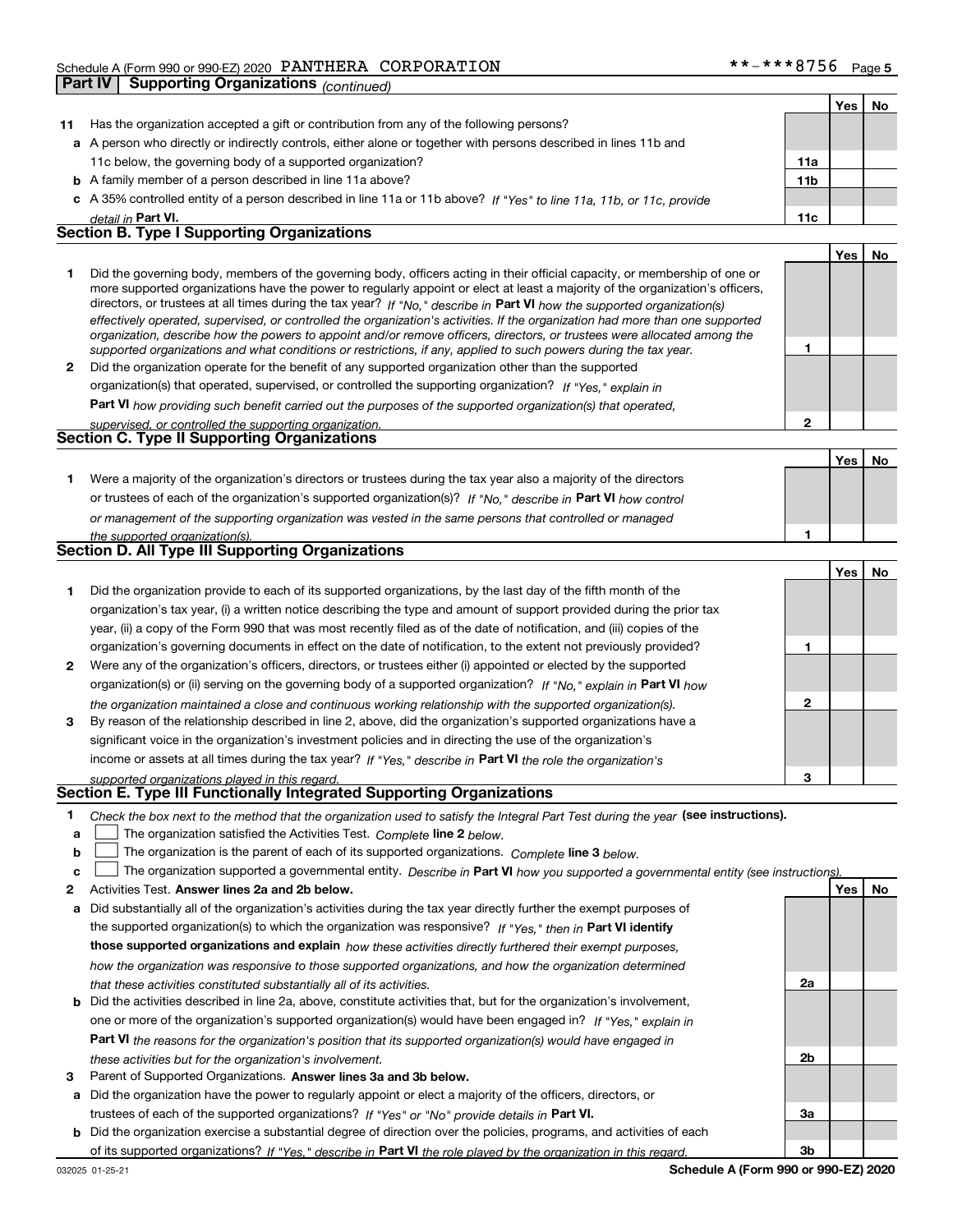|                                                           | Part V   Type III Non-Functionally Integrated 509(a)(3) Supporting Organizations |  |
|-----------------------------------------------------------|----------------------------------------------------------------------------------|--|
| Schedule A (Form 990 or 990-EZ) 2020 PANTHERA CORPORATION |                                                                                  |  |

**1**

**Part VI** Check here if the organization satisfied the Integral Part Test as a qualifying trust on Nov. 20, 1970 ( explain in Part **VI**). See instructions. All other Type III non-functionally integrated supporting organizations must complete Sections A through E. ×.

|              | Section A - Adjusted Net Income                                             | (A) Prior Year | (B) Current Year<br>(optional) |                                |
|--------------|-----------------------------------------------------------------------------|----------------|--------------------------------|--------------------------------|
| 1            | Net short-term capital gain                                                 | 1              |                                |                                |
| 2            | Recoveries of prior-year distributions                                      | $\overline{2}$ |                                |                                |
| 3            | Other gross income (see instructions)                                       | 3              |                                |                                |
| 4            | Add lines 1 through 3.                                                      | 4              |                                |                                |
| 5            | Depreciation and depletion                                                  | 5              |                                |                                |
| 6            | Portion of operating expenses paid or incurred for production or            |                |                                |                                |
|              | collection of gross income or for management, conservation, or              |                |                                |                                |
|              | maintenance of property held for production of income (see instructions)    | 6              |                                |                                |
| 7            | Other expenses (see instructions)                                           | $\overline{7}$ |                                |                                |
| 8            | <b>Adjusted Net Income</b> (subtract lines 5, 6, and 7 from line 4)         | 8              |                                |                                |
|              | <b>Section B - Minimum Asset Amount</b>                                     |                | (A) Prior Year                 | (B) Current Year<br>(optional) |
| 1            | Aggregate fair market value of all non-exempt-use assets (see               |                |                                |                                |
|              | instructions for short tax year or assets held for part of year):           |                |                                |                                |
|              | a Average monthly value of securities                                       | 1a             |                                |                                |
|              | <b>b</b> Average monthly cash balances                                      | 1b             |                                |                                |
|              | c Fair market value of other non-exempt-use assets                          | 1c             |                                |                                |
|              | d Total (add lines 1a, 1b, and 1c)                                          | 1d             |                                |                                |
|              | e Discount claimed for blockage or other factors                            |                |                                |                                |
|              | (explain in detail in Part VI):                                             |                |                                |                                |
| $\mathbf{2}$ | Acquisition indebtedness applicable to non-exempt-use assets                | $\mathbf{2}$   |                                |                                |
| 3            | Subtract line 2 from line 1d.                                               | 3              |                                |                                |
| 4            | Cash deemed held for exempt use. Enter 0.015 of line 3 (for greater amount, |                |                                |                                |
|              | see instructions)                                                           | 4              |                                |                                |
| 5            | Net value of non-exempt-use assets (subtract line 4 from line 3)            | 5              |                                |                                |
| 6            | Multiply line 5 by 0.035.                                                   | 6              |                                |                                |
| 7            | Recoveries of prior-year distributions                                      | $\overline{7}$ |                                |                                |
| 8            | Minimum Asset Amount (add line 7 to line 6)                                 | 8              |                                |                                |
|              | <b>Section C - Distributable Amount</b>                                     |                |                                | <b>Current Year</b>            |
| 1            | Adjusted net income for prior year (from Section A, line 8, column A)       | 1              |                                |                                |
| $\mathbf{2}$ | Enter 0.85 of line 1.                                                       | $\overline{2}$ |                                |                                |
| 3            | Minimum asset amount for prior year (from Section B, line 8, column A)      | 3              |                                |                                |
| 4            | Enter greater of line 2 or line 3.                                          | 4              |                                |                                |
| 5            | Income tax imposed in prior year                                            | 5              |                                |                                |
| 6            | <b>Distributable Amount.</b> Subtract line 5 from line 4, unless subject to |                |                                |                                |
|              | emergency temporary reduction (see instructions).                           | 6              |                                |                                |
|              |                                                                             |                |                                |                                |

**7**Check here if the current year is the organization's first as a non-functionally integrated Type III supporting organization (see instructions).

**Schedule A (Form 990 or 990-EZ) 2020**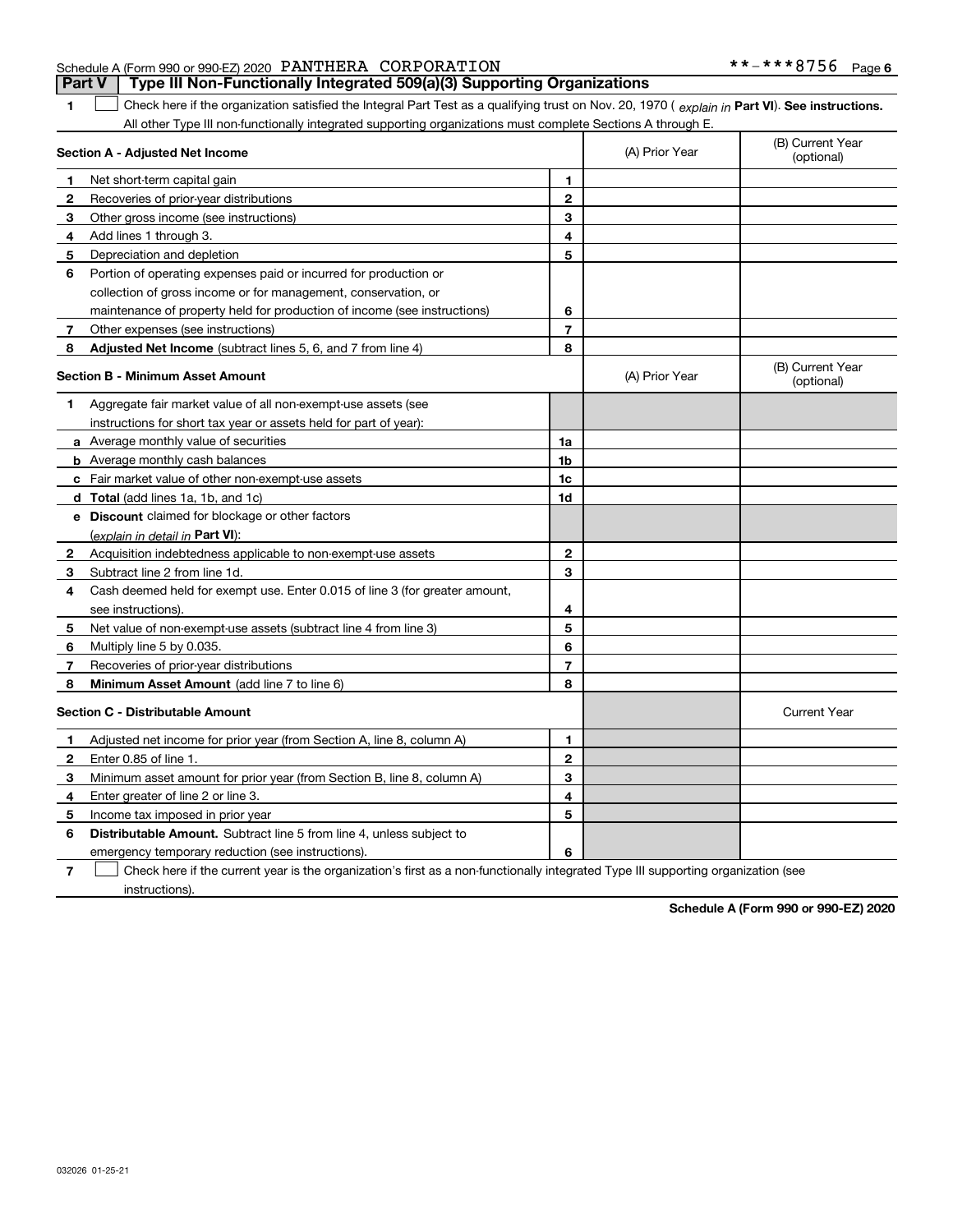Schedule A (Form 990 or 990-EZ) 2020 Page PANTHERA CORPORATION \*\*-\*\*\*8756

| <b>Part V</b> | Type III Non-Functionally Integrated 509(a)(3) Supporting Organizations                    |                             | (continued)                           |    |                                         |  |  |  |
|---------------|--------------------------------------------------------------------------------------------|-----------------------------|---------------------------------------|----|-----------------------------------------|--|--|--|
|               | <b>Section D - Distributions</b><br><b>Current Year</b>                                    |                             |                                       |    |                                         |  |  |  |
| 1             | Amounts paid to supported organizations to accomplish exempt purposes                      |                             | 1                                     |    |                                         |  |  |  |
| 2             | Amounts paid to perform activity that directly furthers exempt purposes of supported       |                             |                                       |    |                                         |  |  |  |
|               | organizations, in excess of income from activity                                           |                             | $\mathbf{2}$                          |    |                                         |  |  |  |
| 3             | Administrative expenses paid to accomplish exempt purposes of supported organizations      |                             | 3                                     |    |                                         |  |  |  |
| 4             | Amounts paid to acquire exempt-use assets                                                  |                             |                                       | 4  |                                         |  |  |  |
| 5             | Qualified set-aside amounts (prior IRS approval required - provide details in Part VI)     |                             |                                       | 5  |                                         |  |  |  |
| 6             | Other distributions ( <i>describe in</i> Part VI). See instructions.                       |                             |                                       | 6  |                                         |  |  |  |
| 7             | Total annual distributions. Add lines 1 through 6.                                         |                             |                                       | 7  |                                         |  |  |  |
| 8             | Distributions to attentive supported organizations to which the organization is responsive |                             |                                       |    |                                         |  |  |  |
|               | (provide details in Part VI). See instructions.                                            |                             |                                       | 8  |                                         |  |  |  |
| 9             | Distributable amount for 2020 from Section C, line 6                                       |                             |                                       | 9  |                                         |  |  |  |
| 10            | Line 8 amount divided by line 9 amount                                                     |                             |                                       | 10 |                                         |  |  |  |
|               |                                                                                            | (i)                         | (ii)                                  |    | (iii)                                   |  |  |  |
|               | Section E - Distribution Allocations (see instructions)                                    | <b>Excess Distributions</b> | <b>Underdistributions</b><br>Pre-2020 |    | <b>Distributable</b><br>Amount for 2020 |  |  |  |
| 1             | Distributable amount for 2020 from Section C, line 6                                       |                             |                                       |    |                                         |  |  |  |
| 2             | Underdistributions, if any, for years prior to 2020 (reason-                               |                             |                                       |    |                                         |  |  |  |
|               | able cause required - explain in Part VI). See instructions.                               |                             |                                       |    |                                         |  |  |  |
| 3             | Excess distributions carryover, if any, to 2020                                            |                             |                                       |    |                                         |  |  |  |
|               | <b>a</b> From 2015                                                                         |                             |                                       |    |                                         |  |  |  |
|               | <b>b</b> From 2016                                                                         |                             |                                       |    |                                         |  |  |  |
|               | c From 2017                                                                                |                             |                                       |    |                                         |  |  |  |
|               | <b>d</b> From 2018                                                                         |                             |                                       |    |                                         |  |  |  |
|               | e From 2019                                                                                |                             |                                       |    |                                         |  |  |  |
|               | f Total of lines 3a through 3e                                                             |                             |                                       |    |                                         |  |  |  |
|               | g Applied to underdistributions of prior years                                             |                             |                                       |    |                                         |  |  |  |
|               | <b>h</b> Applied to 2020 distributable amount                                              |                             |                                       |    |                                         |  |  |  |
|               | Carryover from 2015 not applied (see instructions)                                         |                             |                                       |    |                                         |  |  |  |
|               | Remainder. Subtract lines 3g, 3h, and 3i from line 3f.                                     |                             |                                       |    |                                         |  |  |  |
| 4             | Distributions for 2020 from Section D,                                                     |                             |                                       |    |                                         |  |  |  |
|               | line $7:$                                                                                  |                             |                                       |    |                                         |  |  |  |
|               | a Applied to underdistributions of prior years                                             |                             |                                       |    |                                         |  |  |  |
|               | <b>b</b> Applied to 2020 distributable amount                                              |                             |                                       |    |                                         |  |  |  |
|               | c Remainder. Subtract lines 4a and 4b from line 4.                                         |                             |                                       |    |                                         |  |  |  |
| 5             | Remaining underdistributions for years prior to 2020, if                                   |                             |                                       |    |                                         |  |  |  |
|               | any. Subtract lines 3g and 4a from line 2. For result greater                              |                             |                                       |    |                                         |  |  |  |
|               | than zero, explain in Part VI. See instructions.                                           |                             |                                       |    |                                         |  |  |  |
| 6             | Remaining underdistributions for 2020. Subtract lines 3h                                   |                             |                                       |    |                                         |  |  |  |
|               | and 4b from line 1. For result greater than zero, explain in                               |                             |                                       |    |                                         |  |  |  |
|               | Part VI. See instructions.                                                                 |                             |                                       |    |                                         |  |  |  |
| 7             | Excess distributions carryover to 2021. Add lines 3j                                       |                             |                                       |    |                                         |  |  |  |
|               | and 4c.                                                                                    |                             |                                       |    |                                         |  |  |  |
| 8             | Breakdown of line 7:                                                                       |                             |                                       |    |                                         |  |  |  |
|               | a Excess from 2016                                                                         |                             |                                       |    |                                         |  |  |  |
|               | <b>b</b> Excess from 2017                                                                  |                             |                                       |    |                                         |  |  |  |
|               | c Excess from 2018                                                                         |                             |                                       |    |                                         |  |  |  |
|               | d Excess from 2019                                                                         |                             |                                       |    |                                         |  |  |  |
|               | e Excess from 2020                                                                         |                             |                                       |    |                                         |  |  |  |

**Schedule A (Form 990 or 990-EZ) 2020**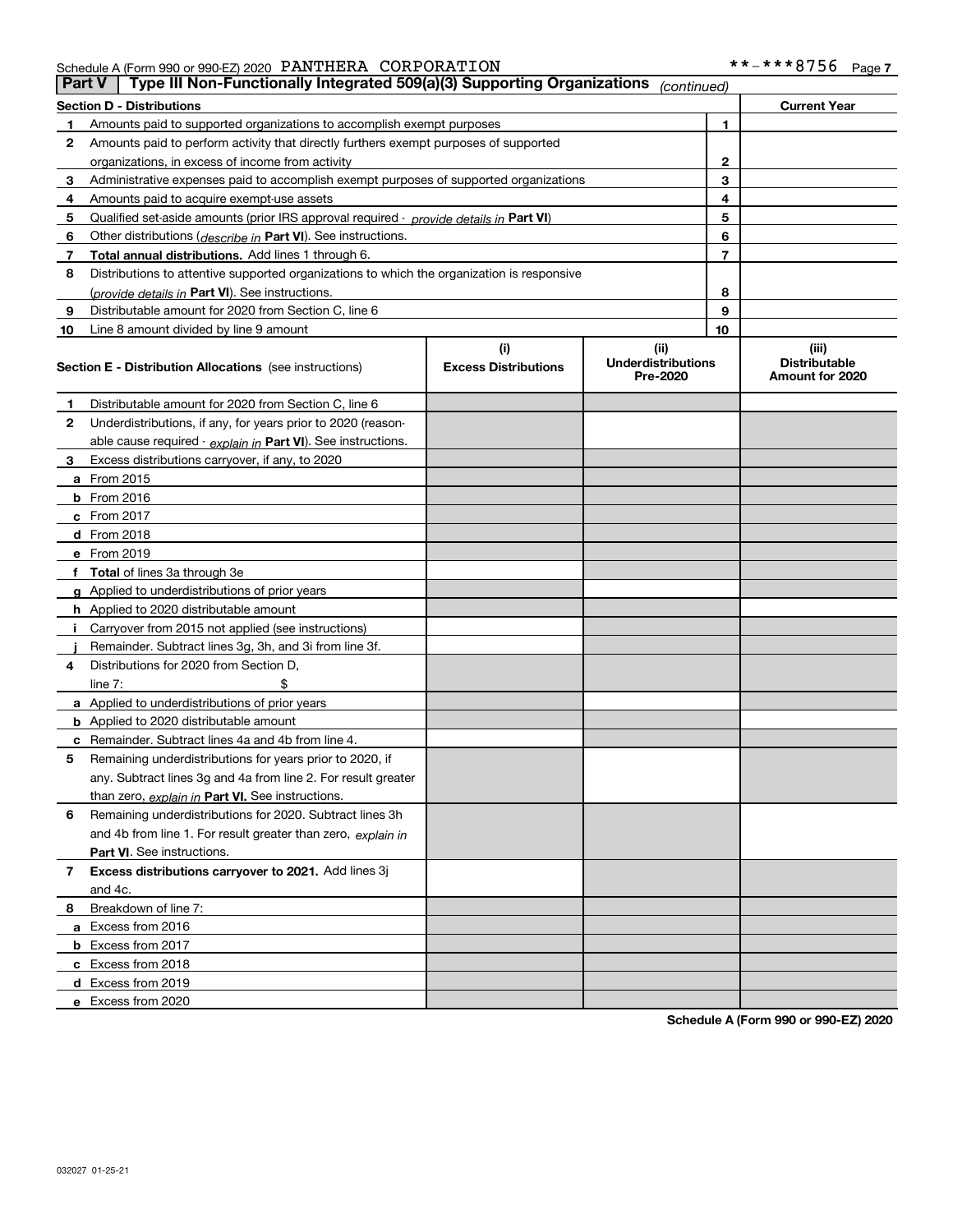Schedule A (Form 990 or 990-EZ) 2020 Page PANTHERA CORPORATION

Part VI | Supplemental Information. Provide the explanations required by Part II, line 10; Part II, line 17a or 17b; Part III, line 12; Part IV, Section A, lines 1, 2, 3b, 3c, 4b, 4c, 5a, 6, 9a, 9b, 9c, 11a, 11b, and 11c; Part IV, Section B, lines 1 and 2; Part IV, Section C, line 1; Part IV, Section D, lines 2 and 3; Part IV, Section E, lines 1c, 2a, 2b, 3a, and 3b; Part V, line 1; Part V, Section B, line 1e; Part V, Section D, lines 5, 6, and 8; and Part V, Section E, lines 2, 5, and 6. Also complete this part for any additional information. (See instructions.)

SCHEDULE A, PART II, LINE 10, EXPLANATION FOR OTHER INCOME:

| SUNDRY |                 |                                                                                                                                  |
|--------|-----------------|----------------------------------------------------------------------------------------------------------------------------------|
|        | 2017 AMOUNT: \$ | 161,500.                                                                                                                         |
|        | 2018 AMOUNT: \$ | 110,243.                                                                                                                         |
|        | 2019 AMOUNT: \$ | 119,203.<br><u> 1989 - Johann Stein, marwolaethau a bhann an t-Amhair an t-Amhair an t-Amhair an t-Amhair an t-Amhair an t-A</u> |
|        | 2020 AMOUNT: \$ | 93,666.                                                                                                                          |
|        |                 |                                                                                                                                  |
|        |                 |                                                                                                                                  |
|        |                 |                                                                                                                                  |
|        |                 |                                                                                                                                  |
|        |                 |                                                                                                                                  |
|        |                 |                                                                                                                                  |
|        |                 |                                                                                                                                  |
|        |                 |                                                                                                                                  |
|        |                 |                                                                                                                                  |
|        |                 |                                                                                                                                  |
|        |                 |                                                                                                                                  |
|        |                 |                                                                                                                                  |
|        |                 |                                                                                                                                  |
|        |                 |                                                                                                                                  |
|        |                 |                                                                                                                                  |
|        |                 |                                                                                                                                  |
|        |                 |                                                                                                                                  |
|        |                 |                                                                                                                                  |
|        |                 |                                                                                                                                  |
|        |                 |                                                                                                                                  |
|        |                 |                                                                                                                                  |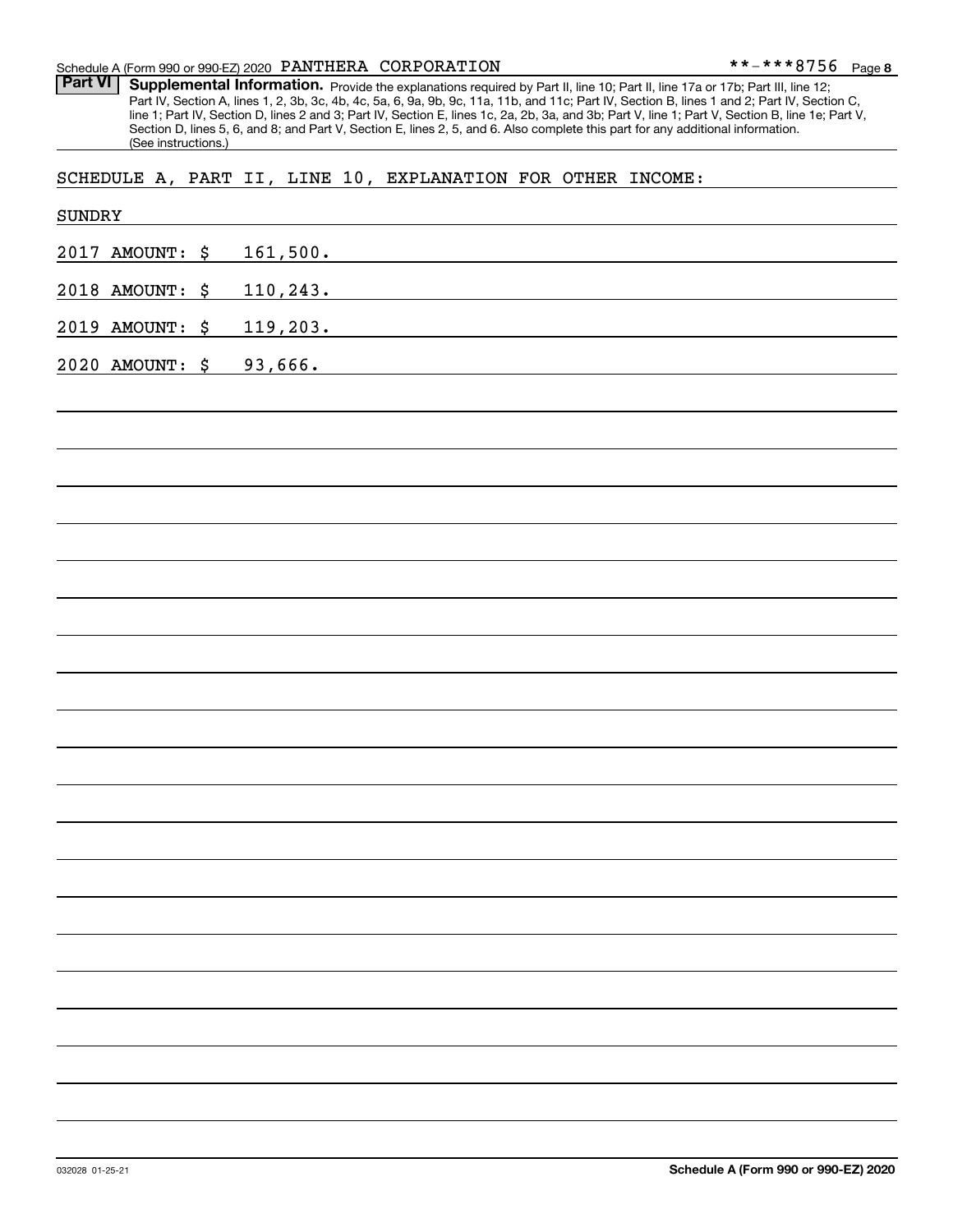Department of the Treasury Internal Revenue Service **(Form 990, 990-EZ, or 990-PF)**

Name of the organization

#### \*\* PUBLIC DISCLOSURE COPY \*\*

# **Schedule B Schedule of Contributors**

**| Attach to Form 990, Form 990-EZ, or Form 990-PF. | Go to www.irs.gov/Form990 for the latest information.** OMB No. 1545-0047

**2020**

**Employer identification number**

\*\*-\*\*\*8756

| PANTHERA CORPORATION |
|----------------------|
|                      |

| <b>Organization type (check one):</b> |                                                                             |  |  |  |  |
|---------------------------------------|-----------------------------------------------------------------------------|--|--|--|--|
| Filers of:                            | Section:                                                                    |  |  |  |  |
| Form 990 or 990-EZ                    | $\lfloor x \rfloor$ 501(c)( 3) (enter number) organization                  |  |  |  |  |
|                                       | $4947(a)(1)$ nonexempt charitable trust not treated as a private foundation |  |  |  |  |
|                                       | 527 political organization                                                  |  |  |  |  |
| Form 990-PF                           | 501(c)(3) exempt private foundation                                         |  |  |  |  |
|                                       | 4947(a)(1) nonexempt charitable trust treated as a private foundation       |  |  |  |  |
|                                       | 501(c)(3) taxable private foundation                                        |  |  |  |  |
|                                       |                                                                             |  |  |  |  |

Check if your organization is covered by the **General Rule** or a **Special Rule. Note:**  Only a section 501(c)(7), (8), or (10) organization can check boxes for both the General Rule and a Special Rule. See instructions.

#### **General Rule**

 $\mathcal{L}^{\text{max}}$ 

For an organization filing Form 990, 990-EZ, or 990-PF that received, during the year, contributions totaling \$5,000 or more (in money or property) from any one contributor. Complete Parts I and II. See instructions for determining a contributor's total contributions.

#### **Special Rules**

any one contributor, during the year, total contributions of the greater of  $\,$  (1) \$5,000; or **(2)** 2% of the amount on (i) Form 990, Part VIII, line 1h;  $\boxed{\textbf{X}}$  For an organization described in section 501(c)(3) filing Form 990 or 990-EZ that met the 33 1/3% support test of the regulations under sections 509(a)(1) and 170(b)(1)(A)(vi), that checked Schedule A (Form 990 or 990-EZ), Part II, line 13, 16a, or 16b, and that received from or (ii) Form 990-EZ, line 1. Complete Parts I and II.

For an organization described in section 501(c)(7), (8), or (10) filing Form 990 or 990-EZ that received from any one contributor, during the year, total contributions of more than \$1,000 exclusively for religious, charitable, scientific, literary, or educational purposes, or for the prevention of cruelty to children or animals. Complete Parts I (entering "N/A" in column (b) instead of the contributor name and address), II, and III.  $\mathcal{L}^{\text{max}}$ 

purpose. Don't complete any of the parts unless the **General Rule** applies to this organization because it received *nonexclusively* year, contributions <sub>exclusively</sub> for religious, charitable, etc., purposes, but no such contributions totaled more than \$1,000. If this box is checked, enter here the total contributions that were received during the year for an  $\;$ exclusively religious, charitable, etc., For an organization described in section 501(c)(7), (8), or (10) filing Form 990 or 990-EZ that received from any one contributor, during the religious, charitable, etc., contributions totaling \$5,000 or more during the year  $\Box$ — $\Box$   $\Box$  $\mathcal{L}^{\text{max}}$ 

**Caution:**  An organization that isn't covered by the General Rule and/or the Special Rules doesn't file Schedule B (Form 990, 990-EZ, or 990-PF),  **must** but it answer "No" on Part IV, line 2, of its Form 990; or check the box on line H of its Form 990-EZ or on its Form 990-PF, Part I, line 2, to certify that it doesn't meet the filing requirements of Schedule B (Form 990, 990-EZ, or 990-PF).

**For Paperwork Reduction Act Notice, see the instructions for Form 990, 990-EZ, or 990-PF. Schedule B (Form 990, 990-EZ, or 990-PF) (2020)** LHA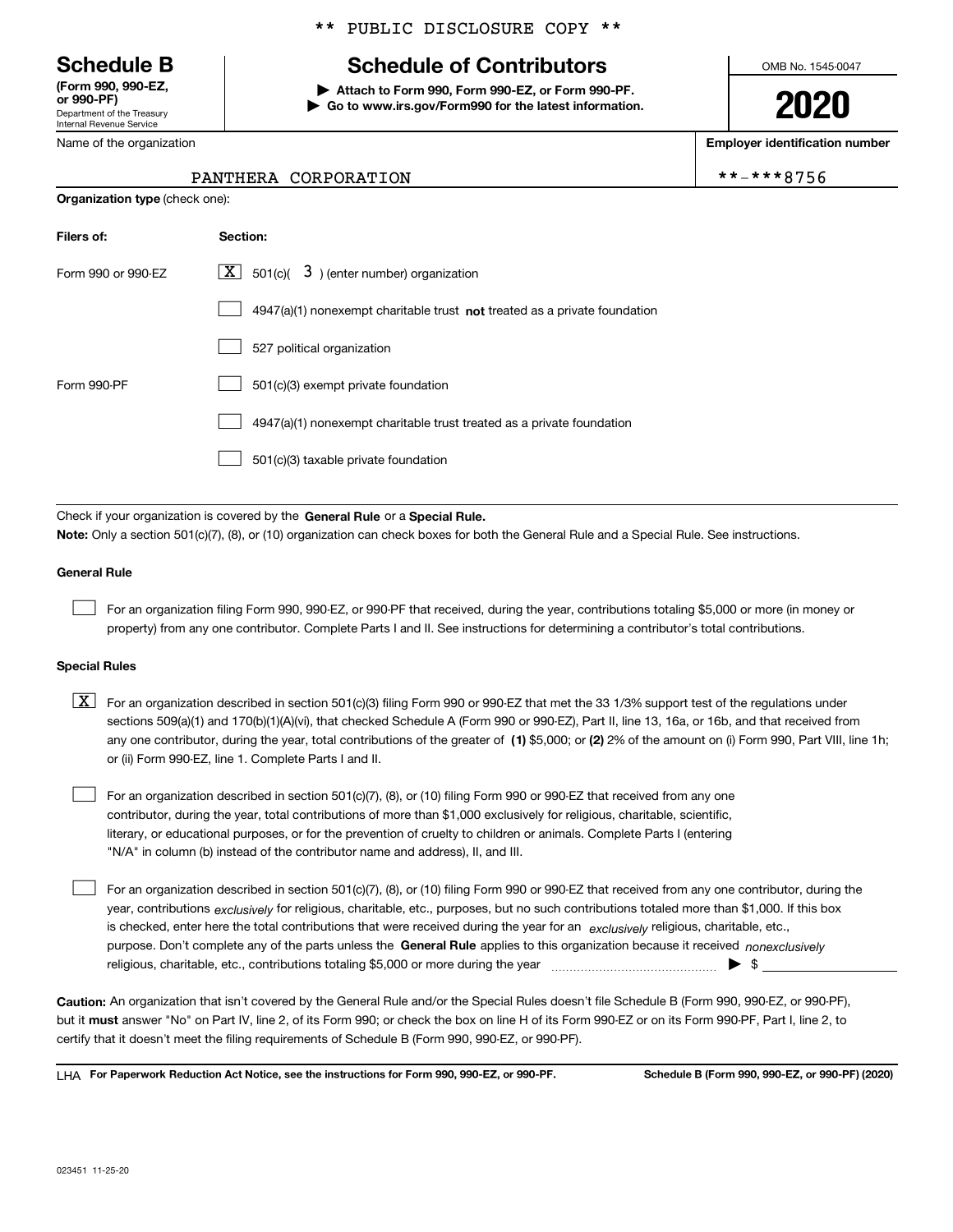## PANTHERA CORPORATION \*\*-\*\*\*8756

|            | Schedule B (Form 990, 990-EZ, or 990-PF) (2020)                                                       |                                   | Page 2                                                                                                      |
|------------|-------------------------------------------------------------------------------------------------------|-----------------------------------|-------------------------------------------------------------------------------------------------------------|
|            | Name of organization                                                                                  |                                   | <b>Employer identification number</b>                                                                       |
|            | PANTHERA CORPORATION                                                                                  |                                   | **-***8756                                                                                                  |
| Part I     | <b>Contributors</b> (see instructions). Use duplicate copies of Part I if additional space is needed. |                                   |                                                                                                             |
| (a)<br>No. | (b)<br>Name, address, and ZIP + 4                                                                     | (c)<br><b>Total contributions</b> | (d)<br>Type of contribution                                                                                 |
| 1          |                                                                                                       | 3, 260, 571.<br>\$                | Person<br>Payroll<br>Noncash<br>$\overline{\texttt{X}}$<br>(Complete Part II for<br>noncash contributions.) |
| (a)<br>No. | (b)<br>Name, address, and ZIP + 4                                                                     | (c)<br><b>Total contributions</b> | (d)<br>Type of contribution                                                                                 |
| 2          |                                                                                                       | 1,330,000.<br>\$                  | $\overline{\mathbf{X}}$<br>Person<br>Payroll<br>Noncash<br>(Complete Part II for<br>noncash contributions.) |
| (a)<br>No. | (b)<br>Name, address, and ZIP + 4                                                                     | (c)<br><b>Total contributions</b> | (d)<br>Type of contribution                                                                                 |
| 3          |                                                                                                       | 1,000,000.<br>\$                  | $\overline{\mathbf{X}}$<br>Person<br>Payroll<br>Noncash<br>(Complete Part II for<br>noncash contributions.) |
| (a)<br>No. | (b)<br>Name, address, and ZIP + 4                                                                     | (c)<br><b>Total contributions</b> | (d)<br>Type of contribution                                                                                 |
| 4          |                                                                                                       | 504, 342.<br>\$                   | $\overline{\mathbf{X}}$<br>Person<br>Payroll<br>Noncash<br>(Complete Part II for<br>noncash contributions.) |
| (a)<br>No. | (b)<br>Name, address, and ZIP + 4                                                                     | (c)<br><b>Total contributions</b> | (d)<br>Type of contribution                                                                                 |
| 5          |                                                                                                       | 500,000.<br>\$                    | $\overline{\mathbf{X}}$<br>Person<br>Payroll<br>Noncash<br>(Complete Part II for<br>noncash contributions.) |
| (a)<br>No. | (b)<br>Name, address, and ZIP + 4                                                                     | (c)<br><b>Total contributions</b> | (d)<br>Type of contribution                                                                                 |
| 6          |                                                                                                       | 372,969.<br>\$                    | $\boxed{\text{X}}$<br>Person<br>Payroll<br>Noncash<br>(Complete Part II for<br>noncash contributions.)      |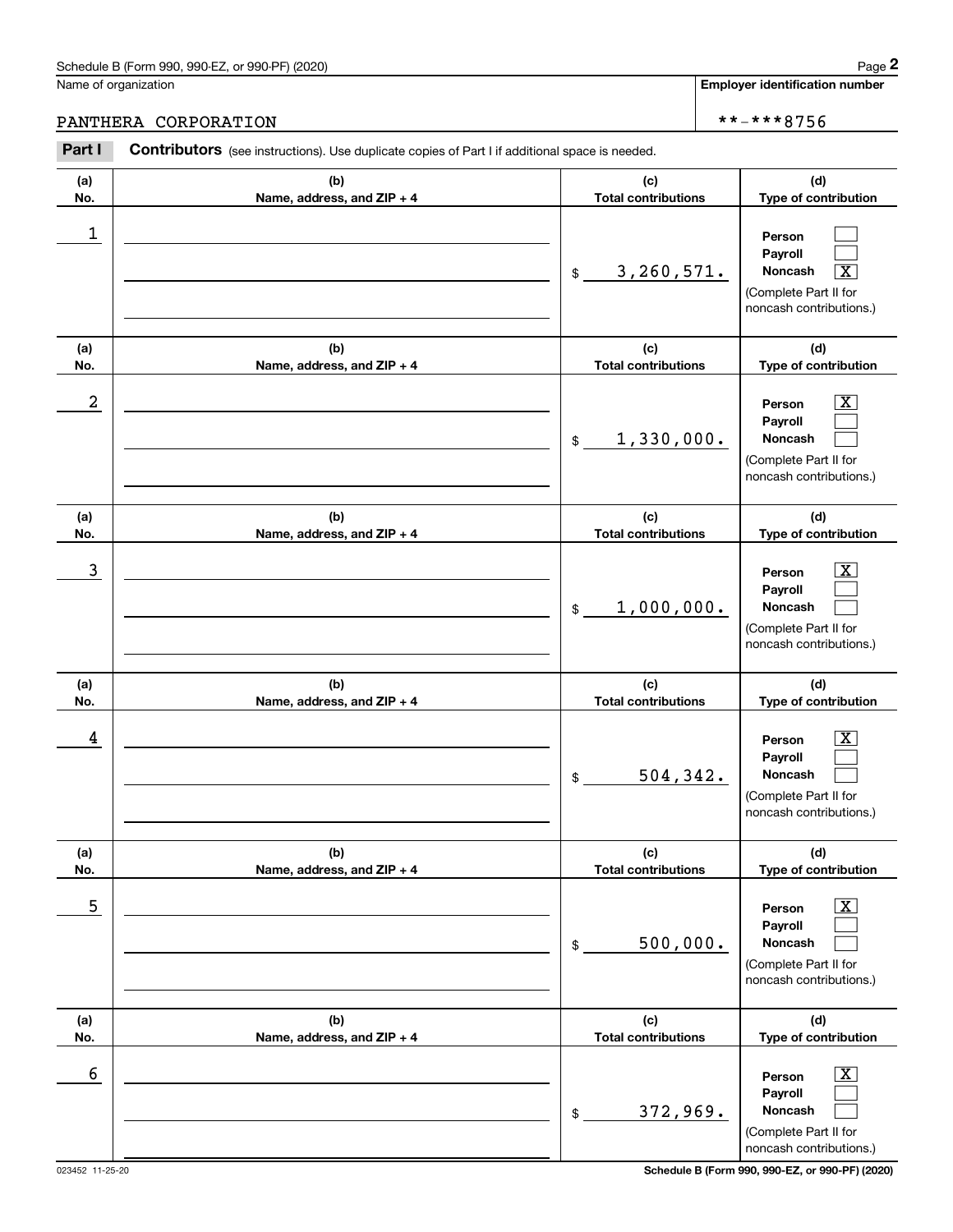### PANTHERA CORPORATION \*\*-\*\*\*8756

|            | Schedule B (Form 990, 990-EZ, or 990-PF) (2020)                                                       |                                   | Page 2                                                                                                      |
|------------|-------------------------------------------------------------------------------------------------------|-----------------------------------|-------------------------------------------------------------------------------------------------------------|
|            | Name of organization                                                                                  |                                   | <b>Employer identification number</b>                                                                       |
|            | PANTHERA CORPORATION                                                                                  |                                   | **-***8756                                                                                                  |
| Part I     | <b>Contributors</b> (see instructions). Use duplicate copies of Part I if additional space is needed. |                                   |                                                                                                             |
| (a)<br>No. | (b)<br>Name, address, and ZIP + 4                                                                     | (c)<br><b>Total contributions</b> | (d)<br>Type of contribution                                                                                 |
| 7          |                                                                                                       | 337,447.<br>\$                    | $\overline{\mathbf{X}}$<br>Person<br>Payroll<br>Noncash<br>(Complete Part II for<br>noncash contributions.) |
| (a)<br>No. | (b)<br>Name, address, and ZIP + 4                                                                     | (c)<br><b>Total contributions</b> | (d)<br>Type of contribution                                                                                 |
| 8          |                                                                                                       | 912, 112.<br>\$                   | $\overline{\mathbf{X}}$<br>Person<br>Payroll<br>Noncash<br>(Complete Part II for<br>noncash contributions.) |
| (a)<br>No. | (b)<br>Name, address, and ZIP + 4                                                                     | (c)<br><b>Total contributions</b> | (d)<br>Type of contribution                                                                                 |
| 9          |                                                                                                       | 458,812.<br>\$                    | $\overline{\mathbf{X}}$<br>Person<br>Payroll<br>Noncash<br>(Complete Part II for<br>noncash contributions.) |
| (a)<br>No. | (b)<br>Name, address, and ZIP + 4                                                                     | (c)<br><b>Total contributions</b> | (d)<br>Type of contribution                                                                                 |
| 10         |                                                                                                       | 802,970.<br>\$                    | $\overline{\mathbf{X}}$<br>Person<br>Payroll<br>Noncash<br>(Complete Part II for<br>noncash contributions.) |
| (a)<br>No. | (b)<br>Name, address, and ZIP + 4                                                                     | (c)<br><b>Total contributions</b> | (d)<br>Type of contribution                                                                                 |
|            |                                                                                                       | \$                                | Person<br>Payroll<br>Noncash<br>(Complete Part II for<br>noncash contributions.)                            |
| (a)<br>No. | (b)<br>Name, address, and ZIP + 4                                                                     | (c)<br><b>Total contributions</b> | (d)<br>Type of contribution                                                                                 |
|            |                                                                                                       | \$                                | Person<br>Payroll<br>Noncash<br>(Complete Part II for<br>noncash contributions.)                            |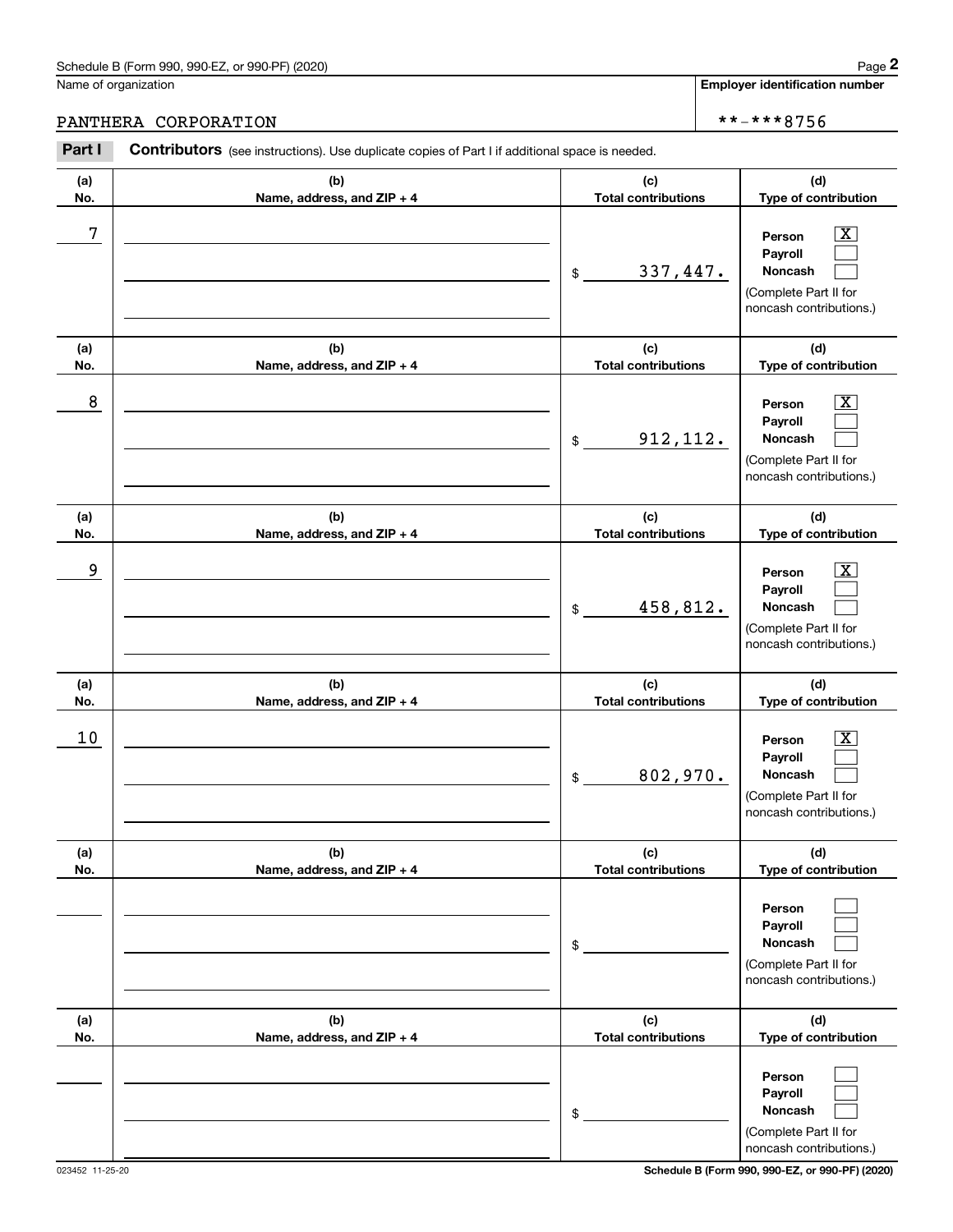**Employer identification number**

## PANTHERA CORPORATION \*\*-\*\*\*8756

(see instructions). Use duplicate copies of Part II if additional space is needed.<br> **2Part II Noncash Property** (see instructions). Use duplicate copies of Part II if additional space is needed.

| (a)<br>No.<br>from<br>Part I | (b)<br>Description of noncash property given | (c)<br>FMV (or estimate)<br>(See instructions.) | (d)<br>Date received |
|------------------------------|----------------------------------------------|-------------------------------------------------|----------------------|
| 1                            | 8,650 SHARES OF IDEXX LAB STOCK              |                                                 |                      |
|                              |                                              | 3,260,571.<br>\$                                | 09/30/20             |
| (a)<br>No.<br>from<br>Part I | (b)<br>Description of noncash property given | (c)<br>FMV (or estimate)<br>(See instructions.) | (d)<br>Date received |
|                              |                                              | $\frac{1}{2}$                                   |                      |
| (a)<br>No.<br>from<br>Part I | (b)<br>Description of noncash property given | (c)<br>FMV (or estimate)<br>(See instructions.) | (d)<br>Date received |
|                              |                                              | \$                                              |                      |
| (a)<br>No.<br>from<br>Part I | (b)<br>Description of noncash property given | (c)<br>FMV (or estimate)<br>(See instructions.) | (d)<br>Date received |
|                              |                                              | $\mathfrak s$                                   |                      |
| (a)<br>No.<br>from<br>Part I | (b)<br>Description of noncash property given | (c)<br>FMV (or estimate)<br>(See instructions.) | (d)<br>Date received |
|                              |                                              | \$                                              |                      |
| (a)<br>No.<br>from<br>Part I | (b)<br>Description of noncash property given | (c)<br>FMV (or estimate)<br>(See instructions.) | (d)<br>Date received |
|                              |                                              | \$                                              |                      |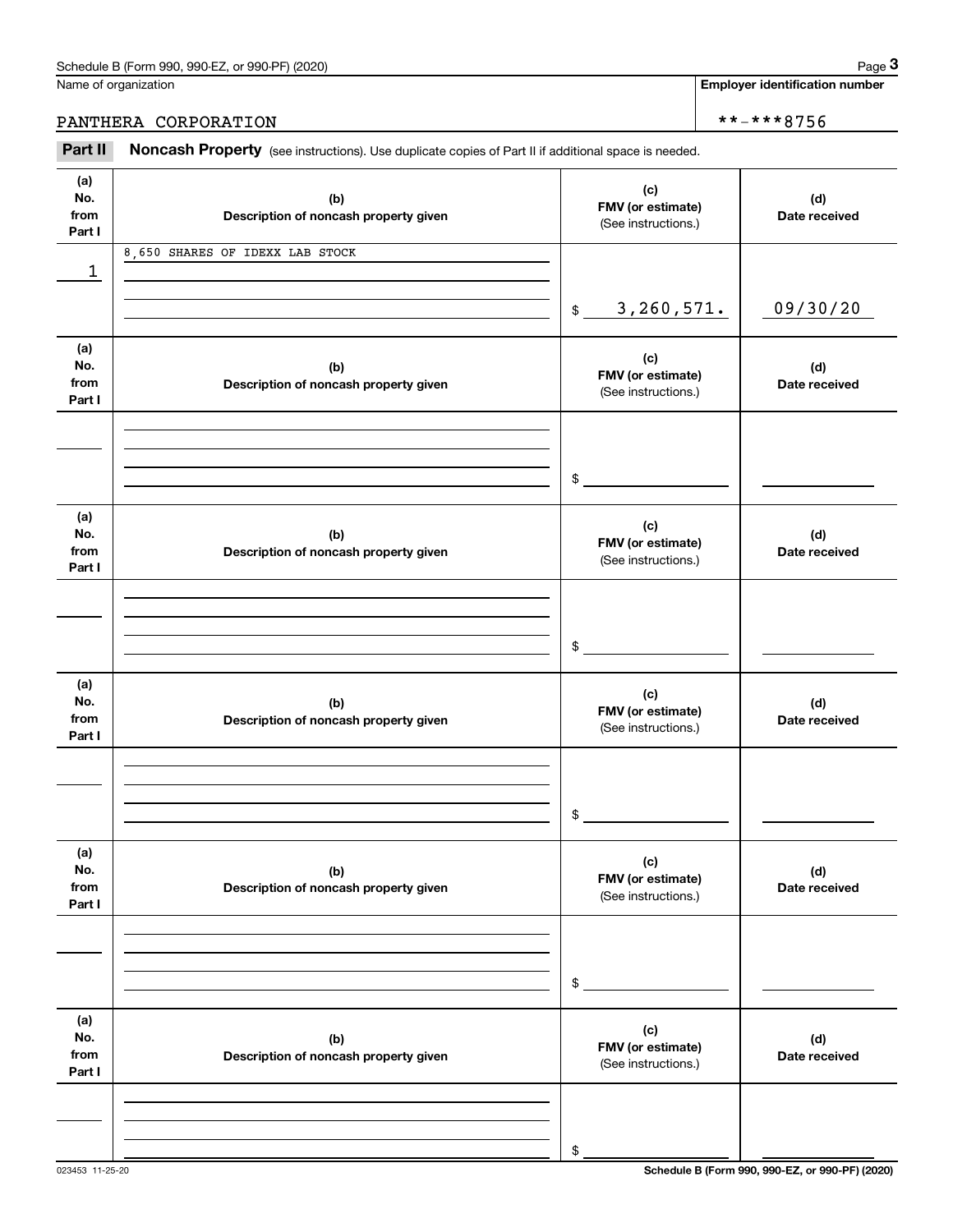|                           | Schedule B (Form 990, 990-EZ, or 990-PF) (2020)                                                                                                                                                                                                      |                                          | Page 4                                                                                                                                                         |  |  |  |  |  |
|---------------------------|------------------------------------------------------------------------------------------------------------------------------------------------------------------------------------------------------------------------------------------------------|------------------------------------------|----------------------------------------------------------------------------------------------------------------------------------------------------------------|--|--|--|--|--|
|                           | Name of organization                                                                                                                                                                                                                                 |                                          | <b>Employer identification number</b>                                                                                                                          |  |  |  |  |  |
|                           | PANTHERA CORPORATION                                                                                                                                                                                                                                 |                                          | **-***8756                                                                                                                                                     |  |  |  |  |  |
| Part III                  | from any one contributor. Complete columns (a) through (e) and the following line entry. For organizations                                                                                                                                           |                                          | Exclusively religious, charitable, etc., contributions to organizations described in section 501(c)(7), (8), or (10) that total more than \$1,000 for the year |  |  |  |  |  |
|                           | completing Part III, enter the total of exclusively religious, charitable, etc., contributions of \$1,000 or less for the year. (Enter this info. once.) $\blacktriangleright$ \$<br>Use duplicate copies of Part III if additional space is needed. |                                          |                                                                                                                                                                |  |  |  |  |  |
| (a) No.<br>from           |                                                                                                                                                                                                                                                      |                                          |                                                                                                                                                                |  |  |  |  |  |
| Part I                    | (b) Purpose of gift                                                                                                                                                                                                                                  | (c) Use of gift                          | (d) Description of how gift is held                                                                                                                            |  |  |  |  |  |
|                           |                                                                                                                                                                                                                                                      |                                          |                                                                                                                                                                |  |  |  |  |  |
|                           |                                                                                                                                                                                                                                                      | (e) Transfer of gift                     |                                                                                                                                                                |  |  |  |  |  |
|                           | Transferee's name, address, and ZIP + 4                                                                                                                                                                                                              |                                          | Relationship of transferor to transferee                                                                                                                       |  |  |  |  |  |
|                           |                                                                                                                                                                                                                                                      |                                          |                                                                                                                                                                |  |  |  |  |  |
| (a) No.<br>from<br>Part I | (b) Purpose of gift                                                                                                                                                                                                                                  | (c) Use of gift                          | (d) Description of how gift is held                                                                                                                            |  |  |  |  |  |
|                           |                                                                                                                                                                                                                                                      |                                          |                                                                                                                                                                |  |  |  |  |  |
|                           |                                                                                                                                                                                                                                                      |                                          |                                                                                                                                                                |  |  |  |  |  |
|                           | (e) Transfer of gift                                                                                                                                                                                                                                 |                                          |                                                                                                                                                                |  |  |  |  |  |
|                           | Transferee's name, address, and ZIP + 4                                                                                                                                                                                                              | Relationship of transferor to transferee |                                                                                                                                                                |  |  |  |  |  |
|                           |                                                                                                                                                                                                                                                      |                                          |                                                                                                                                                                |  |  |  |  |  |
|                           |                                                                                                                                                                                                                                                      |                                          |                                                                                                                                                                |  |  |  |  |  |
| (a) No.                   |                                                                                                                                                                                                                                                      |                                          |                                                                                                                                                                |  |  |  |  |  |
| from<br>Part I            | (b) Purpose of gift                                                                                                                                                                                                                                  | (c) Use of gift                          | (d) Description of how gift is held                                                                                                                            |  |  |  |  |  |
|                           |                                                                                                                                                                                                                                                      |                                          |                                                                                                                                                                |  |  |  |  |  |
|                           |                                                                                                                                                                                                                                                      |                                          |                                                                                                                                                                |  |  |  |  |  |
|                           |                                                                                                                                                                                                                                                      | (e) Transfer of gift                     |                                                                                                                                                                |  |  |  |  |  |
|                           |                                                                                                                                                                                                                                                      |                                          |                                                                                                                                                                |  |  |  |  |  |
|                           | Transferee's name, address, and $ZIP + 4$                                                                                                                                                                                                            |                                          | Relationship of transferor to transferee                                                                                                                       |  |  |  |  |  |
|                           |                                                                                                                                                                                                                                                      |                                          |                                                                                                                                                                |  |  |  |  |  |
|                           |                                                                                                                                                                                                                                                      |                                          |                                                                                                                                                                |  |  |  |  |  |
| (a) No.<br>from<br>Part I | (b) Purpose of gift                                                                                                                                                                                                                                  | (c) Use of gift                          | (d) Description of how gift is held                                                                                                                            |  |  |  |  |  |
|                           |                                                                                                                                                                                                                                                      |                                          |                                                                                                                                                                |  |  |  |  |  |
|                           |                                                                                                                                                                                                                                                      |                                          |                                                                                                                                                                |  |  |  |  |  |
|                           |                                                                                                                                                                                                                                                      | (e) Transfer of gift                     |                                                                                                                                                                |  |  |  |  |  |
|                           | Transferee's name, address, and ZIP + 4                                                                                                                                                                                                              |                                          | Relationship of transferor to transferee                                                                                                                       |  |  |  |  |  |
|                           |                                                                                                                                                                                                                                                      |                                          |                                                                                                                                                                |  |  |  |  |  |
|                           |                                                                                                                                                                                                                                                      |                                          |                                                                                                                                                                |  |  |  |  |  |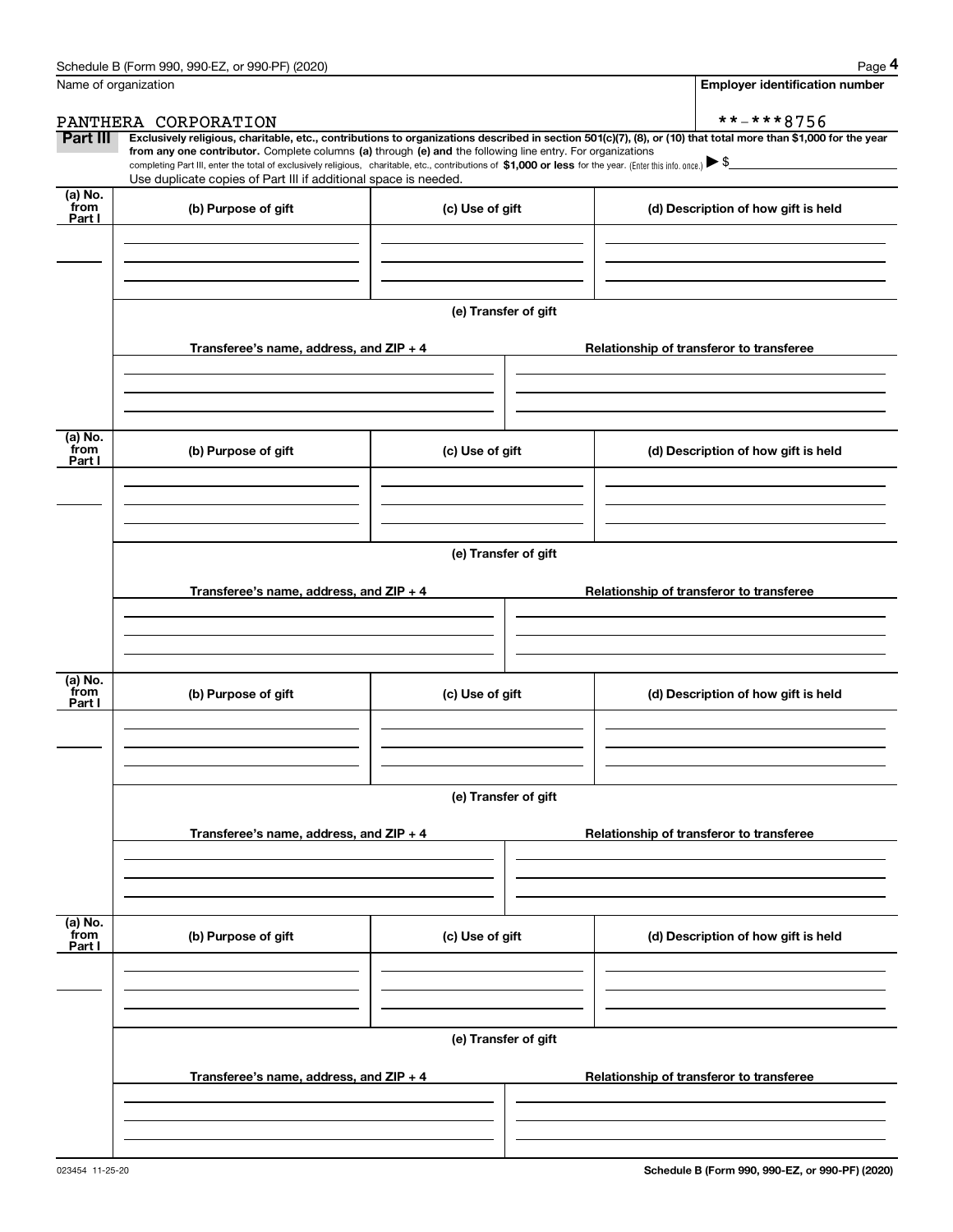| (Form 990) |  |
|------------|--|
|------------|--|

## **SCHEDULE D Supplemental Financial Statements**

**(Form 990)** (**Form 990,**<br>Part IV, line 6, 7, 8, 9, 10, 11a, 11b, 11c, 11d, 11e, 11f, 12a, or 12b.<br>Department of the Treasury **and Exercise Connect Connect Connect Connect Connect Connect Connect Connect Connect** 



Department of the Treasury Internal Revenue Service Name of the organization<br>
PANTHERA CORPORATTON **Employer identification number**<br>
\*\*-\*\*8756

|                                                                                              | <b>P</b> Allauli IU FUI III 990. |  |
|----------------------------------------------------------------------------------------------|----------------------------------|--|
| $\blacktriangleright$ Go to www.irs.gov/Form990 for instructions and the latest information. |                                  |  |

|         | PANTHERA CORPORATION                                                                                                                                                                                                           | **-***8756                                         |
|---------|--------------------------------------------------------------------------------------------------------------------------------------------------------------------------------------------------------------------------------|----------------------------------------------------|
| Part I  | Organizations Maintaining Donor Advised Funds or Other Similar Funds or Accounts. Complete if the                                                                                                                              |                                                    |
|         | organization answered "Yes" on Form 990, Part IV, line 6.                                                                                                                                                                      |                                                    |
|         | (a) Donor advised funds                                                                                                                                                                                                        | (b) Funds and other accounts                       |
| 1       |                                                                                                                                                                                                                                |                                                    |
| 2       | Aggregate value of contributions to (during year)                                                                                                                                                                              |                                                    |
| 3       | Aggregate value of grants from (during year)                                                                                                                                                                                   |                                                    |
| 4       | Aggregate value at end of year                                                                                                                                                                                                 |                                                    |
| 5       | Did the organization inform all donors and donor advisors in writing that the assets held in donor advised funds                                                                                                               |                                                    |
|         |                                                                                                                                                                                                                                | Yes<br>No                                          |
| 6       | Did the organization inform all grantees, donors, and donor advisors in writing that grant funds can be used only                                                                                                              |                                                    |
|         | for charitable purposes and not for the benefit of the donor or donor advisor, or for any other purpose conferring                                                                                                             |                                                    |
|         | impermissible private benefit?                                                                                                                                                                                                 | Yes<br>No                                          |
| Part II | Conservation Easements. Complete if the organization answered "Yes" on Form 990, Part IV, line 7.                                                                                                                              |                                                    |
| 1       | Purpose(s) of conservation easements held by the organization (check all that apply).                                                                                                                                          |                                                    |
|         | Preservation of land for public use (for example, recreation or education)                                                                                                                                                     | Preservation of a historically important land area |
|         | Protection of natural habitat<br>Preservation of a certified historic structure                                                                                                                                                |                                                    |
|         | Preservation of open space                                                                                                                                                                                                     |                                                    |
| 2       | Complete lines 2a through 2d if the organization held a qualified conservation contribution in the form of a conservation easement on the last                                                                                 |                                                    |
|         | day of the tax year.                                                                                                                                                                                                           | Held at the End of the Tax Year                    |
| а       | Total number of conservation easements                                                                                                                                                                                         | 2a                                                 |
|         | Total acreage restricted by conservation easements                                                                                                                                                                             | 2 <sub>b</sub>                                     |
|         | Number of conservation easements on a certified historic structure included in (a) manufacture included in (a)                                                                                                                 | 2c                                                 |
| d       | Number of conservation easements included in (c) acquired after 7/25/06, and not on a historic structure                                                                                                                       |                                                    |
|         | listed in the National Register [1111] listed in the National Register [111] listed in the National Register [111] listed in the National Register [11] listed in the National Register [11] listed in the National Register [ | 2d                                                 |
| 3       | Number of conservation easements modified, transferred, released, extinguished, or terminated by the organization during the tax                                                                                               |                                                    |
|         | year                                                                                                                                                                                                                           |                                                    |
| 4       | Number of states where property subject to conservation easement is located >                                                                                                                                                  |                                                    |
| 5       | Does the organization have a written policy regarding the periodic monitoring, inspection, handling of                                                                                                                         |                                                    |
|         | violations, and enforcement of the conservation easements it holds?                                                                                                                                                            | Yes<br>No                                          |
| 6       | Staff and volunteer hours devoted to monitoring, inspecting, handling of violations, and enforcing conservation easements during the year                                                                                      |                                                    |
|         |                                                                                                                                                                                                                                |                                                    |
| 7       | Amount of expenses incurred in monitoring, inspecting, handling of violations, and enforcing conservation easements during the year                                                                                            |                                                    |
|         | ► \$<br>Does each conservation easement reported on line 2(d) above satisfy the requirements of section 170(h)(4)(B)(i)                                                                                                        |                                                    |
| 8       | and section $170(h)(4)(B)(ii)?$                                                                                                                                                                                                | Yes<br>No                                          |
| 9       | In Part XIII, describe how the organization reports conservation easements in its revenue and expense statement and                                                                                                            |                                                    |
|         | balance sheet, and include, if applicable, the text of the footnote to the organization's financial statements that describes the                                                                                              |                                                    |
|         | organization's accounting for conservation easements.                                                                                                                                                                          |                                                    |
|         | Organizations Maintaining Collections of Art, Historical Treasures, or Other Similar Assets.<br>Part III                                                                                                                       |                                                    |
|         | Complete if the organization answered "Yes" on Form 990, Part IV, line 8.                                                                                                                                                      |                                                    |
|         | 1a If the organization elected, as permitted under FASB ASC 958, not to report in its revenue statement and balance sheet works                                                                                                |                                                    |
|         | of art, historical treasures, or other similar assets held for public exhibition, education, or research in furtherance of public                                                                                              |                                                    |
|         | service, provide in Part XIII the text of the footnote to its financial statements that describes these items.                                                                                                                 |                                                    |
|         | <b>b</b> If the organization elected, as permitted under FASB ASC 958, to report in its revenue statement and balance sheet works of                                                                                           |                                                    |
|         | art, historical treasures, or other similar assets held for public exhibition, education, or research in furtherance of public service,                                                                                        |                                                    |
|         | provide the following amounts relating to these items:                                                                                                                                                                         |                                                    |
|         | (i)                                                                                                                                                                                                                            |                                                    |
|         | (ii) Assets included in Form 990, Part X                                                                                                                                                                                       | $\frac{1}{\sqrt{2}}$                               |
| 2       | If the organization received or held works of art, historical treasures, or other similar assets for financial gain, provide                                                                                                   |                                                    |
|         | the following amounts required to be reported under FASB ASC 958 relating to these items:                                                                                                                                      |                                                    |
| а       |                                                                                                                                                                                                                                | \$                                                 |
|         | <b>b</b> Assets included in Form 990, Part X                                                                                                                                                                                   | - \$                                               |

**For Paperwork Reduction Act Notice, see the Instructions for Form 990. Schedule D (Form 990) 2020** LHA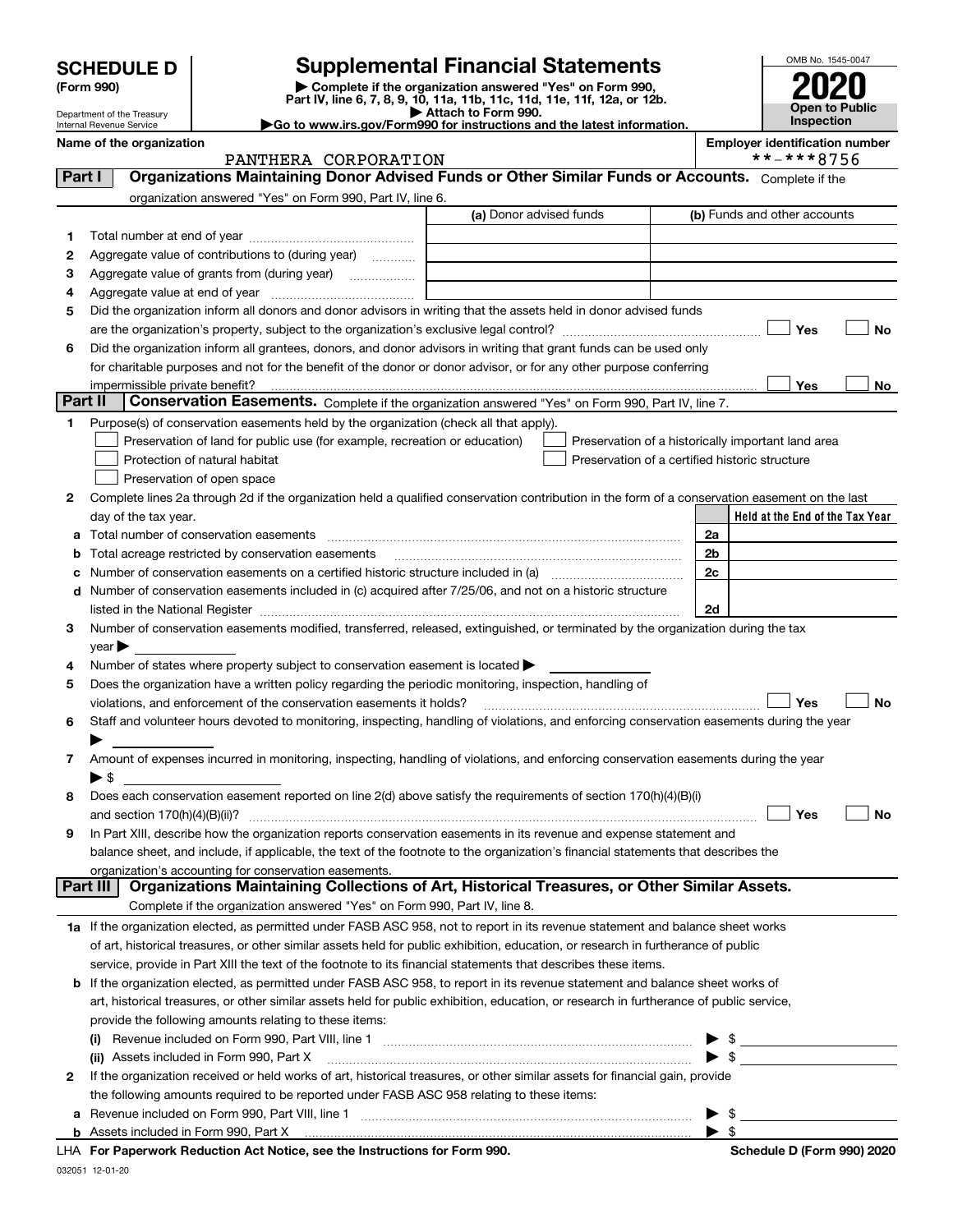|               | Schedule D (Form 990) 2020                                                                                                                                                                                                     | PANTHERA CORPORATION                    |   |                |                                                                                                                                                                                                                                |                 | **-***8756 $Page 2$ |                |          |    |
|---------------|--------------------------------------------------------------------------------------------------------------------------------------------------------------------------------------------------------------------------------|-----------------------------------------|---|----------------|--------------------------------------------------------------------------------------------------------------------------------------------------------------------------------------------------------------------------------|-----------------|---------------------|----------------|----------|----|
|               | Part III<br>Organizations Maintaining Collections of Art, Historical Treasures, or Other Similar Assets (continued)                                                                                                            |                                         |   |                |                                                                                                                                                                                                                                |                 |                     |                |          |    |
| 3             | Using the organization's acquisition, accession, and other records, check any of the following that make significant use of its                                                                                                |                                         |   |                |                                                                                                                                                                                                                                |                 |                     |                |          |    |
|               | collection items (check all that apply):                                                                                                                                                                                       |                                         |   |                |                                                                                                                                                                                                                                |                 |                     |                |          |    |
| a             | Public exhibition                                                                                                                                                                                                              |                                         | d |                | Loan or exchange program                                                                                                                                                                                                       |                 |                     |                |          |    |
| b             | Scholarly research                                                                                                                                                                                                             |                                         | е |                | Other and the control of the control of the control of the control of the control of the control of the control of the control of the control of the control of the control of the control of the control of the control of th |                 |                     |                |          |    |
| c             | Preservation for future generations                                                                                                                                                                                            |                                         |   |                |                                                                                                                                                                                                                                |                 |                     |                |          |    |
| 4             | Provide a description of the organization's collections and explain how they further the organization's exempt purpose in Part XIII.                                                                                           |                                         |   |                |                                                                                                                                                                                                                                |                 |                     |                |          |    |
| 5             | During the year, did the organization solicit or receive donations of art, historical treasures, or other similar assets                                                                                                       |                                         |   |                |                                                                                                                                                                                                                                |                 |                     |                |          |    |
|               |                                                                                                                                                                                                                                |                                         |   |                |                                                                                                                                                                                                                                |                 |                     | Yes            |          | No |
|               | Part IV<br>Escrow and Custodial Arrangements. Complete if the organization answered "Yes" on Form 990, Part IV, line 9, or                                                                                                     |                                         |   |                |                                                                                                                                                                                                                                |                 |                     |                |          |    |
|               | reported an amount on Form 990, Part X, line 21.                                                                                                                                                                               |                                         |   |                |                                                                                                                                                                                                                                |                 |                     |                |          |    |
|               | 1a Is the organization an agent, trustee, custodian or other intermediary for contributions or other assets not included                                                                                                       |                                         |   |                |                                                                                                                                                                                                                                |                 |                     |                |          |    |
|               |                                                                                                                                                                                                                                |                                         |   |                |                                                                                                                                                                                                                                |                 |                     | Yes            |          | No |
|               | If "Yes," explain the arrangement in Part XIII and complete the following table:                                                                                                                                               |                                         |   |                |                                                                                                                                                                                                                                |                 |                     |                |          |    |
|               |                                                                                                                                                                                                                                |                                         |   |                |                                                                                                                                                                                                                                |                 |                     | Amount         |          |    |
| c             | Beginning balance <b>contract to the contract of the contract of the contract of the contract of the contract of t</b>                                                                                                         |                                         |   |                |                                                                                                                                                                                                                                | 1c              |                     |                |          |    |
|               | Additions during the year manufactured and an account of the state of the state of the state of the state of the state of the state of the state of the state of the state of the state of the state of the state of the state |                                         |   |                |                                                                                                                                                                                                                                | 1d              |                     |                |          |    |
| е             | Distributions during the year measurements are all the state of the state of the state of the state of the state of the state of the state of the state of the state of the state of the state of the state of the state of th |                                         |   |                |                                                                                                                                                                                                                                | 1e              |                     |                |          |    |
|               | Ending balance measurements are all the contract of the contract of the contract of the contract of the contract of the contract of the contract of the contract of the contract of the contract of the contract of the contra |                                         |   |                |                                                                                                                                                                                                                                | 1f              |                     |                |          |    |
|               | Did the organization include an amount on Form 990, Part X, line 21, for escrow or custodial account liability?                                                                                                                |                                         |   |                |                                                                                                                                                                                                                                |                 |                     | <b>Yes</b>     |          | No |
|               | b If "Yes," explain the arrangement in Part XIII. Check here if the explanation has been provided on Part XIII                                                                                                                 |                                         |   |                |                                                                                                                                                                                                                                |                 |                     |                |          |    |
| <b>Part V</b> | Endowment Funds. Complete if the organization answered "Yes" on Form 990, Part IV, line 10.                                                                                                                                    |                                         |   |                |                                                                                                                                                                                                                                |                 |                     |                |          |    |
|               |                                                                                                                                                                                                                                | (a) Current year                        |   | (b) Prior year | (c) Two years back $\vert$ (d) Three years back $\vert$ (e) Four years back                                                                                                                                                    |                 |                     |                |          |    |
| 1a            | Beginning of year balance                                                                                                                                                                                                      |                                         |   |                |                                                                                                                                                                                                                                |                 |                     |                |          |    |
|               |                                                                                                                                                                                                                                |                                         |   |                |                                                                                                                                                                                                                                |                 |                     |                |          |    |
|               | Net investment earnings, gains, and losses                                                                                                                                                                                     |                                         |   |                |                                                                                                                                                                                                                                |                 |                     |                |          |    |
| d             |                                                                                                                                                                                                                                |                                         |   |                |                                                                                                                                                                                                                                |                 |                     |                |          |    |
|               | e Other expenditures for facilities                                                                                                                                                                                            |                                         |   |                |                                                                                                                                                                                                                                |                 |                     |                |          |    |
|               | and programs                                                                                                                                                                                                                   |                                         |   |                |                                                                                                                                                                                                                                |                 |                     |                |          |    |
| Ť.            |                                                                                                                                                                                                                                |                                         |   |                |                                                                                                                                                                                                                                |                 |                     |                |          |    |
| g             | End of year balance                                                                                                                                                                                                            |                                         |   |                |                                                                                                                                                                                                                                |                 |                     |                |          |    |
| 2             | Provide the estimated percentage of the current year end balance (line 1g, column (a)) held as:                                                                                                                                |                                         |   |                |                                                                                                                                                                                                                                |                 |                     |                |          |    |
| а             | Board designated or quasi-endowment                                                                                                                                                                                            |                                         |   |                |                                                                                                                                                                                                                                |                 |                     |                |          |    |
| b             | Permanent endowment                                                                                                                                                                                                            | %                                       |   |                |                                                                                                                                                                                                                                |                 |                     |                |          |    |
|               | Term endowment $\blacktriangleright$                                                                                                                                                                                           | %                                       |   |                |                                                                                                                                                                                                                                |                 |                     |                |          |    |
|               | The percentages on lines 2a, 2b, and 2c should equal 100%.                                                                                                                                                                     |                                         |   |                |                                                                                                                                                                                                                                |                 |                     |                |          |    |
|               | 3a Are there endowment funds not in the possession of the organization that are held and administered for the organization                                                                                                     |                                         |   |                |                                                                                                                                                                                                                                |                 |                     |                |          |    |
|               | by:                                                                                                                                                                                                                            |                                         |   |                |                                                                                                                                                                                                                                |                 |                     |                | Yes      | No |
|               | (i)                                                                                                                                                                                                                            |                                         |   |                |                                                                                                                                                                                                                                |                 |                     | 3a(i)          |          |    |
|               |                                                                                                                                                                                                                                |                                         |   |                |                                                                                                                                                                                                                                |                 |                     | 3a(ii)         |          |    |
|               |                                                                                                                                                                                                                                |                                         |   |                |                                                                                                                                                                                                                                |                 |                     | 3b             |          |    |
| 4             | Describe in Part XIII the intended uses of the organization's endowment funds.<br><b>Part VI</b><br>Land, Buildings, and Equipment.                                                                                            |                                         |   |                |                                                                                                                                                                                                                                |                 |                     |                |          |    |
|               | Complete if the organization answered "Yes" on Form 990, Part IV, line 11a. See Form 990, Part X, line 10.                                                                                                                     |                                         |   |                |                                                                                                                                                                                                                                |                 |                     |                |          |    |
|               |                                                                                                                                                                                                                                |                                         |   |                | (b) Cost or other                                                                                                                                                                                                              | (c) Accumulated |                     |                |          |    |
|               | Description of property                                                                                                                                                                                                        | (a) Cost or other<br>basis (investment) |   |                | basis (other)                                                                                                                                                                                                                  | depreciation    |                     | (d) Book value |          |    |
|               |                                                                                                                                                                                                                                |                                         |   |                | $\overline{1,267,648}$ .                                                                                                                                                                                                       |                 |                     | 1,267,648.     |          |    |
|               |                                                                                                                                                                                                                                |                                         |   |                | $\overline{271,446}$ .                                                                                                                                                                                                         | 33,085.         |                     |                | 238,361. |    |
| b             |                                                                                                                                                                                                                                |                                         |   |                | 1,004,828.                                                                                                                                                                                                                     | 964,675.        |                     |                | 40, 153. |    |
|               |                                                                                                                                                                                                                                |                                         |   |                | $\overline{1,851,633}$ .                                                                                                                                                                                                       | 1,128,018.      |                     |                | 723,615. |    |
|               |                                                                                                                                                                                                                                |                                         |   |                | 239,787.                                                                                                                                                                                                                       | 196,240.        |                     |                | 43,547.  |    |
|               |                                                                                                                                                                                                                                |                                         |   |                |                                                                                                                                                                                                                                |                 |                     | 2,313,324.     |          |    |
|               |                                                                                                                                                                                                                                |                                         |   |                |                                                                                                                                                                                                                                |                 |                     |                |          |    |

**Schedule D (Form 990) 2020**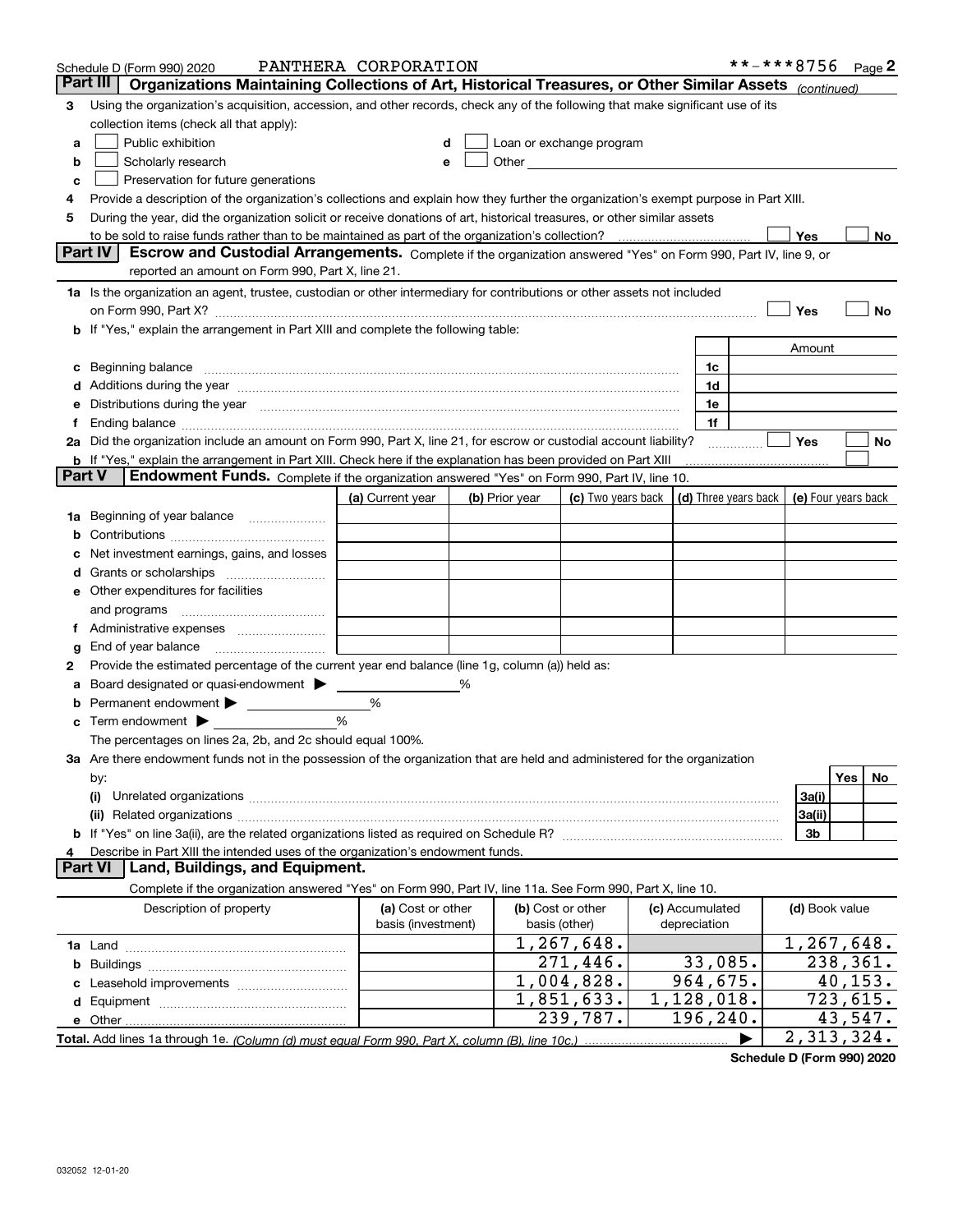| PANTHERA CORPORATION<br>Schedule D (Form 990) 2020                                                         |                 |                                                           | **-***8756     | Page $3$ |
|------------------------------------------------------------------------------------------------------------|-----------------|-----------------------------------------------------------|----------------|----------|
| Part VII Investments - Other Securities.                                                                   |                 |                                                           |                |          |
| Complete if the organization answered "Yes" on Form 990, Part IV, line 11b. See Form 990, Part X, line 12. |                 |                                                           |                |          |
| (a) Description of security or category (including name of security)                                       | (b) Book value  | (c) Method of valuation: Cost or end-of-year market value |                |          |
| (1) Financial derivatives                                                                                  |                 |                                                           |                |          |
|                                                                                                            |                 |                                                           |                |          |
| $(3)$ Other                                                                                                |                 |                                                           |                |          |
| (A)                                                                                                        |                 |                                                           |                |          |
| (B)                                                                                                        |                 |                                                           |                |          |
| (C)                                                                                                        |                 |                                                           |                |          |
| (D)                                                                                                        |                 |                                                           |                |          |
| (E)                                                                                                        |                 |                                                           |                |          |
| (F)                                                                                                        |                 |                                                           |                |          |
| (G)                                                                                                        |                 |                                                           |                |          |
| (H)                                                                                                        |                 |                                                           |                |          |
| Total. (Col. (b) must equal Form 990, Part X, col. (B) line 12.)                                           |                 |                                                           |                |          |
| Part VIII Investments - Program Related.                                                                   |                 |                                                           |                |          |
| Complete if the organization answered "Yes" on Form 990, Part IV, line 11c. See Form 990, Part X, line 13. |                 |                                                           |                |          |
| (a) Description of investment                                                                              | (b) Book value  | (c) Method of valuation: Cost or end-of-year market value |                |          |
| (1)                                                                                                        |                 |                                                           |                |          |
| (2)                                                                                                        |                 |                                                           |                |          |
| (3)                                                                                                        |                 |                                                           |                |          |
| (4)                                                                                                        |                 |                                                           |                |          |
| (5)                                                                                                        |                 |                                                           |                |          |
| (6)                                                                                                        |                 |                                                           |                |          |
| (7)                                                                                                        |                 |                                                           |                |          |
| (8)                                                                                                        |                 |                                                           |                |          |
| (9)                                                                                                        |                 |                                                           |                |          |
| Total. (Col. (b) must equal Form 990, Part X, col. (B) line 13.)                                           |                 |                                                           |                |          |
| <b>Other Assets.</b><br>Part $ X $                                                                         |                 |                                                           |                |          |
| Complete if the organization answered "Yes" on Form 990, Part IV, line 11d. See Form 990, Part X, line 15. |                 |                                                           |                |          |
|                                                                                                            | (a) Description |                                                           | (b) Book value |          |
| (1)                                                                                                        |                 |                                                           |                |          |
| (2)                                                                                                        |                 |                                                           |                |          |
| (3)                                                                                                        |                 |                                                           |                |          |
| (4)                                                                                                        |                 |                                                           |                |          |
| (5)                                                                                                        |                 |                                                           |                |          |
| (6)                                                                                                        |                 |                                                           |                |          |
| (7)                                                                                                        |                 |                                                           |                |          |

**Total.**  *(Column (b) must equal Form 990, Part X, col. (B) line 15.)* **Part X Other Liabilities.**

Complete if the organization answered "Yes" on Form 990, Part IV, line 11e or 11f. See Form 990, Part X, line 25.

| 1.            | (a) Description of liability | (b) Book value |
|---------------|------------------------------|----------------|
| (1)           | Federal income taxes         |                |
| (2)           | DEFERRED RENT LIABILITY      | 68,060.        |
| (3)           |                              |                |
| (4)           |                              |                |
| (5)           |                              |                |
| (6)           |                              |                |
| $\frac{7}{2}$ |                              |                |
| (8)           |                              |                |
| (9)           |                              |                |
|               |                              | 68,060.        |

**2.** Liability for uncertain tax positions. In Part XIII, provide the text of the footnote to the organization's financial statements that reports the organization's liability for uncertain tax positions under FASB ASC 740. Check here if the text of the footnote has been provided in Part XIII  $\vert$  X  $\vert$ 

 $\blacktriangleright$ 

**(8) (9)**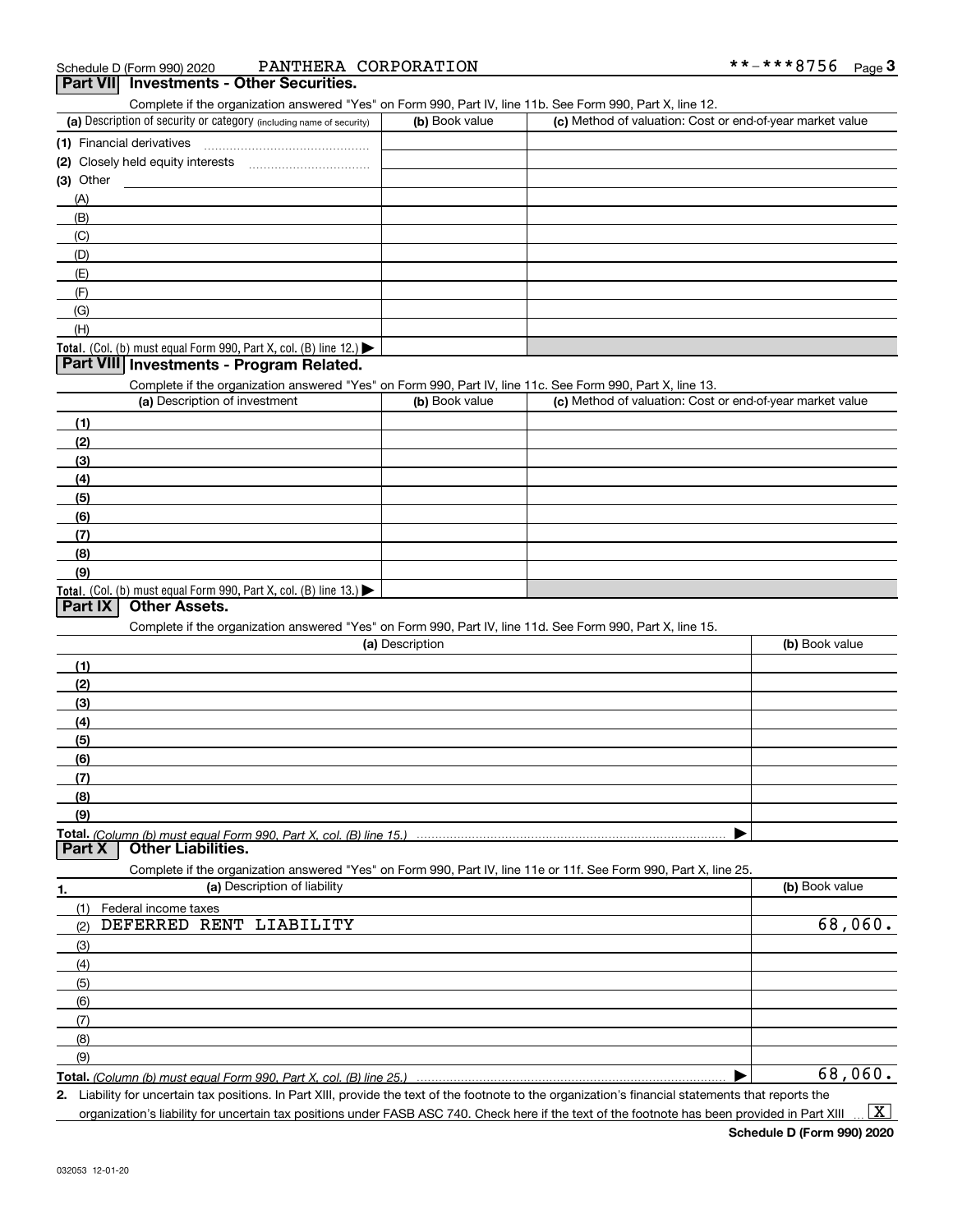|    | PANTHERA CORPORATION<br>Schedule D (Form 990) 2020                                                                                                                                                                                  |                |                                                                                                                                                                                                                               |                | **-***8756 Page 4 |
|----|-------------------------------------------------------------------------------------------------------------------------------------------------------------------------------------------------------------------------------------|----------------|-------------------------------------------------------------------------------------------------------------------------------------------------------------------------------------------------------------------------------|----------------|-------------------|
|    | Reconciliation of Revenue per Audited Financial Statements With Revenue per Return.<br><b>Part XI</b>                                                                                                                               |                |                                                                                                                                                                                                                               |                |                   |
|    | Complete if the organization answered "Yes" on Form 990, Part IV, line 12a.                                                                                                                                                         |                |                                                                                                                                                                                                                               |                |                   |
| 1  | Total revenue, gains, and other support per audited financial statements                                                                                                                                                            |                | and a construction of the construction of the construction of the construction of the construction of the construction of the construction of the construction of the construction of the construction of the construction of | $\blacksquare$ | 15,314,634.       |
| 2  | Amounts included on line 1 but not on Form 990, Part VIII, line 12:                                                                                                                                                                 |                |                                                                                                                                                                                                                               |                |                   |
| a  | Net unrealized gains (losses) on investments [11] matter contracts and the unrealized gains (losses) on investments                                                                                                                 | 2a             |                                                                                                                                                                                                                               |                |                   |
| b  |                                                                                                                                                                                                                                     | 2 <sub>b</sub> | 105, 250.                                                                                                                                                                                                                     |                |                   |
| c  |                                                                                                                                                                                                                                     | 2c             |                                                                                                                                                                                                                               |                |                   |
| d  | Other (Describe in Part XIII.)                                                                                                                                                                                                      | 2d             | 124,107.                                                                                                                                                                                                                      |                |                   |
| е  | Add lines 2a through 2d <b>[10]</b> University of the state of the state of the state of the state of the state of the state of the state of the state of the state of the state of the state of the state of the state of the stat |                |                                                                                                                                                                                                                               | 2e             | 229,357.          |
| 3  |                                                                                                                                                                                                                                     |                |                                                                                                                                                                                                                               | 3              | 15,085,277.       |
|    | Amounts included on Form 990, Part VIII, line 12, but not on line 1:                                                                                                                                                                |                |                                                                                                                                                                                                                               |                |                   |
| a  | Investment expenses not included on Form 990, Part VIII, line 7b                                                                                                                                                                    | 4a             |                                                                                                                                                                                                                               |                |                   |
| b  | Other (Describe in Part XIII.) <b>Construction Contract Construction</b> Chemistry Construction Chemistry Chemistry Chemistry Chemistry Chemistry Chemistry Chemistry Chemistry Chemistry Chemistry Chemistry Chemistry Chemistry C | 4 <sub>b</sub> |                                                                                                                                                                                                                               |                |                   |
|    | Add lines 4a and 4b                                                                                                                                                                                                                 |                |                                                                                                                                                                                                                               | 4c             |                   |
| 5  |                                                                                                                                                                                                                                     |                |                                                                                                                                                                                                                               | 5              | 15,085,277.       |
|    | Part XII   Reconciliation of Expenses per Audited Financial Statements With Expenses per Return.                                                                                                                                    |                |                                                                                                                                                                                                                               |                |                   |
|    | Complete if the organization answered "Yes" on Form 990, Part IV, line 12a.                                                                                                                                                         |                |                                                                                                                                                                                                                               |                |                   |
| 1. | Total expenses and losses per audited financial statements [11] [12] manuscription control expenses and losses per audited financial statements [12] [12] manuscription of the statements [12] manuscription of the statements      |                |                                                                                                                                                                                                                               | $\blacksquare$ | 14,756,601.       |
| 2  | Amounts included on line 1 but not on Form 990, Part IX, line 25:                                                                                                                                                                   |                |                                                                                                                                                                                                                               |                |                   |
| a  |                                                                                                                                                                                                                                     | 2a             | 105, 250.                                                                                                                                                                                                                     |                |                   |
|    |                                                                                                                                                                                                                                     | 2 <sub>b</sub> |                                                                                                                                                                                                                               |                |                   |
| c  |                                                                                                                                                                                                                                     | 2c             |                                                                                                                                                                                                                               |                |                   |
|    |                                                                                                                                                                                                                                     | 2d             | 231,815.                                                                                                                                                                                                                      |                |                   |
|    |                                                                                                                                                                                                                                     |                |                                                                                                                                                                                                                               | 2e             | 337,065.          |
| 3  |                                                                                                                                                                                                                                     |                |                                                                                                                                                                                                                               | $\mathbf{a}$   | 14,419,536.       |
| 4  | Amounts included on Form 990, Part IX, line 25, but not on line 1:                                                                                                                                                                  |                |                                                                                                                                                                                                                               |                |                   |
| a  | Investment expenses not included on Form 990, Part VIII, line 7b [1000000000000000000000000000000000                                                                                                                                | 4а             |                                                                                                                                                                                                                               |                |                   |
| b  |                                                                                                                                                                                                                                     | 4 <sub>h</sub> |                                                                                                                                                                                                                               |                |                   |
|    | Add lines 4a and 4b                                                                                                                                                                                                                 |                |                                                                                                                                                                                                                               | 4c             |                   |
|    |                                                                                                                                                                                                                                     |                |                                                                                                                                                                                                                               | 5              | 14,419,536.       |
|    | Part XIII Supplemental Information.                                                                                                                                                                                                 |                |                                                                                                                                                                                                                               |                |                   |

Provide the descriptions required for Part II, lines 3, 5, and 9; Part III, lines 1a and 4; Part IV, lines 1b and 2b; Part V, line 4; Part X, line 2; Part XI, lines 2d and 4b; and Part XII, lines 2d and 4b. Also complete this part to provide any additional information.

#### PART X, LINE 2:

| PANTHERA CORPORATION QUALIFIES AS A U.S. TAX-EXEMPT ORGANIZATION UNDER<br>THE |
|-------------------------------------------------------------------------------|
| EXISTING PROVISIONS OF INTERNAL REVENUE CODE SECTION $501(C)(3)$ AND          |
| DONATIONS TO PANTHERA CORPORATION ARE TAX DEDUCTIBLE TO THE DONOR SUBJECT     |
| TO LEGAL LIMITATIONS. PANTHERA'S FOREIGN ENTITIES ARE INCORPORATED AS         |
| NOT-FOR-PROFIT ORGANIZATIONS AND ARE GENERALLY EXEMPT FROM INCOME TAXES.      |
| PANTHERA RECOGNIZES THE EFFECT OF INCOME TAX POSITIONS ONLY WHEN<br>THE TAX   |
| POSITIONS ARE MORE LIKELY THAN NOT OF BEING SUSTAINED. MANAGEMENT IS NOT      |
| AWARE OF ANY VIOLATIONS OF PANTHERA CORPORATION'S OR RELATED ENTITIES'        |
| NOT-FOR-PROFIT STATUS, NOR OF ANY EXPOSURE TO UNRELATED BUSINESS OR OTHER     |
| INCOME TAX.                                                                   |
|                                                                               |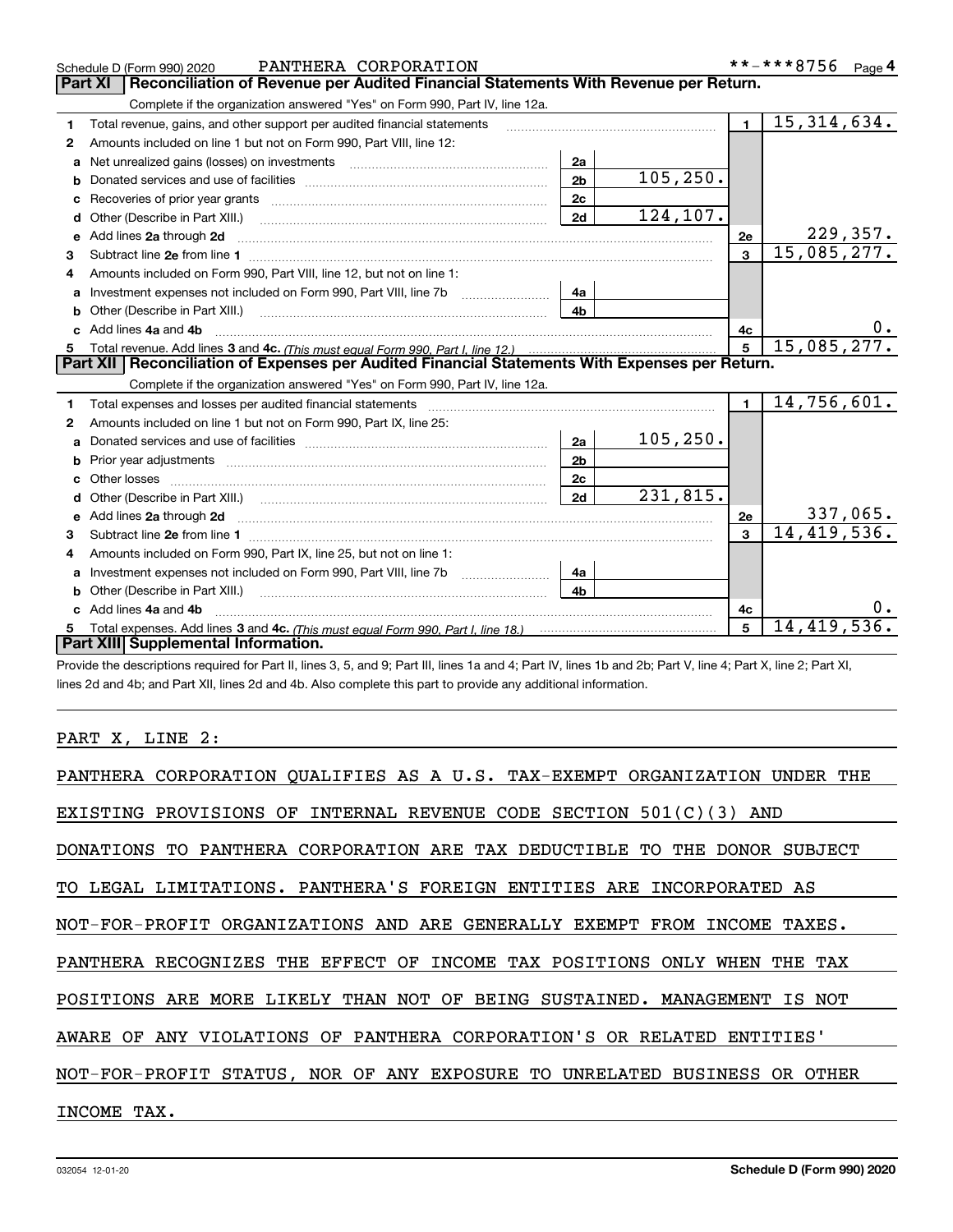| PANTHERA CORPORATION<br>Schedule D (Form 990) 2020    | **-***8756    Page 5 |
|-------------------------------------------------------|----------------------|
| <b>Part XIII Supplemental Information</b> (continued) |                      |
| PART XI, LINE 2D - OTHER ADJUSTMENTS:                 |                      |
| OTHER COMPREHENSIVE GAIN ON FOREIGN EXCHANGE          | 124,107.             |
|                                                       |                      |
| PART XII, LINE 2D - OTHER ADJUSTMENTS:                |                      |
| UNCOLLECTIBLE DONATIONS                               | 183,401.             |
| FOREIGN EXCHANGE                                      | 48, 414.             |
| TOTAL TO SCHEDULE D, PART XII, LINE 2D                | 231,815.             |
|                                                       |                      |
|                                                       |                      |
|                                                       |                      |
|                                                       |                      |
|                                                       |                      |
|                                                       |                      |
|                                                       |                      |
|                                                       |                      |
|                                                       |                      |
|                                                       |                      |
|                                                       |                      |
|                                                       |                      |
|                                                       |                      |
|                                                       |                      |
|                                                       |                      |
|                                                       |                      |
|                                                       |                      |
|                                                       |                      |
|                                                       |                      |
|                                                       |                      |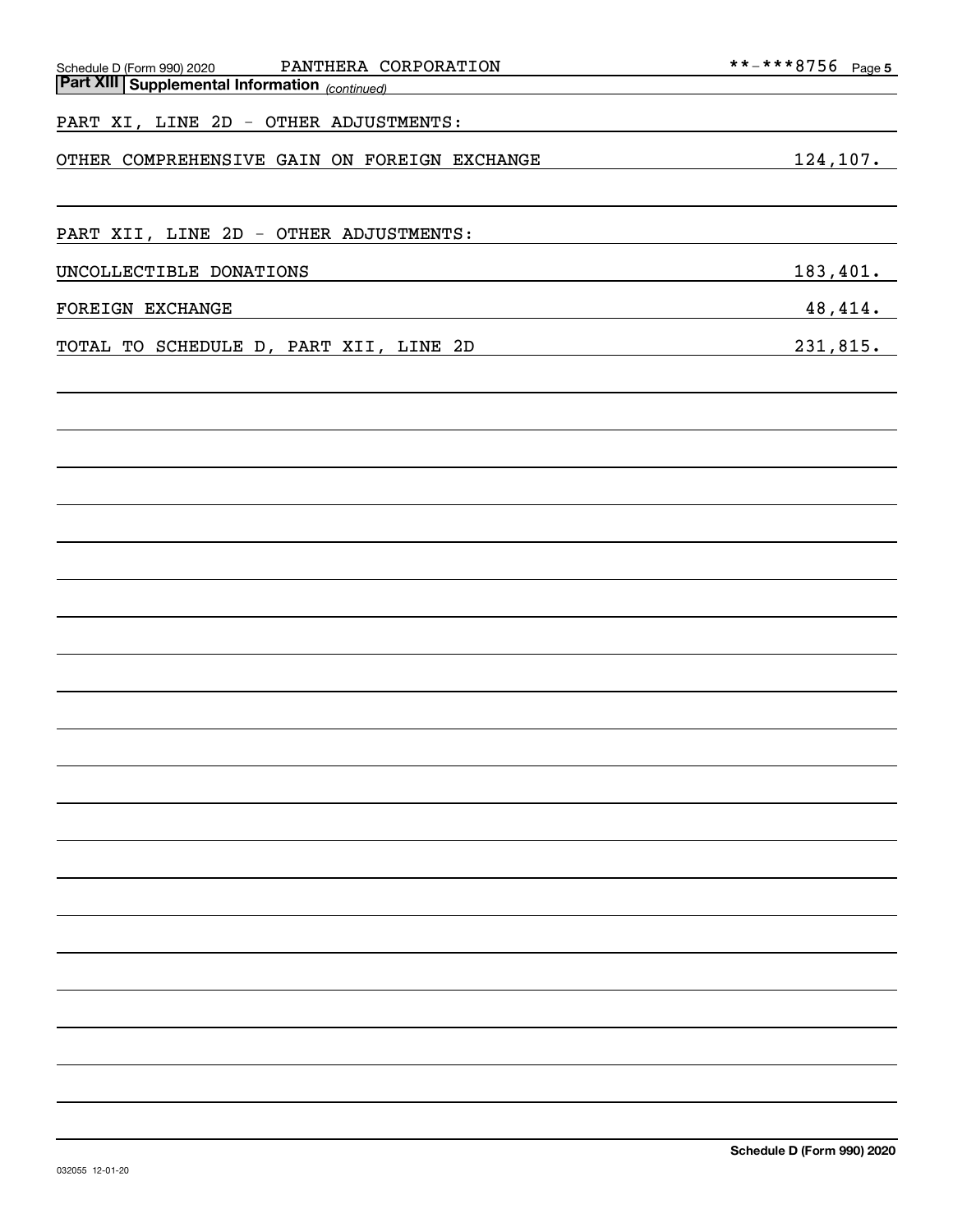# **SCHEDULE F Statement of Activities Outside the United States**

**| Complete if the organization answered "Yes" on Form 990, Part IV, line 14b, 15, or 16. | Attach to Form 990.**

**| Go to www.irs.gov/Form990 for instructions and the latest information.**

**Part I**  $\parallel$  General Information on Activities Outside the United States. Complete if the organization answered "Yes" on

PANTHERA CORPORATION  $* * - * * * 8756$ 

| $\mathbf{2}$<br>United States.                                                   |                                           |                                                                          | For grantmakers. Describe in Part V the organization's procedures for monitoring the use of its grants and other assistance outside the                                                                                                                                                             |                                                                                                                 |                                                                      |
|----------------------------------------------------------------------------------|-------------------------------------------|--------------------------------------------------------------------------|-----------------------------------------------------------------------------------------------------------------------------------------------------------------------------------------------------------------------------------------------------------------------------------------------------|-----------------------------------------------------------------------------------------------------------------|----------------------------------------------------------------------|
|                                                                                  |                                           |                                                                          |                                                                                                                                                                                                                                                                                                     |                                                                                                                 |                                                                      |
| 3<br>(a) Region                                                                  | (b) Number of<br>offices<br>in the region | employees,<br>agents, and<br>independent<br>contractors<br>in the region | Activities per Region. (The following Part I, line 3 table can be duplicated if additional space is needed.)<br>(c) Number of $\vert$ (d) Activities conducted in the region<br>(by type) (such as, fundraising, pro-<br>gram services, investments, grants to<br>recipients located in the region) | (e) If activity listed in (d)<br>is a program service,<br>describe specific type<br>of service(s) in the region | (f) Total<br>expenditures<br>for and<br>investments<br>in the region |
| SOUTH ASIA                                                                       | 0                                         | 26                                                                       | PROGRAM SERVICES                                                                                                                                                                                                                                                                                    | TIGER STUDIES                                                                                                   | 1,095,402.                                                           |
| SUB-SAHARAN AFRICA                                                               | $\mathbf 0$                               | 43                                                                       | PROGRAM SERVICES                                                                                                                                                                                                                                                                                    | LION STUDIES                                                                                                    | 2,247,388.                                                           |
| SOUTH ASIA                                                                       | $\overline{\mathbf{c}}$                   | 3                                                                        | PROGRAM SERVICES                                                                                                                                                                                                                                                                                    | SNOW LEOPARD STUDIES                                                                                            | 50,831.                                                              |
| SUB-SAHARAN AFRICA                                                               | $\mathbf{1}$                              | 21                                                                       | PROGRAM SERVICES                                                                                                                                                                                                                                                                                    | CHEETAH STUDIES                                                                                                 | 1, 315, 418.                                                         |
| SUB-SAHARAN AFRICA                                                               | 1                                         | 6                                                                        | PROGRAM SERVICES                                                                                                                                                                                                                                                                                    | LEOPARD STUDIES                                                                                                 | 390,785.                                                             |
| MIDDLE EAST AND<br>NORTH AFRICA                                                  | 0                                         | 0                                                                        | PROGRAM SERVICES                                                                                                                                                                                                                                                                                    | LEOPARD STUDIES                                                                                                 | 76,229.                                                              |
| CENTRAL AMERICA AND<br>THE CARIBBEAN                                             | 2                                         | 16                                                                       | PROGRAM SERVICES                                                                                                                                                                                                                                                                                    | <b>JAGUAR STUDIES</b>                                                                                           | 687,642.                                                             |
| SOUTH AMERICA                                                                    | 2                                         | 35                                                                       | PROGRAM SERVICES                                                                                                                                                                                                                                                                                    | <b>JAGUAR STUDIES</b>                                                                                           | 2,016,760.                                                           |
| <b>3 a</b> Subtotal<br>.<br><b>b</b> Total from continuation<br>sheets to Part I | 8<br>2                                    | 150<br>11                                                                |                                                                                                                                                                                                                                                                                                     |                                                                                                                 | 7,880,455.<br>391,035.                                               |
| c Totals (add lines 3a<br>and 3b)<br>.                                           | 10                                        | 161                                                                      |                                                                                                                                                                                                                                                                                                     |                                                                                                                 | 8,271,490.                                                           |

**1For grantmakers.**  Does the organization maintain records to substantiate the amount of its grants and other assistance,

the grantees' eligibility for the grants or assistance, and the selection criteria used to award the grants or assistance?

Form 990, Part IV, line 14b.

Department of the Treasury Internal Revenue Service

Name of the organization

| <b>Open to Public</b><br><b>Inspection</b> |
|--------------------------------------------|

**Yes No** X

OMB No. 1545-0047

**2020**

**For Paperwork Reduction Act Notice, see the Instructions for Form 990. Schedule F (Form 990) 2020** LHA

**Employer identification number**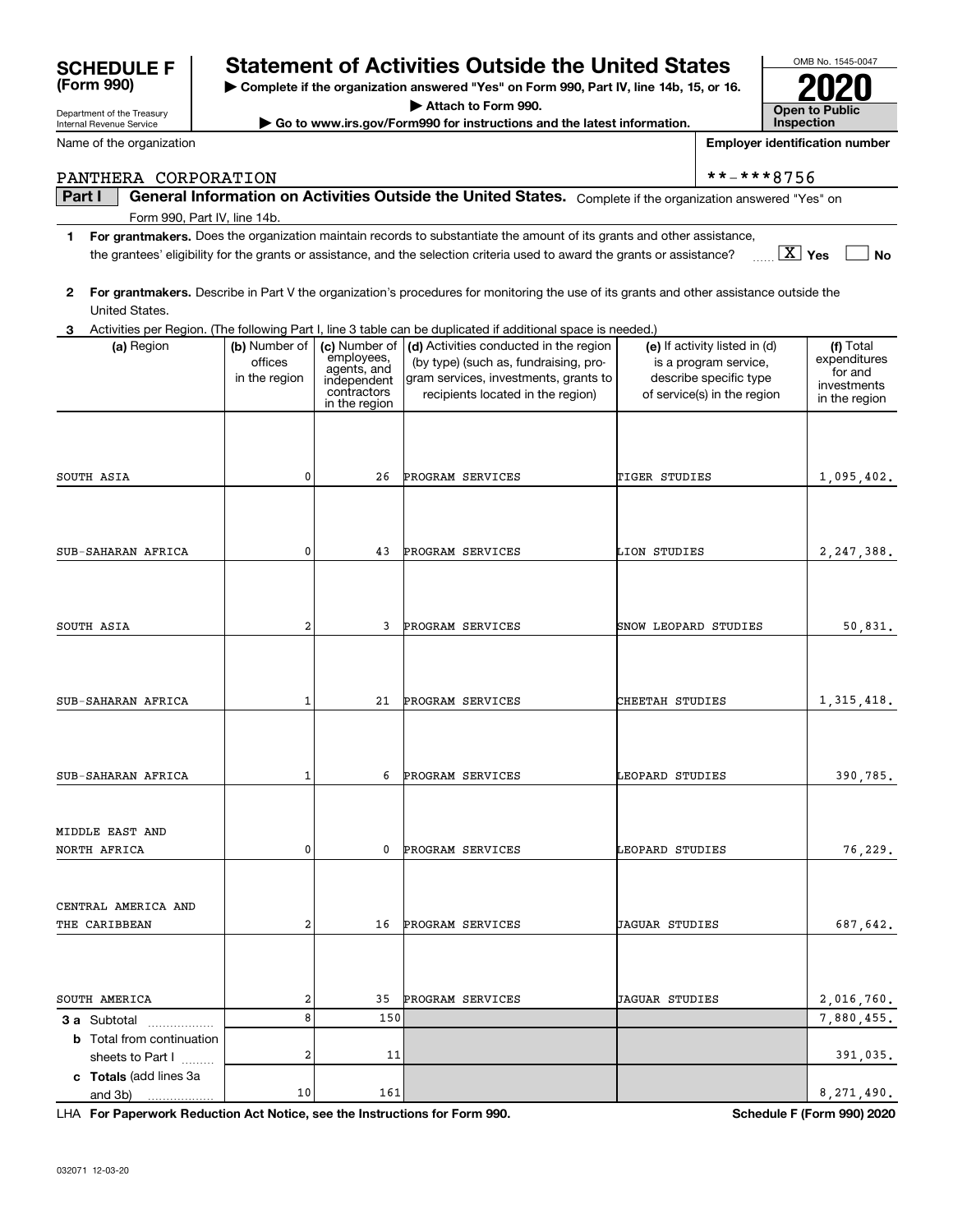| Schedule F (Form 990)        | PANTHERA CORPORATION                      |                                                      |                                                                                                                                         | **-***8756                                                                                                  | Page 1                                  |
|------------------------------|-------------------------------------------|------------------------------------------------------|-----------------------------------------------------------------------------------------------------------------------------------------|-------------------------------------------------------------------------------------------------------------|-----------------------------------------|
| Part I                       |                                           |                                                      | <b>Continuation of Activities per Region.</b> (Schedule F (Form 990), Part I, line 3)                                                   |                                                                                                             |                                         |
| (a) Region                   | (b) Number of<br>offices<br>in the region | (c) Number of<br>employees or<br>agents in<br>region | (d) Activities conducted in region<br>(by type) (i.e., fundraising,<br>program services, grants to<br>recipients located in the region) | (e) If activity listed in (d)<br>is a program service,<br>describe specific type<br>of service(s) in region | (f) Total<br>expenditures<br>for region |
| NORTH AMERICA                | $\mathbf 1$                               | 9                                                    | PROGRAM SERVICES                                                                                                                        | <b>JAGUAR STUDIES</b>                                                                                       | 140,879.                                |
| EAST ASIA AND THE<br>PACIFIC | 0                                         | 0                                                    | PROGRAM SERVICES                                                                                                                        | TIGER STUDIES                                                                                               | 12,000.                                 |
| EAST ASIA AND THE            |                                           |                                                      |                                                                                                                                         |                                                                                                             |                                         |
| PACIFIC                      | 0                                         | 0                                                    | PROGRAM SERVICES                                                                                                                        | SNOW LEOPARD STUDIES                                                                                        | 44,682.                                 |
| EUROPE (INCLUDING            |                                           |                                                      |                                                                                                                                         |                                                                                                             |                                         |
| ICELAND & GREENLAND)         | $\mathbf 1$                               | 2                                                    | DEVELOPMENT                                                                                                                             | DONOR RELATIONS                                                                                             | 193,474.                                |
|                              |                                           |                                                      |                                                                                                                                         |                                                                                                             |                                         |
|                              |                                           |                                                      |                                                                                                                                         |                                                                                                             |                                         |
|                              |                                           |                                                      |                                                                                                                                         |                                                                                                             |                                         |
|                              |                                           |                                                      |                                                                                                                                         |                                                                                                             |                                         |
|                              |                                           |                                                      |                                                                                                                                         |                                                                                                             |                                         |
|                              |                                           |                                                      |                                                                                                                                         |                                                                                                             |                                         |
|                              |                                           |                                                      |                                                                                                                                         |                                                                                                             |                                         |
|                              |                                           |                                                      |                                                                                                                                         |                                                                                                             |                                         |
| <b>Totals</b>                | $\mathbf 2$                               | 11                                                   |                                                                                                                                         |                                                                                                             | 391,035.                                |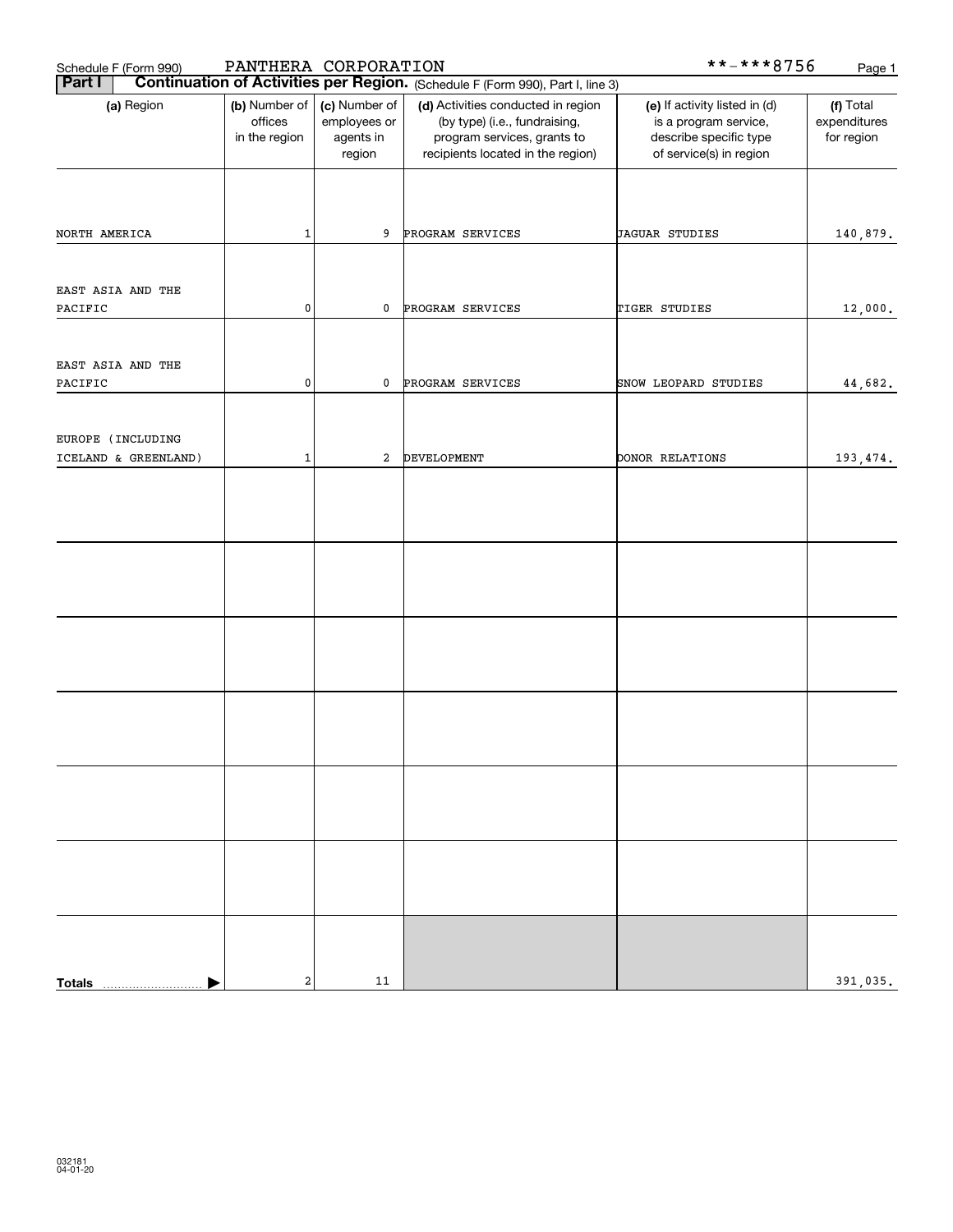Schedule F (Form 990) 2020 Page PANTHERA CORPORATION \*\*-\*\*\*8756

Part II | Grants and Other Assistance to Organizations or Entities Outside the United States. Complete if the organization answered "Yes" on Form 990, Part IV, line 15, for any recipient who received more than \$5,000. Part II can be duplicated if additional space is needed.

| $\mathbf{1}$<br>(a) Name of organization                                | (b) IRS code section<br>and EIN (if applicable) | (c) Region                   | (d) Purpose of<br>grant                                                                                                                 | (e) Amount<br>of cash grant | (f) Manner of<br>cash disbursement | (g) Amount of<br>noncash<br>assistance | (h) Description<br>of noncash<br>assistance | (i) Method of<br>valuation (book, FMV,<br>appraisal, other) |
|-------------------------------------------------------------------------|-------------------------------------------------|------------------------------|-----------------------------------------------------------------------------------------------------------------------------------------|-----------------------------|------------------------------------|----------------------------------------|---------------------------------------------|-------------------------------------------------------------|
|                                                                         |                                                 |                              |                                                                                                                                         |                             |                                    |                                        |                                             |                                                             |
|                                                                         |                                                 | <b>SUB-SAHARAN</b>           |                                                                                                                                         |                             |                                    |                                        |                                             |                                                             |
|                                                                         |                                                 | AFRICA                       | FIELD CONSERVATION                                                                                                                      | 140,802.                    |                                    | $\mathbf{0}$ .                         |                                             |                                                             |
|                                                                         |                                                 |                              |                                                                                                                                         |                             |                                    |                                        |                                             |                                                             |
|                                                                         |                                                 | CENTRAL AMERICA              |                                                                                                                                         |                             |                                    |                                        |                                             |                                                             |
|                                                                         |                                                 | AND THE CARIBBEAN            | FIELD CONSERVATION                                                                                                                      | 200,000.                    |                                    | $\mathbf{0}$ .                         |                                             |                                                             |
|                                                                         |                                                 |                              |                                                                                                                                         |                             |                                    |                                        |                                             |                                                             |
|                                                                         |                                                 | RUSSIA AND<br>NEIGHBORING    |                                                                                                                                         |                             |                                    |                                        |                                             |                                                             |
|                                                                         |                                                 | <b>STATES</b>                | FIELD CONSERVATION                                                                                                                      | 45, 458.                    |                                    | $\mathbf{0}$ .                         |                                             |                                                             |
|                                                                         |                                                 |                              |                                                                                                                                         |                             |                                    |                                        |                                             |                                                             |
|                                                                         |                                                 |                              |                                                                                                                                         |                             |                                    |                                        |                                             |                                                             |
|                                                                         |                                                 | EAST ASIA AND THE<br>PACIFIC | FIELD CONSERVATION                                                                                                                      | 135,030.                    |                                    | $\mathbf{0}$ .                         |                                             |                                                             |
|                                                                         |                                                 |                              |                                                                                                                                         |                             |                                    |                                        |                                             |                                                             |
|                                                                         |                                                 | EUROPE (INCLUDING            |                                                                                                                                         |                             |                                    |                                        |                                             |                                                             |
|                                                                         |                                                 | ICELAND &                    |                                                                                                                                         |                             |                                    |                                        |                                             |                                                             |
|                                                                         |                                                 | GREENLAND)                   | FIELD CONSERVATION                                                                                                                      | 673,825.                    |                                    | $\mathbf{0}$ .                         |                                             |                                                             |
|                                                                         |                                                 |                              |                                                                                                                                         |                             |                                    |                                        |                                             |                                                             |
|                                                                         |                                                 |                              |                                                                                                                                         |                             |                                    |                                        |                                             |                                                             |
|                                                                         |                                                 | SOUTH ASIA                   | FIELD CONSERVATION                                                                                                                      | 90,000.                     |                                    | $\mathbf{0}$ .                         |                                             |                                                             |
|                                                                         |                                                 |                              |                                                                                                                                         |                             |                                    |                                        |                                             |                                                             |
|                                                                         |                                                 |                              |                                                                                                                                         |                             |                                    |                                        |                                             |                                                             |
|                                                                         |                                                 |                              |                                                                                                                                         |                             |                                    |                                        |                                             |                                                             |
|                                                                         |                                                 |                              |                                                                                                                                         |                             |                                    |                                        |                                             |                                                             |
|                                                                         |                                                 |                              |                                                                                                                                         |                             |                                    |                                        |                                             |                                                             |
|                                                                         |                                                 |                              |                                                                                                                                         |                             |                                    |                                        |                                             |                                                             |
| $\mathbf{2}$                                                            |                                                 |                              | Enter total number of recipient organizations listed above that are recognized as charities by the foreign country, recognized as a tax |                             |                                    |                                        |                                             | <u>14</u>                                                   |
| Enter total number of other organizations or entities<br>3 <sup>1</sup> |                                                 |                              | exempt 501(c)(3) organization by the IRS, or for which the grantee or counsel has provided a section 501(c)(3) equivalency letter       |                             |                                    |                                        |                                             | $\overline{0}$                                              |

**Schedule F (Form 990) 2020**

**2**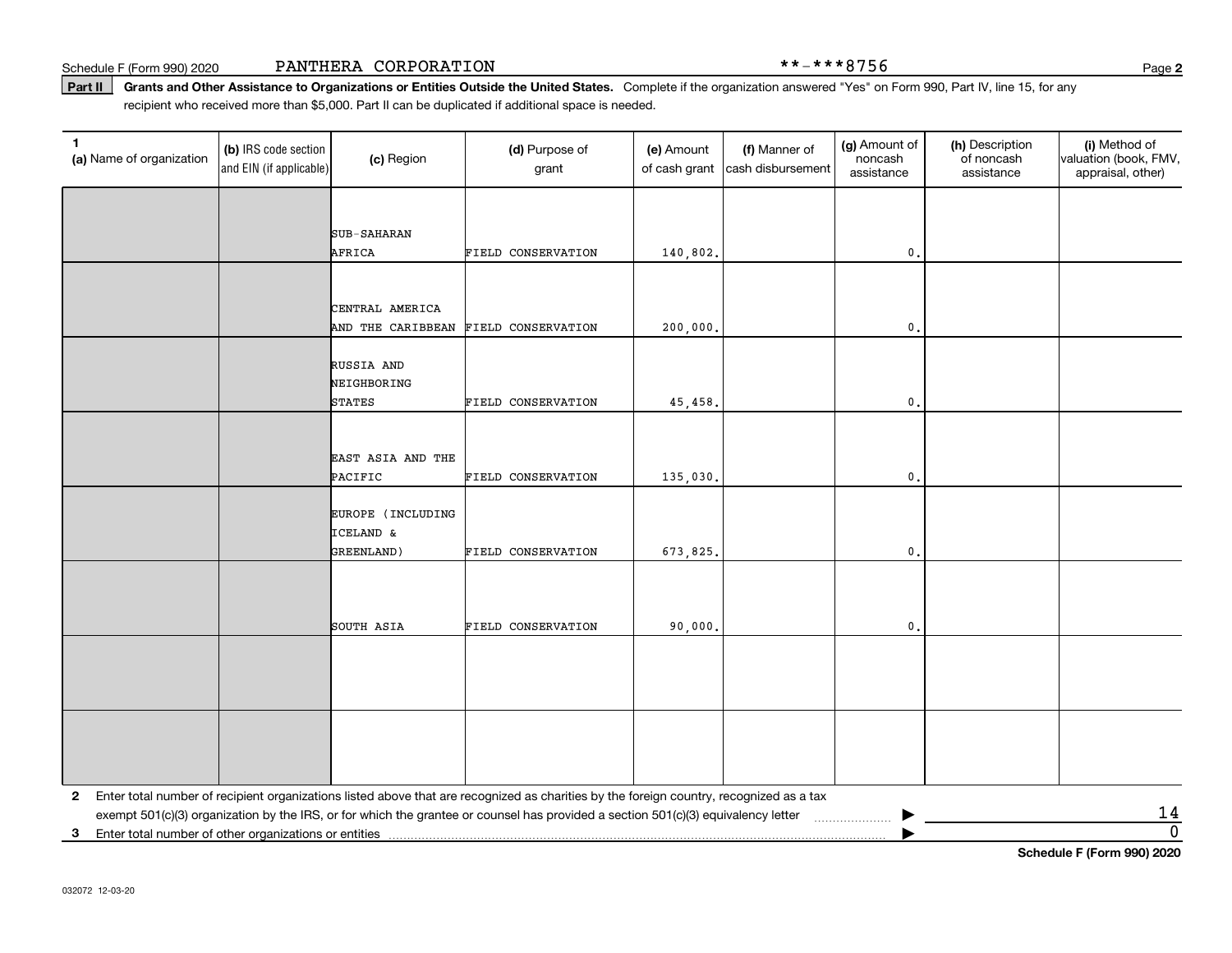Schedule F (Form 990) 2020 **PANTHERA** CORPORATION \* \*-\* \* \* 8 7 5 6 Page

Part III Grants and Other Assistance to Individuals Outside the United States. Complete if the organization answered "Yes" on Form 990, Part IV, line 16. Part III can be duplicated if additional space is needed.

| (a) Type of grant or assistance | (b) Region                                 | (c) Number of<br>recipients | (d) Amount of<br>cash grant | (e) Manner of<br>cash disbursement | (f) Amount of<br>noncash<br>assistance | (g) Description of<br>noncash assistance | (h) Method of<br>valuation<br>(book, FMV,<br>appraisal, other) |
|---------------------------------|--------------------------------------------|-----------------------------|-----------------------------|------------------------------------|----------------------------------------|------------------------------------------|----------------------------------------------------------------|
| CONSERVATION GRANTS             | RUSSIA AND<br>NEIGHBORING<br><b>STATES</b> |                             | 1,800. WIRE                 |                                    | $\mathbf{0}$ .                         |                                          |                                                                |
|                                 |                                            | $\mathbf{1}$                |                             |                                    |                                        |                                          |                                                                |
| CONSERVATION GRANTS             | SOUTH ASIA                                 | $\mathbf 2$                 | 23,000. WIRE                |                                    | $\mathfrak o$ .                        |                                          |                                                                |
|                                 |                                            |                             |                             |                                    |                                        |                                          |                                                                |
| CONSERVATION GRANTS             | <b>SUB-SAHARAN</b><br>AFRICA               | $\mathbf{1}$                | $1,006.$ WIRE               |                                    | $\mathfrak o$ .                        |                                          |                                                                |
|                                 |                                            |                             |                             |                                    |                                        |                                          |                                                                |
|                                 |                                            |                             |                             |                                    |                                        |                                          |                                                                |
|                                 |                                            |                             |                             |                                    |                                        |                                          |                                                                |
|                                 |                                            |                             |                             |                                    |                                        |                                          |                                                                |
|                                 |                                            |                             |                             |                                    |                                        |                                          |                                                                |
|                                 |                                            |                             |                             |                                    |                                        |                                          |                                                                |
|                                 |                                            |                             |                             |                                    |                                        |                                          |                                                                |
|                                 |                                            |                             |                             |                                    |                                        |                                          |                                                                |
|                                 |                                            |                             |                             |                                    |                                        |                                          |                                                                |
|                                 |                                            |                             |                             |                                    |                                        |                                          |                                                                |
|                                 |                                            |                             |                             |                                    |                                        |                                          |                                                                |
|                                 |                                            |                             |                             |                                    |                                        |                                          |                                                                |

**Schedule F (Form 990) 2020**

**3**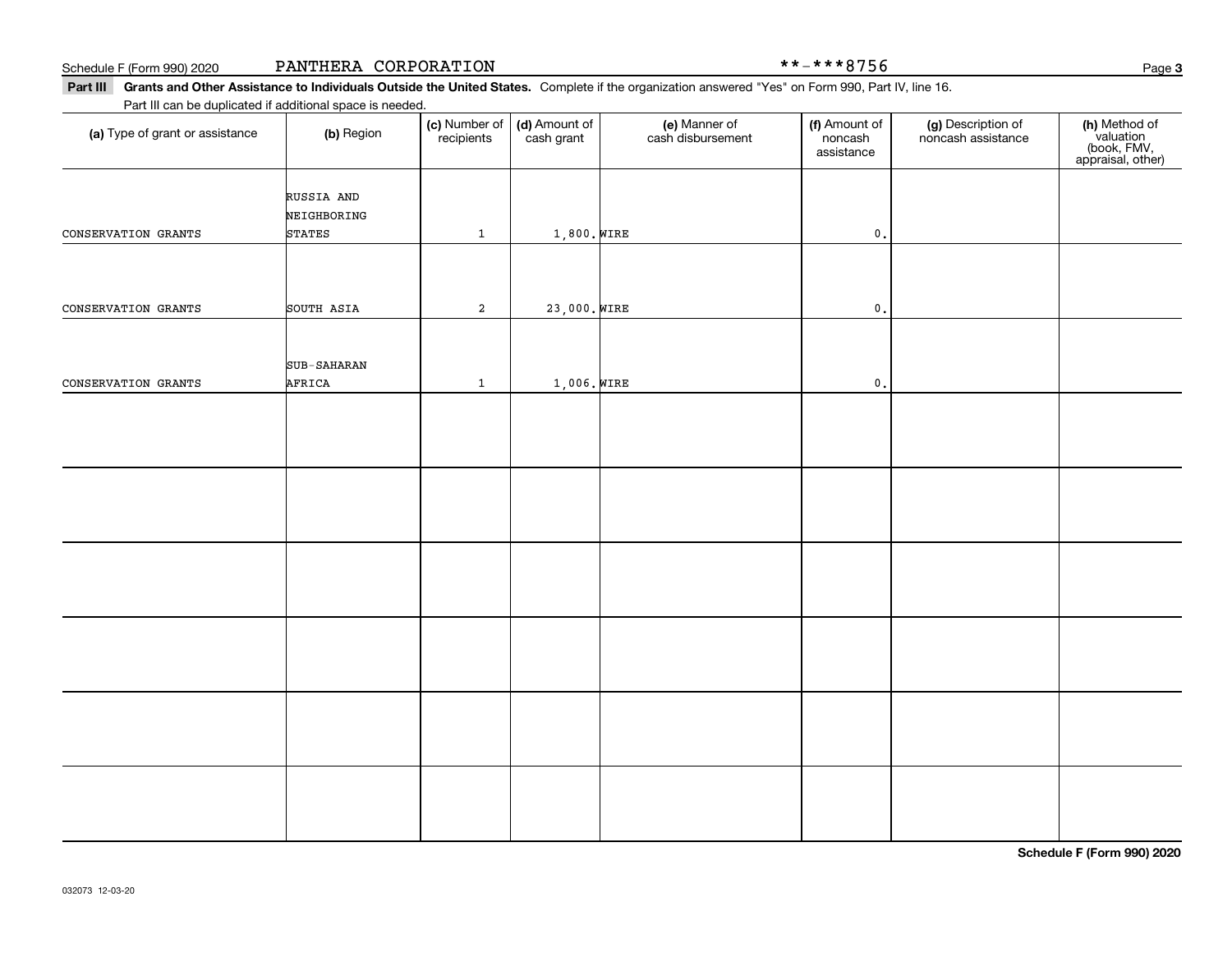| 1            | Was the organization a U.S. transferor of property to a foreign corporation during the tax year? If "Yes."<br>the organization may be required to file Form 926, Return by a U.S. Transferor of Property to a Foreign<br>Corporation (see Instructions for Form 926) <i>manual content content corporation</i> (see Instructions for Form 926)                                                                                          | <b>Yes</b> | ∣X∣No          |
|--------------|-----------------------------------------------------------------------------------------------------------------------------------------------------------------------------------------------------------------------------------------------------------------------------------------------------------------------------------------------------------------------------------------------------------------------------------------|------------|----------------|
| $\mathbf{2}$ | Did the organization have an interest in a foreign trust during the tax year? If "Yes," the organization may<br>be required to separately file Form 3520, Annual Return To Report Transactions With Foreign Trusts and<br>Receipt of Certain Foreign Gifts, and/or Form 3520-A, Annual Information Return of Foreign Trust With a                                                                                                       | Yes        | X<br><b>No</b> |
| 3            | Did the organization have an ownership interest in a foreign corporation during the tax year? If "Yes."<br>the organization may be required to file Form 5471, Information Return of U.S. Persons With Respect to                                                                                                                                                                                                                       | <b>Yes</b> | X  <br>Nο      |
| 4            | Was the organization a direct or indirect shareholder of a passive foreign investment company or a<br>qualified electing fund during the tax year? If "Yes," the organization may be required to file Form 8621.<br>Information Return by a Shareholder of a Passive Foreign Investment Company or Qualified Electing<br>Fund (see Instructions for Form 8621) manufactured control to the control of the control of the control of the | Yes        | X<br>Nο        |
| 5            | Did the organization have an ownership interest in a foreign partnership during the tax year? If "Yes."<br>the organization may be required to file Form 8865, Return of U.S. Persons With Respect to Certain                                                                                                                                                                                                                           | Yes        | X∣No           |
| 6            | Did the organization have any operations in or related to any boycotting countries during the tax year? If<br>"Yes," the organization may be required to separately file Form 5713, International Boycott Report (see                                                                                                                                                                                                                   | Yes        |                |

**Schedule F (Form 990) 2020**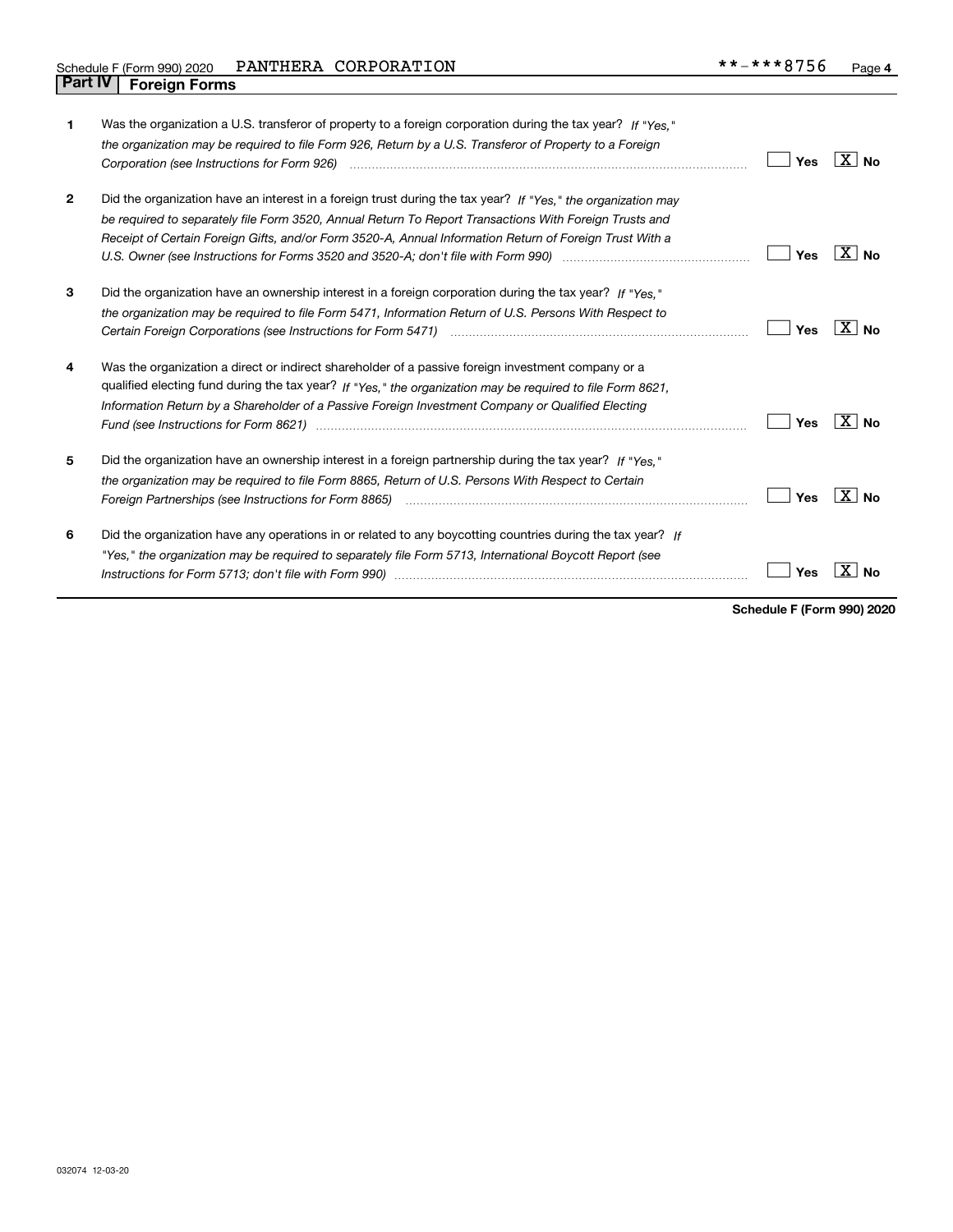Schedule F (Form 990) 2020 **PANTHERA CORPORATION \* \* – \* \* \* 8**  $756$  Page

**Part V Supplemental Information**

Provide the information required by Part I, line 2 (monitoring of funds); Part I, line 3, column (f) (accounting method; amounts of investments vs. expenditures per region); Part II, line 1 (accounting method); Part III (accounting method); and Part III, column (c) (estimated number of recipients), as applicable. Also complete this part to provide any additional information. See instructions.

PART I, LINE 2:

GRANT APPLICATION PROCESS: PANTHERA MAKES GRANTS VIA TWO PROCESSES: ONE

IS OUR OPEN APPLICATION GRANT PROGRAM (SEE PANTHERA GRANTS AND AWARDS);

THE OTHER IS PROVIDING GRANTS TO ESTABLISHED PARTNERS IN CONSERVATION

GENERALLY USED WITHIN SPECIES PROGRAMS.

PANTHERA CORPORATION HAS THE WINSTON COBB, SABIN SNOW LEOPARD GRANT

PROGRAM, KAPLAN GRADUATE AWARD AND SMALL CAT ACTION FUND GRANTS..

APPLICATION PROCESS: AN APPLICANT IS ELIGIBLE TO APPLY IF THEIR PROJECT PROPOSAL MEETS THE CRITERIA LISTED ON OUR WEBSITE FOR ONE OF OUR GRANT PROGRAMS. GRANT PROPOSALS MUST BE SUBMITTED TO PANTHERA VIA AN ONLINE GRANTS MANAGEMENT SYSTEM CALLED FOUNDAT. AT THE CLOSE OF THE GRANT ROUNDS, PANTHERA WILL SEND GRANT APPLICATION RECEIPTS TO ALL APPLICANTS.

GRANT PROPOSALS ARE REVIEWED INTERNALLY BY STAFF CONSISTING OF PANTHERA'S GRANT PROGRAM MANAGER, CONSERVATION SCIENCE DEPARTMENT DIRECTOR, CHIEF SCIENTIST, AND RELEVANT SPECIES DIRECTORS AND OTHER STAFF. THIS INITIAL REVIEW PROCESS REMOVES PROPOSALS WHICH DO NOT SATISFY THE APPLICATION CRITERIA AND SELECTS PROPOSALS FOR FURTHER REVIEW. FROM THIS POINT, ALL PROPOSALS ARE REVIEWED BY AT LEAST TWO AND TYPICALLY THREE OR MORE PANTHERA STAFF MEMBERS, THE STAFF MEMBERS WILL, IF DEEMED APPROPRIATE, UTILIZE THE EXTERNAL MEMBERS OF OUR SCIENTIFIC COUNCIL AND OTHER EXTERNAL EXPERTS TO ASSIST US IN THOSE AREAS WHERE WE MAY NOT HAVE THE NECESSARY LEVEL OF EXPERTISE TO FULLY EVALUATE THE GRANT APPLICATION. IN THE CASE OF THE SMALL CATS ACTION FUND, ALL PROPOSALS ARE ADDITIONALLY REVIEWED BY THE CO-CHAIRS OP IUCN CAT SPECIALIST GROUP.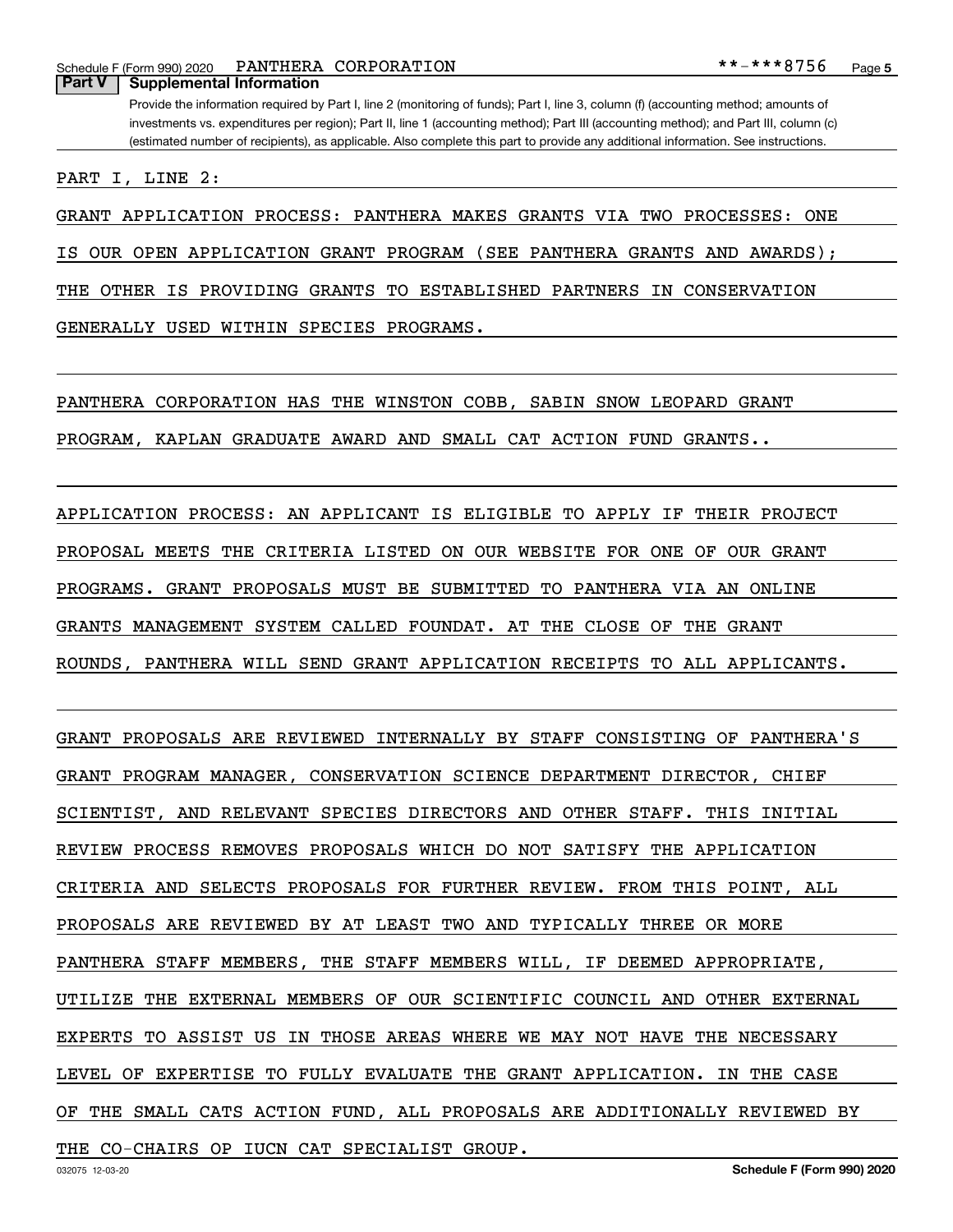Schedule F (Form 990) 2020 **PANTHERA CORPORATION \* \* – \* \* \* 8**  $756$  Page

#### **Part V Supplemental Information**

Provide the information required by Part I, line 2 (monitoring of funds); Part I, line 3, column (f) (accounting method; amounts of investments vs. expenditures per region); Part II, line 1 (accounting method); Part III (accounting method); and Part III, column (c) (estimated number of recipients), as applicable. Also complete this part to provide any additional information. See instructions.

FOLLOWING THE REVIEW PROCESS, THE FUNDING DECISION IS MADE BY A SELECTED

STAFF TAKING INTO CONSIDERATION AVAILABLE FUNDING CONTAINED IN OUR BUDGET

AND PRIOR COMMITMENTS.

EACH APPROVED GRANT RECIPIENT SIGNS A PANTHERA GRANT AGREEMENT THAT WILL SPECIFY THE TERMS AND AMOUNT OF THE GRANT. IT REQUIRES THAT THE PROJECT INVOLVES EXCLUSIVELY CHARITABLE, EDUCATIONAL OR SCIENTIFIC ACTIVITIES THAT ARE DESCRIBED IN SECTION 170 (C) (2) (B) OF THE UNITED STATES INTERNAL REVENUE CODE OF 1983 1 AS AMENDED (THE "CODE"); AND SET FORTH REPORTING REQUIREMENTS AND ACCOUNTABILITY OVER FUNDS. IN ADDITION. THE CONTRACT INCLUDES APPROPRIATE WORDING RELATIVE TO THE FOREIGN CORRUPT PRACTICES ACT.

AS PART OF THE GRANT PROCESS WE REQUIRE THE FOLLOWING INFORMATION:

1. ORGANIZATION'S EIN FOR ALL ORGANIZATIONS AND SOCIAL SECURITY NUMBER IF

A USA CITIZEN IS BEING PAID FOR A SERVICE.

2. ORGANIZATION'S TAX EXEMPT IRS LETTER OR, IF A FOREIGN ENTITY, THE

COMPARABLE LETTER FROM THAT COUNTRY.

ONCE A CONTRACT IS EXECUTED, THE FUNDS ARE SENT TO THE GRANT RECIPIENT VIA CHECK OR WIRE TRANSFER FOLLOWING THE NORMAL CASH DISBURSEMENT PROCESS. GENERALLY, ALL PAYMENTS TO FOREIGN ACCOUNTS ARE MADE VIA WIRE TRANSFER.

RECORD KEEPING: IN ADDITION TO OUR ONLINE MANAGEMENT SYSTEM FOUNDANT, A

GRANT FOLDER IS MAINTAINED ON PANTHERA'S SHARE DRIVE. THESE TWO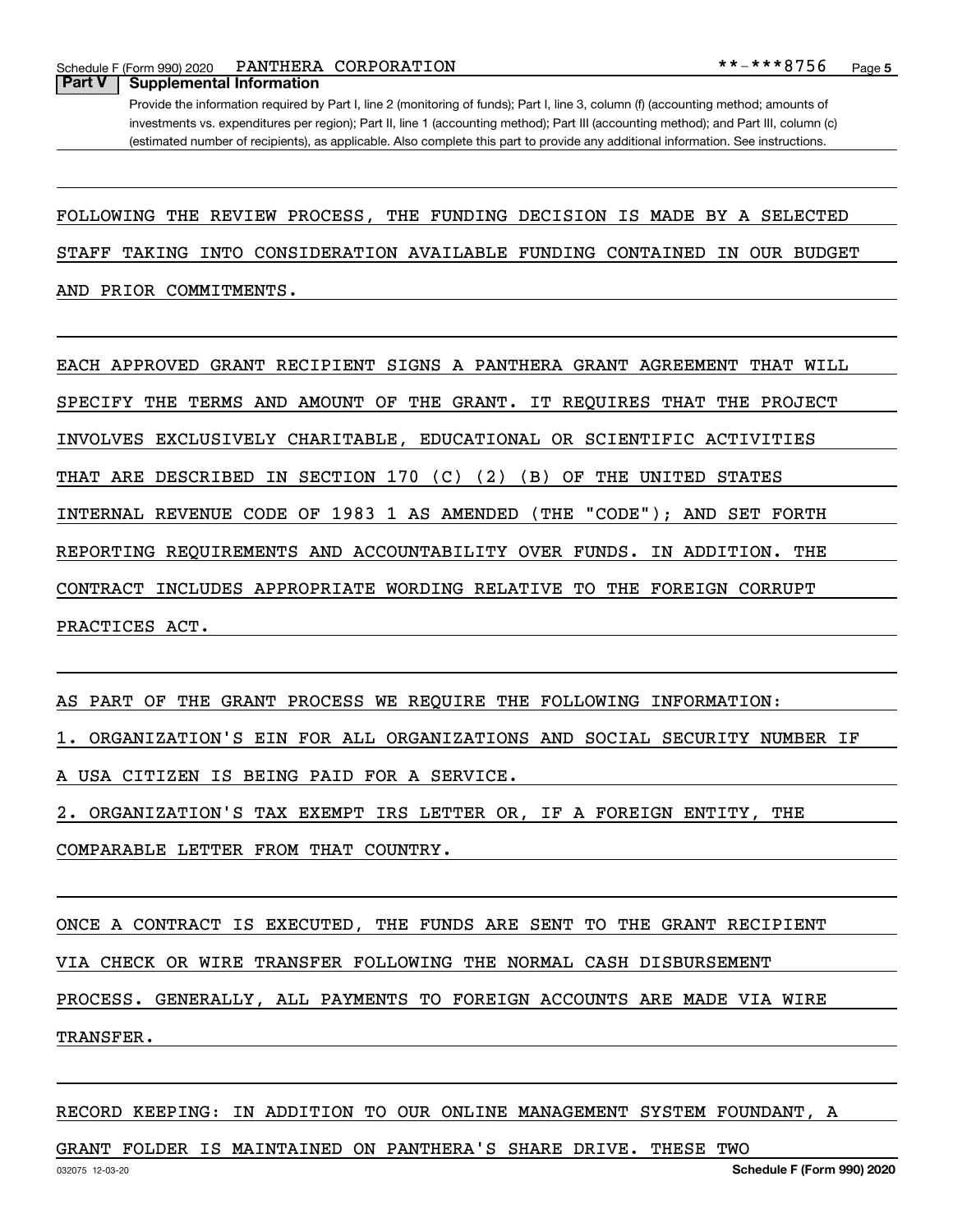Schedule F (Form 990) 2020 **PANTHERA CORPORATION \* \* – \* \* \* 8**  $756$  Page **Part V Supplemental Information**

Provide the information required by Part I, line 2 (monitoring of funds); Part I, line 3, column (f) (accounting method; amounts of investments vs. expenditures per region); Part II, line 1 (accounting method); Part III (accounting method); and Part III, column (c) (estimated number of recipients), as applicable. Also complete this part to provide any additional information. See instructions.

#### REPOSITORIES STORE GRANTEE INFORMATION INCLUDING LETTER OF INTENT AND/OR

APPLICATION; GRANT APPROVAL LETTER; PANTHERA GRANT AGREEMENT, BUDGET AND

REPORTING DATA.

GRANT MONITORING: GRANTEES ARE REQUIRED TO SUBMIT AN INTERIM NARRATIVE PROGRESS REPORT WITHIN 30 DAYS OF THE SIX MONTH ANNIVERSARY OF THE BEGINNING OF THE TERM AND A FINAL NARRATIVE PROGRESS REPORT UPON COMPLETION OF AGREED UPON ACTIVITIES WITHIN 60 DAYS OF THE ONE-YEAR

ANNIVERSARY OF THE BEGINNING OF THE TERM.

IF THE GRANTEE HAS NOT SUBMITTED A REQOIRED REPORT WITHIN TWO WEEKS OF THE DUE DATE, PANTHERA WILL CONTACT THE GRANTEE DIRECTLY. IF THE GRANTEE FAILS TO SUBMIT A NARRATIVE OR FINAL FINANCIAL REPORT, CONSIDERATION FOR FUTURE FUNDING WILL BE COMPROMISED.

GRANTEES WILL ALSO SUBMIT INTERIM FINANCIAL ACCOUNTING OF THE PROJECT EXPENSES WITHIN 60 DAYS OF THE ONE-YEAR ANNIVERSARY OF THE BEGINNING OF THE TERM. GRANTEES ARE NOT REQUIRED TO PROVIDE SPECIFIC RECEIPTS; HOWEVER, REPORTING REQUIRES COMPARISON OF THE ACTUAL EXPENSES TO THE APPROVED BUDGET (THE DETAILS OF WHICH ARE EVALUATED AS PART OF THE APPROVAL PROCESS).

FINANCE MONITORING - THE FINANCE DEPARTMENT MAINTAINS EXCEL WORKSHEETS RELATED TO ALL GRANTS OR AWARDS MADE BY PANTHERA DURING THE YEAR. A SEPARATE SCHEDULE IS MAINTAINED FOR 1) GRANTS/AWARDS TO US ORGANIZATIONS. 2) GRANTS/AWARDS, TO US INDIVIDUALS. 3) GRANTS/AWARDS TO FOREIGN ORGANIZATIONS. 4) GRANTS/AWARDS TO FOREIGN INDIVIDUALS. THE ENTRIES ARE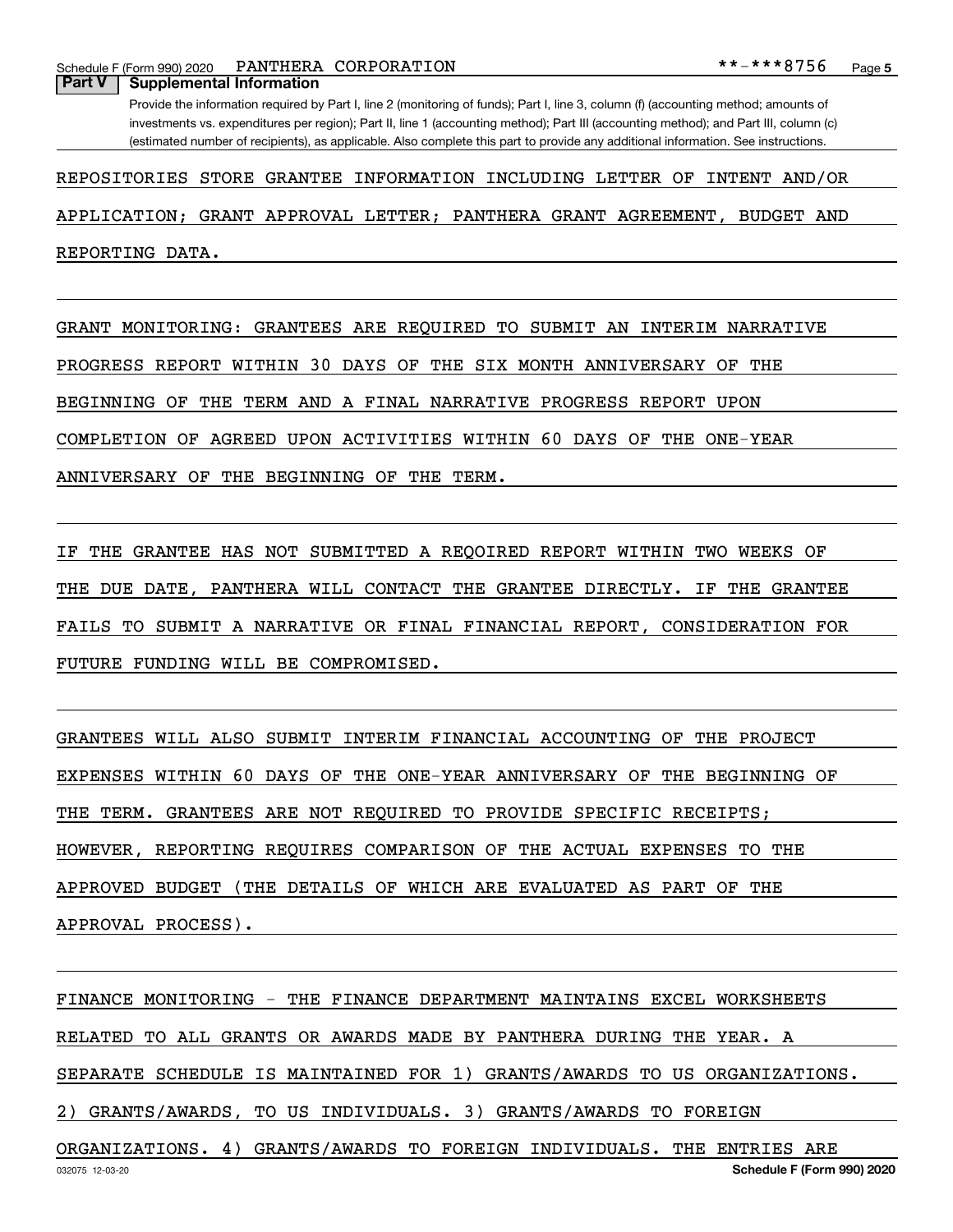### **Part V Supplemental Information**

Provide the information required by Part I, line 2 (monitoring of funds); Part I, line 3, column (f) (accounting method; amounts of investments vs. expenditures per region); Part II, line 1 (accounting method); Part III (accounting method); and Part III, column (c) (estimated number of recipients), as applicable. Also complete this part to provide any additional information. See instructions.

#### MADE TO THE APPROPRIATE WORKSHEET AT THE TIME OF RECORDING THE

TRANSACTION IN THE GENERAL LEDGER. THESE SCHEDULES SERVE AS THE BASIS FOR

FEDERAL INFORMATION RETURN FORM 990 SCHEDULE PREPARATION.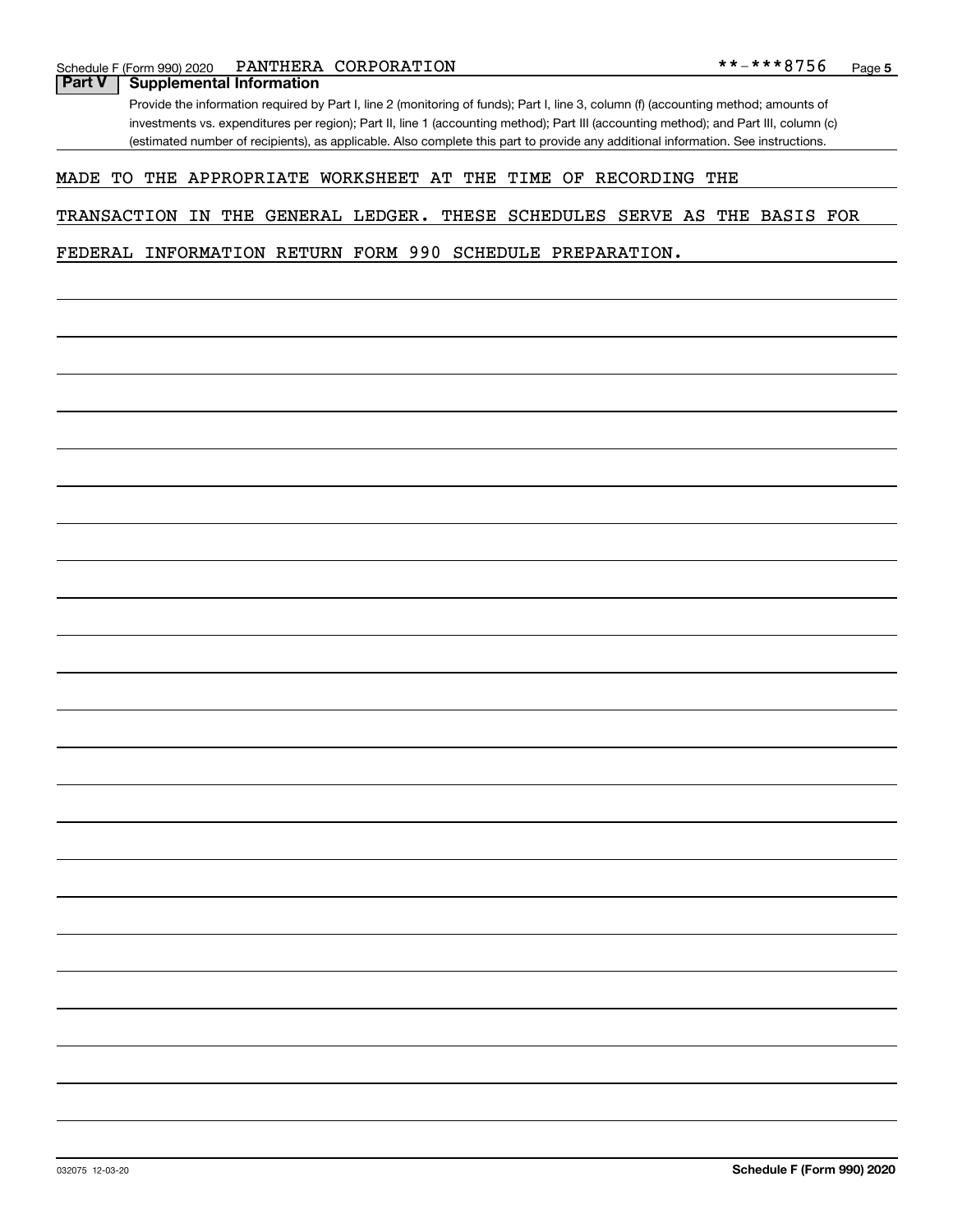| <b>SCHEDULE I</b><br>(Form 990)                                                                                                                                                                                                                                                                                | <b>Grants and Other Assistance to Organizations,</b><br>Governments, and Individuals in the United States<br>Complete if the organization answered "Yes" on Form 990, Part IV, line 21 or 22. |                                    |                                                                              |                                         |                                                                |                                          |                                                     |  |  |  |
|----------------------------------------------------------------------------------------------------------------------------------------------------------------------------------------------------------------------------------------------------------------------------------------------------------------|-----------------------------------------------------------------------------------------------------------------------------------------------------------------------------------------------|------------------------------------|------------------------------------------------------------------------------|-----------------------------------------|----------------------------------------------------------------|------------------------------------------|-----------------------------------------------------|--|--|--|
| Department of the Treasury<br>Internal Revenue Service                                                                                                                                                                                                                                                         |                                                                                                                                                                                               |                                    | Attach to Form 990.<br>Go to www.irs.gov/Form990 for the latest information. |                                         |                                                                |                                          | <b>Open to Public</b><br>Inspection                 |  |  |  |
| Name of the organization                                                                                                                                                                                                                                                                                       | PANTHERA CORPORATION                                                                                                                                                                          |                                    |                                                                              |                                         |                                                                |                                          | <b>Employer identification number</b><br>**-***8756 |  |  |  |
| Part I<br><b>General Information on Grants and Assistance</b>                                                                                                                                                                                                                                                  |                                                                                                                                                                                               |                                    |                                                                              |                                         |                                                                |                                          |                                                     |  |  |  |
| Does the organization maintain records to substantiate the amount of the grants or assistance, the grantees' eligibility for the grants or assistance, and the selection<br>1<br>Describe in Part IV the organization's procedures for monitoring the use of grant funds in the United States.<br>$\mathbf{2}$ |                                                                                                                                                                                               |                                    |                                                                              |                                         |                                                                |                                          | $\sqrt{X}$ Yes<br>$\overline{\phantom{a}}$ No       |  |  |  |
| Part II<br>Grants and Other Assistance to Domestic Organizations and Domestic Governments. Complete if the organization answered "Yes" on Form 990, Part IV, line 21, for any                                                                                                                                  |                                                                                                                                                                                               |                                    |                                                                              |                                         |                                                                |                                          |                                                     |  |  |  |
| recipient that received more than \$5,000. Part II can be duplicated if additional space is needed.<br>1 (a) Name and address of organization<br>or government                                                                                                                                                 | $(b)$ EIN                                                                                                                                                                                     | (c) IRC section<br>(if applicable) | (d) Amount of<br>cash grant                                                  | (e) Amount of<br>non-cash<br>assistance | (f) Method of<br>valuation (book,<br>FMV, appraisal,<br>other) | (g) Description of<br>noncash assistance | (h) Purpose of grant<br>or assistance               |  |  |  |
| WEST VIRGINIA UNIVERSITY RESEARCH<br>CORPORATION - 3208 ONE WATERFRONT<br>PLACE - MORGANTOWN, WV 26506                                                                                                                                                                                                         | $\bullet \bullet \ast : \ast \_ \ast \ast \ast \ast \ast \ast \ast \ast \ast \ast \ast \ast \ast \ast$                                                                                        |                                    | 8,000.                                                                       | 0.                                      |                                                                |                                          | <b>CONSERVATION RESEARCH</b>                        |  |  |  |
| WILDLIFE CONSERVATION SOCIETY<br>2300 SOUTHERN BLVD<br>BRONX, NY 10460                                                                                                                                                                                                                                         | $\bullet\bullet^*$ : *__**-*501041(3)                                                                                                                                                         |                                    | 30,000.                                                                      | $\mathbf{0}$ .                          |                                                                |                                          | CONSERVATION RESEARCH                               |  |  |  |
| FISHING CAT CONSERVANCY INC.<br>3075 N SWAN RD<br>TUCSON, AZ 85712                                                                                                                                                                                                                                             | $\bullet\bullet^*$ : *__**-*501509(3)                                                                                                                                                         |                                    | 7,500.                                                                       | 0.                                      |                                                                |                                          | CONSERVATION RESEARCH                               |  |  |  |
|                                                                                                                                                                                                                                                                                                                |                                                                                                                                                                                               |                                    |                                                                              |                                         |                                                                |                                          |                                                     |  |  |  |
|                                                                                                                                                                                                                                                                                                                |                                                                                                                                                                                               |                                    |                                                                              |                                         |                                                                |                                          |                                                     |  |  |  |
|                                                                                                                                                                                                                                                                                                                |                                                                                                                                                                                               |                                    |                                                                              |                                         |                                                                |                                          |                                                     |  |  |  |
| Enter total number of section 501(c)(3) and government organizations listed in the line 1 table<br>$\mathbf{2}$<br>Enter total number of other organizations listed in the line 1 table<br>3                                                                                                                   |                                                                                                                                                                                               |                                    |                                                                              |                                         |                                                                |                                          | з.<br>0.                                            |  |  |  |

**For Paperwork Reduction Act Notice, see the Instructions for Form 990. Schedule I (Form 990) 2020** LHA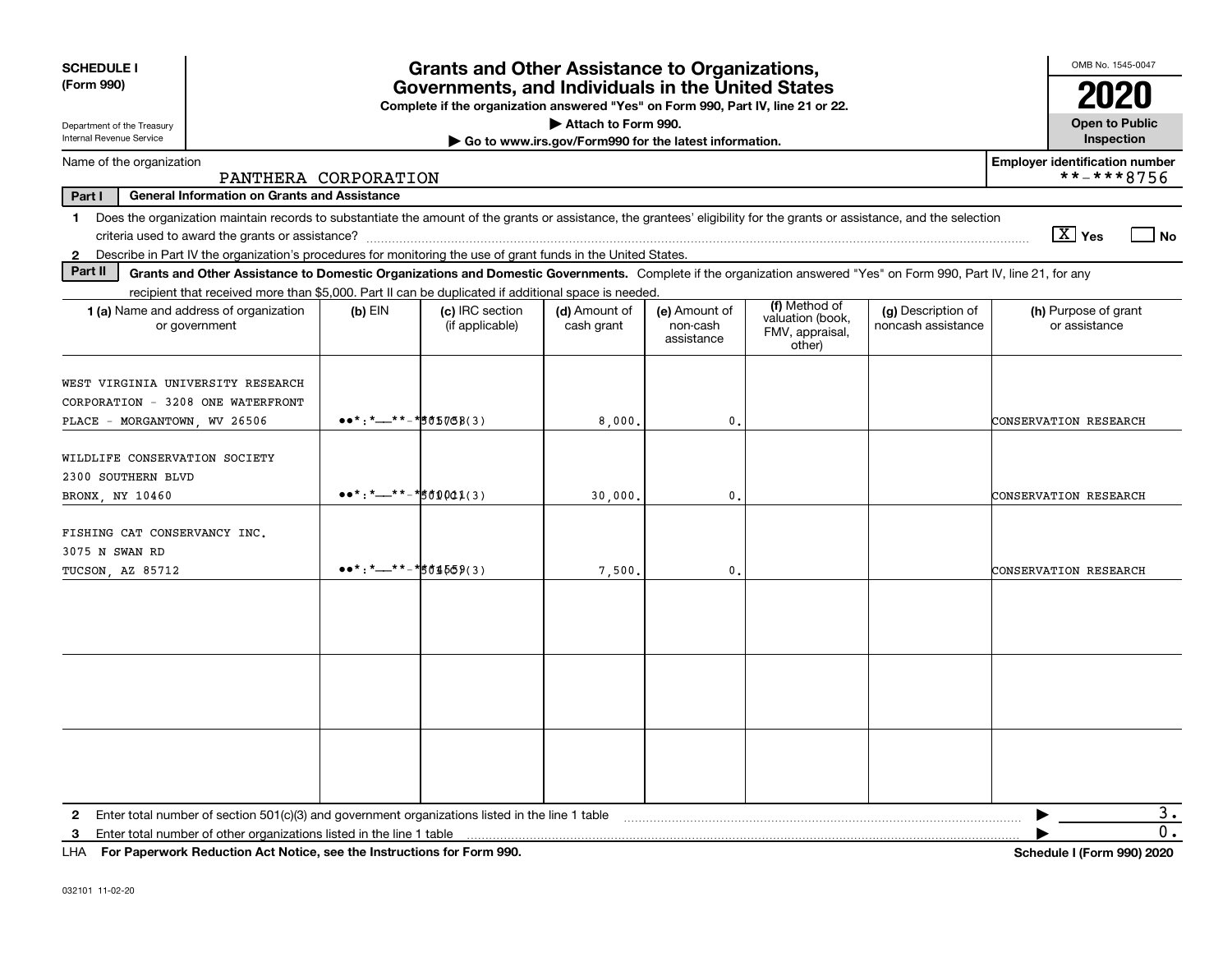Schedule I (Form 990) 2020 PANTHERA CORPORATION \* \* – \* \* \* 8 7 5 6 Page

**2**

**Part III | Grants and Other Assistance to Domestic Individuals. Complete if the organization answered "Yes" on Form 990, Part IV, line 22.** Part III can be duplicated if additional space is needed.

| (a) Type of grant or assistance | (b) Number of<br>recipients | (c) Amount of<br>cash grant | (d) Amount of non-<br>cash assistance | (e) Method of valuation<br>(book, FMV, appraisal, other) | (f) Description of noncash assistance |
|---------------------------------|-----------------------------|-----------------------------|---------------------------------------|----------------------------------------------------------|---------------------------------------|
|                                 |                             |                             |                                       |                                                          |                                       |
| CONSERVATION RESEARCH           | 20                          | 251,680.                    | $\mathfrak o$ .                       |                                                          |                                       |
|                                 |                             |                             |                                       |                                                          |                                       |
|                                 |                             |                             |                                       |                                                          |                                       |
|                                 |                             |                             |                                       |                                                          |                                       |
|                                 |                             |                             |                                       |                                                          |                                       |
|                                 |                             |                             |                                       |                                                          |                                       |
|                                 |                             |                             |                                       |                                                          |                                       |
|                                 |                             |                             |                                       |                                                          |                                       |
|                                 |                             |                             |                                       |                                                          |                                       |

Part IV | Supplemental Information. Provide the information required in Part I, line 2; Part III, column (b); and any other additional information.

PART I, LINE 2:

GRANT APPLICATION PROCESS: PANTHERA MAKES GRANTS VIA TWO PROCESSES: ONE IS

OUR OPEN APPLICATION GRANT PROGRAM (SEE PANTHERA GRANTS AND AWARDS); THE

OTHER IS PROVIDING GRANTS TO ESTABLISHED PARTNERS IN CONSERVATION GENERALLY

USED WITHIN SPECIES PROGRAMS.

PANTHERA CORPORATION HAS THE WINSTON COBB, SABIN SNOW LEOPARD GRANT

PROGRAM, KAPLAN GRADUATE AWARD AND SMALL CAT ACTION FUND GRANTS.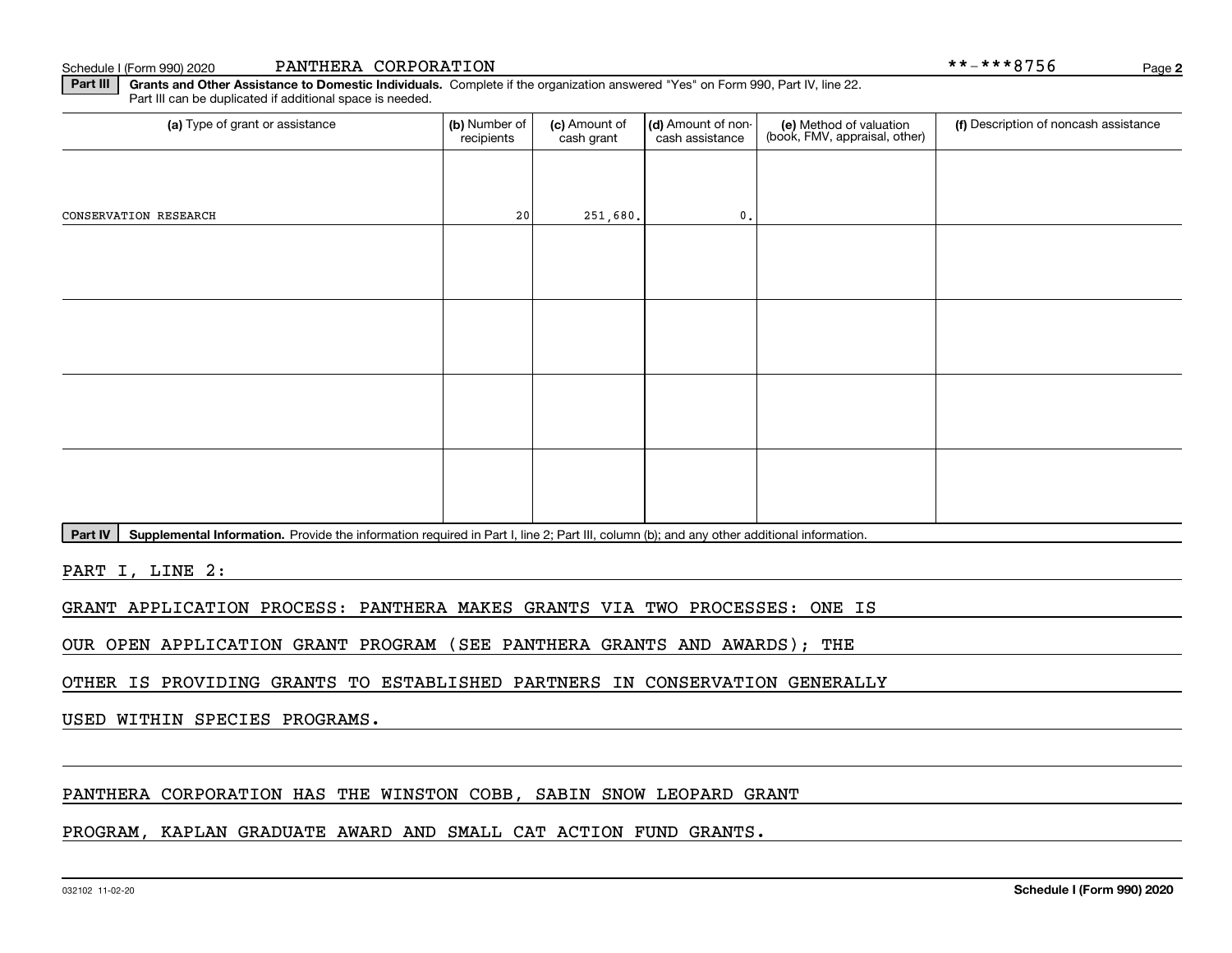APPLICATION PROCESS: AN APPLICANT IS ELIGIBLE TO APPLY IF THEIR PROJECT PROPOSAL MEETS THE CRITERIA LISTED ON OUR WEBSITE FOR ONE OF OUR GRANT PROGRAMS. GRANT PROPOSALS MUST BE SUBMITTED TO PANTHERA VIA AN ONLINE GRANTS MANAGEMENT SYSTEM CALLED FOUNDANT. AT THE CLOSE OF THE GRANT ROUNDS, PANTHERA WILL SEND GRANT APPLICATION RECEIPTS TO ALL APPLICANTS.

GRANTS PROPOSALS ARE REVIEWED INTERNALLY BY STAFF CONSISTING OF PANTHERA'S GRANT PROGRAM MANAGER, CONSERVATION SCIENCE DEPARTMENT DIRECTOR, CHIEF SCIENTIST, AND RELEVANT SPECIES DIRECTORS AND OTHER STAFF. THIS INITIAL REVIEW PROCESS REMOVES PROPOSALS WHICH DO NOT SATISFY THE APPLICATION CRITERIA AND SELECTS PROPOSALS FOR FURTHER REVIEW. FROM THIS POINT, ALL PROPOSALS ARE REVIEWED BY AT LEAST TWO AND TYPICALLY THREE OR MORE PANTHERA STAFF MEMBERS. THE STAFF MEMBERS WILL, IF DEEMED APPROPRIATE, UTILIZE THE EXTERNAL MEMBERS OF OUR SCIENTIFIC COUNCIL AND OTHER EXTERNAL EXPERTS TO ASSIST US IN THOSE AREAS WHERE WE MAY NOT HAVE THE NECESSARY LEVEL OF EXPERTISE TO FULLY EVALUATE THE GRANT APPLICATION. IN THE CASE OF THE SMALL CATS ACTION FUND, ALL PROPOSALS ARE ADDITIONALLY REVIEWED BY THE CO-CHAIRS OP IUCN CAT SPECIALIST GROUP.

FOLLOWING THE REVIEW PROCESS, THE FUNDING DECISION IS MADE BY A SELECTED STAFF TAKING INTO CONSIDERATION AVAILABLE FUNDING CONTAINED IN OUR BUDGET AND PRIOR COMMITMENTS.

032291 04-01-20**Schedule I (Form 990)** EACH APPROVED GRANT RECIPIENT SIGNS A PANTHERA GRANT AGREEMENT THAT WILL SPECIFY THE TERMS AND AMOUNT OF THE GRANT. IT REQUIRES THAT THE PROJECT INVOLVES EXCLUSIVELY CHARITABLE, EDUCATIONAL OR SCIENTIFIC ACTIVITIES THAT ARE DESCRIBED IN SECTION 170 (C) (2) (B) OF THE UNITED STATES INTERNAL REVENUE CODE OF 1983 1 AS AMENDED (THE "CODE"); AND SET FORTH REPORTING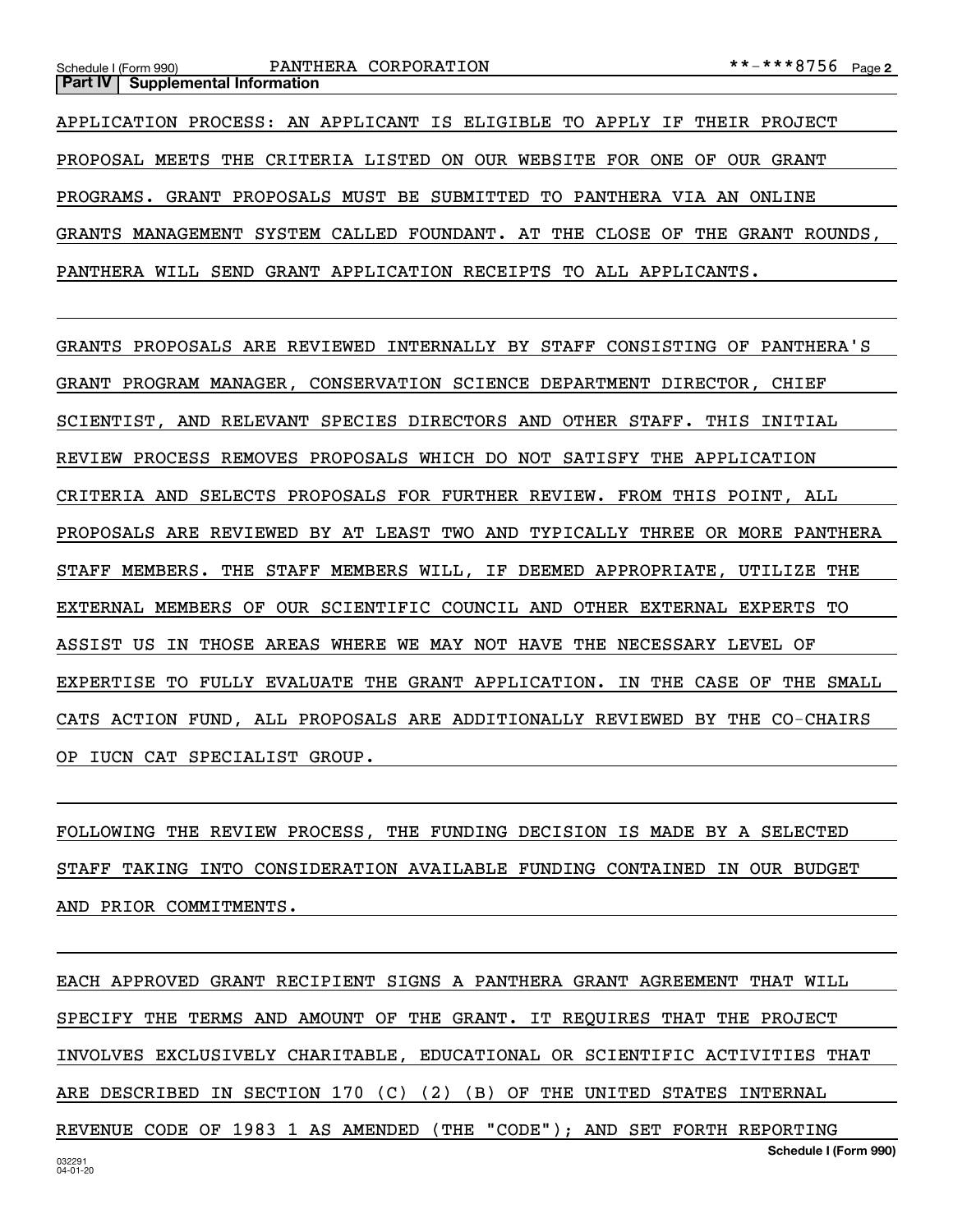**Part IV Supplemental Information**

REQUIREMENTS AND ACCOUNTABILITY OVER FUNDS. IN ADDITION. THE CONTRACT

INCLUDES APPROPRIATE WORDING RELATIVE TO THE FOREIGN CORRUPT PRACTICES ACT.

AS PART OF THE GRANT PROCESS WE REQUIRE THE FOLLOWING INFORMATION:

1. ORGANIZATION'S EIN FOR ALL ORGANIZATIONS AND SOCIAL SECURITY NUMBER IF A USA CITIZEN IS BEING PAID FOR A SERVICE.

2. ORGANIZATION'S TAX EXEMPT IRS LETTER OR,IF A FOREIGN ENTITY, THE

COMPARABLE LETTER FROM THAT COUNTRY.

ONCE A CONTRACT IS EXECUTED, THE FUNDS ARE SENT TO THE GRANT RECIPIENT VIA CHECK OR WIRE TRANSFER FOLLOWING THE NORMAL CASH DISBURSEMENT PROCESS. GENERALLY, ALL PAYMENTS TO FOREIGN ACCOUNTS ARE MADE VIA WIRE TRANSFER.

RECORD KEEPING: IN ADDITION TO OUR ONLINE MANAGEMENT SYSTEM FOUNDANT, A GRANT FOLDER IS MAINTAINED ON PANTHERA'S SHARE DRIVE. THESE TWO REPOSITORIES STORE GRANTEE INFORMATION INCLUDING LETTER OF INTENT AND/OR APPLICATION; GRANT APPROVAL LETTER; PANTHERA GRANT AGREEMENT, BUDGET AND REPORTING DATA.

GRANT MONITORING: GRANTEES ARE REQUIRED TO SUBMIT AN INTERIM NARRATIVE PROGRESS REPORT WITHIN 30 DAYS OF THE SIX MONTH ANNIVERSARY OF THE BEGINNING OF THE TERM AND A FINAL NARRATIVE ROGRESS REPORT UPON COMPLETION OP AGREED UPON ACTIVITIES WITHIN 60 DAYS OF THE ONE-YEAR ANNIVERSARY OF THE BEGINNING OF THE TERM.

032291 04-01-20**Schedule I (Form 990)** IF THE GRANTEE HAS NOT SUBMITTED A REQOIRED REPORT WITHIN TWO WEEKS OF THE DUE DATE, PANTHERA WILL CONTACT THE GRANTEE DIRECTLY. IF THE GRANTEE FAILS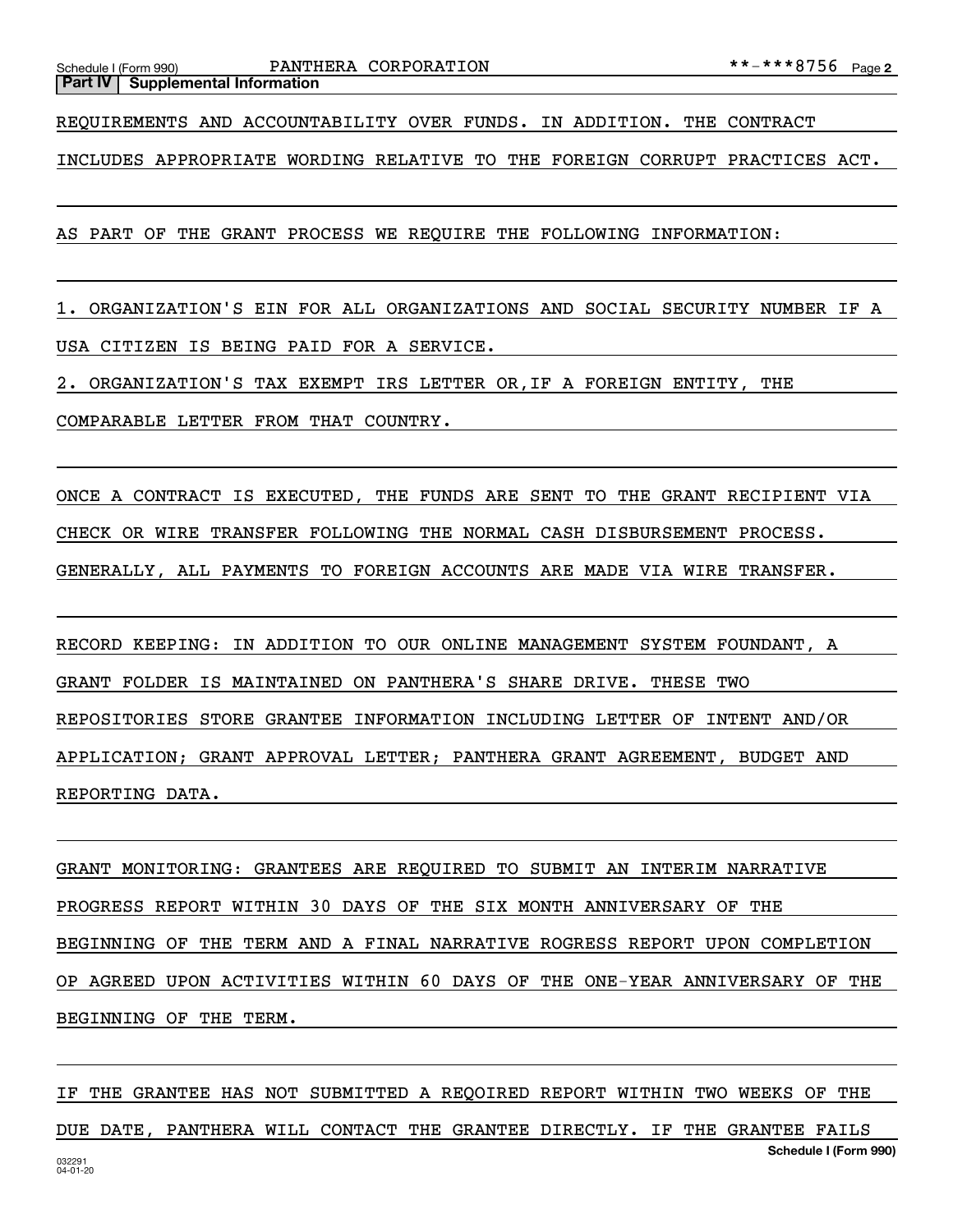**Part IV** Supplemental Information

TO SUBMIT A NARRATIVE OR FINAL FINANCIAL REPORT, CONSIDERATION FOR FUTURE FUNDING WILL BE COMPROMISED.

GRANTEES WILL ALSO SUBMIT INTERIM FINANCIAL ACCOUNTING OF THE PROJECT EXPENSES WITHIN 60 DAYS OF THE ONE-YEAR ANNIVERSARY OF THE BEGINNING OF THE TERM. GRANTEES ARE NOT REQUIRED TO PROVIDE SPECIFIC RECEIPTS; HOWEVER, REPORTING REQUIRES COMPARISON OF THE ACTUAL EXPENSES TO THE APPROVED BUDGET (THE DETAILS OF WHICH ARE EVALUATED AS PART OF THE APPROVAL PROCESS).

FINANCE MONITORING - THE FINANCE DEPARTMENT MAINTAINS EXCEL WORKSHEETS RELATED TO ALL GRANTS OR AWARDS MADE BY PANTHERA DURING THE YEAR. A SEPARATE SCHEDULE IS MAINTAINED FOR 1) GRANTS/AWARDS TO US ORGANIZATIONS. 2) GRANTS/AWARDS, TO US INDIVIDUALS. 3) GRANTS/AWARDS TO FOREIGN ORGANIZATIONS. 4) GRANTS/AWARDS TO FOREIGN INDIVIDUALS. THE ENTRIES ARE MADE TO THE APPROPRIATE WORKSHEET AT THE TIME OF RECORDING THE TRANSACTION IN THE GENERAL LEDGER. THESE SCHEDULES SERVE AS THE BASIS FOR FEDERAL INFORMATION RETURN FORM 990 SCHEDULE PREPARATION.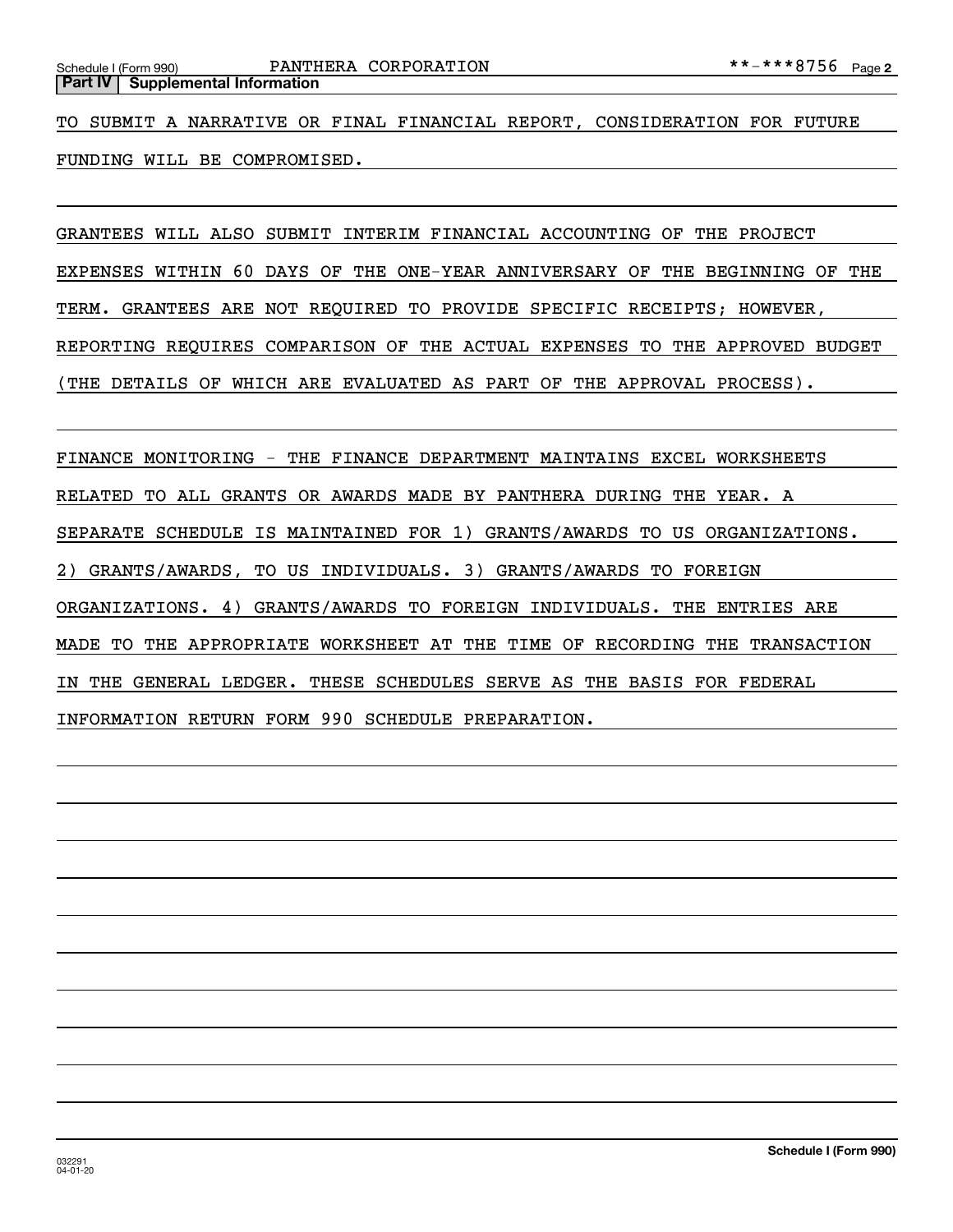|            | <b>SCHEDULE J</b>                                      | <b>Compensation Information</b>                                                                                                                                                                                                          |                                       | OMB No. 1545-0047          |     |             |
|------------|--------------------------------------------------------|------------------------------------------------------------------------------------------------------------------------------------------------------------------------------------------------------------------------------------------|---------------------------------------|----------------------------|-----|-------------|
| (Form 990) |                                                        | For certain Officers, Directors, Trustees, Key Employees, and Highest                                                                                                                                                                    |                                       |                            |     |             |
|            |                                                        | <b>Compensated Employees</b>                                                                                                                                                                                                             |                                       | 2020                       |     |             |
|            |                                                        | Complete if the organization answered "Yes" on Form 990, Part IV, line 23.<br>Attach to Form 990.                                                                                                                                        |                                       | <b>Open to Public</b>      |     |             |
|            | Department of the Treasury<br>Internal Revenue Service | ► Go to www.irs.gov/Form990 for instructions and the latest information.                                                                                                                                                                 |                                       | Inspection                 |     |             |
|            | Name of the organization                               |                                                                                                                                                                                                                                          | <b>Employer identification number</b> |                            |     |             |
|            |                                                        | PANTHERA CORPORATION                                                                                                                                                                                                                     | **-***8756                            |                            |     |             |
| Part I     |                                                        | <b>Questions Regarding Compensation</b>                                                                                                                                                                                                  |                                       |                            |     |             |
|            |                                                        |                                                                                                                                                                                                                                          |                                       |                            | Yes | No          |
|            |                                                        | 1a Check the appropriate box(es) if the organization provided any of the following to or for a person listed on Form 990,                                                                                                                |                                       |                            |     |             |
|            |                                                        | Part VII, Section A, line 1a. Complete Part III to provide any relevant information regarding these items.                                                                                                                               |                                       |                            |     |             |
|            | First-class or charter travel                          | Housing allowance or residence for personal use                                                                                                                                                                                          |                                       |                            |     |             |
|            | Travel for companions                                  | Payments for business use of personal residence                                                                                                                                                                                          |                                       |                            |     |             |
|            |                                                        | Tax indemnification and gross-up payments<br>Health or social club dues or initiation fees                                                                                                                                               |                                       |                            |     |             |
|            |                                                        | Discretionary spending account<br>Personal services (such as maid, chauffeur, chef)                                                                                                                                                      |                                       |                            |     |             |
|            |                                                        |                                                                                                                                                                                                                                          |                                       |                            |     |             |
|            |                                                        | <b>b</b> If any of the boxes on line 1a are checked, did the organization follow a written policy regarding payment or                                                                                                                   |                                       |                            |     |             |
|            |                                                        | reimbursement or provision of all of the expenses described above? If "No," complete Part III to explain                                                                                                                                 |                                       | 1b                         |     |             |
| 2          |                                                        | Did the organization require substantiation prior to reimbursing or allowing expenses incurred by all directors,                                                                                                                         |                                       |                            |     |             |
|            |                                                        |                                                                                                                                                                                                                                          |                                       | 2                          |     |             |
|            |                                                        |                                                                                                                                                                                                                                          |                                       |                            |     |             |
| З          |                                                        | Indicate which, if any, of the following the organization used to establish the compensation of the organization's<br>CEO/Executive Director. Check all that apply. Do not check any boxes for methods used by a related organization to |                                       |                            |     |             |
|            |                                                        | establish compensation of the CEO/Executive Director, but explain in Part III.                                                                                                                                                           |                                       |                            |     |             |
|            | $\boxed{\textbf{X}}$ Compensation committee            | Written employment contract                                                                                                                                                                                                              |                                       |                            |     |             |
|            |                                                        | $ \mathbf{X} $ Compensation survey or study<br>Independent compensation consultant                                                                                                                                                       |                                       |                            |     |             |
|            | $\boxed{\textbf{X}}$ Form 990 of other organizations   | $X$ Approval by the board or compensation committee                                                                                                                                                                                      |                                       |                            |     |             |
|            |                                                        |                                                                                                                                                                                                                                          |                                       |                            |     |             |
| 4          |                                                        | During the year, did any person listed on Form 990, Part VII, Section A, line 1a, with respect to the filing                                                                                                                             |                                       |                            |     |             |
|            | organization or a related organization:                |                                                                                                                                                                                                                                          |                                       |                            |     |             |
| а          |                                                        | Receive a severance payment or change-of-control payment?                                                                                                                                                                                |                                       | 4a                         |     | х           |
| b          |                                                        | Participate in or receive payment from a supplemental nonqualified retirement plan?                                                                                                                                                      |                                       | 4b                         |     | $\mathbf X$ |
| c          |                                                        | Participate in or receive payment from an equity-based compensation arrangement?                                                                                                                                                         |                                       | 4с                         |     | $\mathbf X$ |
|            |                                                        | If "Yes" to any of lines 4a-c, list the persons and provide the applicable amounts for each item in Part III.                                                                                                                            |                                       |                            |     |             |
|            |                                                        |                                                                                                                                                                                                                                          |                                       |                            |     |             |
|            |                                                        | Only section 501(c)(3), 501(c)(4), and 501(c)(29) organizations must complete lines 5-9.                                                                                                                                                 |                                       |                            |     |             |
|            |                                                        | For persons listed on Form 990, Part VII, Section A, line 1a, did the organization pay or accrue any compensation                                                                                                                        |                                       |                            |     |             |
|            | contingent on the revenues of:                         |                                                                                                                                                                                                                                          |                                       |                            |     |             |
|            |                                                        | a The organization? <b>Constitution</b> and the organization?                                                                                                                                                                            |                                       | 5a                         |     | х           |
|            |                                                        |                                                                                                                                                                                                                                          |                                       | 5b                         |     | X           |
|            |                                                        | If "Yes" on line 5a or 5b, describe in Part III.                                                                                                                                                                                         |                                       |                            |     |             |
|            |                                                        | 6 For persons listed on Form 990, Part VII, Section A, line 1a, did the organization pay or accrue any compensation                                                                                                                      |                                       |                            |     |             |
|            | contingent on the net earnings of:                     |                                                                                                                                                                                                                                          |                                       |                            |     |             |
|            |                                                        | a The organization? <b>Entitled Strategies and Strategies and Strategies and Strategies and Strategies and Strategies and Strategies and Strategies and Strategies and Strategies and Strategies and Strategies and Strategies a</b>     |                                       | 6a                         |     | x           |
|            |                                                        |                                                                                                                                                                                                                                          |                                       | 6b                         |     | X           |
|            |                                                        | If "Yes" on line 6a or 6b, describe in Part III.                                                                                                                                                                                         |                                       |                            |     |             |
|            |                                                        | 7 For persons listed on Form 990, Part VII, Section A, line 1a, did the organization provide any nonfixed payments                                                                                                                       |                                       |                            |     |             |
|            |                                                        |                                                                                                                                                                                                                                          |                                       | 7                          |     | х           |
| 8          |                                                        | Were any amounts reported on Form 990, Part VII, paid or accrued pursuant to a contract that was subject to the                                                                                                                          |                                       |                            |     |             |
|            |                                                        | initial contract exception described in Regulations section 53.4958-4(a)(3)? If "Yes," describe in Part III                                                                                                                              |                                       | 8                          |     | х           |
| 9          |                                                        | If "Yes" on line 8, did the organization also follow the rebuttable presumption procedure described in                                                                                                                                   |                                       |                            |     |             |
|            | Regulations section 53.4958-6(c)?                      |                                                                                                                                                                                                                                          |                                       | 9                          |     |             |
|            |                                                        | LHA For Paperwork Reduction Act Notice, see the Instructions for Form 990.                                                                                                                                                               |                                       | Schedule J (Form 990) 2020 |     |             |

032111 12-07-20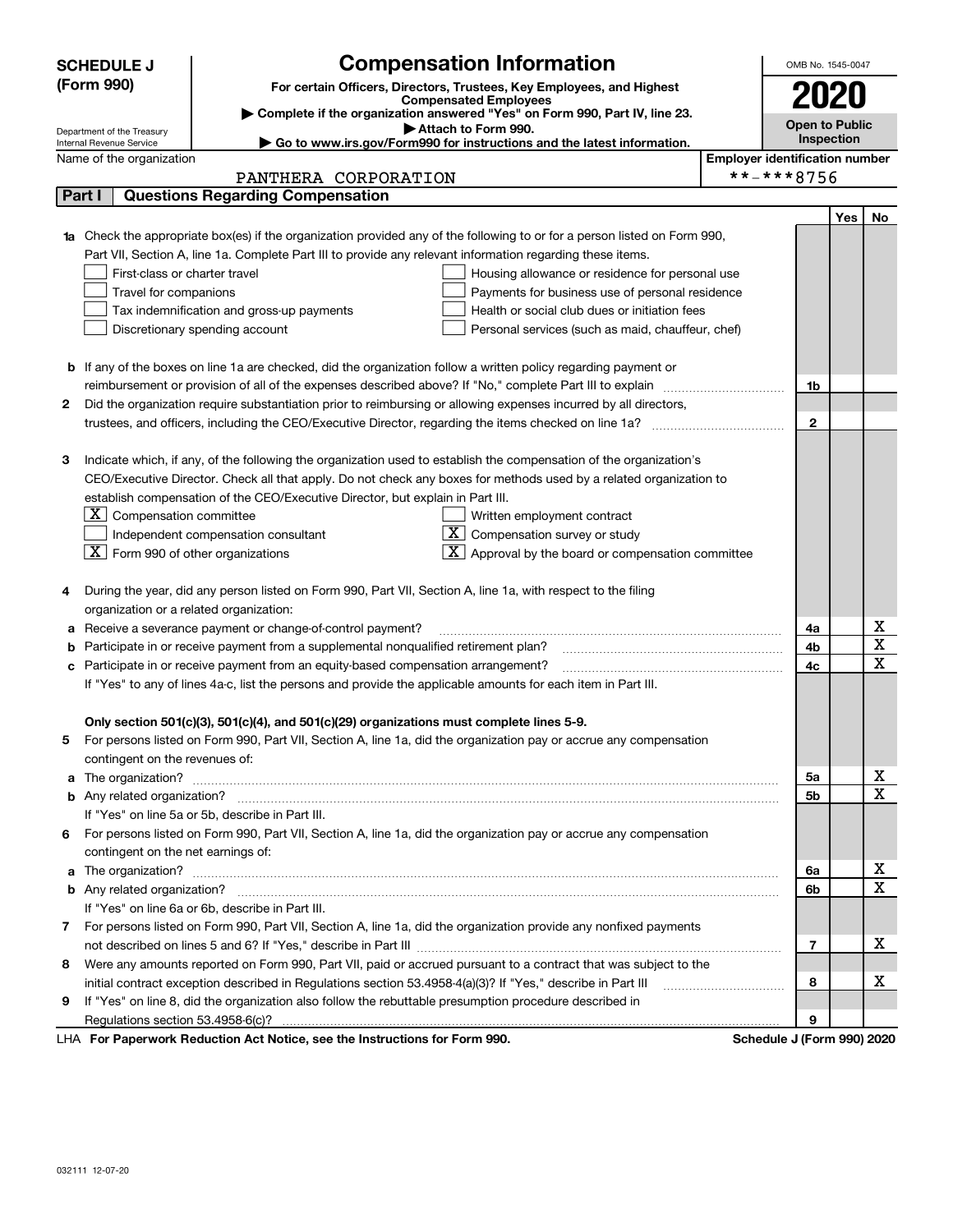\*\*-\*\*\*8756

# Schedule J (Form 990) 2020 PANTHERA CORPORATION **In the part of the set of the set of the set of the Page Page**<br>Part II | Officers, Directors, Trustees, Key Employees, and Highest Compensated Employees. Use duplicate copie

For each individual whose compensation must be reported on Schedule J, report compensation from the organization on row (i) and from related organizations, described in the instructions, on row (ii). Do not list any individuals that aren't listed on Form 990, Part VII.

**Note:**  The sum of columns (B)(i)-(iii) for each listed individual must equal the total amount of Form 990, Part VII, Section A, line 1a, applicable column (D) and (E) amounts for that individual.

| (A) Name and Title               |             |                          | (B) Breakdown of W-2 and/or 1099-MISC compensation |                                           | (C) Retirement and<br>other deferred | (D) Nontaxable<br>benefits | (E) Total of columns | (F) Compensation<br>in column (B)         |
|----------------------------------|-------------|--------------------------|----------------------------------------------------|-------------------------------------------|--------------------------------------|----------------------------|----------------------|-------------------------------------------|
|                                  |             | (i) Base<br>compensation | (ii) Bonus &<br>incentive<br>compensation          | (iii) Other<br>reportable<br>compensation | compensation                         |                            | $(B)(i)-(D)$         | reported as deferred<br>on prior Form 990 |
| (1) FREDERIC LAUNAY              | (i)         | 328,435.                 | $\mathbf 0$ .                                      | 197.                                      | 6,031.                               | 8,359.                     | 343,022.             | 0.                                        |
| PRESIDENT/CEO                    | <u>(ii)</u> | $\overline{0}$ .         | $\overline{0}$ .                                   | $\overline{0}$ .                          | $\overline{0}$ .                     | $\overline{0}$ .           | $\overline{0}$ .     | $\overline{0}$ .                          |
| (2) KAREN WOOD                   | (i)         | 141,576.                 | $\overline{0}$ .                                   | 3,901.                                    | 3,400.                               | 6,958.                     | 155,835.             | $\overline{0}$ .                          |
| SENIOR DIRECTOR OF GLOBAL POLICY | <u>(ii)</u> | $\overline{0}$ .         | $\overline{0}$ .                                   | $\overline{0}$ .                          | $\overline{0}$ .                     | 0.                         | $\overline{0}$ .     | $\overline{\mathbf{0}}$ .                 |
|                                  | (i)         |                          |                                                    |                                           |                                      |                            |                      |                                           |
|                                  | <u>(ii)</u> |                          |                                                    |                                           |                                      |                            |                      |                                           |
|                                  | $(\sf{i})$  |                          |                                                    |                                           |                                      |                            |                      |                                           |
|                                  | <u>(ii)</u> |                          |                                                    |                                           |                                      |                            |                      |                                           |
|                                  | $(\sf{i})$  |                          |                                                    |                                           |                                      |                            |                      |                                           |
|                                  | <u>(ii)</u> |                          |                                                    |                                           |                                      |                            |                      |                                           |
|                                  | (i)         |                          |                                                    |                                           |                                      |                            |                      |                                           |
|                                  | <u>(ii)</u> |                          |                                                    |                                           |                                      |                            |                      |                                           |
|                                  | (i)         |                          |                                                    |                                           |                                      |                            |                      |                                           |
|                                  | (ii)        |                          |                                                    |                                           |                                      |                            |                      |                                           |
|                                  | (i)         |                          |                                                    |                                           |                                      |                            |                      |                                           |
|                                  | (ii)        |                          |                                                    |                                           |                                      |                            |                      |                                           |
|                                  | $(\sf{i})$  |                          |                                                    |                                           |                                      |                            |                      |                                           |
|                                  | (ii)        |                          |                                                    |                                           |                                      |                            |                      |                                           |
|                                  | $(\sf{i})$  |                          |                                                    |                                           |                                      |                            |                      |                                           |
|                                  | <u>(ii)</u> |                          |                                                    |                                           |                                      |                            |                      |                                           |
|                                  | $(\sf{i})$  |                          |                                                    |                                           |                                      |                            |                      |                                           |
|                                  | <u>(ii)</u> |                          |                                                    |                                           |                                      |                            |                      |                                           |
|                                  | (i)         |                          |                                                    |                                           |                                      |                            |                      |                                           |
|                                  | (ii)        |                          |                                                    |                                           |                                      |                            |                      |                                           |
|                                  | (i)         |                          |                                                    |                                           |                                      |                            |                      |                                           |
|                                  | (ii)        |                          |                                                    |                                           |                                      |                            |                      |                                           |
|                                  | (i)         |                          |                                                    |                                           |                                      |                            |                      |                                           |
|                                  | (ii)        |                          |                                                    |                                           |                                      |                            |                      |                                           |
|                                  | (i)         |                          |                                                    |                                           |                                      |                            |                      |                                           |
|                                  | (ii)        |                          |                                                    |                                           |                                      |                            |                      |                                           |
|                                  | (i)         |                          |                                                    |                                           |                                      |                            |                      |                                           |
|                                  | (ii)        |                          |                                                    |                                           |                                      |                            |                      |                                           |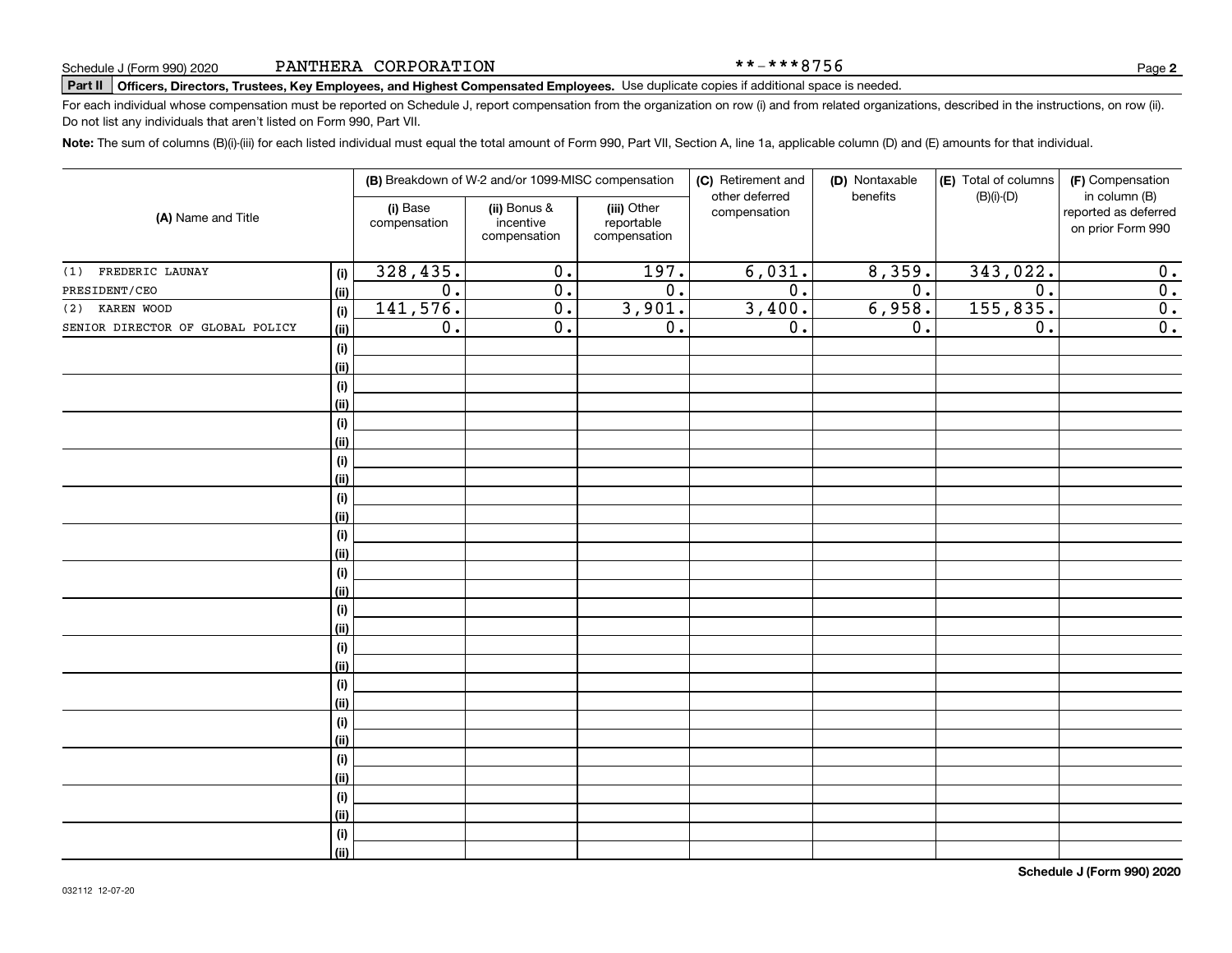Page 3

### **Part III Supplemental Information**

Schedule J (Form 990) 2020 PANTHERA CORPORATION<br>Part III Supplemental Information<br>Provide the information, explanation, or descriptions required for Part I, lines 1a, 1b, 3, 4a, 4b, 4c, 5a, 5b, 6a, 6b, 7, and 8, and for Pa

**Schedule J (Form 990) 2020**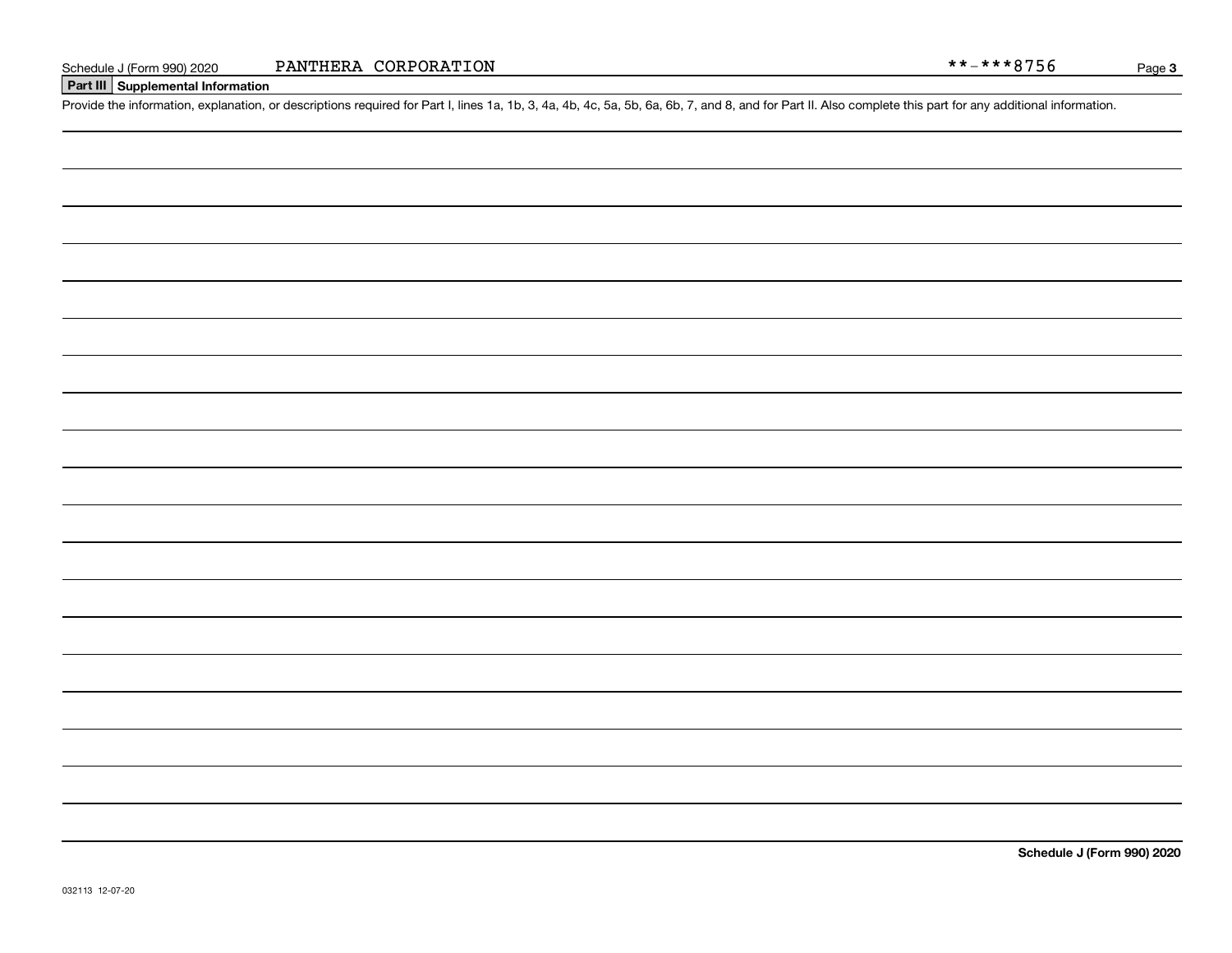#### **SCHEDULE M (Form 990)**

# **Noncash Contributions**

OMB No. 1545-0047

| Department of the Treasury      |
|---------------------------------|
| <b>Internal Revenue Service</b> |

**Complete if the organizations answered "Yes" on Form 990, Part IV, lines 29 or 30.** <sup>J</sup>**2020 Attach to Form 990.** J

 **Go to www.irs.gov/Form990 for instructions and the latest information.** J

| <b>Open to Public</b><br>Inspection |
|-------------------------------------|
|                                     |

PANTHERA CORPORATION

| <b>Employer identification number</b> |
|---------------------------------------|
| **-***8756                            |

| Part | <b>Types of Property</b>                                                                                                                                                           |                               |                                      |                                                                                                       |                                                              |         |    |
|------|------------------------------------------------------------------------------------------------------------------------------------------------------------------------------------|-------------------------------|--------------------------------------|-------------------------------------------------------------------------------------------------------|--------------------------------------------------------------|---------|----|
|      |                                                                                                                                                                                    | (a)<br>Check if<br>applicable | (b)<br>Number of<br>contributions or | (c)<br>Noncash contribution<br>amounts reported on<br>litems contributed Form 990, Part VIII, line 1g | (d)<br>Method of determining<br>noncash contribution amounts |         |    |
| 1    |                                                                                                                                                                                    |                               |                                      |                                                                                                       |                                                              |         |    |
| 2    | Art - Historical treasures                                                                                                                                                         |                               |                                      |                                                                                                       |                                                              |         |    |
| з    | Art - Fractional interests                                                                                                                                                         |                               |                                      |                                                                                                       |                                                              |         |    |
| 4    | Books and publications                                                                                                                                                             |                               |                                      |                                                                                                       |                                                              |         |    |
| 5    | Clothing and household goods                                                                                                                                                       |                               |                                      |                                                                                                       |                                                              |         |    |
| 6    |                                                                                                                                                                                    |                               |                                      |                                                                                                       |                                                              |         |    |
| 7    |                                                                                                                                                                                    |                               |                                      |                                                                                                       |                                                              |         |    |
| 8    |                                                                                                                                                                                    |                               |                                      |                                                                                                       |                                                              |         |    |
| 9    | Securities - Publicly traded                                                                                                                                                       | $\mathbf X$                   | 8                                    | 3,282,828. NYSE                                                                                       |                                                              |         |    |
| 10   | Securities - Closely held stock                                                                                                                                                    |                               |                                      |                                                                                                       |                                                              |         |    |
| 11   | Securities - Partnership, LLC, or                                                                                                                                                  |                               |                                      |                                                                                                       |                                                              |         |    |
|      | trust interests                                                                                                                                                                    |                               |                                      |                                                                                                       |                                                              |         |    |
| 12   | Securities - Miscellaneous                                                                                                                                                         |                               |                                      |                                                                                                       |                                                              |         |    |
| 13   | Qualified conservation contribution -                                                                                                                                              |                               |                                      |                                                                                                       |                                                              |         |    |
|      | Historic structures<br>$\begin{minipage}{.4\linewidth} \begin{tabular}{l} \hline \multicolumn{3}{c}{\textbf{0.66}} \multicolumn{3}{c}{\textbf{0.66}} \end{tabular} \end{minipage}$ |                               |                                      |                                                                                                       |                                                              |         |    |
| 14   | Qualified conservation contribution - Other                                                                                                                                        |                               |                                      |                                                                                                       |                                                              |         |    |
| 15   |                                                                                                                                                                                    |                               |                                      |                                                                                                       |                                                              |         |    |
| 16   | Real estate - Commercial                                                                                                                                                           |                               |                                      |                                                                                                       |                                                              |         |    |
| 17   |                                                                                                                                                                                    |                               |                                      |                                                                                                       |                                                              |         |    |
| 18   |                                                                                                                                                                                    |                               |                                      |                                                                                                       |                                                              |         |    |
| 19   |                                                                                                                                                                                    |                               |                                      |                                                                                                       |                                                              |         |    |
| 20   | Drugs and medical supplies                                                                                                                                                         |                               |                                      |                                                                                                       |                                                              |         |    |
| 21   |                                                                                                                                                                                    |                               |                                      |                                                                                                       |                                                              |         |    |
| 22   |                                                                                                                                                                                    |                               |                                      |                                                                                                       |                                                              |         |    |
| 23   |                                                                                                                                                                                    |                               |                                      |                                                                                                       |                                                              |         |    |
| 24   |                                                                                                                                                                                    |                               |                                      |                                                                                                       |                                                              |         |    |
| 25   | Other $\blacktriangleright$<br>$\left($ $\right)$                                                                                                                                  |                               |                                      |                                                                                                       |                                                              |         |    |
| 26   | Other $\blacktriangleright$                                                                                                                                                        |                               |                                      |                                                                                                       |                                                              |         |    |
| 27   | $\overline{\phantom{a}}$ )<br>Other $\blacktriangleright$                                                                                                                          |                               |                                      |                                                                                                       |                                                              |         |    |
| 28   | Other $\blacktriangleright$                                                                                                                                                        |                               |                                      |                                                                                                       |                                                              |         |    |
| 29   | Number of Forms 8283 received by the organization during the tax year for contributions                                                                                            |                               |                                      |                                                                                                       |                                                              |         |    |
|      | for which the organization completed Form 8283, Part V, Donee Acknowledgement                                                                                                      |                               |                                      | 29<br>.                                                                                               |                                                              |         | 0  |
|      |                                                                                                                                                                                    |                               |                                      |                                                                                                       |                                                              | Yes     | No |
|      | 30a During the year, did the organization receive by contribution any property reported in Part I, lines 1 through 28, that it                                                     |                               |                                      |                                                                                                       |                                                              |         |    |
|      | must hold for at least three years from the date of the initial contribution, and which isn't required to be used for                                                              |                               |                                      |                                                                                                       |                                                              |         |    |
|      | exempt purposes for the entire holding period?                                                                                                                                     |                               |                                      |                                                                                                       |                                                              | 30a     | x  |
|      | <b>b</b> If "Yes," describe the arrangement in Part II.                                                                                                                            |                               |                                      |                                                                                                       |                                                              |         |    |
| 31   | Does the organization have a gift acceptance policy that requires the review of any nonstandard contributions?                                                                     |                               |                                      |                                                                                                       |                                                              | х<br>31 |    |
|      | 32a Does the organization hire or use third parties or related organizations to solicit, process, or sell noncash                                                                  |                               |                                      |                                                                                                       |                                                              |         |    |
|      | contributions?                                                                                                                                                                     |                               |                                      |                                                                                                       |                                                              | 32a     | x  |
|      | <b>b</b> If "Yes," describe in Part II.                                                                                                                                            |                               |                                      |                                                                                                       |                                                              |         |    |
| 33   | If the organization didn't report an amount in column (c) for a type of property for which column (a) is checked,                                                                  |                               |                                      |                                                                                                       |                                                              |         |    |
|      | describe in Part II.                                                                                                                                                               |                               |                                      |                                                                                                       |                                                              |         |    |
| LHA  | For Paperwork Reduction Act Notice, see the Instructions for Form 990.                                                                                                             |                               |                                      |                                                                                                       | Schedule M (Form 990) 2020                                   |         |    |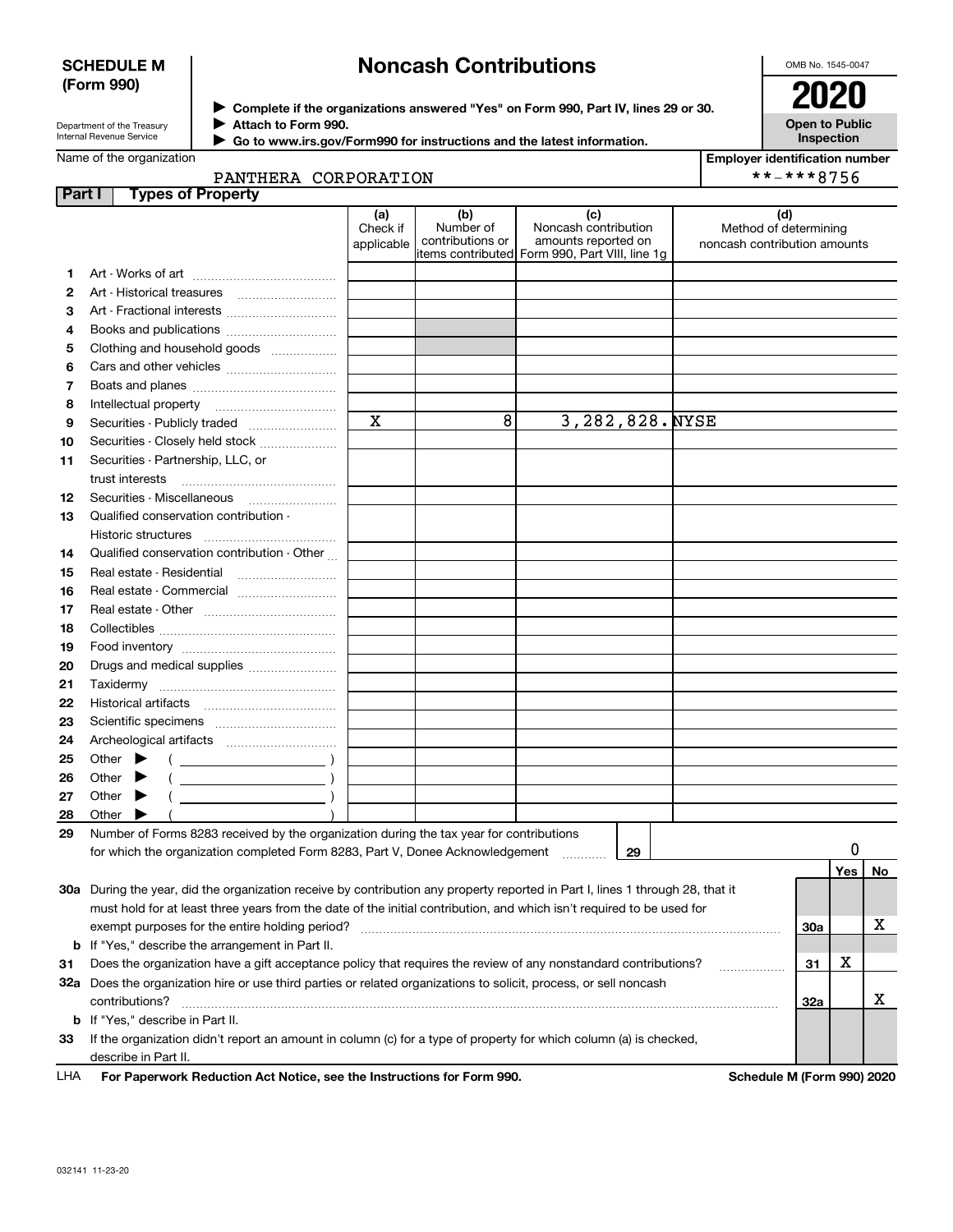Part II | Supplemental Information. Provide the information required by Part I, lines 30b, 32b, and 33, and whether the organization is reporting in Part I, column (b), the number of contributions, the number of items received, or a combination of both. Also complete this part for any additional information.

SCHEDULE M, PART I, COLUMN (B):

#### COLUMN B REPORTS THE NUMBER OF CONTRIBUTORS.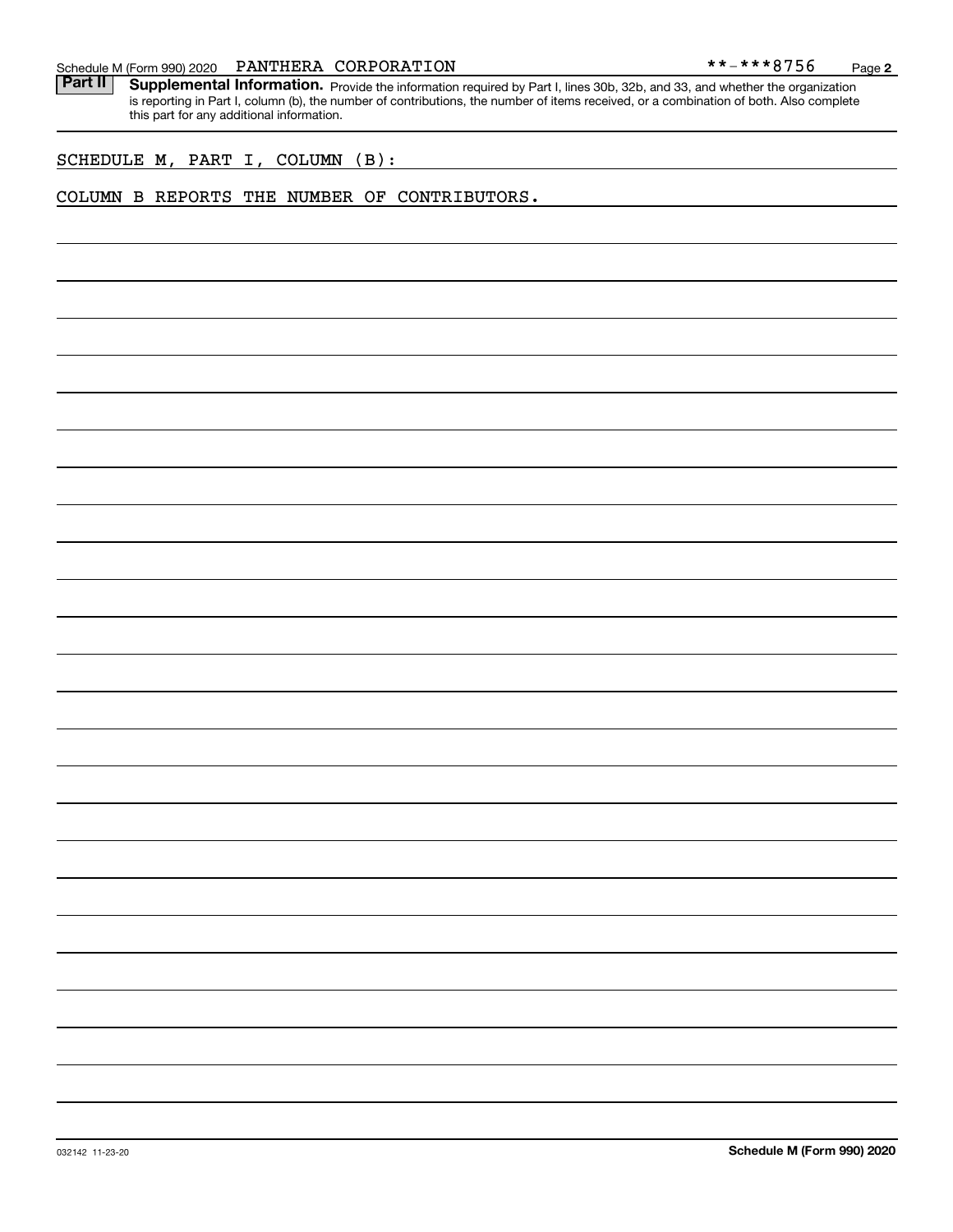**(Form 990 or 990-EZ)**

Department of the Treasury Internal Revenue Service Name of the organization

**Complete to provide information for responses to specific questions on SCHEDULE O Supplemental Information to Form 990 or 990-EZ**

**Form 990 or 990-EZ or to provide any additional information. | Attach to Form 990 or 990-EZ. | Go to www.irs.gov/Form990 for the latest information.**



PANTHERA CORPORATION

**Employer identification number**<br>\*\*-\*\*\*8756

FORM 990, PART III, LINE 4A, PROGRAM SERVICE ACCOMPLISHMENTS:

PUMA - PANTHERA IS WORKING TO BETTER UNDERSTAND AND PROTECT PUMAS IN THE WESTERN US (NORTHWEST WYOMING, THE SAN FRANCISCO BAY AREA AND OLYMPIC PENINSULA) AND IN THE TORRES DEL PAINE NATIONAL PARK REGION IN THE CHILEAN PATAGONIA. PANTHERA'S WORK INCLUDES STUDYING THE EFFECTS OF WOLF REINTRODUCTION AND HUMAN HUNTING ON PUMA POPULATIONS, UTILIZING INNOVATIVE CAMERA TECHNOLOGY TO OBSERVE THE SECRET SOCIAL LIVES OF PUMAS, CHARACTERIZING DISPERSAL DYNAMICS AND IMPEDIMENTS, AND MITIGATING HUMAN-PUMA CONFLICT. A RANGE-WIDE ASSESSMENT OF THE STATUS OF PUMAS, FROM PATAGONIA TO BRITISH COLUMBIA, IS ALSO UNDERWAY.

SMALL CATS - PANTHERA ALSO WORKS TO UNDERSTAND AND CONSERVE THE 33 SPECIES OF SMALL WILD CATS. PRIORITIES FOR THIS PROGRAM ARE TO FOCUS ON THE LEAST UNDERSTOOD CATS, TO ENHANCE CURRENT DATA COLLECTION ON BIG CAT STUDY SITES TO GATHER SMALL CAT DATA, AND TO STRATEGICALLY ESTABLISH NEW SITES OF HIGH CONSERVATION VALUE FOR SMALL CATS.

LHA For Paperwork Reduction Act Notice, see the Instructions for Form 990 or 990-EZ. Schedule O (Form 990 or 990-EZ) 2020 TECH - PANTHERA'S TECHNOLOGY PROGRAM DEVELOPED DEVICES AND SOFTWARE SUPPORTING SPECIES PROGRAMS, INCLUDING CAMERA TRAPS AND POACHERCAMS. PANTHERA INTEGRATES THIRD PARTY PRIVATE GSM (GLOBAL SYSTEM FOR MOBILE) WIRELESS EQUIPMENT, AS WELL AS SYSTEMS TO MONITOR POACHERCAM DEPLOYMENTS. SCHOLARSHIPS AND AWARDS - PANTHERA PROVIDES SCHOLARSHIPS, RESEARCH AND PROJECTS TO POST-GRADUATE STUDENTS IN ADVANCED DEGREE PROGRAMS, AND RESEARCH AND CONSERVATION AWARDS TO INDIVIDUALS AND ORGANIZATIONS IMPLEMENTING CONSERVATION PROJECTS ON WILD CATS.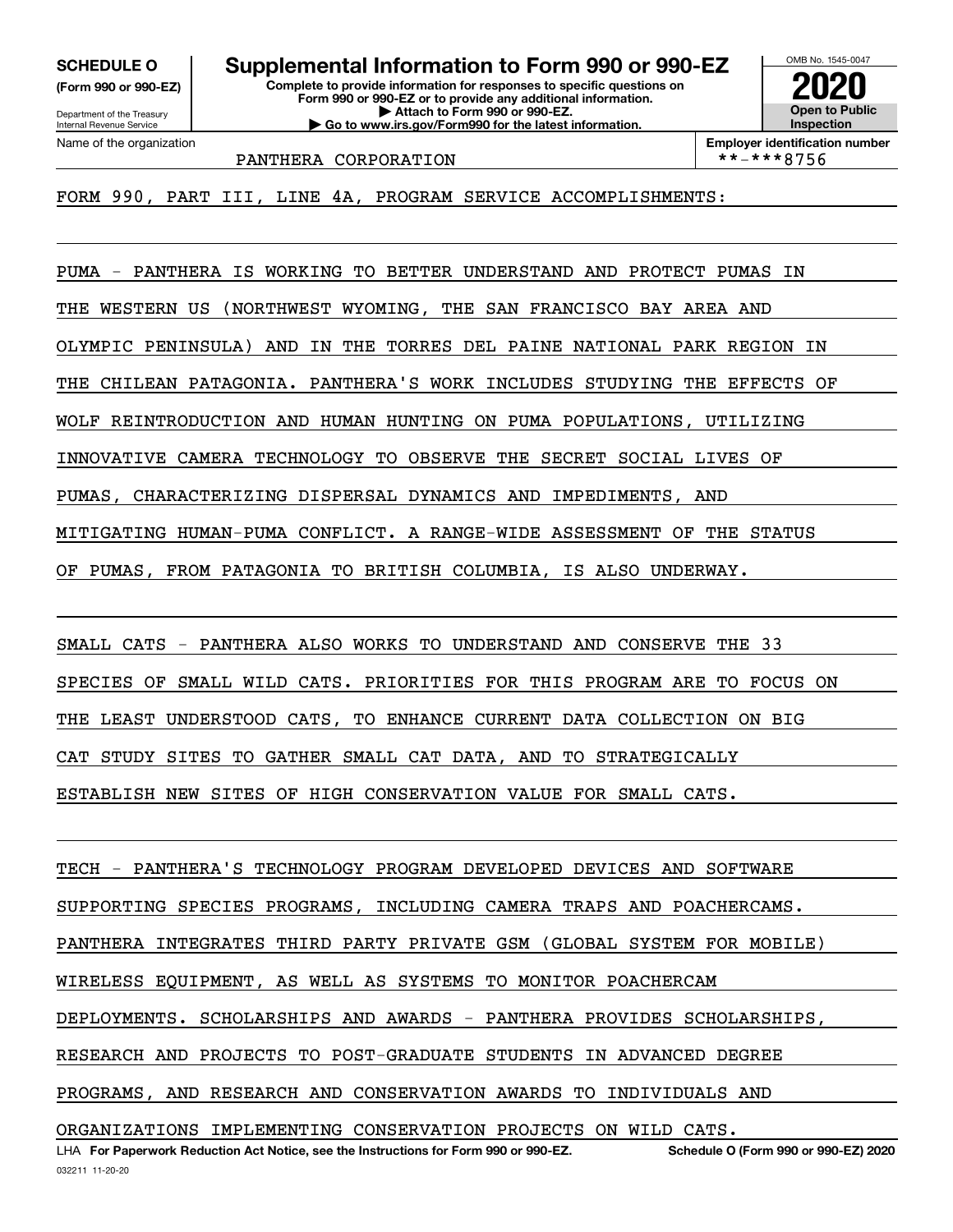| Schedule O (Form 990 or 990-EZ) 2020                                   | Page 2                                              |
|------------------------------------------------------------------------|-----------------------------------------------------|
| Name of the organization<br>PANTHERA CORPORATION                       | <b>Employer identification number</b><br>**-***8756 |
| PANTHERA, IN CONJUNCTION WITH THE AMERICAN MUSEUM OF NATURAL HISTORY,  |                                                     |
| DEVELOPED A GLOBAL FELID GENETIC DATABASE TO UNDERSTAND THE IMPACT OF  |                                                     |
| LARGE SCALE GENETIC ISSUES IMPACTING FELIDS, AND NOW WORKS THROUGH THE |                                                     |
| NATIONAL GENOMICS CENTER FOR WILDLIFE AND FISH CONSERVATION IN         |                                                     |
| MISSOULA, MONTANA, FOR MOST OF ITS GENETIC ANALYSIS NEEDS.             |                                                     |
|                                                                        |                                                     |
|                                                                        |                                                     |

FORM 990, PART III, LINE 4D, OTHER PROGRAM SERVICES:

CHEETAH - PANTHERA SEEKS TO PROTECT CHEETAHS BY ADDRESSING DIRECT

THREATS TO THEM, THEIR PREY BASE AND THEIR HABITATS. TO DO THIS,

PANTHERA GATHERS CRITICAL ECOLOGICAL DATA BY SURVEYING AND MONITORING

POPULATIONS AND THEIR PREY, COLLABORATING WITH LOCAL LAW ENFORCEMENT

OFFICIALS AND PARTNERS, AND WORKING WITH LOCAL COMMUNITIES TO MITIGATE

CONFLICT AND CREATE CHEETAH-POSITIVE LANDSCAPES WITHIN COMMUNITIES.

PANTHERA'S APPROACH TO PROTECTING CHEETAHS FOCUSES ON DEVELOPING AN

INTEGRATED TRANSBOUNDARY PROGRAM BASED IN ZAMBIA, BUT OPERATING OVER

THE 5-COUNTRY KAZA LANDSCAPE, WHICH IS THE LANDSCAPE IN THE KAVANGO AND

ZAMBEZI RIVER BASINS, AND EVENTUALLY EXPANDING ACROSS THE CHEETAH'S

AFRICAN RANGE.

EXPENSES \$ 792,892. INCLUDING GRANTS OF \$ 52,000. REVENUE \$ 0.

FORM 990, PART V, LINE 4B, LIST OF FOREIGN COUNTRIES:

BELIZE, BRAZIL, COLOMBIA, COSTA RICA,

HONDURAS, UNITED KINGDOM, FRANCE, MEXICO,

SOUTH AFRICA, ZAMBIA

FORM 990, PART VI, SECTION A, LINE 2:

DR. THOMAS KAPLAN, PANTHERA'S CHAIRMAN OF THE BOARD OF DIRECTORS, AND JOSH

FINK, A DIRECTOR, SERVE AS DIRECTORS AND OFFICERS OF AN ENTITY THAT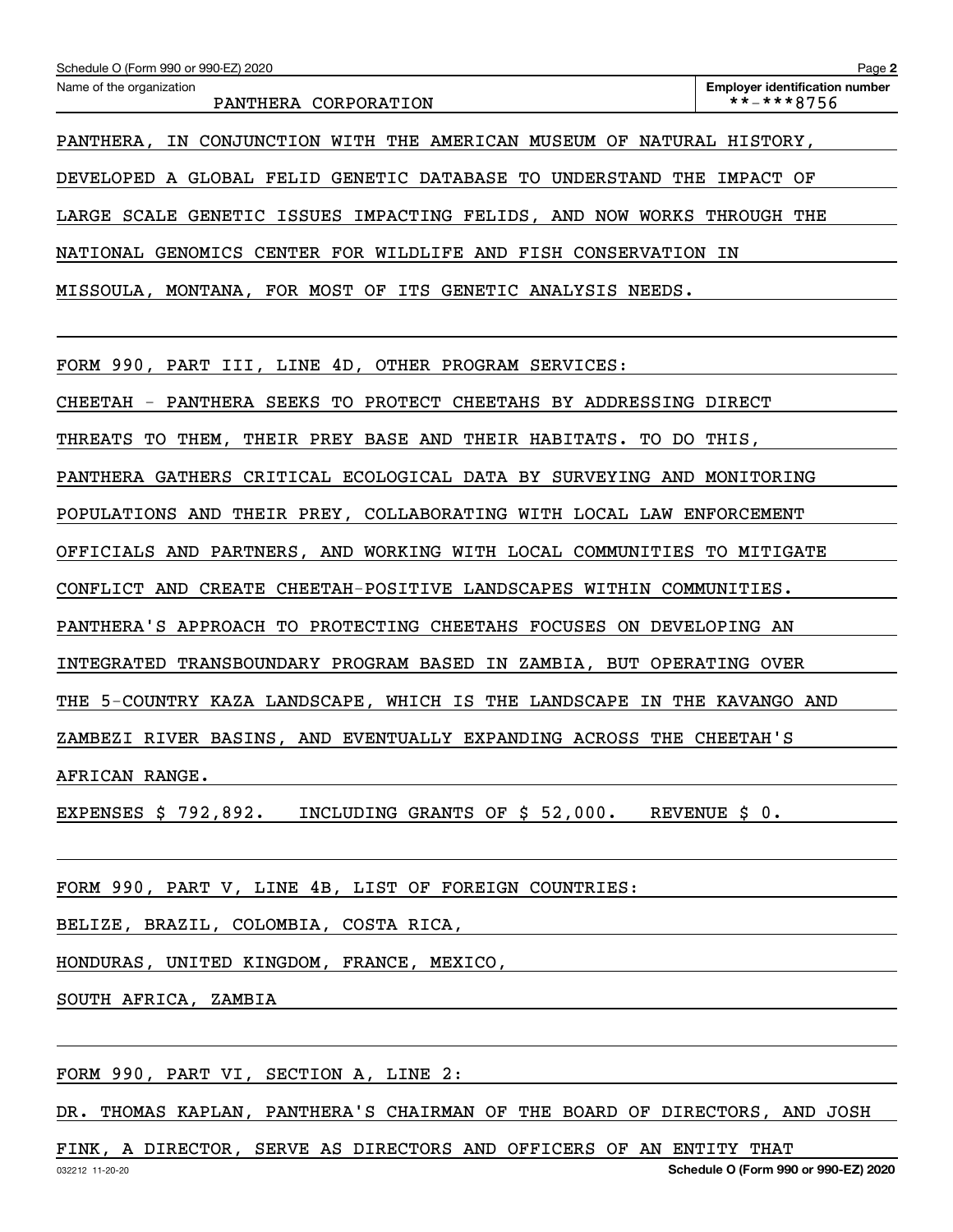| Schedule O (Form 990 or 990-EZ) 2020                                   | Page 2                                              |
|------------------------------------------------------------------------|-----------------------------------------------------|
| Name of the organization<br>PANTHERA CORPORATION                       | <b>Employer identification number</b><br>**-***8756 |
| SERVICES . DR. KAPLAN<br>ADVISORY<br>INVESTMENT<br>PROVIDES            | SERVES AS A DIRECTOR OF                             |
| OWNED BY THE<br>A PORTFOLIO<br>COMPANY<br>MAJORITY<br>INVESTMENT       | PARTNERSHIP<br>(AND A                               |
| ADVISOR) AND ALSO SERVES OR<br>INVESTMENT<br>ΟF<br>THE<br>CLIENT       | SERVED AS A<br>DIRECTOR                             |
| AND/OR OFFICER OF PRIVATE ENTITIES FOR THE BENEFIT OF                  | DR. KAPLAN<br>AND HIS                               |
| NICOLE MOLLO, A DIRECTOR, PERFORMS SERVICES AS A CONSULTANT<br>FAMILY. | FOR DR.                                             |
| KAPLAN.                                                                |                                                     |

FORM 990, PART VI, SECTION B, LINE 11B:

THE FINANCE COMMITTEE REVIEWS FORM 990 IN ITS ENTIRETY IN DETAIL WITH THE CONTROLLER. COPIES OF THE FORM 990 ARE THEN PROVIDED TO THE BOARD OF DIRECTORS AND THE TAX FORM IS APPROVED AND FILED WITH IRS ON BEHALF OF THE BOARD OF DIRECTORS AFTER THE REVIEW PROCESS.

FORM 990, PART VI, SECTION B, LINE 12C:

DISCLOSURE OF POTENTIAL CONFLICT OF INTEREST:

DIRECTORS, OFFICERS AND KEY EMPLOYEES HAVE A DUTY TO DISCLOSE THE EXISTENCE OF ANY MATERIAL FACTS ABOUT ANY PERSONAL RELATIONSHIP HAVING A PERSONAL OR FINANCIAL INTEREST IN A PROPOSED TRANSACTION, CONTRACT OR COMPENSATION ARRANGEMENT WITH PANTHERA OR BASED ON THE DIRECTOR'S, OFFICER'S OR KEY EMPLOYEE'S RELATIONSHIP OR POSITION IN PANTHERA. THE POTENTIAL CONFLICT OF INTEREST MUST BE DISCLOSED BEFORE THE TRANSACTION, CONTRACT OR ARRANGEMENT IS REVIEWED, AUTHORIZED, APPROVED, OR RATIFIED. THE PERSONAL INTEREST MAY ARISE BECAUSE THE DIRECTOR, OFFICER OR KEY EMPLOYEE HAS A RELATIONSHIP OR PERSONAL FINANCIAL INTEREST IN A PROPOSED TRANSACTION, CONTRACT, OR COMPENSATION ARRANGEMENT ("IMMEDIATE FAMILY" MEANS THE DIRECTOR'S, OFFICER'S OR KEY EMPLOYEE'S SPOUSE, CHILDREN, OR INDIVIDUAL (S) RESIDING IN THE DIRECTOR'S, OFFICER'S OR KEY EMPLOYEE'S HOME).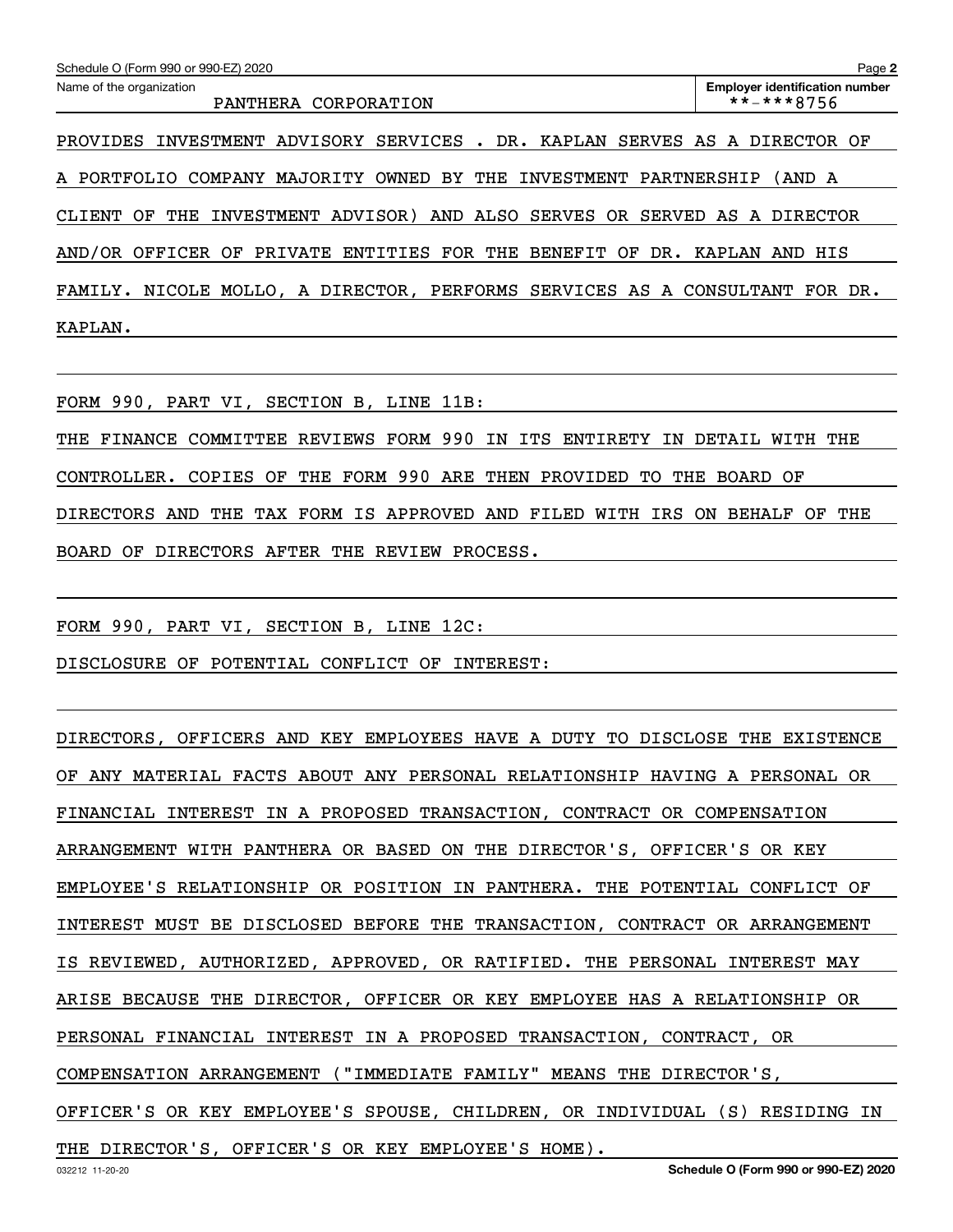PANTHERA CORPORATION  $\qquad \qquad | \qquad **-***8756$ 

#### COMPLIANCE REVIEW:

PANTHERA'S CORPORATE SECRETARY IS RESPONSIBLE FOR CIRCULATING DISCLOSURE FORMS TO DIRECTORS, OFFICERS AND KEY EMPLOYEES CONFIRMING ON AN ANNUAL BASIS THAT THE FORMS ARE KEPT UP TO DATE AND INFORMING THE BOARD OF DIRECTORS OF ACTUAL OR POTENTIAL CONFLICT OF INTEREST.

ENFORCEMENT OF CONFLICTS POLICY:

FOLLOWING ANY DISCLOSURE OF A POTENTIAL CONFLICT OF INTEREST BY A DIRECTOR, OFFICER OR KEY EMPLOYEE, THE BOARD OF DIRECTORS' COMPENSATION COMMITTEE WILL REVIEW THE DISCLOSURE AND DETERMINE WHETHER AN ACTUAL CONFLICT EXISTS. THE BOARD OF DIRECTORS' COMPENSATION COMMITTEE THEN MAY OR MAY NOT AUTHORIZE OR APPROVE THE PROPOSED TRANSACTION OR OTHER MATTER AS FAIR AND REASONABLE BY A VOTE WITHOUT COUNTING THE VOTE OR VOTES OF SUCH INTERESTED PERSON OR PERSONS. THE PERSON WITH A CONFLICT OF INTEREST MAY BE PRESENT FOR OR PARTICIPATE IN THE DISCUSSION OF THE PROPOSED TRANSACTION OR OTHER MATTER IF DEEMED APPROPRIATE BY THE CHAIRPERSON OF THE MEETING OR BY THE BOARD OF DIRECTORS' COMPENSATION COMMITTEE. POTENTIAL CONFLICTS OF INTEREST OF OTHER THAN KEY EMPLOYEES WILL BE REVIEWED BY THE EXECUTIVE COMMITTEE, WHICH CONSISTS OF THE PANTHERA EXECUTIVE OFFICERS IN A MANNER SIMILAR TO THAT UTILIZED BY THE BOARD OF DIRECTORS' COMPENSATION COMMITTEE.

VIOLATIONS OF THE CONFLICTS OF INTEREST POLICY:

IF THE BOARD OF DIRECTORS HAS REASONABLE CAUSE TO BELIEVE THAT A DIRECTOR,

032212 11-20-20 **Schedule O (Form 990 or 990-EZ) 2020** OFFICER OF KEY EMPLOYEE HAS FAILED TO DISCLOSE A POTENTIAL/ACTUAL CONFLICT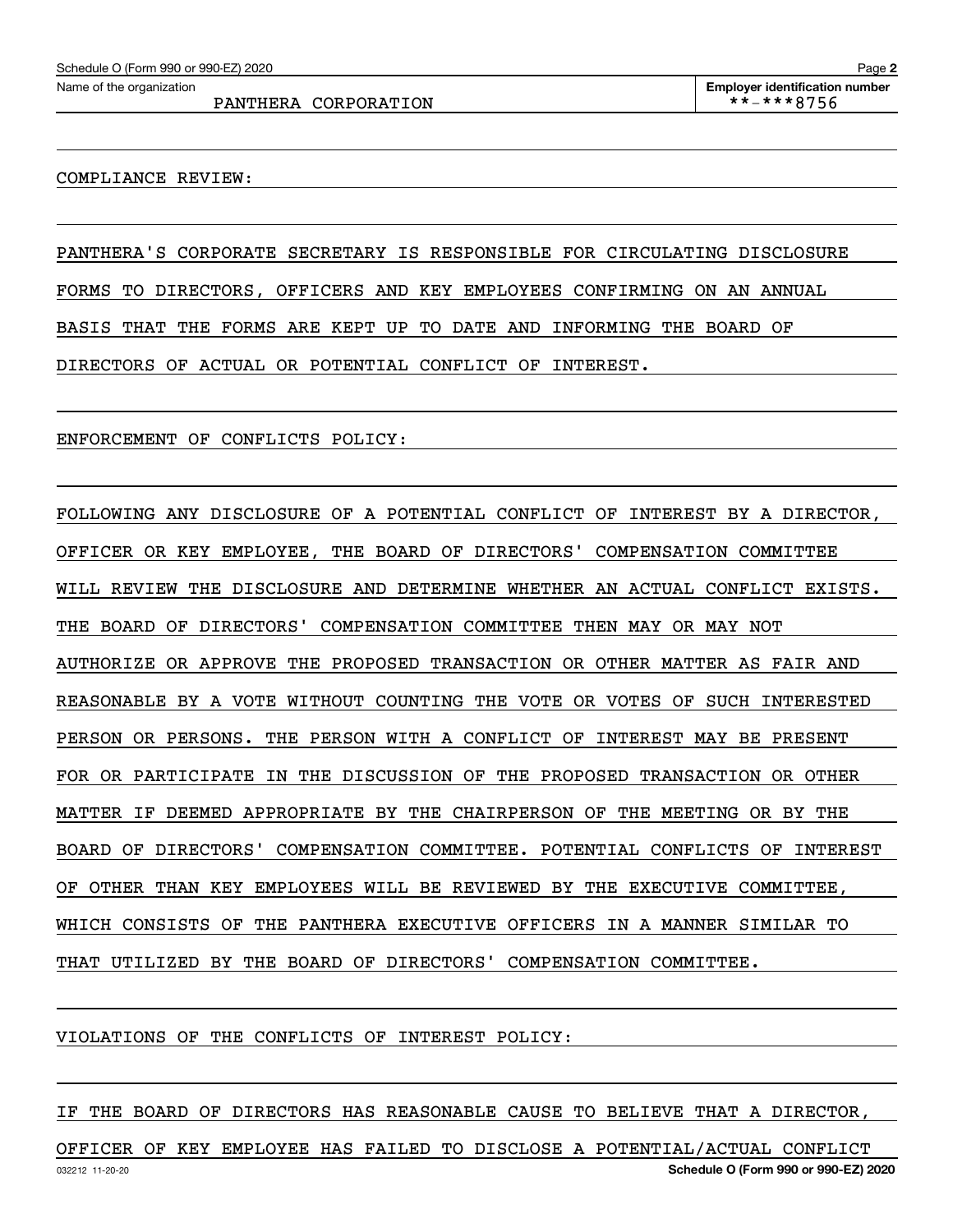| Schedule O (Form 990 or 990-EZ) 2020                                          | Page 2                                              |
|-------------------------------------------------------------------------------|-----------------------------------------------------|
| Name of the organization<br>PANTHERA CORPORATION                              | <b>Emplover identification number</b><br>**-***8756 |
| INTEREST, IT WILL INFORM THE INDIVIDUAL OF THE BASIS FOR THE BELIEF AND<br>ОF |                                                     |
| AFFORD THE INDIVIDUAL THE OPPORTUNITY TO EXPLAIN THE FAILURE TO DISCLOSE.     |                                                     |
| THE BOARD OF DIRECTORS MAY TAKE WHATEVER FOLLOW-UP ACTION IT DEEMS            |                                                     |
| NECESSARY AND, AT ITS OPTION, MAY VOID A TRANSACTION, CONTRACT OR             |                                                     |
| ARRANGEMENT WHERE A POTENTIAL OR ACTUAL CONFLICT OF INTEREST EXISTS THAT      |                                                     |
| HAS NOT BEEN DISCLOSED.                                                       |                                                     |
|                                                                               |                                                     |
| ANNUAL STATEMENTS:                                                            |                                                     |
|                                                                               |                                                     |
| EACH DIRECTOR, OFFICER AND KEY EMPLOYEE WILL ANNUALLY SIGN THE DISCLOSURE     |                                                     |
| FORM AND THE CERTIFICATION FORM THAT AFFIRMS THAT THE DIRECTOR, OFFICER OR    |                                                     |
| KEY EMPLOYEE:                                                                 |                                                     |
|                                                                               |                                                     |
| RECEIVED A COPY OF PANTHERA'S BOARD OF DIRECTORS, OFFICERS AND KEY            |                                                     |
| CONFLICT OF INTEREST POLICY;<br>EMPLOYEES'                                    |                                                     |
|                                                                               |                                                     |
| READ AND UNDERSTAND THE POLICY;<br>B)                                         |                                                     |
|                                                                               |                                                     |
| C) AGREED TO COMPLY WITH THE POLICY;                                          |                                                     |
|                                                                               |                                                     |
| D) UNDERSTANDS THAT PANTHERA IS A CHARITABLE ORGANIZATION AND THAT IN ORDER   |                                                     |
| TO MAINTAIN ITS TAX EXEMPT STATUS, IT MUST ENGAGE PRIMARILY IN ACTIVITIES     |                                                     |
| THAT ACCOMPLISH ONE OR MORE OF ITS TAX EXEMPT PURPOSES; AND                   |                                                     |
|                                                                               |                                                     |
| E) COMPLIES WITH THE POLICY OTHER THAN ACTUAL OR POTENTIAL CONFLICTS OF       |                                                     |
| INTERESTS THAT MAY EXIST AND HAVE BEEN DISCLOSED TO THE CORPORATE SECRETARY   |                                                     |
| OF TO THE BOARD OF DIRECTORS. ANY DIRECTOR, OFFICER OR KEY EMPLOYEE WHO       |                                                     |
| FINDS OR SUSPECTS A VIOLATION OF THIS POLICY MUST IMMEDIATELY REPORT THE      |                                                     |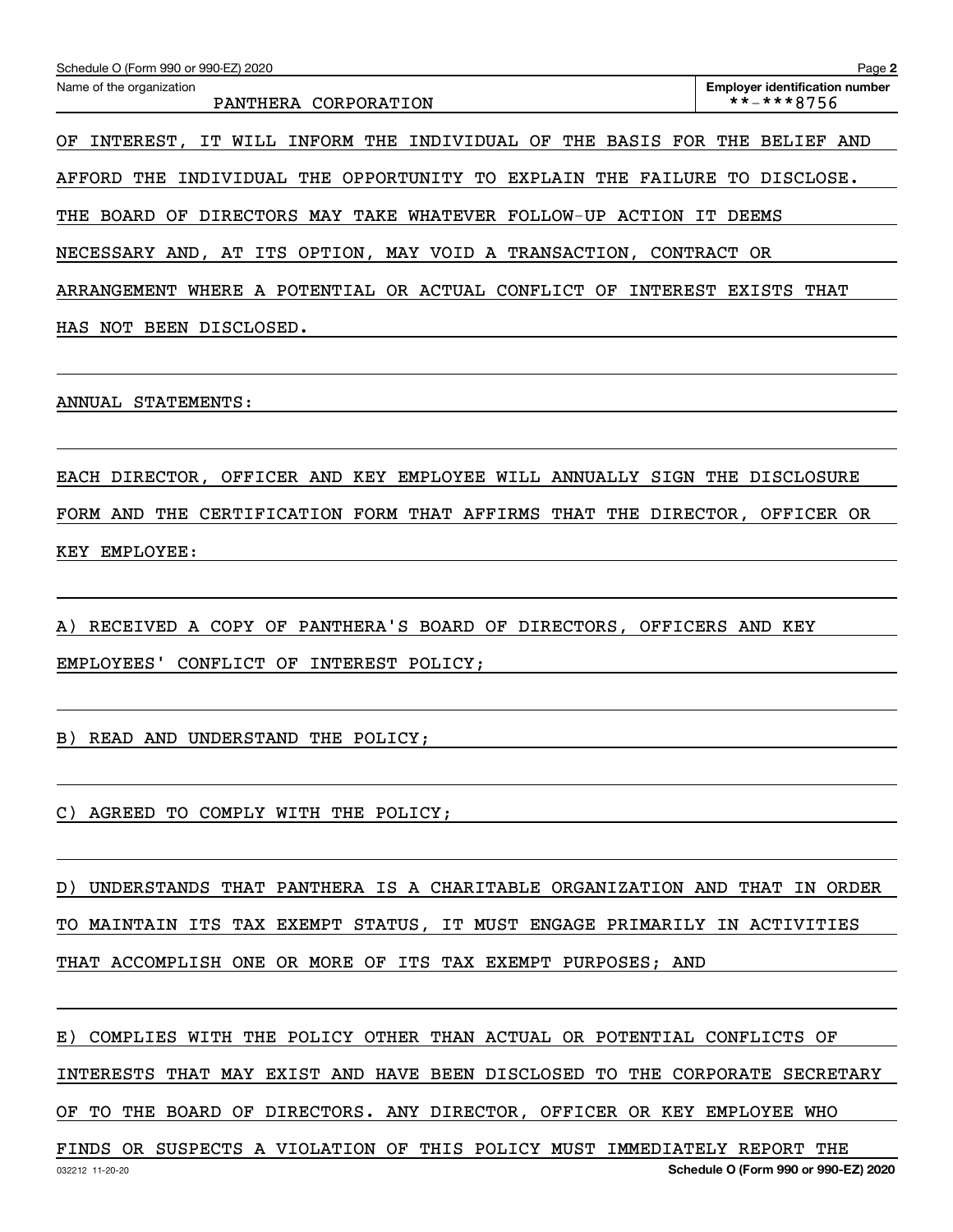| Schedule O (Form 990 or 990-EZ) 2020                                   | Page 2                                              |
|------------------------------------------------------------------------|-----------------------------------------------------|
| Name of the organization<br>PANTHERA CORPORATION                       | <b>Employer identification number</b><br>**-***8756 |
| CONDUCT TO THE CHAIRMAN OF THE BOARD OF DIRECTORS AND/OR THE CORPORATE |                                                     |
| SECRETARY. ANY EMPLOYEE OR AGENT MAY REPORT CONDUCT THAT MAY BE IN     |                                                     |
| VIOLATION OF THIS POLICY TO THE CHAIRMAN OF THE BOARD OF DIRECTORS,    |                                                     |
| CORPORATE SECRETARY, OFFICERS OR HIS OR HER MANAGER.                   |                                                     |

FORM 990, PART VI, SECTION B, LINE 15:

15A) A COMPENSATION ARRANGEMENT FOR THE CEO IS BASED ON A WRITTEN EMPLOYMENT CONTRACT ESTABLISHED BY THE CEO IN CONJUNCTION WITH THE BOARD OF DIRECTORS AT THE TIME OF INITIAL EMPLOYMENT. THE FINANCE COMMITTEE, AFTER THE REVIEW OF SUCH INFORMATION, ESTABLISHES THE OFFICERS AND KEY EMPLOYEES' SALARY LEVELS ANNUALLY AND DOCUMENTS THE PROCESS IN THE FINANCE COMMITTEE MINUTES.

15B) PANTHERA'S FINANCE COMMITTEE OF THE BOARD OF DIRECTORS EVALUATES EACH OFFICER'S AND KEY EMPLOYEE'S INDIVIDUAL DUTIES, RESPONSIBILITIES, EDUCATIONAL BACKGROUND, WORK EXPERIENCE AND PAST PERFORMANCE (IF APPLICABLE) TO SET FAIR RATES OF COMPENSATION. PANTHERA SEEKS TO PROVIDE COMPENSATION THAT IS CONSISTENT WITH PREVAILING RATES AT SIMILAR NOT-FOR-PROFIT ORGANIZATIONS FOR COMPARABLE JOB FUNCTIONS CONSISTENT WITH THE ANNUAL BUDGET APPROVED BY THE BOARD OF DIRECTORS. UNDER PANTHERA'S BYLAWS, A BOARD OF DIRECTOR'S MEMBER SHALL NOT RECEIVE COMPENSATION FOR ANY SERVICES RENDERED IN SUCH CAPACITY, BUT MAY BE REIMBURSED FOR REASONABLE AND CUSTOMARY EXPENSES INCURRED. ALL OFFICERS' AND KEY EMPLOYEES' COMPENSATION IS ESTABLISHED ANNUALLY BASED ON SALARIES PAID BY COMPARABLE TAX EXEMPT ORGANIZATIONS, BASED ON PUBLICLY AVAILABLE INFORMATION, INCLUDING OTHER ORGANIZATIONS' FORM 990 FILINGS, INDEPENDENT SALARY SURVEY STUDIES AND SUCH OTHER INFORMATION AS DEEMED APPROPRIATE. THE FINANCE COMMITTEE, AFTER THE REVIEW OF SUCH INFORMATION, ESTABLISHES THE OFFICERS'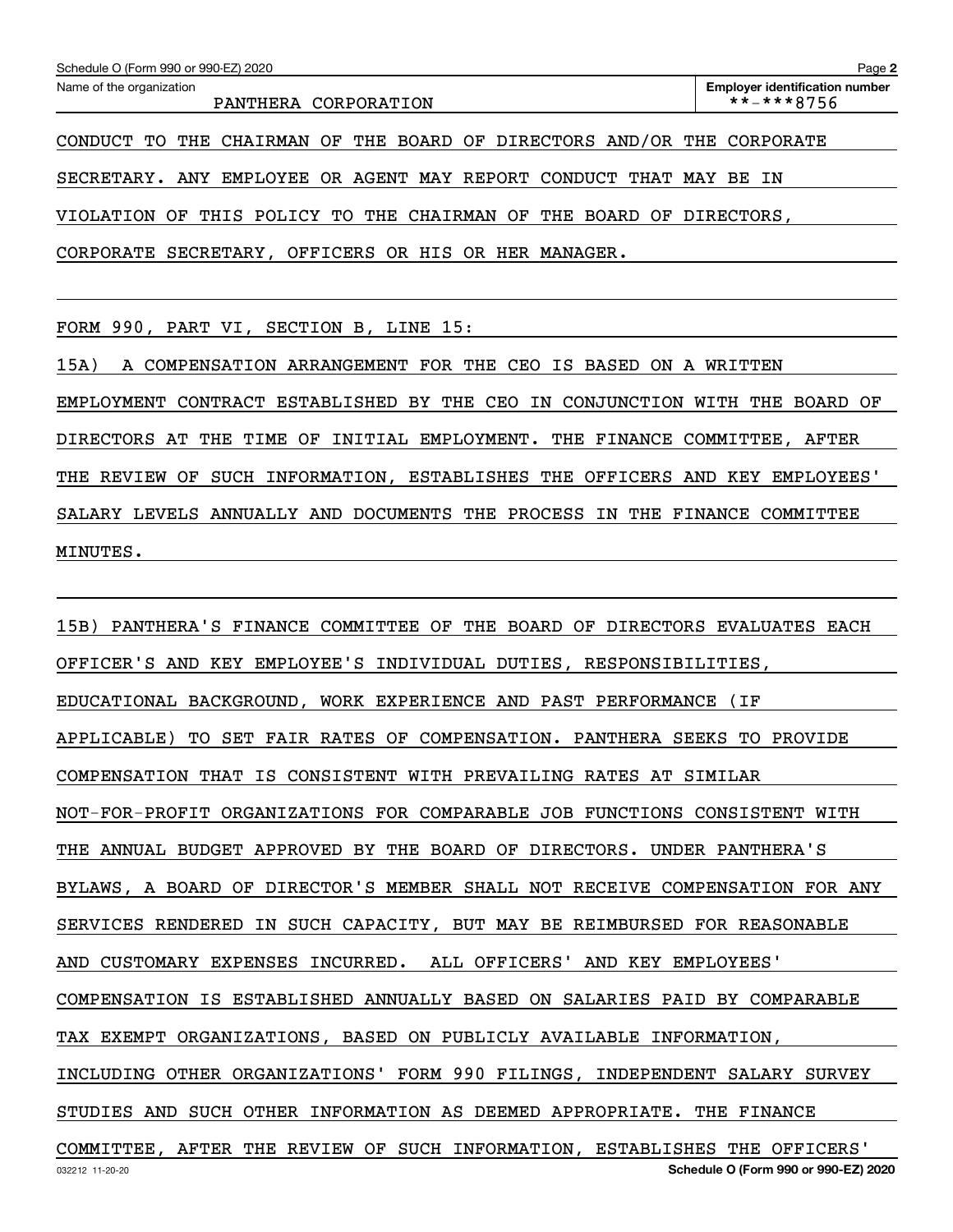AND KEY EMPLOYEES' SALARY LEVELS ANNUALLY AND DOCUMENTS THE PROCESS IN THE FINANCE COMMITTEE MINUTES.

FORM 990, PART VI, LINE 17, LIST OF STATES RECEIVING COPY OF FORM 990:

AL,AK,AZ,AR,CA,CO,CT,DE,FL,GA,HI,IL,KS,KY,ME,MD,MI,MA,MN,MS,NH,NJ,NM,NY,ND OH,OK,OR,PA,RI,SC,SD,TN,UT,VA,WA,WV,WI,WY

FORM 990, PART VI, SECTION C, LINE 19:

A COPY OF PANTHERA'S FINANCIAL STATEMENTS WILL BE AVAILABLE UPON REQUEST.

IF THE REQUEST IS MADE IN PERSON, IT WILL BE HONORED ON THE DAY OF THE

REQUEST; IF IT IS WRITTEN, THEN PANTHERA WILL RESPOND WITHIN 30 DAYS OF THE INITIAL REQUEST.

| FORM 990, PART IX, LINE 11G, OTHER FEES:               |            |
|--------------------------------------------------------|------------|
| OTHER PROFESSIONAL SERVICE FEES:                       |            |
| PROGRAM SERVICE EXPENSES                               | 548,509.   |
| MANAGEMENT AND GENERAL EXPENSES                        | 705,049.   |
| FUNDRAISING EXPENSES                                   | 148,643.   |
| TOTAL EXPENSES                                         | 1,402,201. |
|                                                        |            |
| CONTRACTED SERVICES:                                   |            |
| PROGRAM SERVICE EXPENSES                               | 666,134.   |
| MANAGEMENT AND GENERAL EXPENSES                        | 549.       |
| FUNDRAISING EXPENSES                                   | 38,724.    |
| <b>TOTAL EXPENSES</b>                                  | 705,407.   |
| TOTAL OTHER FEES ON FORM 990, PART IX, LINE 11G, COL A | 2,107,608. |
|                                                        |            |

FORM 990, PART XI, LINE 9, CHANGES IN NET ASSETS: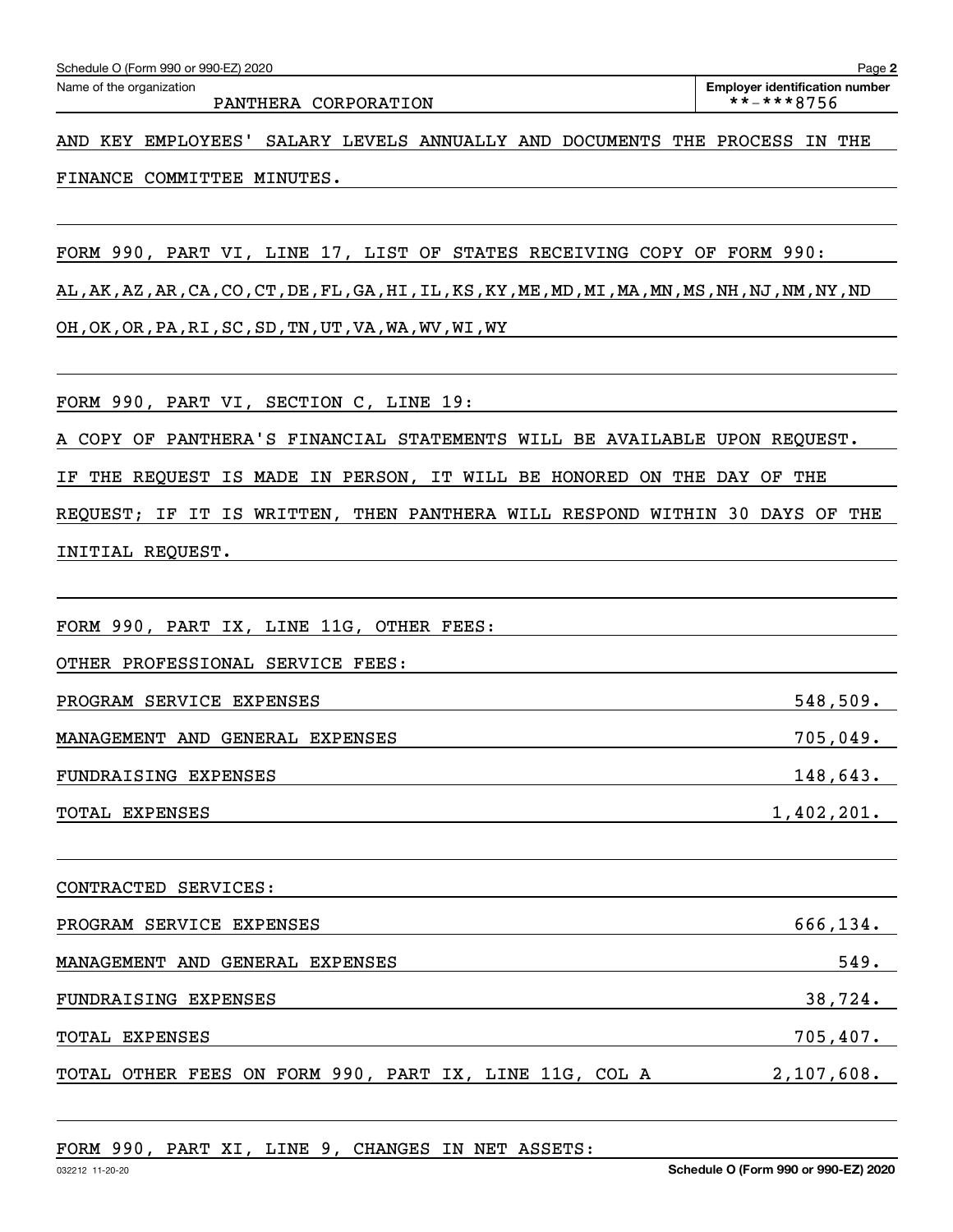| Schedule O (Form 990 or 990-EZ) 2020             | Page 2                                       |
|--------------------------------------------------|----------------------------------------------|
| Name of the organization<br>PANTHERA CORPORATION | Employer identification number<br>**-***8756 |
| OTHER COMPREHENSIVE GAIN ON FOREIGN EXCHANGE     | 75,693.                                      |
| UNCOLLECTIBLE DONATIONS                          | $-183,401.$                                  |
| TOTAL TO FORM 990, PART XI, LINE 9               | $-107,708.$                                  |
|                                                  |                                              |
|                                                  |                                              |
|                                                  |                                              |
|                                                  |                                              |
|                                                  |                                              |
|                                                  |                                              |
|                                                  |                                              |
|                                                  |                                              |
|                                                  |                                              |
|                                                  |                                              |
|                                                  |                                              |
|                                                  |                                              |
|                                                  |                                              |
|                                                  |                                              |
|                                                  |                                              |
|                                                  |                                              |
|                                                  |                                              |
|                                                  |                                              |
|                                                  |                                              |
|                                                  |                                              |
|                                                  |                                              |
|                                                  |                                              |
|                                                  |                                              |
|                                                  |                                              |
|                                                  |                                              |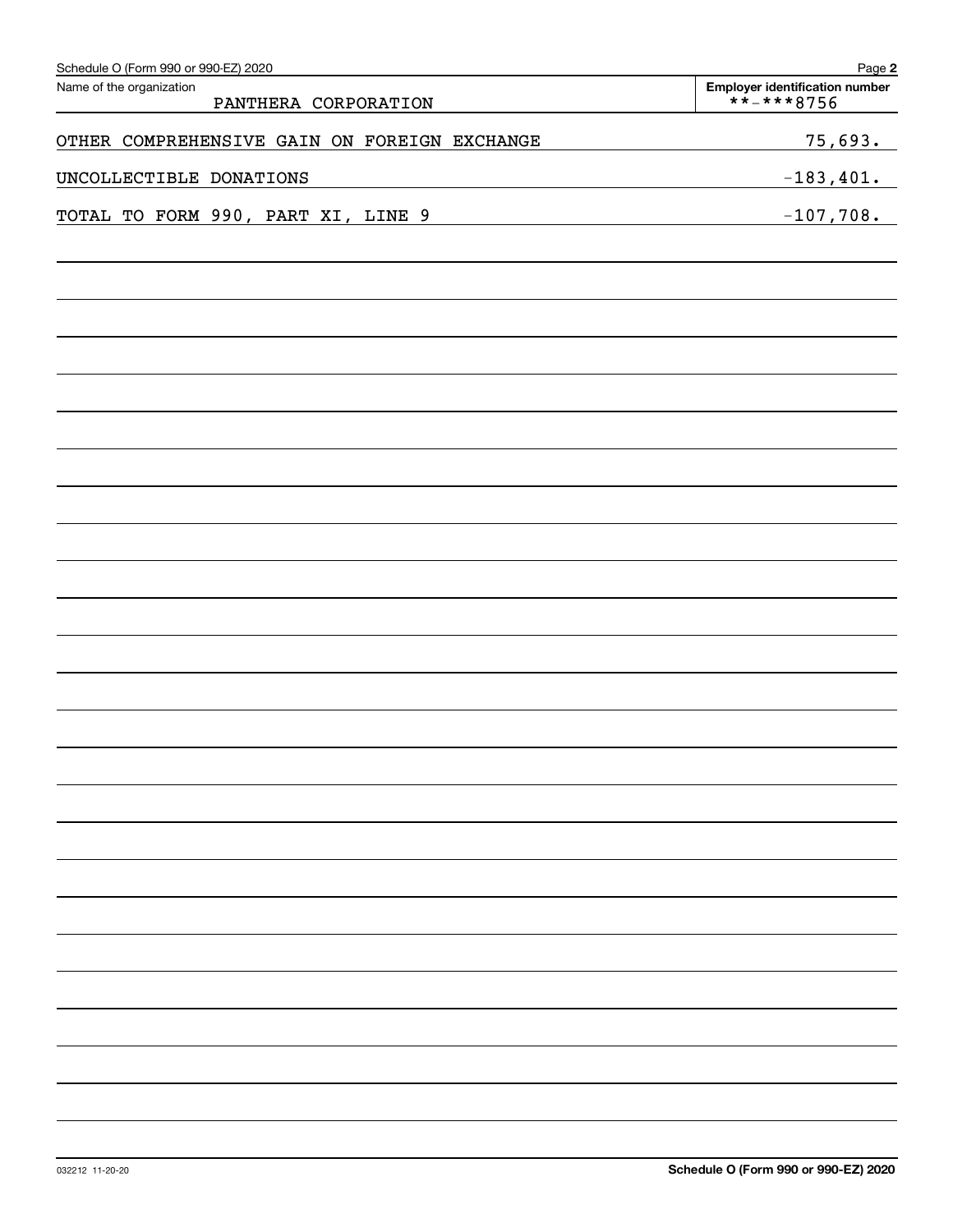**(a)**

## **Related Organizations and Unrelated Partnerships**

**Complete if the organization answered "Yes" on Form 990, Part IV, line 33, 34, 35b, 36, or 37.** |

# **(Form 990)**

**SCHEDULE R**

Department of the Treasury Internal Revenue Service Name of the organization

#### PANTHERA CORPORATION

**Part I Identification of Disregarded Entities.**  Complete if the organization answered "Yes" on Form 990, Part IV, line 33.

| (a)<br>Name, address, and EIN (if applicable)<br>of disregarded entity | (b)<br>Primary activity | (c)<br>Legal domicile (state or<br>foreign country) | (d)<br>Total income | (e)<br>End-of-year assets | (f)<br>Direct controlling<br>entity |
|------------------------------------------------------------------------|-------------------------|-----------------------------------------------------|---------------------|---------------------------|-------------------------------------|
|                                                                        |                         |                                                     |                     |                           |                                     |
|                                                                        |                         |                                                     |                     |                           |                                     |
|                                                                        |                         |                                                     |                     |                           |                                     |
|                                                                        |                         |                                                     |                     |                           |                                     |

#### **Identification of Related Tax-Exempt Organizations.** Complete if the organization answered "Yes" on Form 990, Part IV, line 34, because it had one or more related tax-exempt **Part II** organizations during the tax year.

| (a)                                                                    | (b)              | (c)                      | (d)                           | (e)                | (f)                          | $(g)$<br>Section 512(b)(13) |            |
|------------------------------------------------------------------------|------------------|--------------------------|-------------------------------|--------------------|------------------------------|-----------------------------|------------|
| Name, address, and EIN                                                 | Primary activity | Legal domicile (state or | <b>Exempt Code</b><br>section | Public charity     | Direct controlling<br>entity |                             | controlled |
| of related organization                                                |                  | foreign country)         |                               | status (if section |                              | entity?                     |            |
|                                                                        |                  |                          |                               | 501(c)(3)          |                              | Yes                         | No         |
| PANTHERA WILDLIFE TRUST LTD.                                           |                  |                          |                               |                    |                              |                             |            |
| 23 WILSON AVENUE, HENLEY ON THAMES                                     |                  |                          |                               |                    | PANTHERA                     |                             |            |
| OXFORDSHIRE, UNITED KINGDOM                                            | CAT CONSERVATION | UNITED KINGDOM           |                               |                    | CORPORATION                  |                             | x          |
| PANTHERA BRASIL                                                        |                  |                          |                               |                    |                              |                             |            |
| URA BARAO DE MELGAGO, 40 ANDAR                                         |                  |                          |                               |                    | PANTHERA                     |                             |            |
| CUIABA, BRAZIL                                                         | CAT CONSERVATION | <b>BRAZIL</b>            |                               |                    | CORPORATION                  |                             | x          |
| FUNDACION PANTERA COLOMBIA                                             |                  |                          |                               |                    |                              |                             |            |
| CAR. 7 3156-80, OFICINA 904                                            |                  |                          |                               |                    | PANTHERA                     |                             |            |
| BAGOTA, COLOMBIA                                                       | CAT CONSERVATION | COLOMBIA                 |                               |                    | CORPORATION                  |                             | x          |
| PANTHERA WILDCAT ZAMBIA LTD                                            |                  |                          |                               |                    |                              |                             |            |
| HOOK BRIDGE LODGE                                                      |                  |                          |                               |                    | <b>PANTHERA</b>              |                             |            |
| MUMBWA, ZAMBIA                                                         | CAT CONSERVATION | ZAMBIA                   |                               |                    | CORPORATION                  |                             | x          |
| For Paperwork Reduction Act Notice, see the Instructions for Form 990. |                  |                          |                               |                    | Schedule R (Form 990) 2020   |                             |            |

**Attach to Form 990.**  |

OMB No. 1545-0047

**Open to Public 2020**

**| Go to www.irs.gov/Form990 for instructions and the latest information. Inspection Employer identification number**

\*\*-\*\*\*8756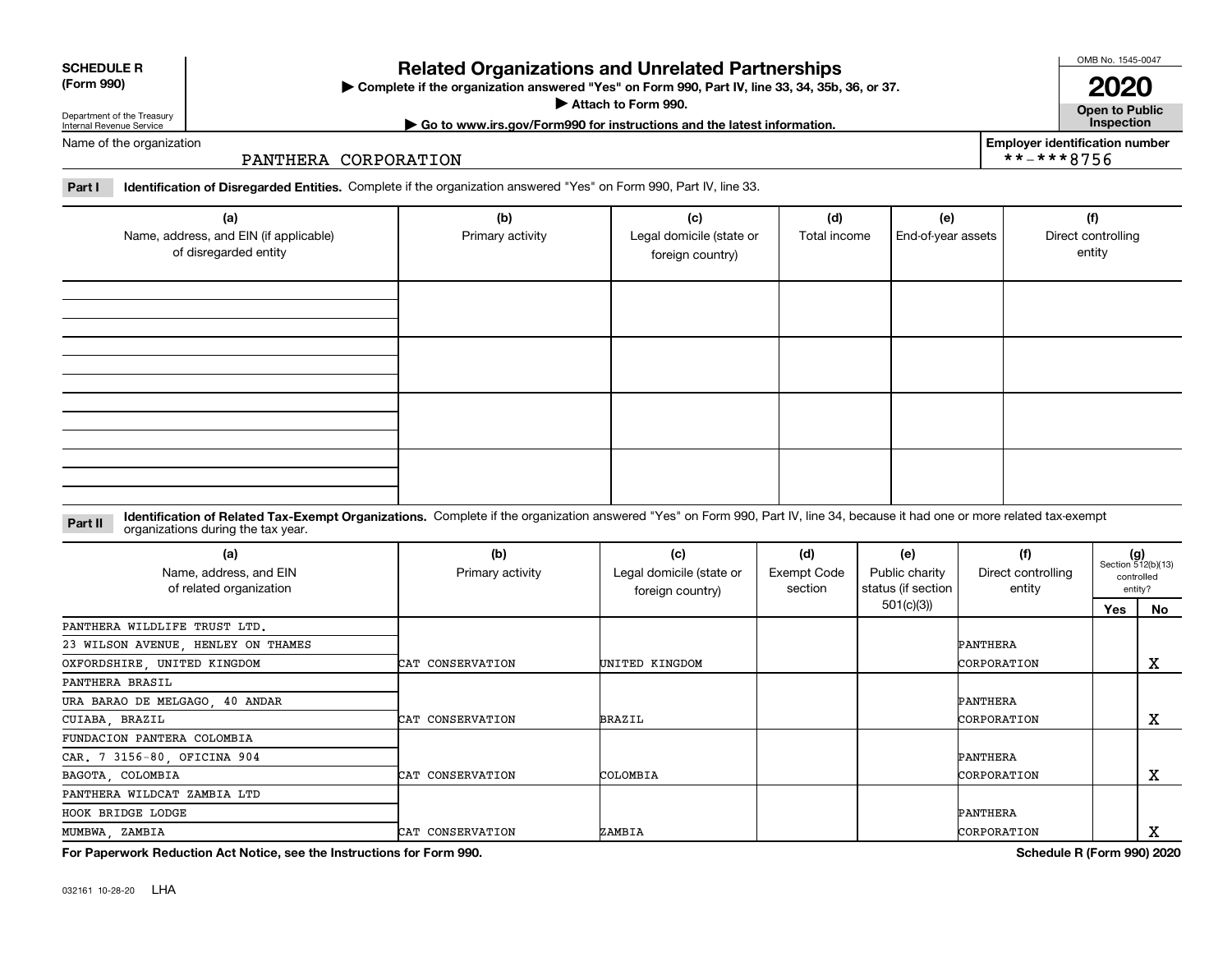**Part II Continuation of Identification of Related Tax-Exempt Organizations**

| (a)                                     | (b)              | (c)                      | (d)         | (e)                                  | (f)                          |                             | $(g)$<br>Section 512(b)(13) |
|-----------------------------------------|------------------|--------------------------|-------------|--------------------------------------|------------------------------|-----------------------------|-----------------------------|
| Name, address, and EIN                  | Primary activity | Legal domicile (state or | Exempt Code | Public charity<br>status (if section | Direct controlling<br>entity | controlled<br>organization? |                             |
| of related organization                 |                  | foreign country)         | section     |                                      |                              |                             |                             |
|                                         |                  |                          |             | 501(c)(3)                            |                              | Yes                         | No                          |
| PANTHERA WILDCAT CONSERVATION SA        |                  |                          |             |                                      |                              |                             |                             |
| 13 ORCHARD AVENUE, LAKESIDE             |                  |                          |             |                                      | PANTHERA                     |                             |                             |
| CAPE TOWN, SOUTH AFRICA                 | CAT CONSERVATION | SOUTH AFRICA             |             |                                      | CORPORATION                  |                             | $\mathbf X$                 |
| PANTHERA CANADA                         |                  |                          |             |                                      |                              |                             |                             |
| C/O COLLINS BARROW TORONTO, LLP         |                  |                          |             |                                      | PANTHERA                     |                             |                             |
| TORONTO, CANADA                         | CAT CONSERVATION | CANADA                   |             |                                      | CORPORATION                  |                             | X                           |
| PANTHERA FRANCE                         |                  |                          |             |                                      |                              |                             |                             |
| 10 RE DE PANTHIEVRE                     |                  |                          |             |                                      | PANTHERA                     |                             |                             |
| PARIS, FRANCE                           | CAT CONSERVATION | FRANCE                   |             |                                      | CORPORATION                  |                             | X                           |
| PANTHERA HONDURAS                       |                  |                          |             |                                      |                              |                             |                             |
| 3415 BLOQUE L, COL. LOS ROBLES          |                  |                          |             |                                      | PANTHERA                     |                             |                             |
| TEGUCIGALPA, HONDURAS                   | CAT CONSERVATION | HONDURAS                 |             |                                      | CORPORATION                  |                             | X                           |
| PANTHERA WILD CAT CONSERVATION BELIZE   |                  |                          |             |                                      |                              |                             |                             |
| P.O. BOX 460                            |                  |                          |             |                                      | PANTHERA                     |                             |                             |
| BELMOPAN CITY BELIZE                    | CAT CONSERVATION | <b>BELIZE</b>            |             |                                      | CORPORATION                  |                             | X                           |
| PANTHERA WILD CAT CONSERVATION MALAYSIA |                  |                          |             |                                      |                              |                             |                             |
| WISMA TUN SAMBANTHAN NO 2               |                  |                          |             |                                      | PANTHERA                     |                             |                             |
| KUALA LUMPUR, MALAYSIA                  | CAT CONSERVATION | MALAYSIA                 |             |                                      | CORPORATION                  |                             | X                           |
| CONSERVACION PANTHERA MEXICO AC         |                  |                          |             |                                      |                              |                             |                             |
| RECREO #48 INT A COL CENTRO             |                  |                          |             |                                      | PANTHERA                     |                             |                             |
| SAN MIGUEL DE ALLENDE, MEXICO GTO 37700 | CAT CONSERVATION | MEXICO                   |             |                                      | CORPORATION                  |                             | X                           |
| PANTHERA WILD CAT CONSERVATION SENEGAL  |                  |                          |             |                                      |                              |                             |                             |
| 19 AU PDT L.S. SENGHUR                  |                  |                          |             |                                      | PANTHERA                     |                             |                             |
| DAKAR, SENEGAL                          | CAT CONSERVATION | SENEGAL                  |             |                                      | CORPORATION                  |                             | $\mathbf X$                 |
|                                         |                  |                          |             |                                      |                              |                             |                             |
|                                         |                  |                          |             |                                      |                              |                             |                             |
|                                         |                  |                          |             |                                      |                              |                             |                             |
|                                         |                  |                          |             |                                      |                              |                             |                             |
|                                         |                  |                          |             |                                      |                              |                             |                             |
|                                         |                  |                          |             |                                      |                              |                             |                             |
|                                         |                  |                          |             |                                      |                              |                             |                             |
|                                         |                  |                          |             |                                      |                              |                             |                             |
|                                         |                  |                          |             |                                      |                              |                             |                             |
|                                         |                  |                          |             |                                      |                              |                             |                             |
|                                         |                  |                          |             |                                      |                              |                             |                             |
|                                         |                  |                          |             |                                      |                              |                             |                             |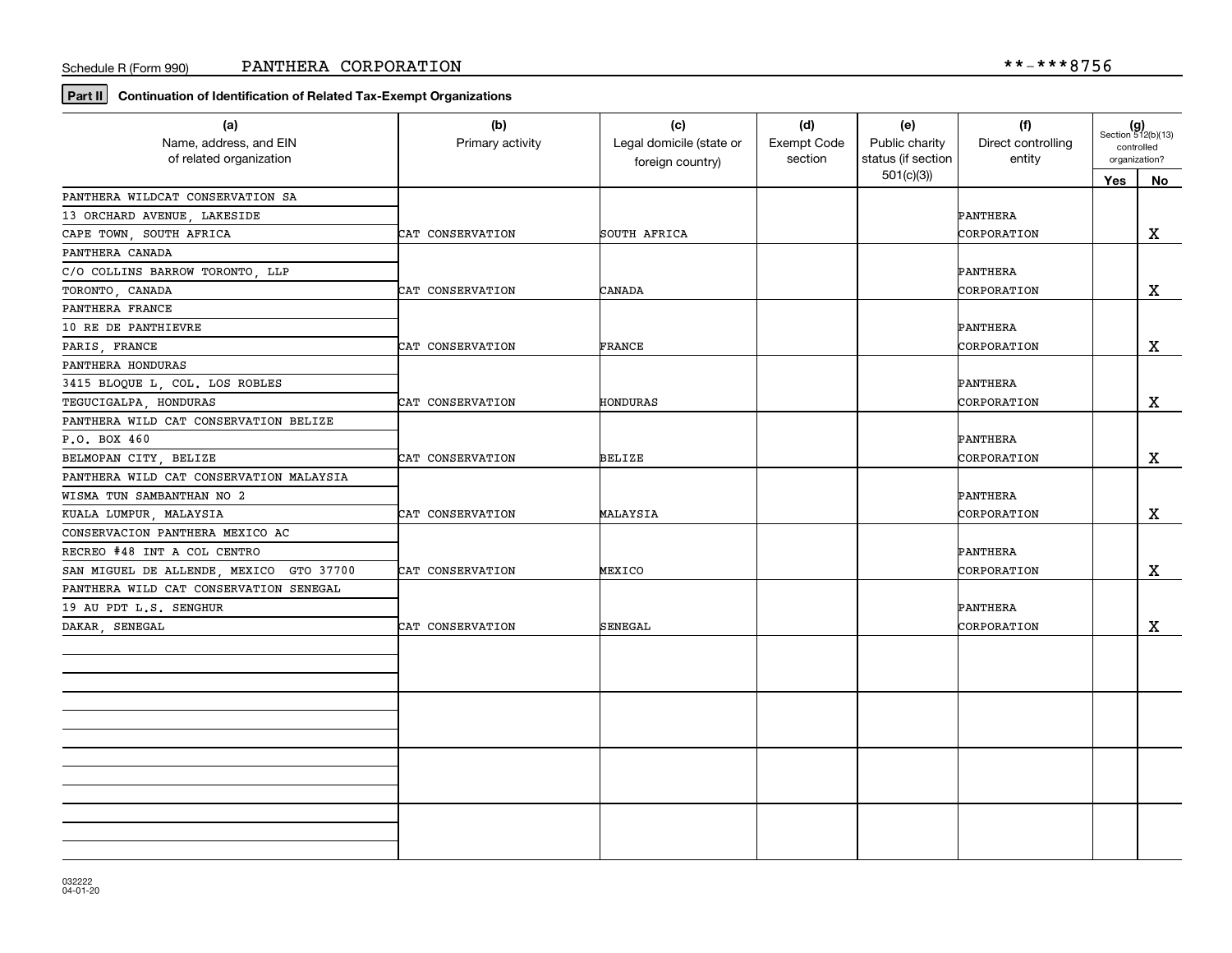#### Schedule R (Form 990) 2020 **PANTHERA CORPORATION** \* \*-\* \* \* 8 7 5 6 <sub>Page</sub>

**Identification of Related Organizations Taxable as a Partnership.** Complete if the organization answered "Yes" on Form 990, Part IV, line 34, because it had one or more related **Part III** organizations treated as a partnership during the tax year.

| (a)                                               | (b)              | (c)                  | (d)                          | (e)                                                                  | (f)                      | (g)                     |         | (h)              | (i)                                                       | (i) | (k)                                                       |
|---------------------------------------------------|------------------|----------------------|------------------------------|----------------------------------------------------------------------|--------------------------|-------------------------|---------|------------------|-----------------------------------------------------------|-----|-----------------------------------------------------------|
| Name, address, and EIN<br>of related organization | Primary activity | Legal<br>domicile    | Direct controlling<br>entity | Predominant income                                                   | Share of total<br>income | Share of<br>end-of-year |         | Disproportionate | Code V-UBI                                                |     | General or Percentage<br>managing<br>partner?<br>partner? |
|                                                   |                  | (state or<br>foreign |                              |                                                                      |                          | assets                  |         | allocations?     |                                                           |     |                                                           |
|                                                   |                  | country)             |                              | (related, unrelated,<br>excluded from tax under<br>sections 512-514) |                          |                         | Yes $ $ | No               | amount in box<br>20 of Schedule<br>K-1 (Form 1065) Yes No |     |                                                           |
|                                                   |                  |                      |                              |                                                                      |                          |                         |         |                  |                                                           |     |                                                           |
|                                                   |                  |                      |                              |                                                                      |                          |                         |         |                  |                                                           |     |                                                           |
|                                                   |                  |                      |                              |                                                                      |                          |                         |         |                  |                                                           |     |                                                           |
|                                                   |                  |                      |                              |                                                                      |                          |                         |         |                  |                                                           |     |                                                           |
|                                                   |                  |                      |                              |                                                                      |                          |                         |         |                  |                                                           |     |                                                           |
|                                                   |                  |                      |                              |                                                                      |                          |                         |         |                  |                                                           |     |                                                           |
|                                                   |                  |                      |                              |                                                                      |                          |                         |         |                  |                                                           |     |                                                           |
|                                                   |                  |                      |                              |                                                                      |                          |                         |         |                  |                                                           |     |                                                           |
|                                                   |                  |                      |                              |                                                                      |                          |                         |         |                  |                                                           |     |                                                           |
|                                                   |                  |                      |                              |                                                                      |                          |                         |         |                  |                                                           |     |                                                           |
|                                                   |                  |                      |                              |                                                                      |                          |                         |         |                  |                                                           |     |                                                           |
|                                                   |                  |                      |                              |                                                                      |                          |                         |         |                  |                                                           |     |                                                           |
|                                                   |                  |                      |                              |                                                                      |                          |                         |         |                  |                                                           |     |                                                           |
|                                                   |                  |                      |                              |                                                                      |                          |                         |         |                  |                                                           |     |                                                           |
|                                                   |                  |                      |                              |                                                                      |                          |                         |         |                  |                                                           |     |                                                           |
|                                                   |                  |                      |                              |                                                                      |                          |                         |         |                  |                                                           |     |                                                           |
|                                                   |                  |                      |                              |                                                                      |                          |                         |         |                  |                                                           |     |                                                           |

**Identification of Related Organizations Taxable as a Corporation or Trust.** Complete if the organization answered "Yes" on Form 990, Part IV, line 34, because it had one or more related **Part IV** organizations treated as a corporation or trust during the tax year.

| (a)<br>Name, address, and EIN<br>of related organization | (b)<br>Primary activity | (c)<br>Legal domicile<br>(state or<br>foreign | (d)<br>Direct controlling<br>entity | (e)<br>Type of entity<br>(C corp, S corp,<br>or trust) | (f)<br>Share of total<br>income | (g)<br>Share of<br>end-of-year<br>assets | (h)<br>Percentage<br>ownership | $(i)$ Section<br>512(b)(13)<br>controlled<br>entity? |
|----------------------------------------------------------|-------------------------|-----------------------------------------------|-------------------------------------|--------------------------------------------------------|---------------------------------|------------------------------------------|--------------------------------|------------------------------------------------------|
|                                                          |                         | country)                                      |                                     |                                                        |                                 |                                          |                                | Yes   No                                             |
|                                                          |                         |                                               |                                     |                                                        |                                 |                                          |                                |                                                      |
|                                                          |                         |                                               |                                     |                                                        |                                 |                                          |                                |                                                      |
|                                                          |                         |                                               |                                     |                                                        |                                 |                                          |                                |                                                      |
|                                                          |                         |                                               |                                     |                                                        |                                 |                                          |                                |                                                      |
|                                                          |                         |                                               |                                     |                                                        |                                 |                                          |                                |                                                      |
|                                                          |                         |                                               |                                     |                                                        |                                 |                                          |                                |                                                      |
|                                                          |                         |                                               |                                     |                                                        |                                 |                                          |                                |                                                      |
|                                                          |                         |                                               |                                     |                                                        |                                 |                                          |                                |                                                      |
|                                                          |                         |                                               |                                     |                                                        |                                 |                                          |                                |                                                      |
|                                                          |                         |                                               |                                     |                                                        |                                 |                                          |                                |                                                      |
|                                                          |                         |                                               |                                     |                                                        |                                 |                                          |                                |                                                      |
|                                                          |                         |                                               |                                     |                                                        |                                 |                                          |                                |                                                      |
|                                                          |                         |                                               |                                     |                                                        |                                 |                                          |                                |                                                      |
|                                                          |                         |                                               |                                     |                                                        |                                 |                                          |                                |                                                      |
|                                                          |                         |                                               |                                     |                                                        |                                 |                                          |                                |                                                      |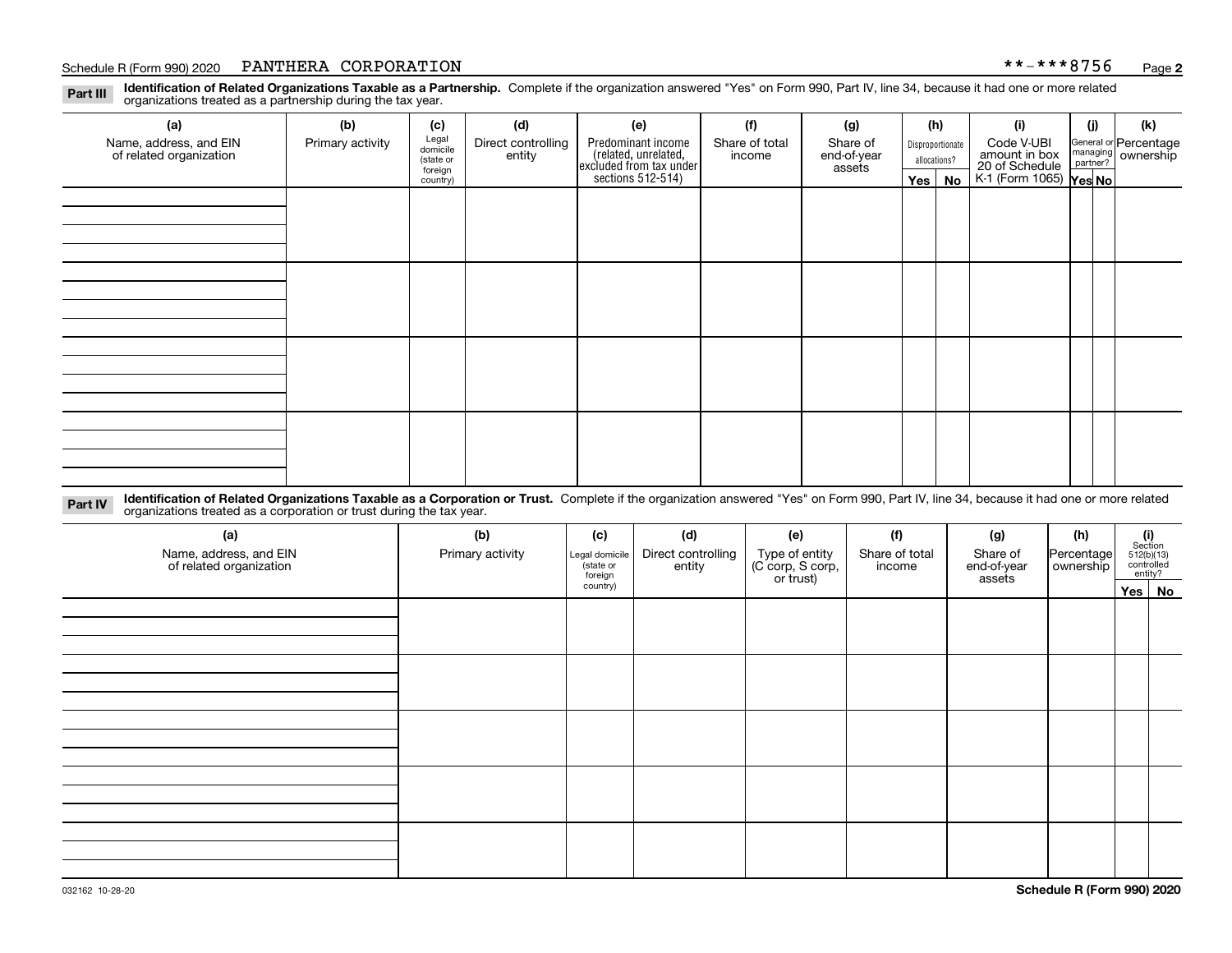#### Schedule R (Form 990) 2020 **PANTHERA CORPORATION** \* \*-\* \* \* 8 7 5 6 <sub>Page</sub>

**Part V** T**ransactions With Related Organizations.** Complete if the organization answered "Yes" on Form 990, Part IV, line 34, 35b, or 36.

| Note: Complete line 1 if any entity is listed in Parts II, III, or IV of this schedule.                                                                                                                                        |                | Yes | No          |
|--------------------------------------------------------------------------------------------------------------------------------------------------------------------------------------------------------------------------------|----------------|-----|-------------|
| 1 During the tax year, did the organization engage in any of the following transactions with one or more related organizations listed in Parts II-IV?                                                                          |                |     |             |
|                                                                                                                                                                                                                                | 1a             |     | X           |
| b Gift, grant, or capital contribution to related organization(s) manufaction contribution of the contribution to related organization(s) manufaction contribution to related organization(s)                                  | 1b             | X   |             |
| c Gift, grant, or capital contribution from related organization(s) manufaction(s) manufaction contribution from related organization(s) manufaction contribution from related organization(s) manufaction continuum contribut | 1c             |     | X           |
|                                                                                                                                                                                                                                | 1 <sub>d</sub> |     | X           |
|                                                                                                                                                                                                                                | 1e             |     | X           |
|                                                                                                                                                                                                                                |                |     |             |
| f Dividends from related organization(s) manufactured and contract the contract of the contract of the contract of the contract of the contract of the contract of the contract of the contract of the contract of the contrac | 1f             |     | x           |
| g Sale of assets to related organization(s) material content and content and content and content and content and content and content and content and content and content and content and content and content and content and c | 1a             |     | X           |
| h Purchase of assets from related organization(s) manufactured and content to the content of the content of the content of the content of the content of the content of the content of the content of the content of the conte | 1h             |     | X           |
|                                                                                                                                                                                                                                | 1i.            |     | $\mathbf x$ |
| Lease of facilities, equipment, or other assets to related organization(s) The manuform manuform manuform manuform manuform manuform manuform manuform manuform manuform manuform manuform manuform manuform manuform manuform | 1i             |     | X           |
|                                                                                                                                                                                                                                |                |     |             |
|                                                                                                                                                                                                                                | 1k             |     | x           |
| Performance of services or membership or fundraising solicitations for related organization(s)                                                                                                                                 | 11             |     | X           |
| m Performance of services or membership or fundraising solicitations by related organization(s)                                                                                                                                | 1m             |     | X           |
|                                                                                                                                                                                                                                | 1n             |     | X           |
| <b>o</b> Sharing of paid employees with related organization(s)                                                                                                                                                                | 1o             |     | X           |
|                                                                                                                                                                                                                                |                |     |             |
| p Reimbursement paid to related organization(s) for expenses [11111] [12] manufacture manufacture manufacture manufacture manufacture manufacture manufacture manufacture manufacture manufacture manufacture manufacture manu | 1p             | х   |             |
|                                                                                                                                                                                                                                | 1a             |     | x           |
|                                                                                                                                                                                                                                |                |     |             |
| r Other transfer of cash or property to related organization(s)                                                                                                                                                                |                |     | X           |
| <b>s</b> Other transfer of cash or property from related organization(s)                                                                                                                                                       | 1s             |     | X           |

**2**If the answer to any of the above is "Yes," see the instructions for information on who must complete this line, including covered relationships and transaction thresholds.

| (a)<br>Name of related organization  | (b)<br>Transaction<br>type (a-s) | (c)<br>Amount involved | (d)<br>Method of determining amount involved |
|--------------------------------------|----------------------------------|------------------------|----------------------------------------------|
| (1) PANTHERA WILDLIFE TRUST LTD.     | В                                | 527,251. COST          |                                              |
| (2) PANTHERA BRASIL                  | В                                | 335, 113. COST         |                                              |
| (3) FUNDACION PANTERA COLOMBIA       | в                                | 179,705. COST          |                                              |
| (4) PANTHERA WILDCAT ZAMBIA LTD      | в                                | 535,698. COST          |                                              |
| (5) PANTHERA WILDCAT CONSERVATION SA | в                                | 885,826. COST          |                                              |
| (6) PANTHERA FRANCE                  | в                                | 301,430. COST          |                                              |

 $\overline{\phantom{a}}$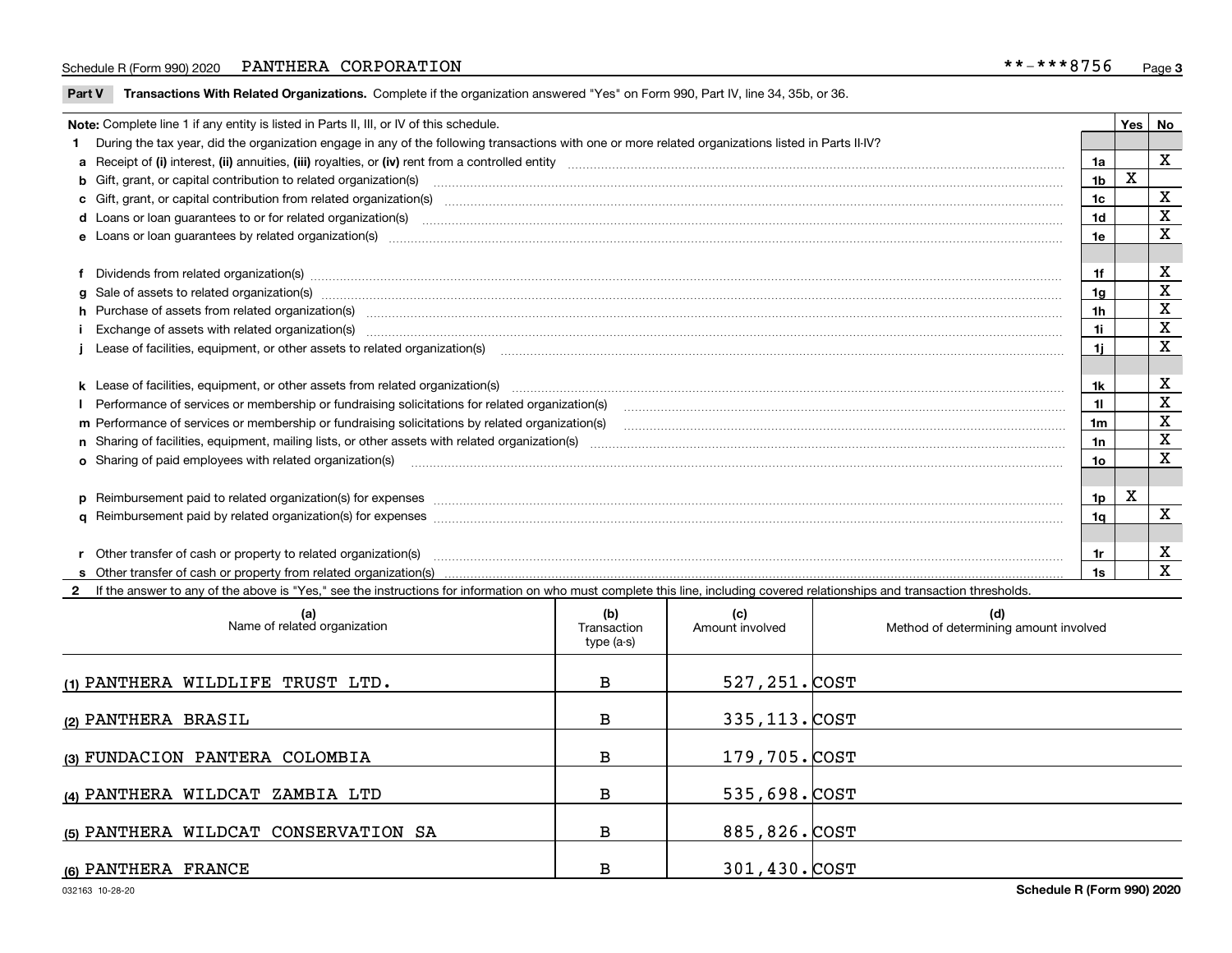**Part V Continuation of Transactions With Related Organizations**  (Schedule R (Form 990), Part V, line 2)

| (a)<br>Name of other organization           | (b)<br>Transaction<br>type (a-s) | (c)<br>Amount involved | (d)<br>Method of determining<br>amount involved |
|---------------------------------------------|----------------------------------|------------------------|-------------------------------------------------|
| (7) PANTHERA HONDURAS                       | $\, {\bf B}$                     | <u>95,761. COST</u>    |                                                 |
| (8) PANTHERA WILD CAT CONSERVATION BELIZE   | $\, {\bf B}$                     | <u>35,115. COST</u>    |                                                 |
| (9) PANTHERA WILD CAT CONSERVATION MALAYSIA | $\, {\bf B}$                     | 32,707. COST           |                                                 |
| (10) CONSERVACION PANTHERA MEXICO AC        | $\, {\bf B}$                     | 18,809. COST           |                                                 |
| (11) PANTHERA WILD CAT CONSERVATION SENEGAL | $\, {\bf B}$                     | 45, 242. COST          |                                                 |
| (12)                                        |                                  |                        |                                                 |
| (13)                                        |                                  |                        |                                                 |
| (14)                                        |                                  |                        |                                                 |
| (15)                                        |                                  |                        |                                                 |
| (16)                                        |                                  |                        |                                                 |
|                                             |                                  |                        |                                                 |
| (17)                                        |                                  |                        |                                                 |
| (18)                                        |                                  |                        |                                                 |
| (19)                                        |                                  |                        |                                                 |
| (20)                                        |                                  |                        |                                                 |
| (21)                                        |                                  |                        |                                                 |
| (22)                                        |                                  |                        |                                                 |
| (23)                                        |                                  |                        |                                                 |
| (24)                                        |                                  |                        |                                                 |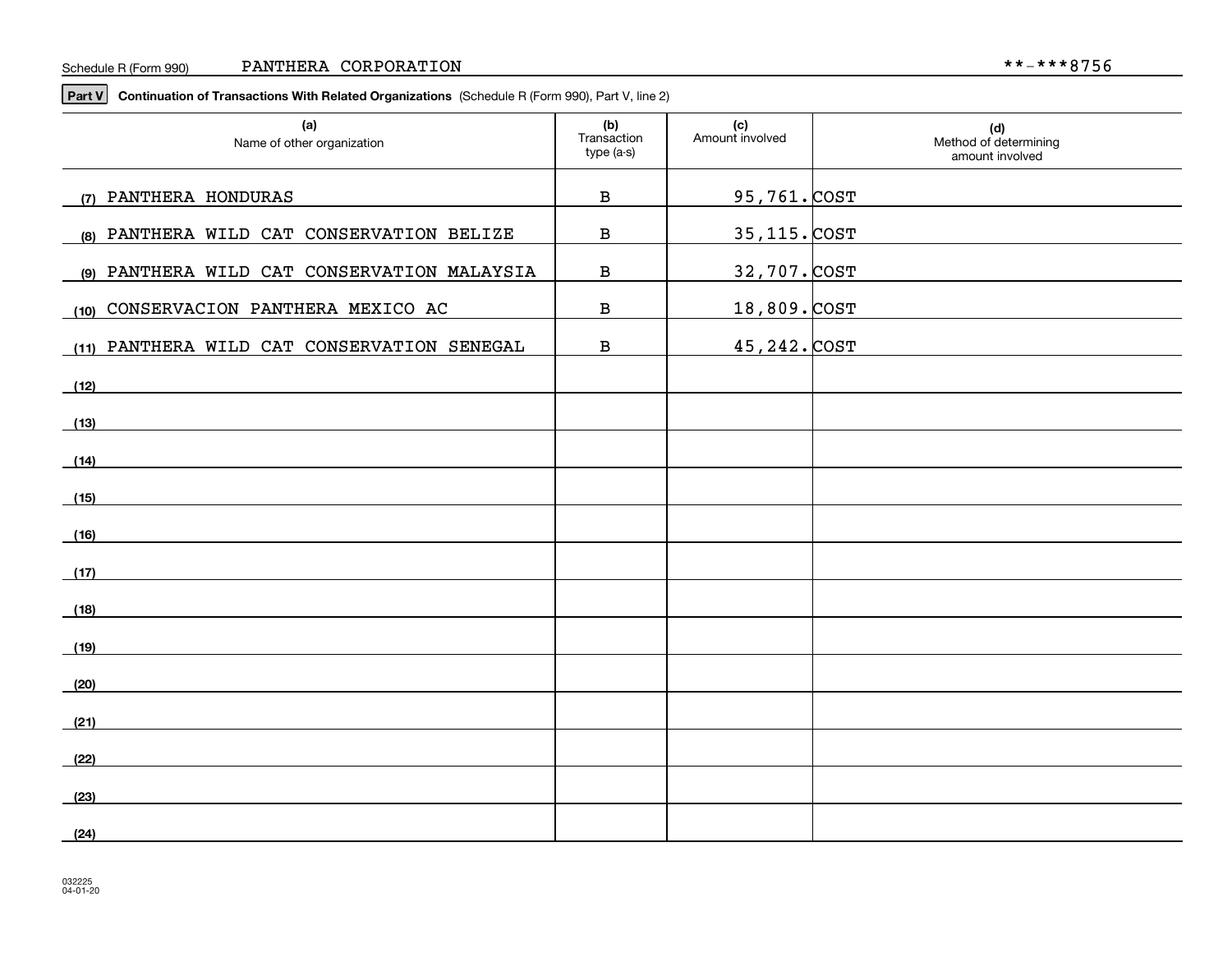#### Schedule R (Form 990) 2020 **PANTHERA CORPORATION** \* \*-\* \* \* 8 7 5 6 <sub>Page</sub>

**Part VI Unrelated Organizations Taxable as a Partnership. Complete if the organization answered "Yes" on Form 990, Part IV, line 37.** 

Provide the following information for each entity taxed as a partnership through which the organization conducted more than five percent of its activities (measured by total assets or gross revenue) that was not a related organization. See instructions regarding exclusion for certain investment partnerships.

| $\overline{\phantom{0}}$<br>(a)<br>Name, address, and EIN<br>of entity | ັ<br>ັ<br>(b)<br>Primary activity | (c)<br>Legal domicile<br>(state or foreign<br>country) | (d)<br>Predominant income<br>(related, unrelated,<br>excluded from tax under<br>sections 512-514) | (e)<br>Are all<br>$\begin{array}{c}\n\text{partners} & \text{sec.} \\ 501(c)(3) & \text{orgs.?} \n\end{array}$<br>Yes No | (f)<br>Share of<br>total<br>income | (g)<br>Share of<br>end-of-year<br>assets | (h)<br>Dispropor-<br>tionate<br>allocations?<br>Yes No | (i)<br>Code V-UBI<br>  amount in box 20 managing<br>  of Schedule K-1 partner?  ownership<br>  of Schedule K-1 partner?  ownership<br>  Yes No | (i)<br>Yes No | (k) |
|------------------------------------------------------------------------|-----------------------------------|--------------------------------------------------------|---------------------------------------------------------------------------------------------------|--------------------------------------------------------------------------------------------------------------------------|------------------------------------|------------------------------------------|--------------------------------------------------------|------------------------------------------------------------------------------------------------------------------------------------------------|---------------|-----|
|                                                                        |                                   |                                                        |                                                                                                   |                                                                                                                          |                                    |                                          |                                                        |                                                                                                                                                |               |     |
|                                                                        |                                   |                                                        |                                                                                                   |                                                                                                                          |                                    |                                          |                                                        |                                                                                                                                                |               |     |
|                                                                        |                                   |                                                        |                                                                                                   |                                                                                                                          |                                    |                                          |                                                        |                                                                                                                                                |               |     |
|                                                                        |                                   |                                                        |                                                                                                   |                                                                                                                          |                                    |                                          |                                                        |                                                                                                                                                |               |     |
|                                                                        |                                   |                                                        |                                                                                                   |                                                                                                                          |                                    |                                          |                                                        |                                                                                                                                                |               |     |
|                                                                        |                                   |                                                        |                                                                                                   |                                                                                                                          |                                    |                                          |                                                        |                                                                                                                                                |               |     |
|                                                                        |                                   |                                                        |                                                                                                   |                                                                                                                          |                                    |                                          |                                                        |                                                                                                                                                |               |     |
|                                                                        |                                   |                                                        |                                                                                                   |                                                                                                                          |                                    |                                          |                                                        |                                                                                                                                                |               |     |

**Schedule R (Form 990) 2020**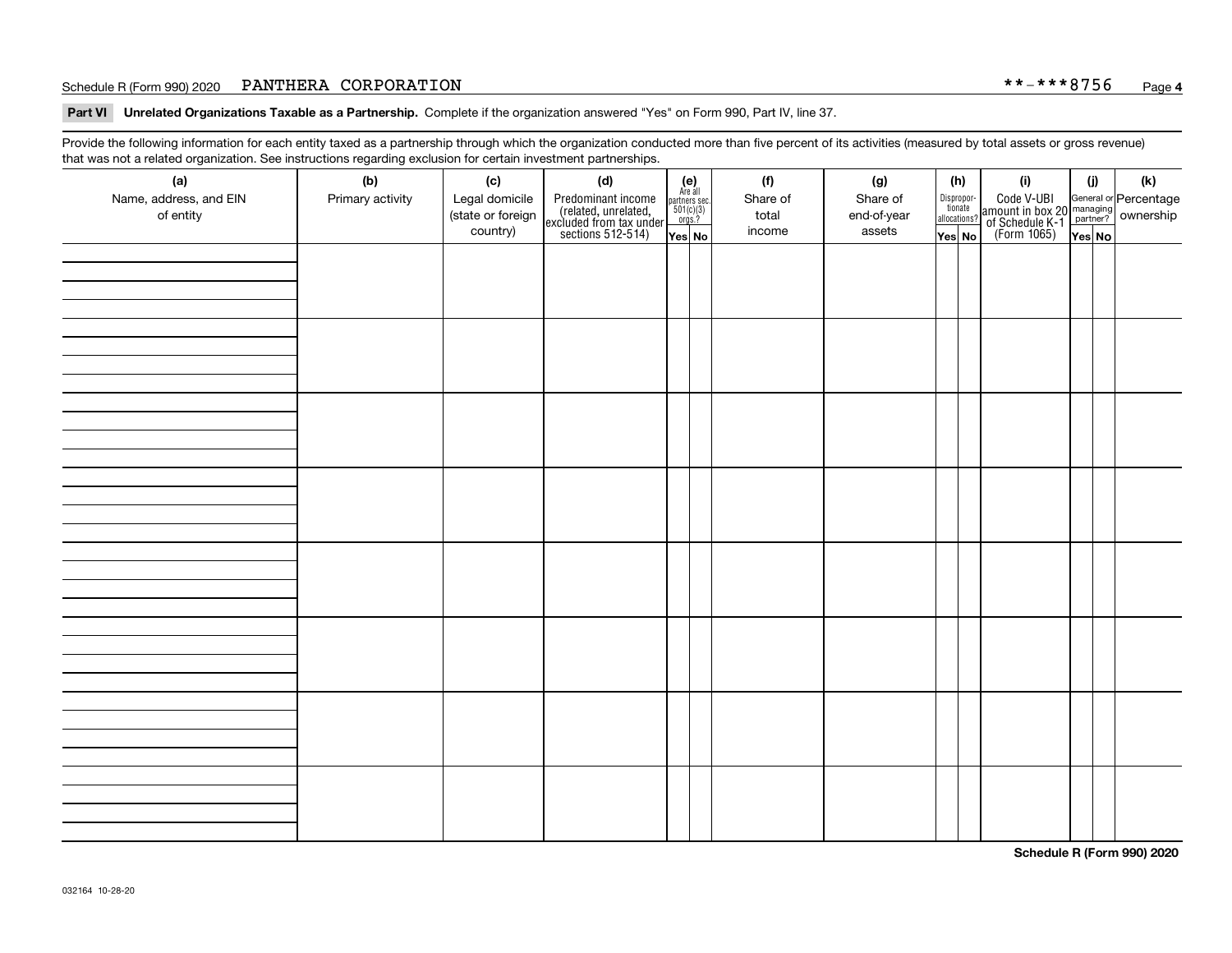#### Schedule R (Form 990) 2020 PANTHERA CORPORATION \* \* – \* \* \* 8 7 5 6 <sub>Page</sub>

# **PANT**<br> **Part VII** Supplemental Information

Provide additional information for responses to questions on Schedule R. See instructions.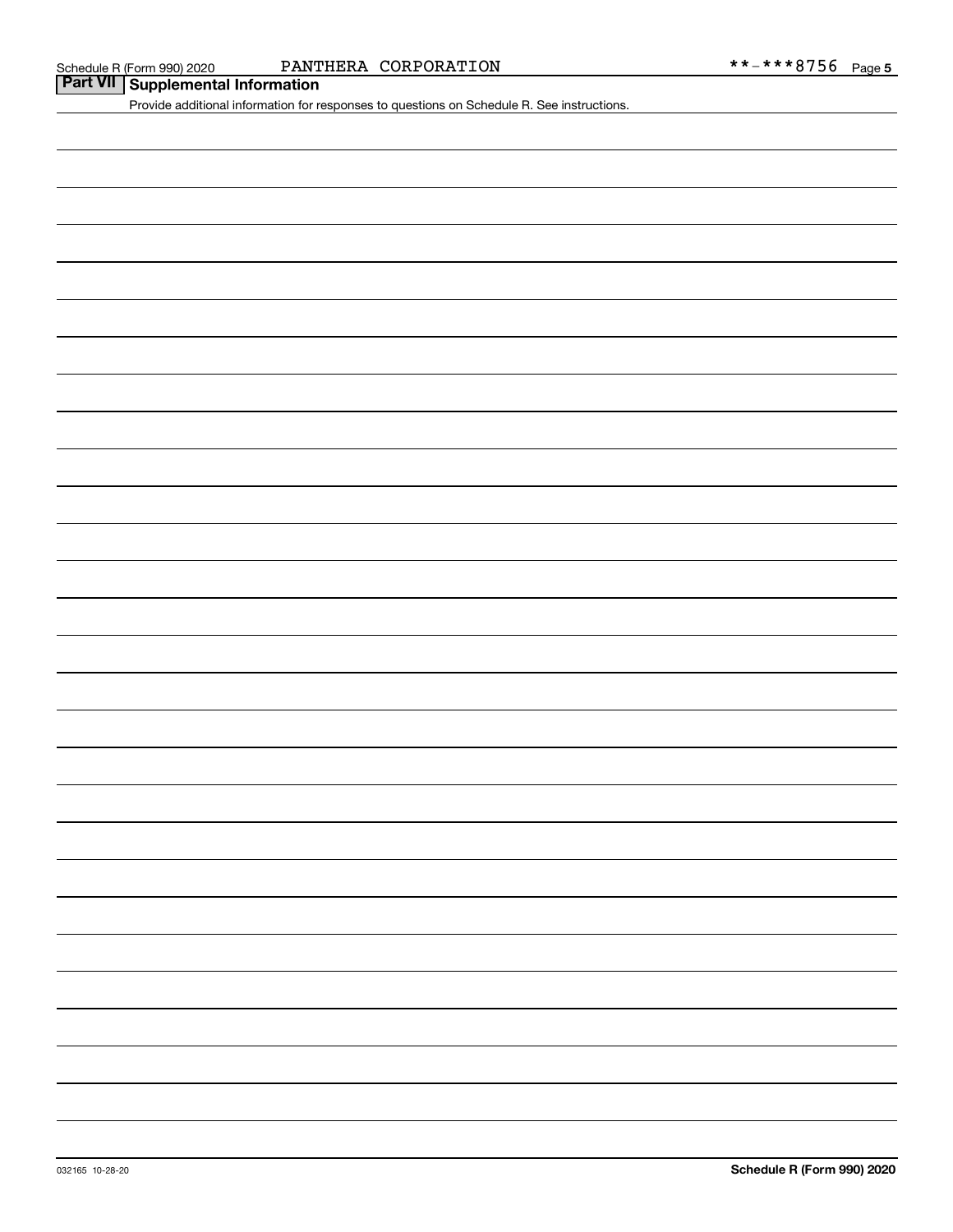# **TAX RETURN FILING INSTRUCTIONS**

NEW YORK FORM CHAR500

#### **FOR THE YEAR ENDING**

December 31, 2020

#### **Prepared For:**

PANTHERA CORPORATION 8 WEST 40TH STREET, 18TH FLOOR NEW YORK, NY 10018

#### **Prepared By:**

Baker Tilly US, LLP 1570 Fruitville Pike Suite 400 Lancaster, PA 17601

#### **Amount of Tax:**

Balance due of \$775

#### **Make Check Payable To:**

Department of Law

### **Mail Tax Return To:**

NYS Office of Attorney General Charities Bureau Registration Section 28 Liberty Street New York, NY 10005

#### **Return Must Be Mailed On Or Before:**

November 15, 2021

#### **Special Instructions:**

The report should be signed and dated by an authorized individual(s).

New York Form CHAR500 reports should also be filed with the Department of State via the web at: Https://my.ny.gov/

The attached copy of the federal Form 990 must be properly signed and dated.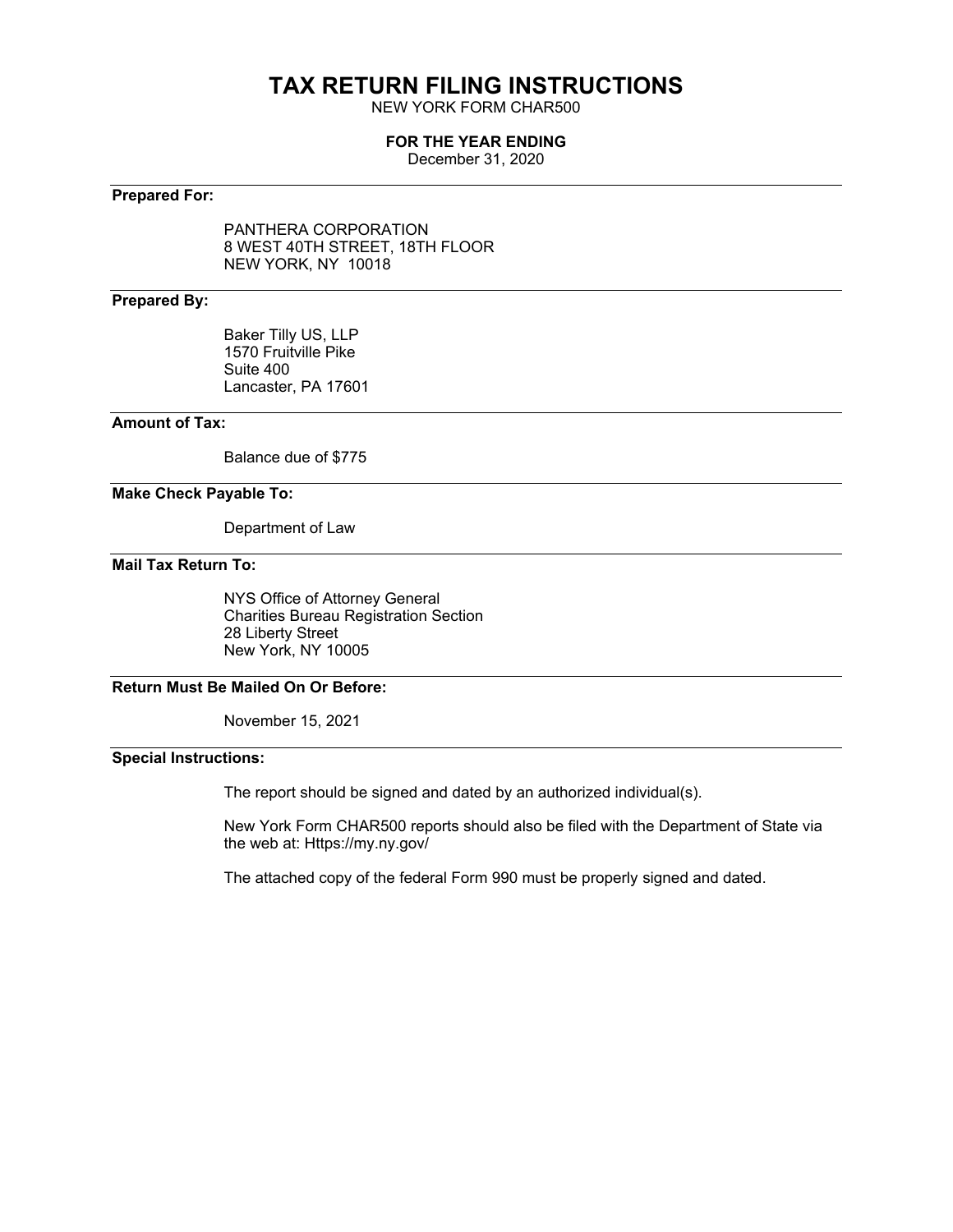NYS Annual Filing for Charitable Organizations www.CharitiesNYS.com

**Open to Public Inspection**

| <b>1. General Information</b>                       |                                                                                                                                                                        |                                      |                                                                                   |                                                                                                                                                            |
|-----------------------------------------------------|------------------------------------------------------------------------------------------------------------------------------------------------------------------------|--------------------------------------|-----------------------------------------------------------------------------------|------------------------------------------------------------------------------------------------------------------------------------------------------------|
| For Fiscal Year Beginning (mm/dd/yyyy)              | 01/01/2020                                                                                                                                                             |                                      | and Ending (mm/dd/yyyy) 12/31/2020                                                |                                                                                                                                                            |
| Check if Applicable:<br>Address Change              | Name of Organization:<br>PANTHERA CORPORATION                                                                                                                          |                                      |                                                                                   | Employer Identification Number (EIN):<br>**-***8756                                                                                                        |
| Name Change<br><b>Initial Filing</b>                | Mailing Address:<br>8 WEST 40TH STREET,                                                                                                                                | 18TH FLOOR                           |                                                                                   | NY Registration Number:<br>$21 - 57 - 31$                                                                                                                  |
| <b>Final Filing</b><br><b>Amended Filing</b>        | City / State / ZIP:<br>NEW YORK,<br>ΝY                                                                                                                                 | 10018                                |                                                                                   | Telephone:<br>$786 - 0400$<br>646                                                                                                                          |
| Reg ID Pending                                      | Website:<br>WWW.PANTHERA.ORG                                                                                                                                           |                                      |                                                                                   | Email:                                                                                                                                                     |
| Check your organization's<br>registration category: | EPTL only<br>7A only                                                                                                                                                   | $\lfloor X \rfloor$ DUAL (7A & EPTL) | EXEMPT*                                                                           | Confirm your Registration Category in the<br>Charities Registry at www.CharitiesNYS.com.                                                                   |
| 2. Certification                                    |                                                                                                                                                                        |                                      |                                                                                   |                                                                                                                                                            |
| two signatories.                                    |                                                                                                                                                                        |                                      |                                                                                   | See instructions for certification requirements. Improper certification is a violation of law that may be subject to penalties. The certification requires |
|                                                     | they are true, correct and complete in accordance with the laws of the State of New York applicable to this report.                                                    |                                      |                                                                                   | We certify under penalties of perjury that we reviewed this report, including all attachments, and to the best of our knowledge and belief,                |
|                                                     |                                                                                                                                                                        |                                      | FREDERIC LAUNAY                                                                   |                                                                                                                                                            |
| President or Authorized Officer:                    |                                                                                                                                                                        |                                      | PRESIDENT & CEO                                                                   |                                                                                                                                                            |
|                                                     | Signature                                                                                                                                                              |                                      | Print Name and Title                                                              | Date                                                                                                                                                       |
|                                                     |                                                                                                                                                                        |                                      | RICK ANNIS                                                                        |                                                                                                                                                            |
| Chief Financial Officer or Treasurer:               |                                                                                                                                                                        |                                      | INTERIM CFO                                                                       |                                                                                                                                                            |
|                                                     | Signature                                                                                                                                                              |                                      | Print Name and Title                                                              | Date                                                                                                                                                       |
| 3. Annual Reporting Exemption                       |                                                                                                                                                                        |                                      |                                                                                   |                                                                                                                                                            |
|                                                     |                                                                                                                                                                        |                                      |                                                                                   | Check the exemption(s) that apply to your filing. If your organization is claiming an exemption under one category (7A or EPTL only filers) or both        |
|                                                     |                                                                                                                                                                        |                                      |                                                                                   | categories (DUAL filers) that apply to your registration, complete only parts 1, 2, and 3, and submit the certified Char500. No fee, schedules, or         |
|                                                     |                                                                                                                                                                        |                                      |                                                                                   | additional attachments are required. If you cannot claim an exemption or are a DUAL filer that claims only one exemption, you must file applicable         |
|                                                     | schedules and attachments and pay applicable fees.                                                                                                                     |                                      |                                                                                   |                                                                                                                                                            |
|                                                     |                                                                                                                                                                        |                                      |                                                                                   |                                                                                                                                                            |
|                                                     | exceed \$25,000 and the organization did not engage a professional fund raiser (PFR) or fund raising counsel (FRC) to solicit<br>contributions during the fiscal year. |                                      |                                                                                   | 3a. 7A filing exemption: Total contributions from NY State including residents, foundations, government agencies, etc. did not                             |
|                                                     | during the fiscal year.                                                                                                                                                |                                      |                                                                                   | 3b. EPTL filing exemption: Gross receipts did not exceed \$25,000 and the market value of assets did not exceed \$25,000 at any time                       |
|                                                     |                                                                                                                                                                        |                                      |                                                                                   |                                                                                                                                                            |
| 4. Schedules and Attachments                        |                                                                                                                                                                        |                                      |                                                                                   |                                                                                                                                                            |
| See the following page                              |                                                                                                                                                                        |                                      |                                                                                   |                                                                                                                                                            |
| for a checklist of                                  | Yes                                                                                                                                                                    |                                      |                                                                                   | $\boxed{\textbf{X}}$ No 4a. Did your organization use a professional fund raiser, fund raising counsel or commercial co-venturer                           |
| schedules and                                       |                                                                                                                                                                        |                                      | for fund raising activity in NY State? If yes, complete Schedule 4a.              |                                                                                                                                                            |
| attachments to                                      |                                                                                                                                                                        |                                      |                                                                                   |                                                                                                                                                            |
| complete your filing.                               | $\boxed{\mathbf{X}}$ Yes<br>No                                                                                                                                         |                                      | 4b. Did the organization receive government grants? If yes, complete Schedule 4b. |                                                                                                                                                            |
| 5. Fee                                              |                                                                                                                                                                        |                                      |                                                                                   |                                                                                                                                                            |
| See the checklist on the                            | 7A filing fee:                                                                                                                                                         | EPTL filing fee:                     | Total fee:                                                                        | Make a single check or money order                                                                                                                         |
| next page to calculate your                         |                                                                                                                                                                        |                                      |                                                                                   | payable to:                                                                                                                                                |
| fee(s). Indicate fee(s) you                         | \$<br>25.                                                                                                                                                              | 750.<br>\$                           | 775.<br>\$                                                                        | "Department of Law"                                                                                                                                        |
| are submitting here:                                |                                                                                                                                                                        |                                      |                                                                                   |                                                                                                                                                            |

CHAR500 Annual Filing for Charitable Organizations (Updated January 2021)

\*The "Exempt" category refers to an organization's NYS registration status. It does not refer to its IRS tax designation.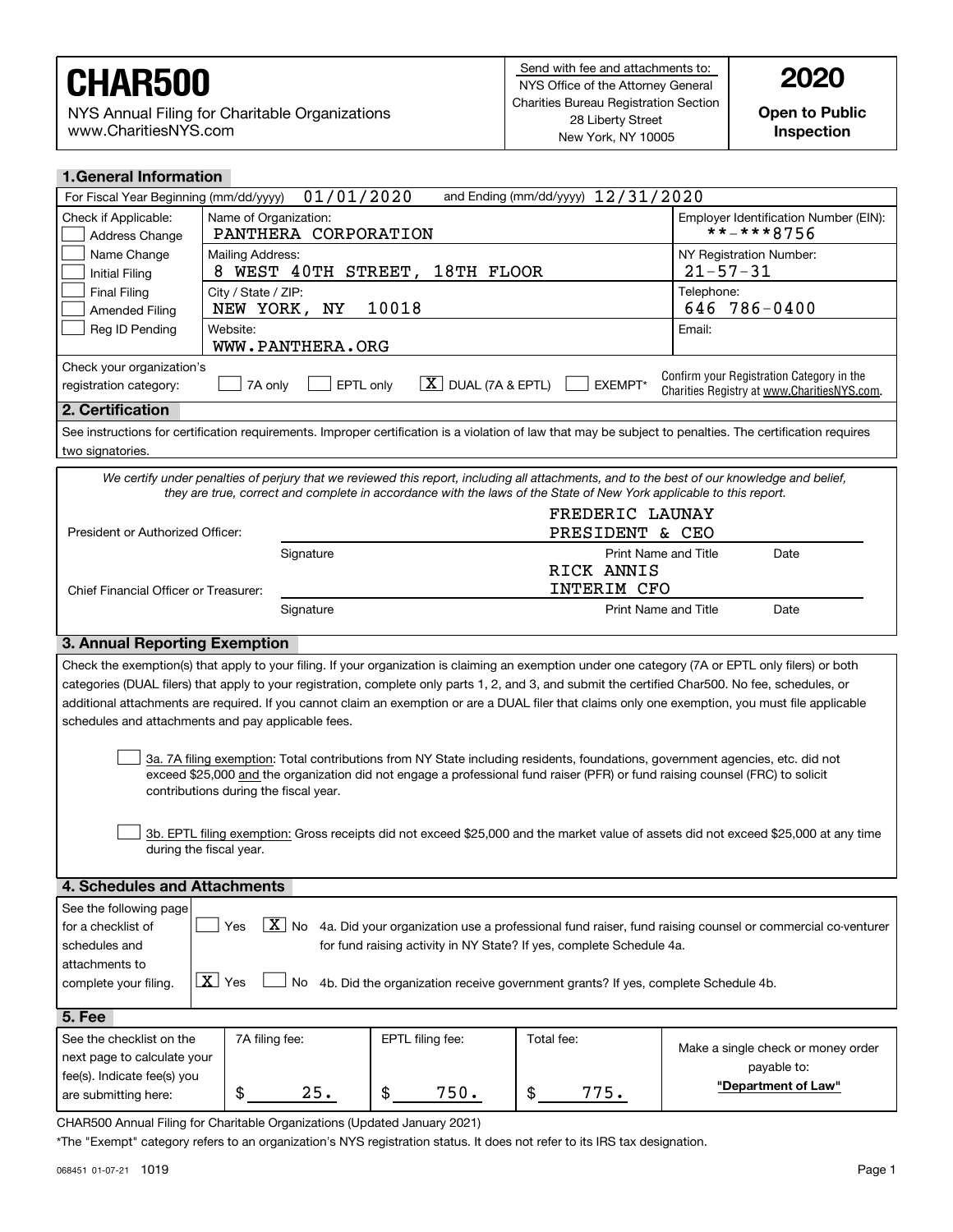Annual Filing Checklist **CHAR500**

Simply submit the certified CHAR500 with no fee, schedule, or additional attachments IF:

- Your organization is registered as 7A only and you marked the 7A filing exemption in Part 3.

- Your organization is registered as EPTL only and you marked the EPTL filing exemption in Part 3.

- Your organization is registered as DUAL and you marked both the 7A and EPTL filing exemption in Part 3.

#### **Checklist of Schedules and Attachments**

Check the schedules you must submit with your CHAR500 as described in Part 4:

- If you answered "yes" in Part 4a, submit Schedule 4a: Professional Fund Raisers (PFR), Fund Raising Counsel (FRC), Commercial Co-Venturers (CCV)
- $\boxed{\textbf{X}}$  If you answered "yes" in Part 4b, submit Schedule 4b: Government Grants

Check the financial attachments you must submit with your CHAR500:

 $\boxed{\textbf{X}}$  IRS Form 990, 990-EZ, or 990-PF, and 990-T if applicable

 $|\overline{\textbf{X}}|$  All additional IRS Form 990 Schedules, including Schedule B (Schedule of Contributors). Schedule B of public charities is exempt from disclosure and will not be available for public review.

Our organization was eligible for and filed an IRS 990-N e-postcard. Our revenue exceeded \$25,000 and/or our assets exceeded \$25,000 in the filing year. We have included an IRS Form 990-EZ for state purposes only.  $\mathcal{L}^{\text{max}}$ 

If you are a 7A only or DUAL filer, submit the applicable independent Certified Public Accountant's Review or Audit Report:

Review Report if you received total revenue and support greater than \$250,000 and up to \$750,000.  $\mathcal{L}^{\text{max}}$ 

 $\boxed{\textbf{X}}$  Audit Report if you received total revenue and support greater than \$750,000

No Review Report or Audit Report is required because total revenue and support is less than \$250,000  $\mathcal{L}^{\text{max}}$ 

We are a DUAL filer and checked box 3a, no Review Report or Audit Report is required  $\mathcal{L}^{\text{max}}$ 

#### **Calculate Your Fee**

For 7A and DUAL filers, calculate the 7A fee:

\$0, if you checked the 7A exemption in Part 3a  $\mathcal{L}^{\text{max}}$ 

 $\boxed{\textbf{X}}$  \$25, if you did not check the 7A exemption in Part 3a

For EPTL and DUAL filers, calculate the EPTL fee:

| $\Box$ \$0, if you checked the EPTL exemption in Part 3b                                        | activities for charitable purposes in NY.                         |
|-------------------------------------------------------------------------------------------------|-------------------------------------------------------------------|
| $\vert$ \$25, if the NET WORTH is less than \$50,000                                            | <b>DUAL</b> filers are registered under both 7A and EPTL.         |
| \$50, if the NET WORTH is \$50,000 or more but less than \$250,000                              | <b>EXEMPT</b> filers have registered with the NY Charities Bureau |
| $\vert$ \$100, if the NET WORTH is \$250,000 or more but less than \$1,000,000                  | and meet conditions in Schedule E - Registration                  |
| \$250, if the NET WORTH is \$1,000,000 or more but less than \$10,000,000                       | <b>Exemption for Charitable Organizations</b> . These             |
| $\boxed{\textbf{X}}$ \$750, if the NET WORTH is \$10,000,000 or more but less than \$50,000,000 | organizations are not required to file annual financial reports   |
| $\vert$ \$1500, if the NET WORTH is \$50,000,000 or more                                        | but may do so voluntarily.                                        |

#### **Send Your Filing**

Send your CHAR500, all schedules and attachments, and total fee to:

NYS Office of the Attorney General Charities Bureau Registration Section 28 Liberty Street New York, NY 10005

*Need Assistance?*

Visit:Call:Email:Charities.Bureau@ag.ny.gov www.CharitiesNYS.com(212) 416-8401

Organizations are assigned a Registration Category upon registration with the NY Charities Bureau: *Is my Registration Category 7A, EPTL, DUAL or EXEMPT?* 

**7A** filers are registered to solicit contributions in New York under Article 7-A of the Executive Law ("7A")

**EPTL** filers are registered under the Estates, Powers & Trusts Law ("EPTL") because they hold assets and/or conduct activities for charitable purposes in NY.

Confirm your Registration Category and learn more about NY law at www.CharitiesNYS.com.

NET WORTH for fee purposes is calculated on: *Where do I find my organization's NET WORTH?*

- IRS Form 990 Part I, line 22
- IRS Form 990 EZ Part I, line 21
- IRS Form 990 PF, calculate the difference between Total Assets at Fair Market Value (Part II, line 16(c)) and Total Liabilities (Part II, line 23(b)).